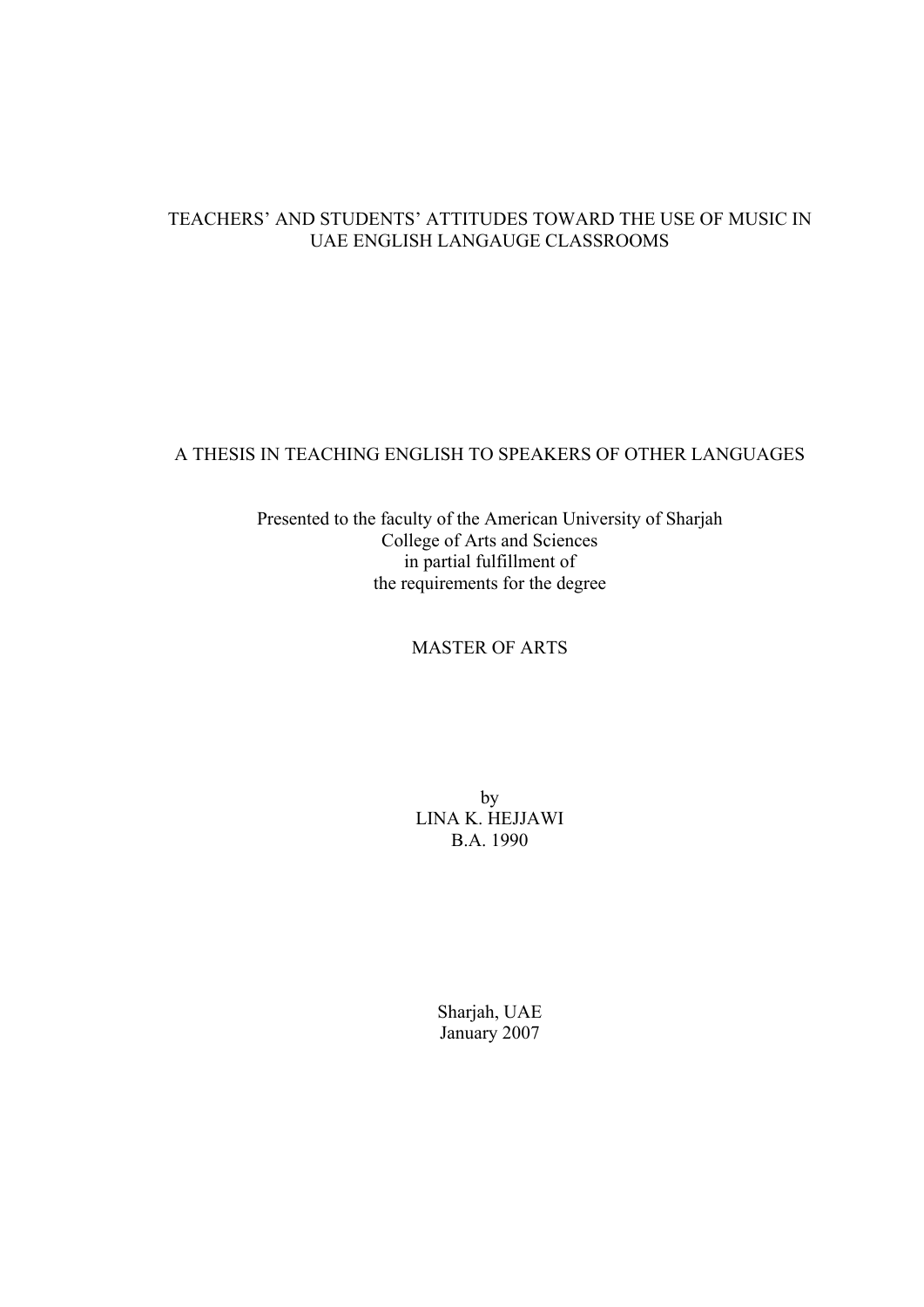© 2007

LINA K. HEJJAWI

ALL RIGHTS RESERVED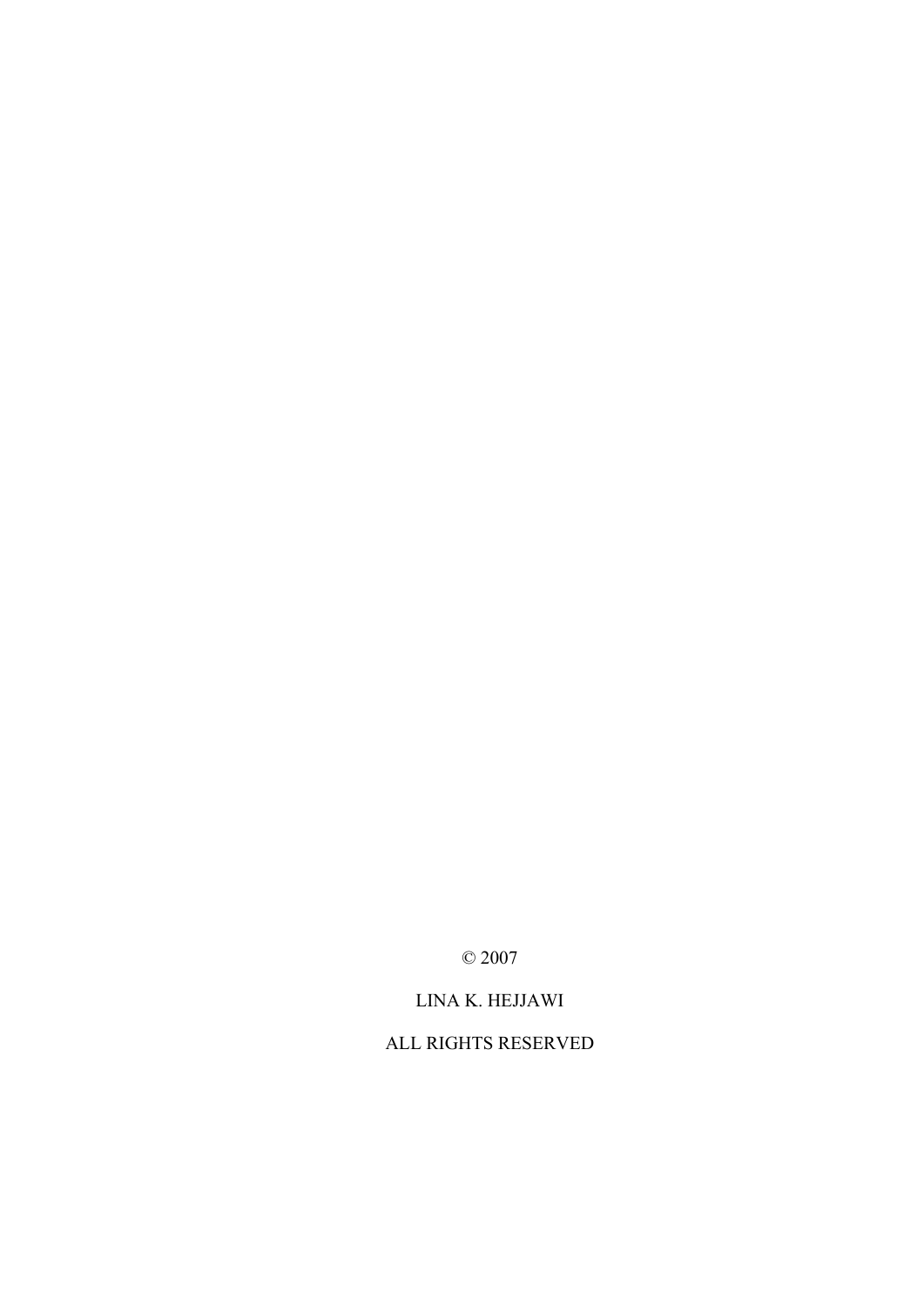We approve the thesis of Lina K. Hejjawi

 $\_$  , and the contribution of the contribution of  $\mathcal{L}_\mathbf{z}$ 

 $\_$  , and the contribution of the contribution of  $\mathcal{L}_\mathbf{z}$ 

 $\mathcal{L}_\text{max}$  and the contract of the contract of the contract of the contract of the contract of the contract of the contract of the contract of the contract of the contract of the contract of the contract of the contrac

 $\_$  , and the contribution of the contribution of  $\mathcal{L}_\mathbf{z}$ 

 $\_$  , and the contribution of the contribution of  $\mathcal{L}_\mathbf{z}$ 

 $\_$  , and the contribution of the contribution of  $\mathcal{L}_\mathbf{z}$ 

Date of signature

Dr. Rodney Tyson Associate Professor Thesis Advisor

Dr. Cindy Gunn Assistant Professor Graduate Committee

Dr. Betty Lanteigne Assistant Professor Graduate Committee

Dr. Fatima Badry Program Director, MA TESOL

Dr. William Heidcamp Dean of the College of Arts and Sciences

Dr. Robert Cook Dean of Graduate Studies and Research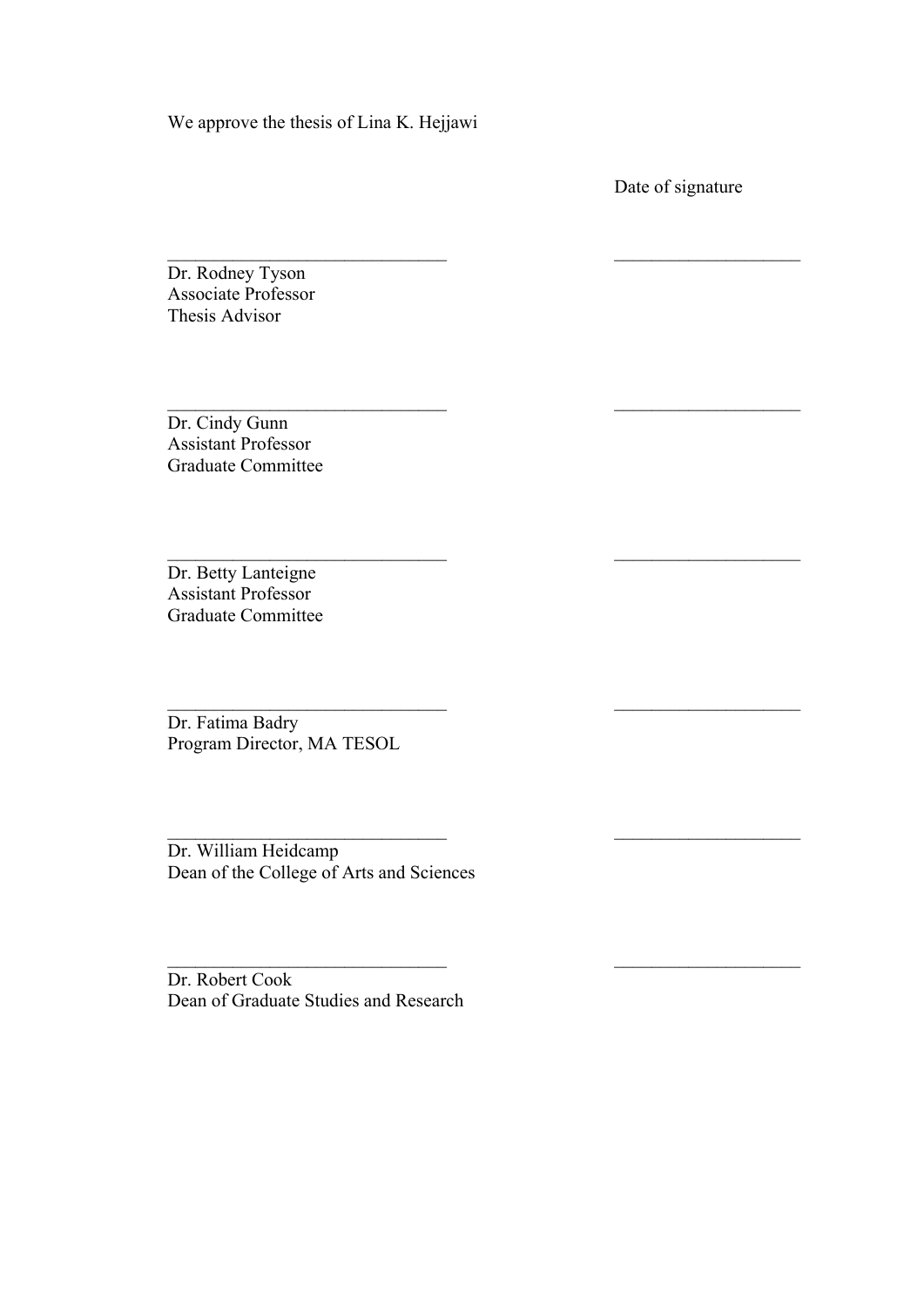## TEACHERS' AND STUDENTS' ATTITUDES TOWARD THE USE OF MUSIC IN UAE ENGLISH LANGAUGE CLASSROOMS

Lina K. Hejjawi, Candidate for the Master of Arts Degree

American University of Sharjah, 2007

### ABSTRACT

Much research stresses the value of music and its usefulness in language learning, but casual observation suggests that music is seldom used in university and secondary school English classes in government schools in the United Arab Emirates (UAE). Adding music to language acquisition classes has been shown to lower learners' anxiety, increase motivation, and promote interest so that learning becomes more enjoyable and meaningful. Studies have also shown how music can be incorporated in language classrooms and suggest in which areas it could play a significant role and facilitate learning. However, there have not been any studies done on teachers' and students' attitudes toward music integration in language classrooms in schools in the UAE. The purpose of this thesis is to investigate to what extent and how music is being used in English language classrooms in the UAE, as well as teachers' and students' attitudes toward music use in language teaching and learning.

In this research, questionnaires and interviews were used. Subjects for the study included 160 participants from each of the following groups: Secondary and college female and male teachers and secondary and college female and male students. The findings indicate very little use of music and songs by these UAE teachers. Most of the teachers mentioned some religious and cultural considerations which prevented them from using music and songs. In Islam Teaching, the use of instrumental accompaniment is prohibited. However, the use of human voices and a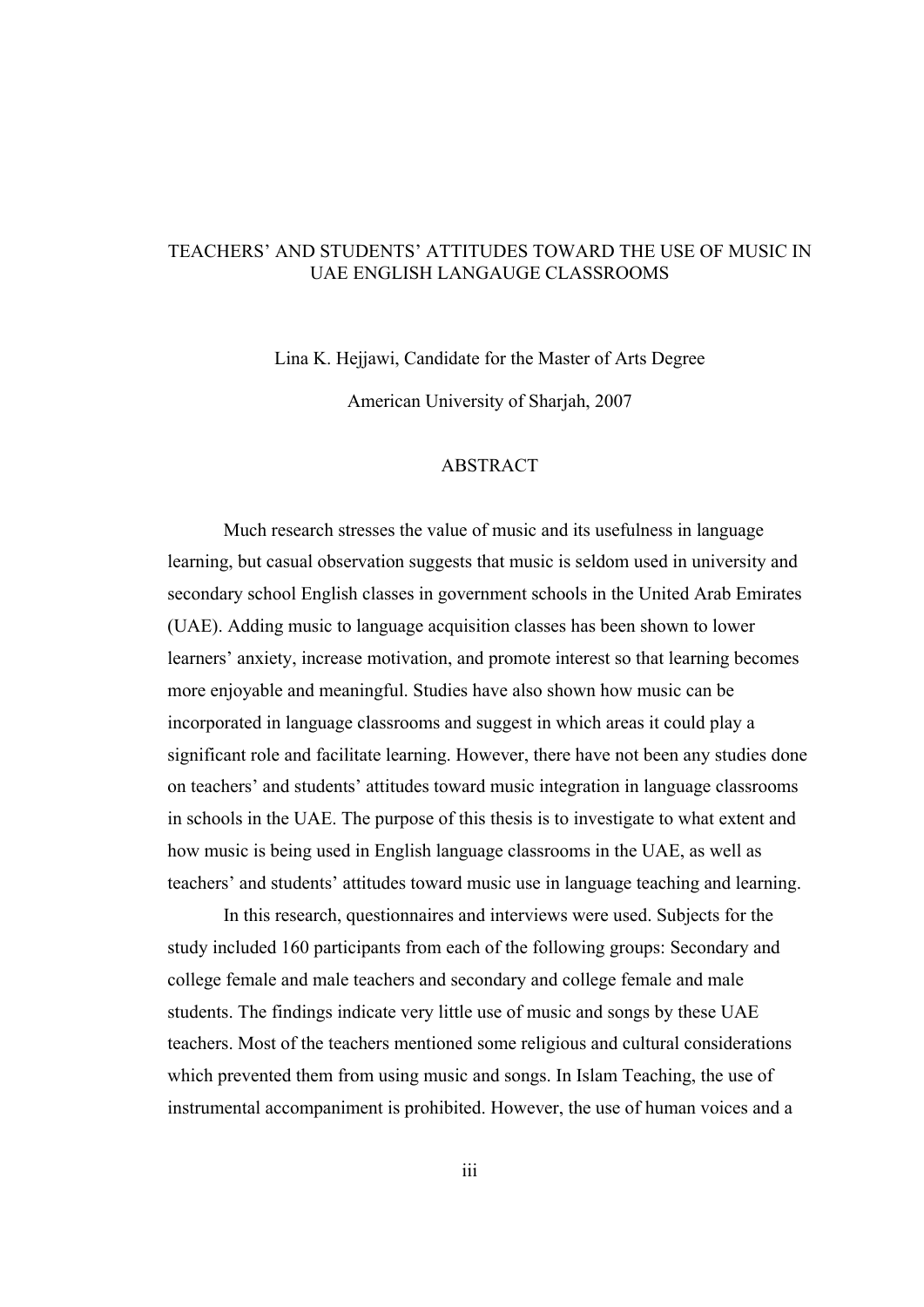simple rhythmic device are not objectionable.

Many teachers also perceived other practical impediments in attempting to incorporate music and songs into their classes, including lack of teaching materials, lack of time, and difficulty in choosing music and songs effectively. Findings also indicate, however, that the few teachers who did use music generally felt their uses of music were successful, although they reported very little support or resources to bring music into the classroom. On the other hand, the findings indicate that most students in the study had positive attitudes toward the use of music in their language learning. Although, like the teachers, their qualitative responses indicated some religious considerations that prohibit music in Islam, some mentioned that, in Islam, singing without any instrumental accompaniment is acceptable, and they encouraged music integration based on this fact.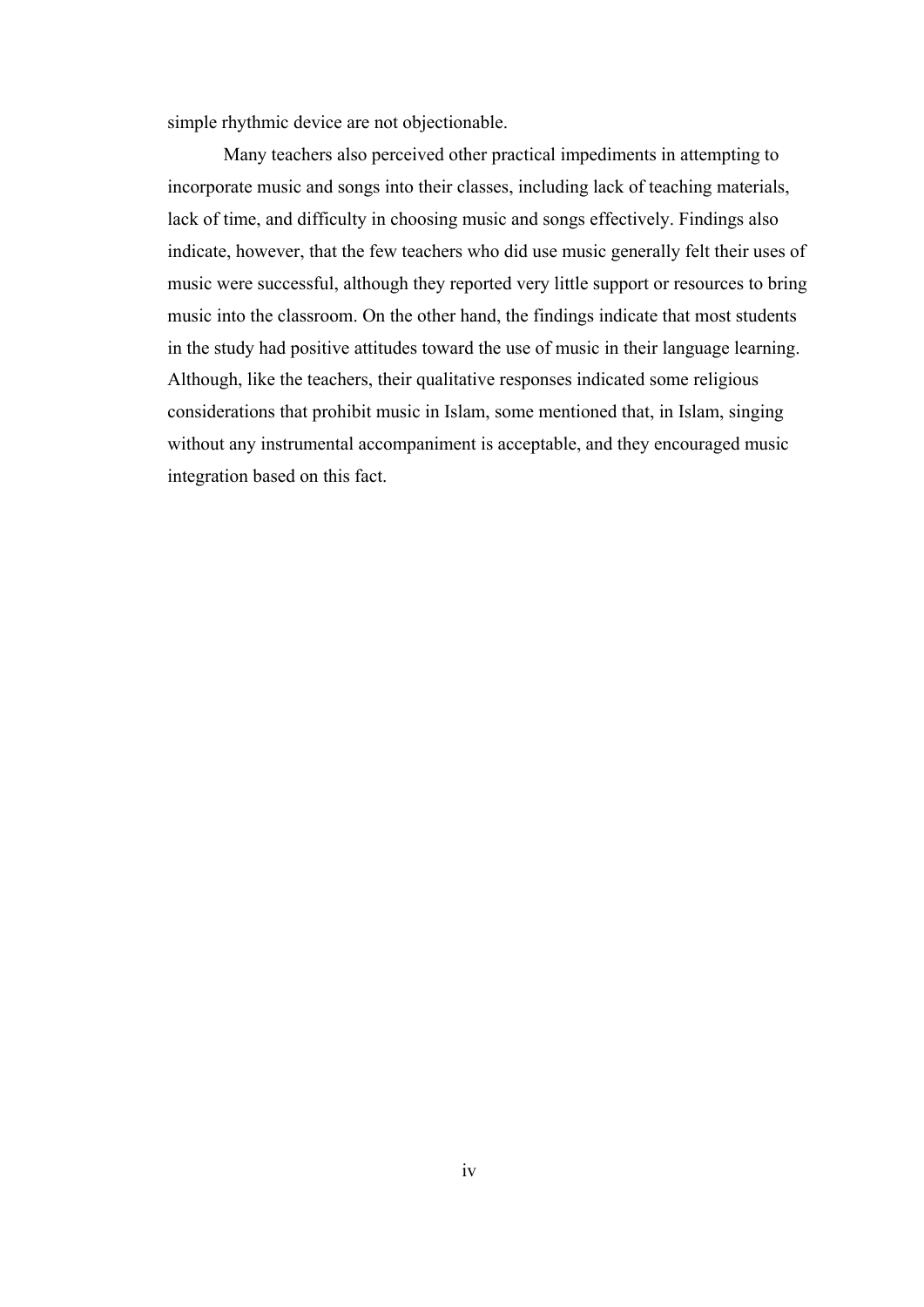# **CONTENTS**

| Chapter                                                                                                                                                                                         |    |
|-------------------------------------------------------------------------------------------------------------------------------------------------------------------------------------------------|----|
|                                                                                                                                                                                                 |    |
| 2 <sub>1</sub><br>How Music Incorporation Could Enhance Language Learning 8<br>Music Integration in Vocabulary Acquisition 11<br>Music Integration in Teaching Speaking and Listening Skills 14 |    |
|                                                                                                                                                                                                 | 31 |
|                                                                                                                                                                                                 |    |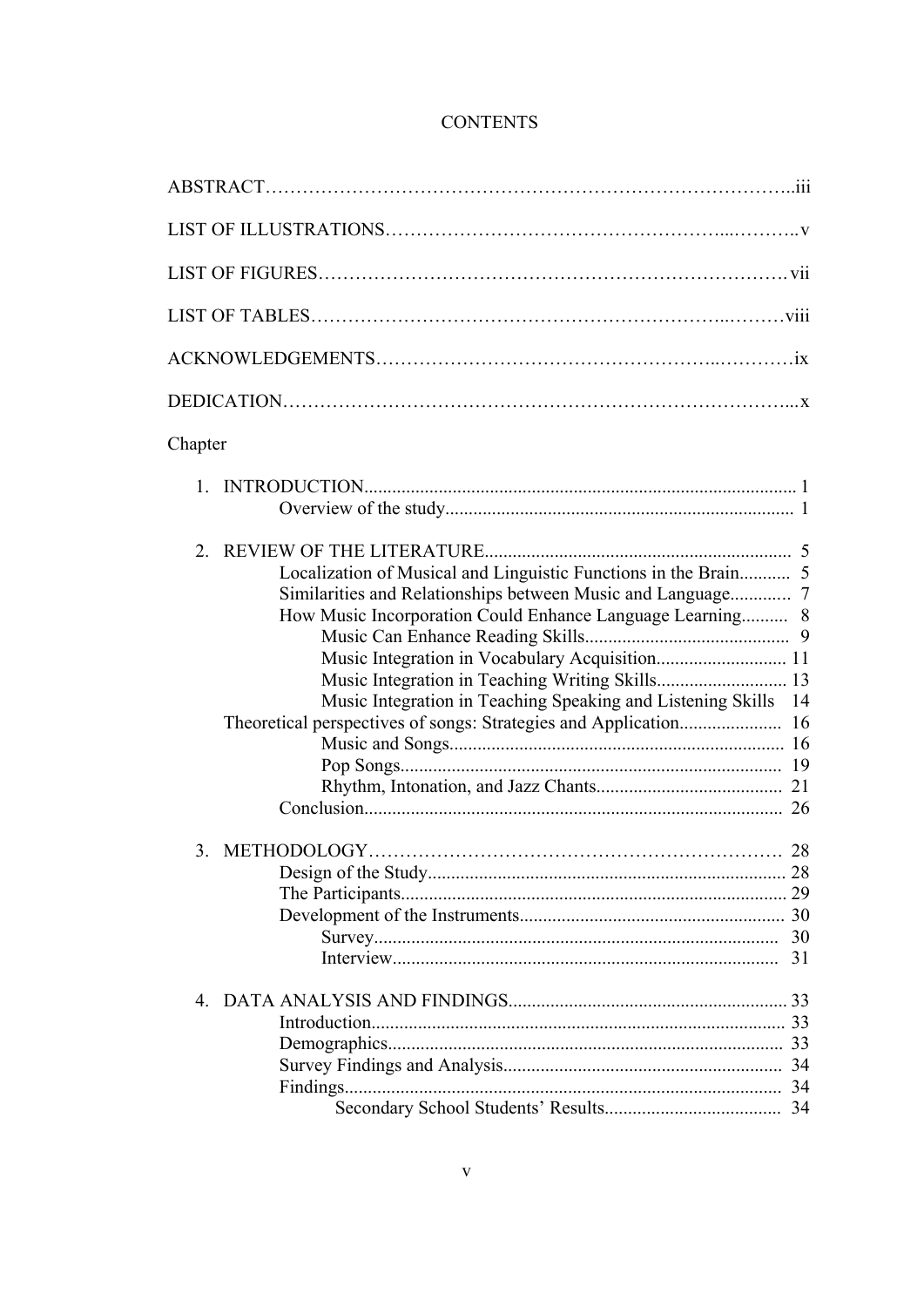# Appendix

|  | 1a. The Arabic Version of the Secondary and College Students' research    |    |
|--|---------------------------------------------------------------------------|----|
|  |                                                                           | 73 |
|  |                                                                           |    |
|  |                                                                           |    |
|  |                                                                           |    |
|  |                                                                           |    |
|  |                                                                           |    |
|  | 6. Survey Results- Secondary and College Students' and Teachers' Means 84 |    |
|  |                                                                           |    |
|  |                                                                           |    |
|  |                                                                           |    |
|  |                                                                           |    |
|  |                                                                           |    |
|  |                                                                           |    |
|  |                                                                           |    |
|  |                                                                           | 91 |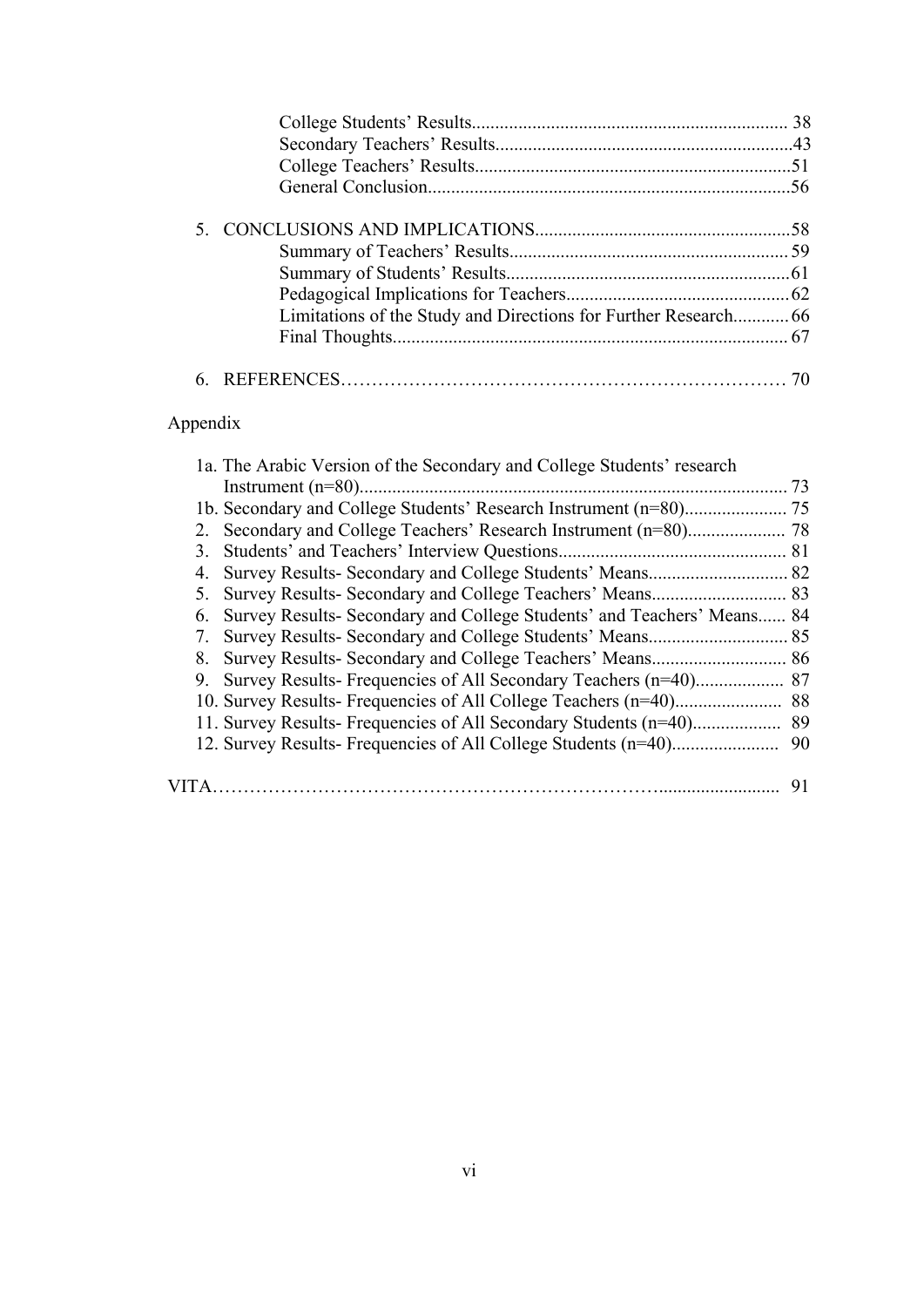# FIGURES

| Figure | Page                                                                                                                                           |  |
|--------|------------------------------------------------------------------------------------------------------------------------------------------------|--|
|        |                                                                                                                                                |  |
| 2.     | All Secondary Students' Responses to "Repeating the words of English                                                                           |  |
| 3.     | College Female and Male Students' Responses to Survey                                                                                          |  |
|        | 4. All College Students Responses to "I like the kind of music                                                                                 |  |
|        | 5. All Secondary and College Students' Responses to Statements (n=80) 43                                                                       |  |
| 6.     |                                                                                                                                                |  |
| 7.     | Secondary Teachers' Responses to "I believe that music and                                                                                     |  |
|        | 8. Secondary Teachers' Responses to "I use music and                                                                                           |  |
|        | 9. Female and Male College Teachers' Responses to Statements (n=40)50                                                                          |  |
|        | 10. Secondary Teachers' Responses to "I use music and songs in my language                                                                     |  |
|        | 11. College Level Teachers' Responses to "I am familiar with techniques<br>and ways of using songs and music in language classrooms" (n=40) 54 |  |
|        | 12. Uses of Music by College Teachers Based Upon Their Most Frequent                                                                           |  |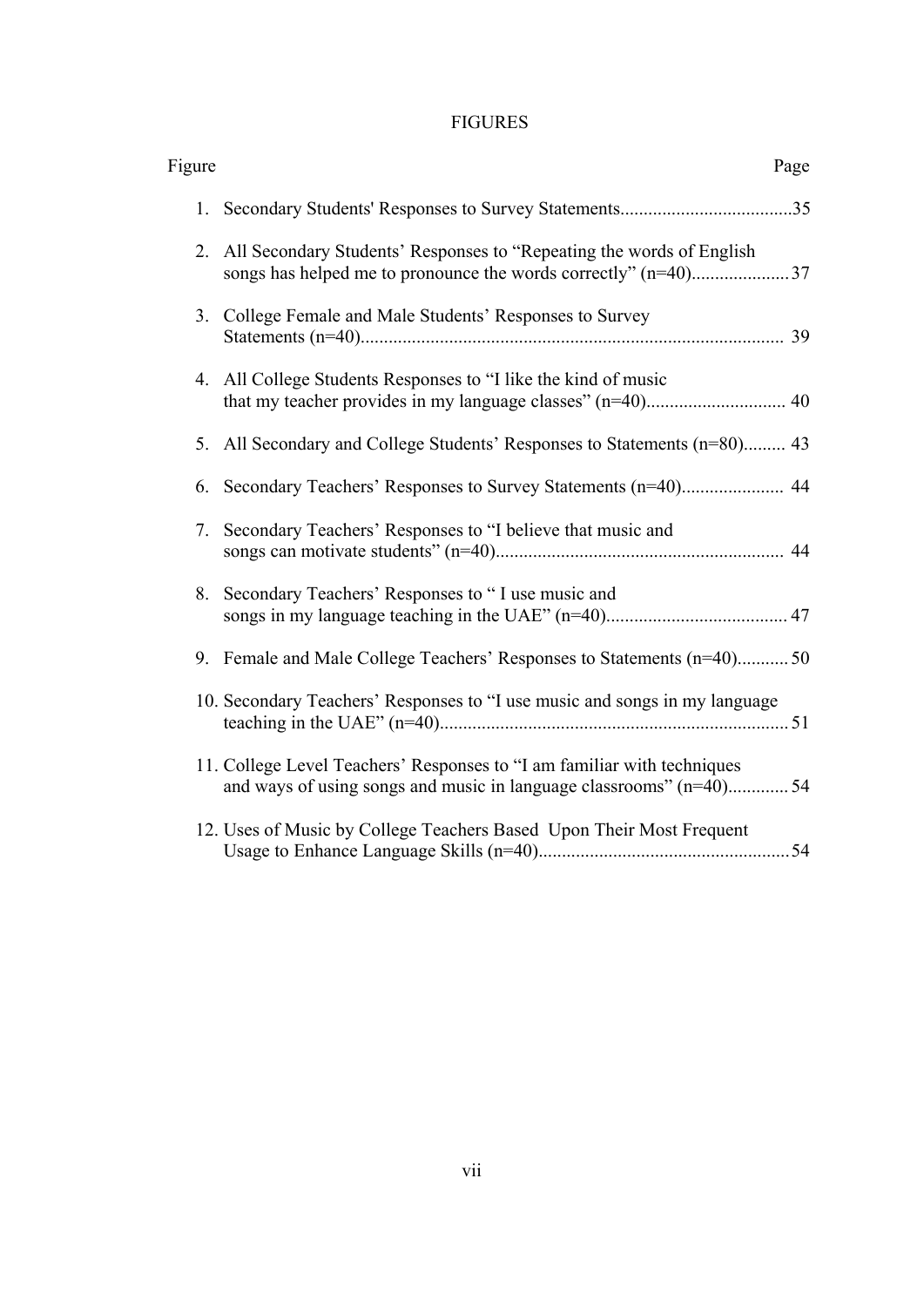# TABLES

| Table |                                                                      | Page |
|-------|----------------------------------------------------------------------|------|
|       |                                                                      |      |
|       | 2. Secondary Teachers' Attitudes toward Music Usefulness in Teaching | 45   |
|       | 3. Uses of Music by Secondary English Teachers Based Upon Gender 50  |      |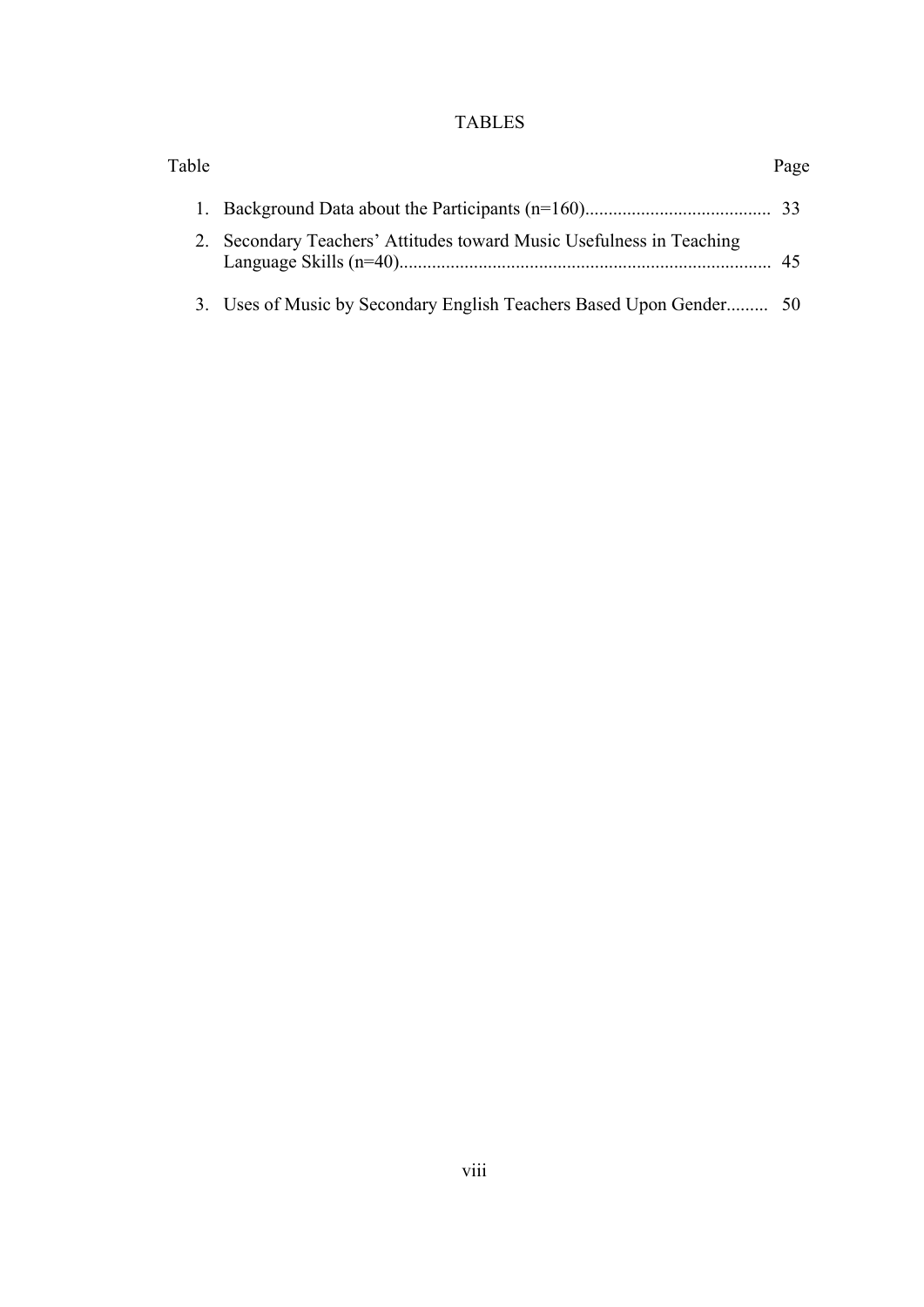#### ACKNOWLEDGEMENTS

This thesis would not have been possible without the support of many people. I wish to acknowledge the incomparable encouragement of my advisor Dr. Rodney Tyson, whose commitment to my research and to mentoring have proved the necessary ingredients for my success to this stage. I am really grateful for his time, his patience, and his private counsel that helped me complete this research. I offer my abundant gratefulness to my committee members, Dr. Cindy Gunn and Dr. Betty Lanteigne, for providing guidance and correction where necessary. Special thanks to Dr. Hana Sulieman, who assisted me with data analysis. Also, I wish to acknowledge the wonderful support provided by my colleagues Amal Thabit, Fatima Ahmad, and Fawzi Makni who helped me throughout this study and provided me with rich insights and support. I also would like to thank all members of the TESOL program who have welcomed and embraced me and my efforts in seeking new pathways. A special thanks to all students and teachers who donated their time and responded to my surveys. Finally, thanks to my numerous friends who endured this long process with me, always offering support and love.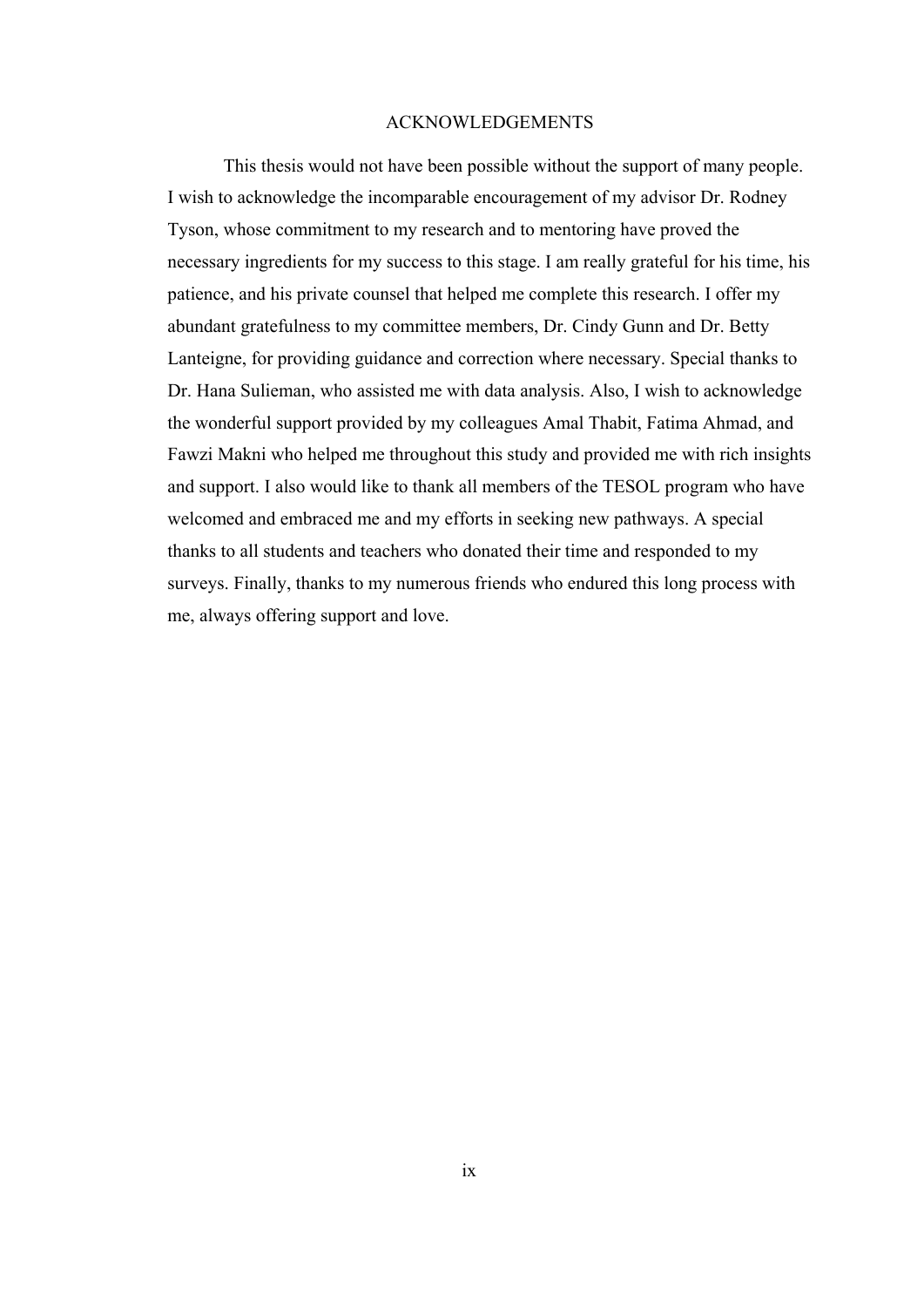### DEDICATION

This thesis is lovingly dedicated to my husband Mahmoud, who in his own way sustained me and supported me during this trial, enabling me to reach for something greater than I started with. To my wonderful children Kareem and Jumana, thank you for being very patient. I also wish to dedicate it to my beloved mother. I did it!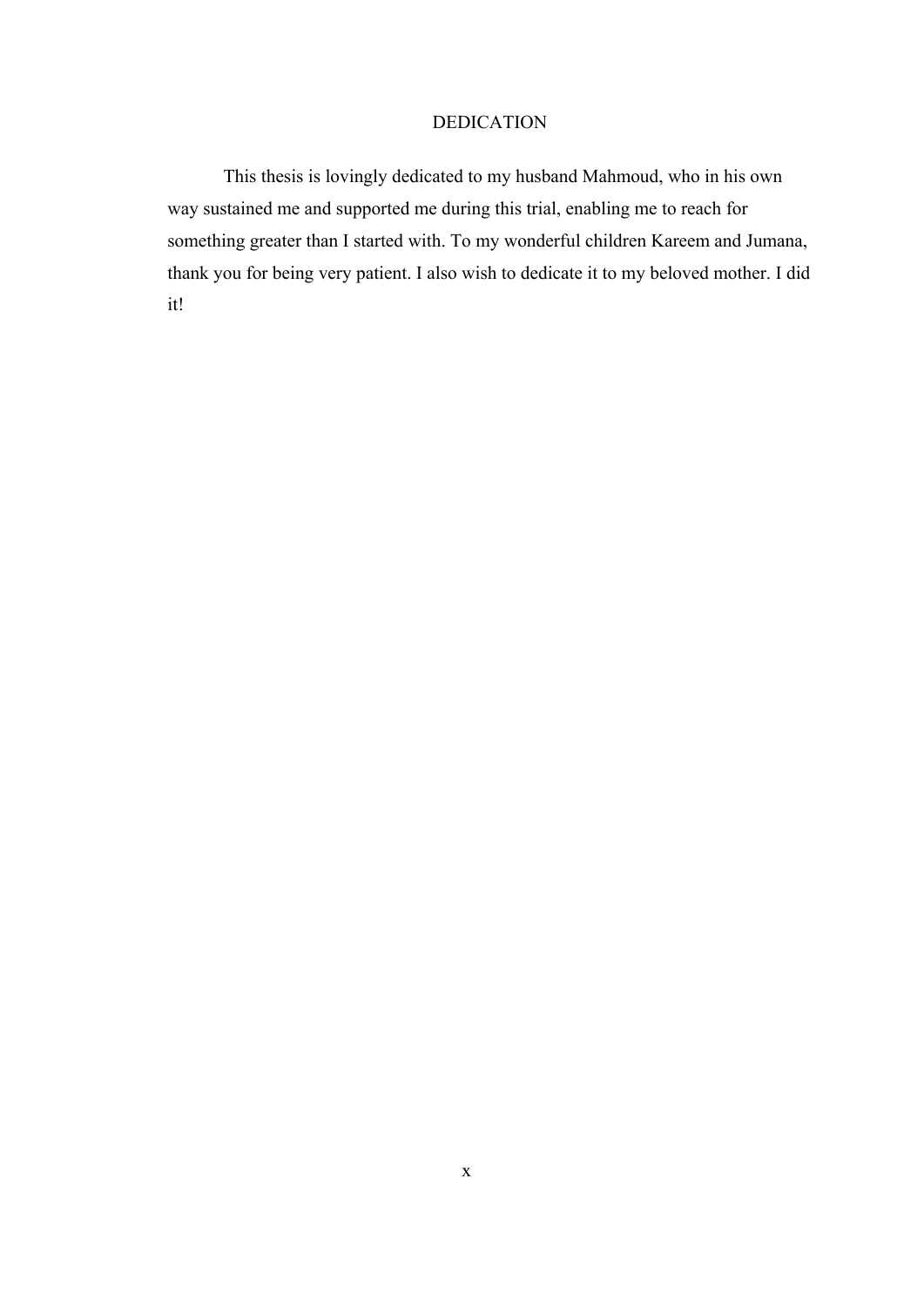# CHAPTER 1 OVERVIEW OF THE STUDY

 Music is often used in language learning classrooms around the world, and it is considered a unique tool that can help language acquisition. However, I have noticed from classroom discussions with other MA TESOL students who are teachers that music is not being used in some government secondary schools around the UAE although, in fact, it is obvious that most students do enjoy listening to music. For example, they often listen to music in labs, cars, and cafes. I have also noticed many musical performances by young Emirati students on national television, which were organized by different local associations. Besides, classical music is considered prestigious in the UAE, and it is used as a background for many governmental occasions and ceremonies, which indicates a great interest in developing and encouraging music in the nation. Scholars indicate that music can enhance language learning and provide students with an authentic and effective experience. Language teachers can use different kinds of music such as classical, jazz, or songs to assist the learning of many language skills (Abott, 2002; Douville, 2001; Duggan, 2003; Falioni, 1993; Harvey, 1997; Kolb, 1996; Lems, 1996; Medina 2002; Murphey, 2002; Stansell, 2005; and others). Therefore, music can be considered a helpful technique that enriches classroom experience and makes language learning more meaningful and memorable. Yet, music is still not favored in academia, and it is rarely used in most government schools, especially in secondary schools and university-level language classrooms around the country. Tim Murphey (2002), a pioneer researcher promotes music and songs in teaching second languages, wonders why it is that although songs and music appear in our daily lives at cafes, in shopping malls, and in our cars, it seems that "the only place music and song is slow to catch on is in schools!"  $(p. 7)$ .

This contradiction between the usage of music in many public events but not in language classrooms aroused my interest to investigate why most language teachers in the UAE are not using music. Therefore, I decided to study this particular phenomenon to identify teachers' and students' attitudes toward music use as a technique to help language acquisition in some government secondary schools and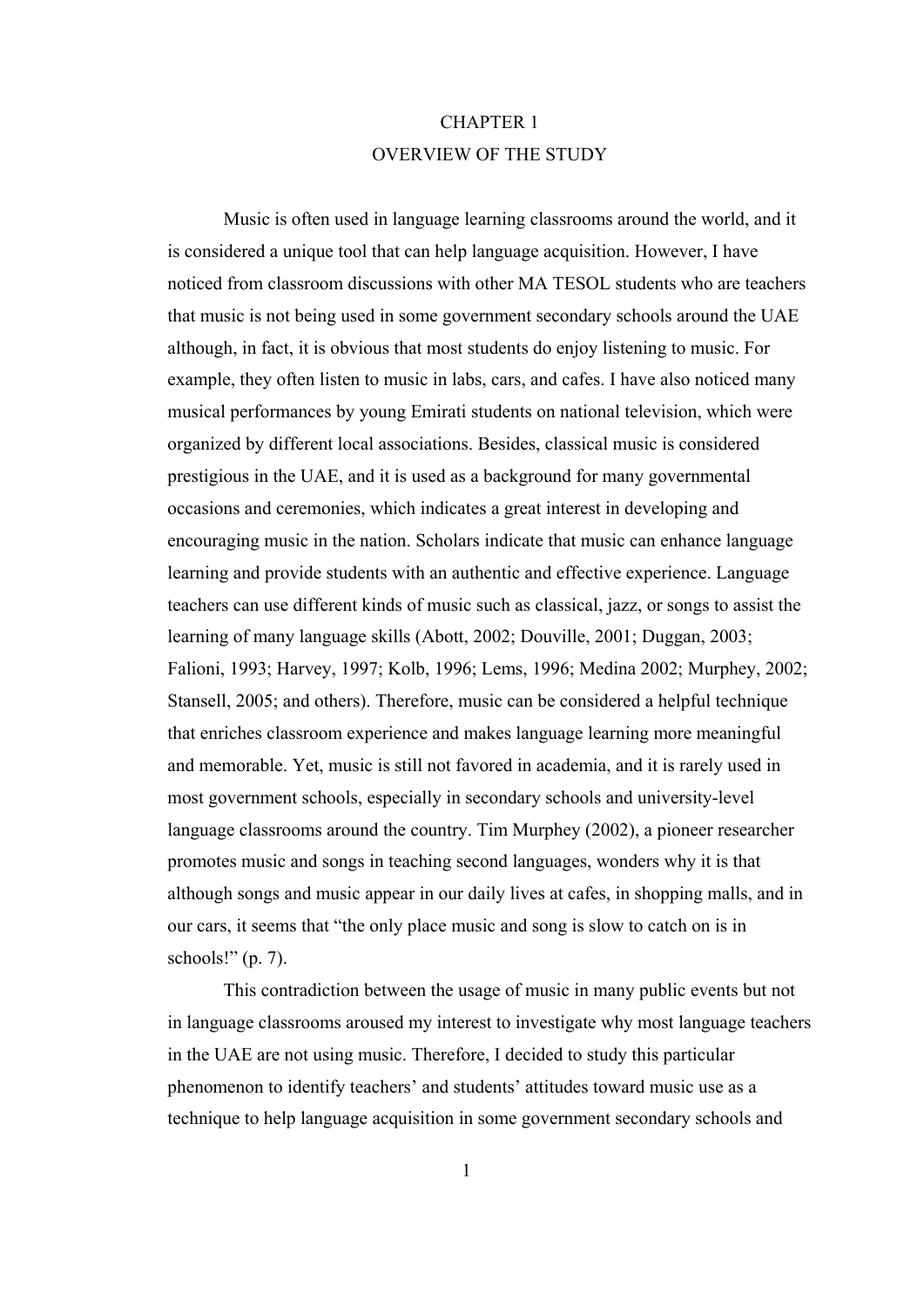universities in the UAE. Furthermore, there has been some research done on how to use music to assist language learning. However, there has not been any research done in this area in the UAE. I believe that the findings of this study are significant because they reveal teachers' and students' real attitudes toward music integration in language classrooms, specifically in the UAE. The findings help to clarify how frequently and when English teachers in the UAE use music in their language classrooms, and if they are not using it, why not. They also identify students' attitude toward the use of music in their language learning, which music they prefer, how often they think it should be used, and if they believe it helps them to acquire language.

For some teachers in the UAE, the use of music in language classrooms seems to be considered a relatively new idea. Other teachers do not seem to be familiar with the right techniques and methods of using music in their classrooms, or they may not be fully aware of the benefits of music in helping students' writing, vocabulary acquisition, memorization, and comprehension skills. Therefore, this study provides teachers with a review of the latest literature that discusses the efficiency of the use of music in language learning settings, and it examines to what extent the application of music in a linguistic environment helps students to acquire language. Moreover, I hope the results of this study will provoke teachers' awareness toward using music in their classrooms while giving them a clearer picture of its benefits. I also hope that this knowledge will encourage them to use music and discover its value as a unique tool and as a new technique that provides a meaningful way of teaching a second language.

In my study, the following specific research questions were investigated: First, do teachers in the UAE use music in their English classes? If so, how? If not, why not? Second, what are the attitudes of teachers and students in the UAE toward the use of music in English classes? I conducted my research on four major groups of English teachers and students. Each group consisted of 20 male and 20 female participants. Group 1 consisted of instructors working at the American University of Sharjah and the University of Sharjah. This group of college-level instructors taught intermediate and advanced levels of English courses in the Intensive English Program (IEP), and some had several years of experience in the UAE as well as in other countries. Out of the 40 male and female instructors of this group, there were 12 non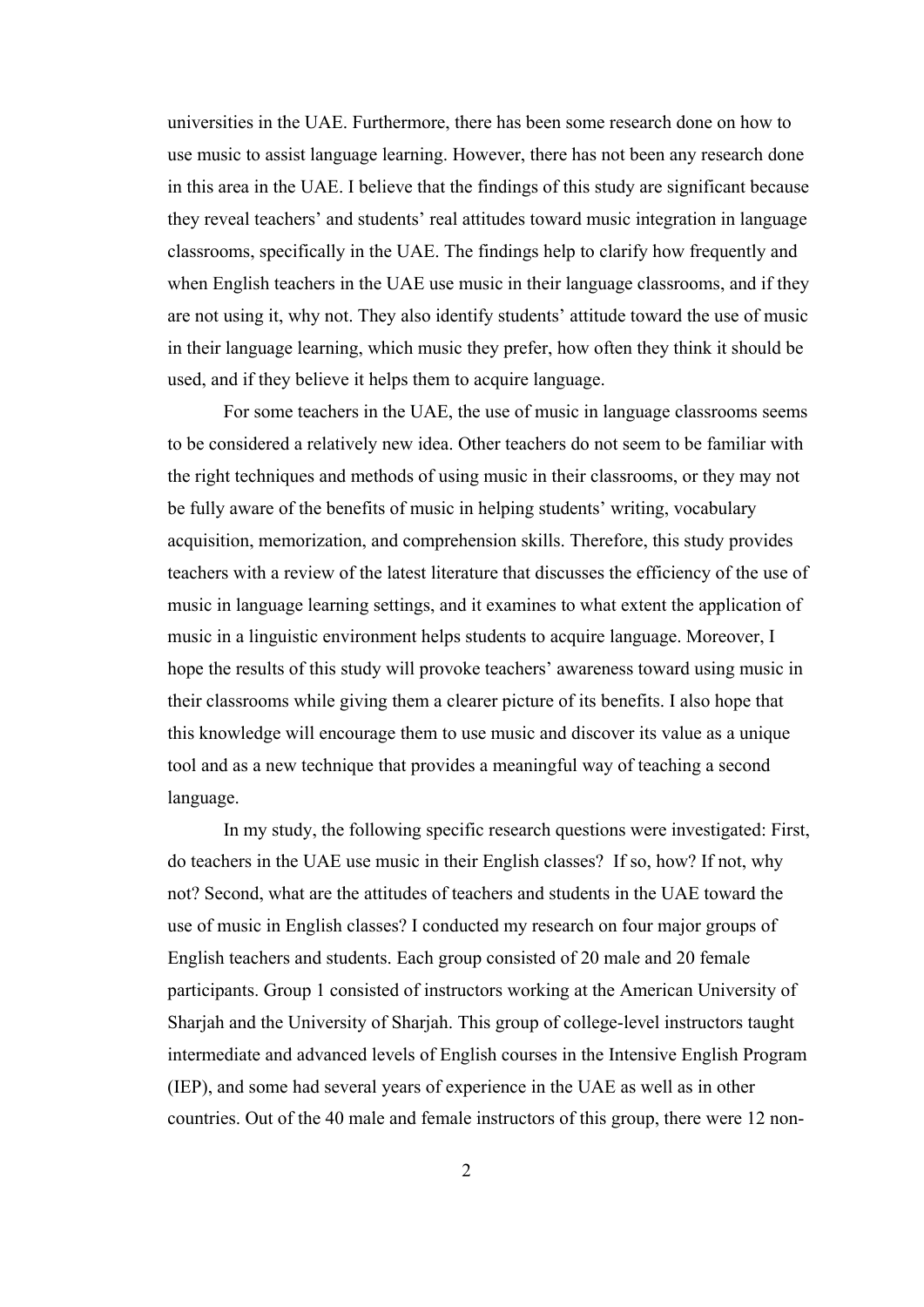Arab instructors. Two were from Canada , eight were from the USA, and two from the UK. Group 2 consisted of 20 male and 20 female intermediate-level college students between the ages of 17 and 22. The 20 college level male students were from the Men's College of the University of Sharjah, and the 20 female college students were from the Women's College of the University of Sharjah. Group 3 consisted of 20 Arab secondary government school teachers that were selected from Asma Bint Omaiss Girls' Secondary School in Ajman, Al-Raheeb Primary and Secondary School in Ras Al-Khaimah, and Al-Wuheidah Secondary School in Dubai. Finally, group 4 consisted of 20 male and 20 female secondary school ESL learners. The male secondary students were selected from Al-Wuheidah Secondary School in Dubai, and the female secondary students were selected from Al-Raheeb Primary and Secondary School in Ras Al-Khaimah.

Data were obtained from two questionnaires, one for teachers and one for students (see Appendices 1a, 1b, and 2), and were completed by participants from each of the different groups. Questions were mainly designed to elicit attitudes of participants related to the research questions. I also included some open-ended questions in order for teachers and students to add their remarks, and to elicit qualitative responses regarding respondents' attitudes toward music integration in their classrooms. Moreover, I interviewed four teachers and four students to better understand their attitudes toward music incorporation into their language classrooms. Data from the questionnaires were analyzed to determine frequencies and percentages for each response. Means were calculated for all responses, and the results are presented in quantitative tables and charts. Finally, the answers of the four groups are compared and supported by qualitative data including quotes from the interviews and open-ended questions.

Chapter 1 has presented the introduction, statement of the problem, research questions, significance of the study, design of the study, participants of the study, and organization of the study. Chapter 2 contains the review of research and related literature regarding the localization of music and language in the brain, a summary of connections and similarities between music and language features, and an overview of possible musical pedagogical integrations in EFL/ESL classrooms as well as how music can enhance language learning. There is also a discussion of the use of pop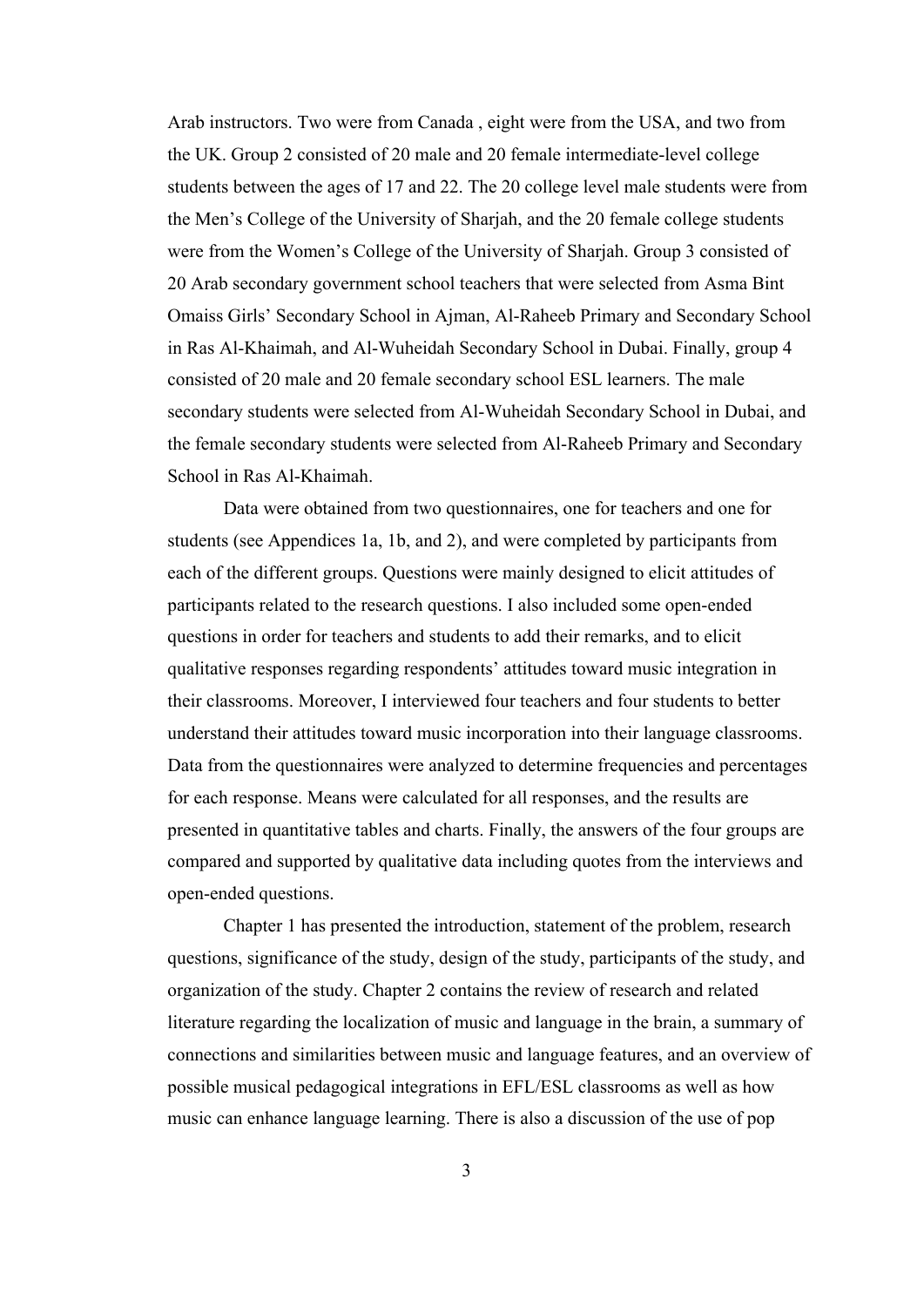songs and jazz chants in language teaching, including teachers' concerns, difficulties, and successes in using them in their classrooms. Chapter 3 presents the methodology and procedures which were used to gather data for the study. Data analysis and finding of the study are presented in chapter 4. Chapter 5 contains a summary of the study and findings, conclusion and implications, a discussion of limitations of the study, and recommendations for practice and for further research.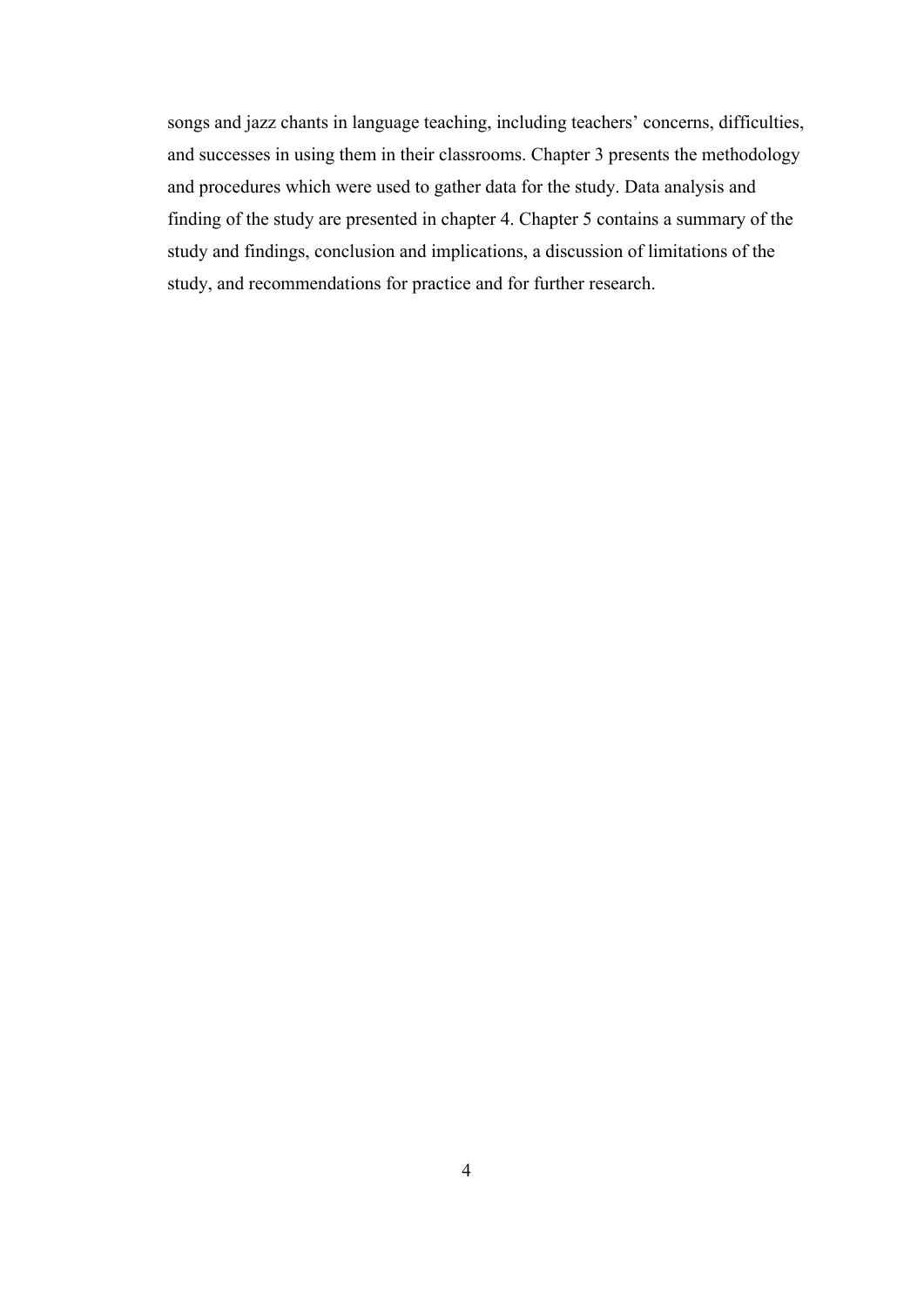# CHAPTER 2 REVIEW OF THE LITERATURE

Localization of Musical and Linguistic Functions in the Brain McMullen and Saffran (2004) argue that cognitive neuroscience research has different views about faculties of music and language during development. They present neurological evidence and some imaging evidence as well for cortical separation of music and language in adults' brain. McMullen and Saffran demonstrate that it has been observed clinically that injury of the left temporal lobe of the brain often results in different kinds of language disabilities. However, this aphasia is less common if the damage occurs in the right temporal lobe. In accordance with this result, research has demonstrated that amusia, loss of musical ability, occurs due to damage in the right temporal lobe and not in the left. Furthermore, scientists have also tried to find out whether the cognitive processes in both domains are tied together or not. McMullen and Saffran explain that the theoretical issue of modularity of the mind has been initiated in cognitive science, which suggests possible relationships between music and language. However, they add that there are different views of modularity suggesting different possible relations. McMullen and Saffran (2004) explain that classic formulation of modularity advocates that distinct brain regions might promote language and music and that these regions are "informationally encapsulated such that there is no cross-talk between them" (para. 6). This view was supported by evidence of division with neurologically impaired adults, suggesting that the neural faculties promoting music are distinct from other processes in the brain.

On the other hand, McMullen and Saffran (2004) argue that although research has drawn some vital neurological evidence for cortical division between the faculties of music and language, it is crucial to notice the possibility for these faculties to converge. They believe that it is possible that when adult musical and linguistic processes are modularized that they can be perceived as separate entities, although similar developmental foundations occur in both domains. In addition, McMullen and Saffran report that although separation between music and language may occur, it is still unclear whether humans are born with this neural specialization or whether it is developed from experience in both fields. Furthermore, they point out that although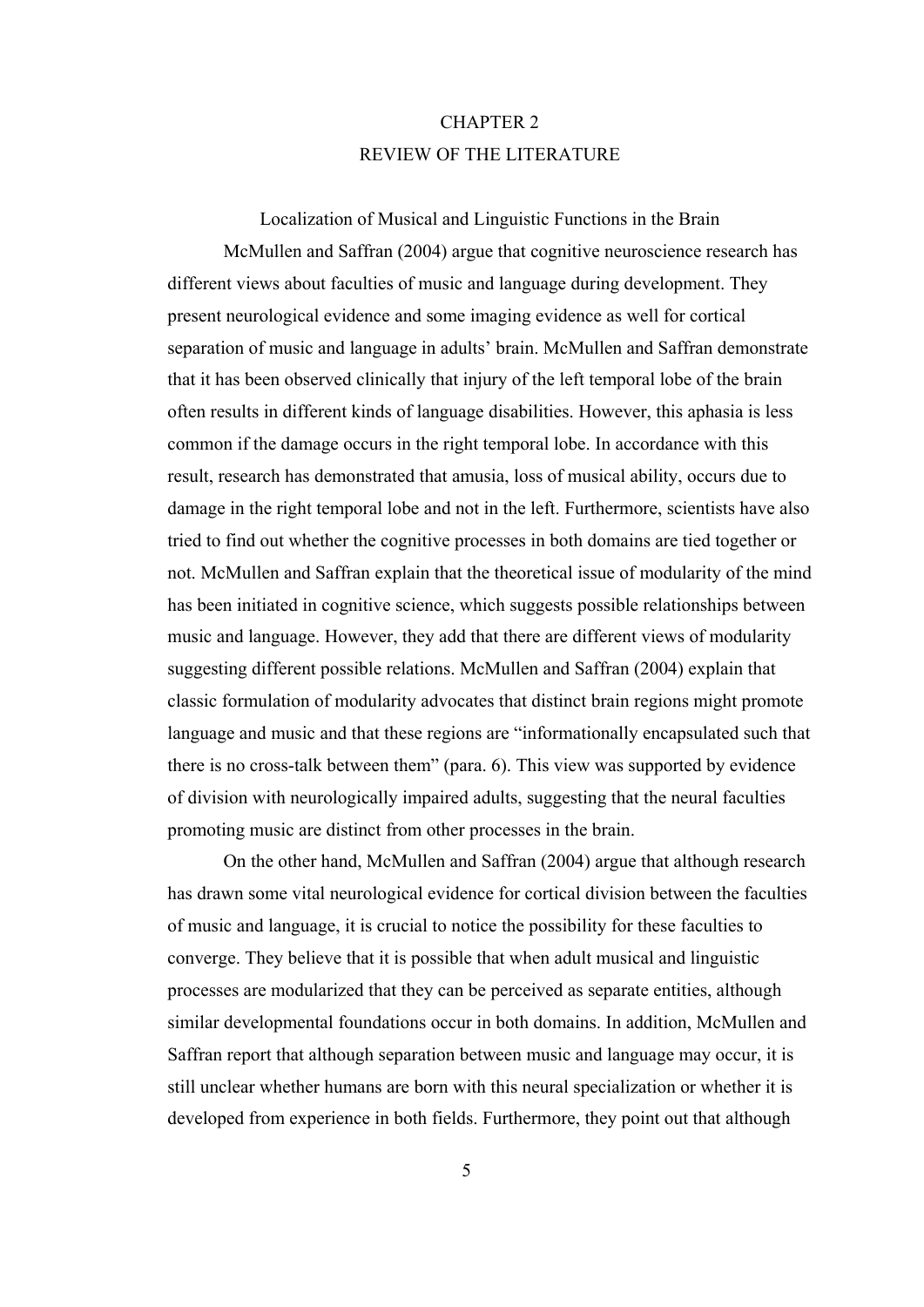there are many supporting data which indicate separation of cortical regions subserving some musical and linguistic processing in adults, research indicates that brains of young children have plasticity that gives their brains the ability to reorganize after such an event as a head trauma. Therefore, it is still plausible that children may retain some of the same skills of learning each field when they become adults. Yet, the argument of the localization for functions in adults and children is not determined. Furthermore, McMullen and Saffran (2004) argue that modularity is often confounded with assumptions about innateness that propose some possible links between the faculties. They point out that modularity and innateness (i.e., coming directly from the mind rather than being acquired by experience or from external sources) of specific mental capacities are not "inextricably linked" (para. 7). However, McMullen and Saffran mention that the modularity question is debatable and it remains open for further investigations.

Moreover, Bower (2001) states that research indicates that music and language have quite a lot in common and that there might be some link between them. He adds that it is possible that the brain corresponds to musical passages in both the left and right areas. Bower explains that a team of neuroscientists led by Bukhard Maess of the Max Planck Institute of Cognitive Neuroscience in Leipzig, Germany, points out that these brain regions deal with implicit rules that organize information such as music and language. Maess's group used a technique called magnet encephalography (MEG) to measure magnetic fields produced by the brain's electrical activity as the participants listened to musical chords. The six volunteers who participated in the experiment listened to five harmonic chords considered to follow correct musical rules, and another five with dissonant or unexpected chords. Results demonstrated that hearing unexpected dissonance chords was linked to magnetic activity in the leftbrain, Broca's area, and adjoining right-brain tissues that produced stronger magnetic fields. Bower relates this to previous MEG studies which indicated that these were the same areas that generate responses when people hear ungrammatical words in sentences. As a result, Broca's area produces a stronger magnetic field than the right area. However, the right area reacts more strongly to musical breaches. Furthermore, Bower (2001) presents evidence that damage in Broca's area not only impairs comprehension of language, but also damages the recognition of harmonically related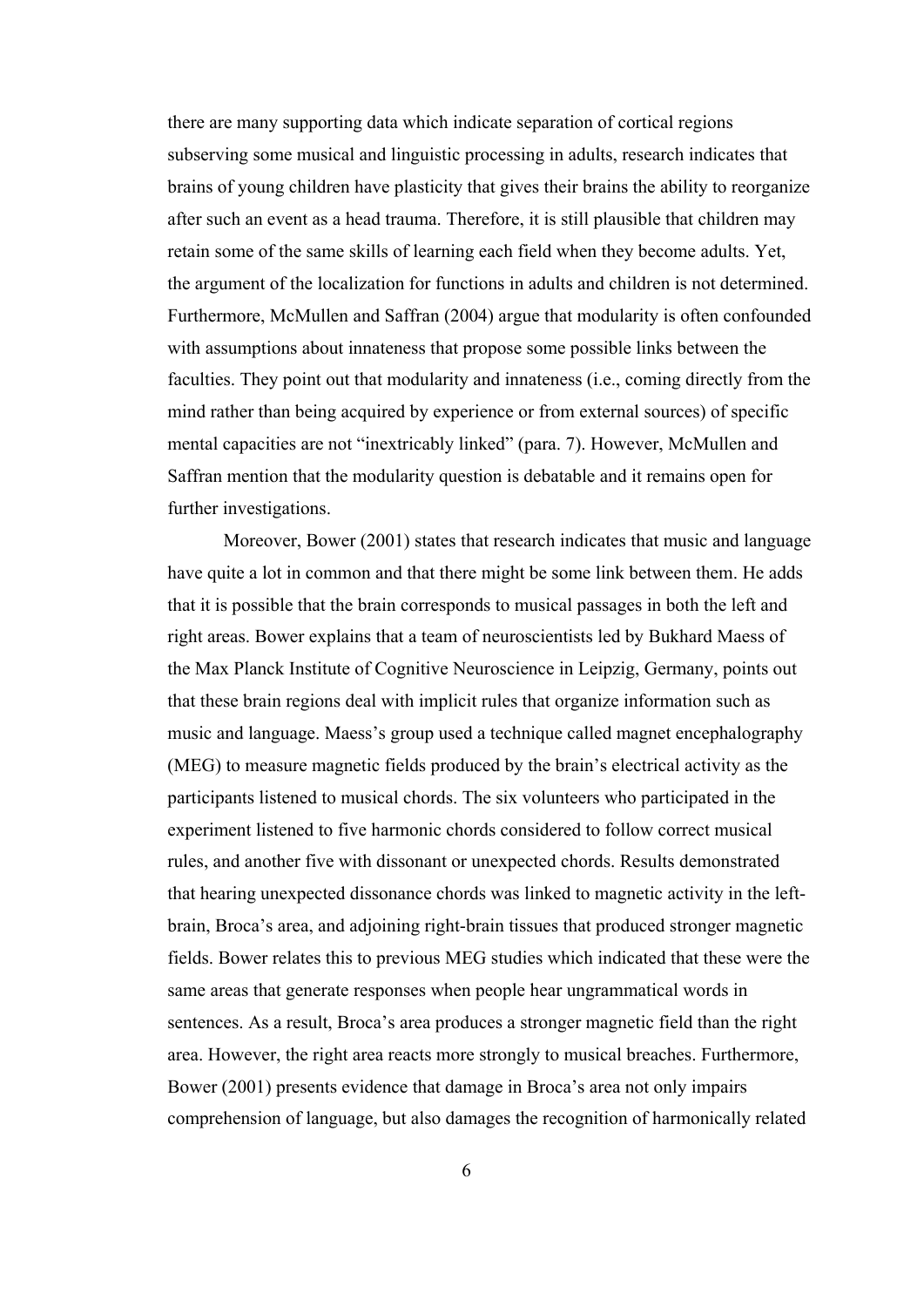chords, which again suggests that music and language link in the brain. In addition, Bower (2004) comments on this experiment by pointing out that music appreciation is another "proposed extension" (para. 9) added to Broca's area in addition to language. Additionally, Bower (2004) concludes that this experiment suggests that Broca's area is related to music appreciation despite the fact that it has been considered by many linguists to be part of a brain network that works solely for language. Accordingly, he expects that this new finding will "spark controversy" (para. 9) between the two groups.

Similarly, Holden (2001) explains that scientists have found that musical syntax is not only processed in the same area as speech, but also at the same time as neural activity. Holden comments that Maess's team has successfully demonstrated the process of musical syntax in the brain and shown that it overlaps with language responses. That is, "the human brain is finely tuned to recognize musical syntax exactly in the same way it recognizes verbal grammar" (para. 1). However, he concludes that whether language and music are part of the same system or separate ones is not yet certain and needs further investigations. On the other hand, McMullen and Saffran (2004) believe that whether or not music and language share common components, thinking about them as related functions may still be quite helpful in generating new hypotheses that can help us to better understand the two as separate domains.

Similarities and Relationships between Music and Language

Some scientists are interested in verifying any possible link between language and music in order to illuminate the nature of these two types of knowledge, their development, and their instantiation in the brain, which might help in founding methods of teaching language through music (McMullen & Saffran, 2004). On the surface, there is a vast difference between music and language. Listeners can easily differentiate between a Beethoven sonata and a political speech. However, from the perspective of the youngest infant as a listener, music and language might not seem different. Therefore, some researchers draw a comparison between the two domains in order to find contrasts and similarities.

McMullen and Saffran (2004) state that "both music and language are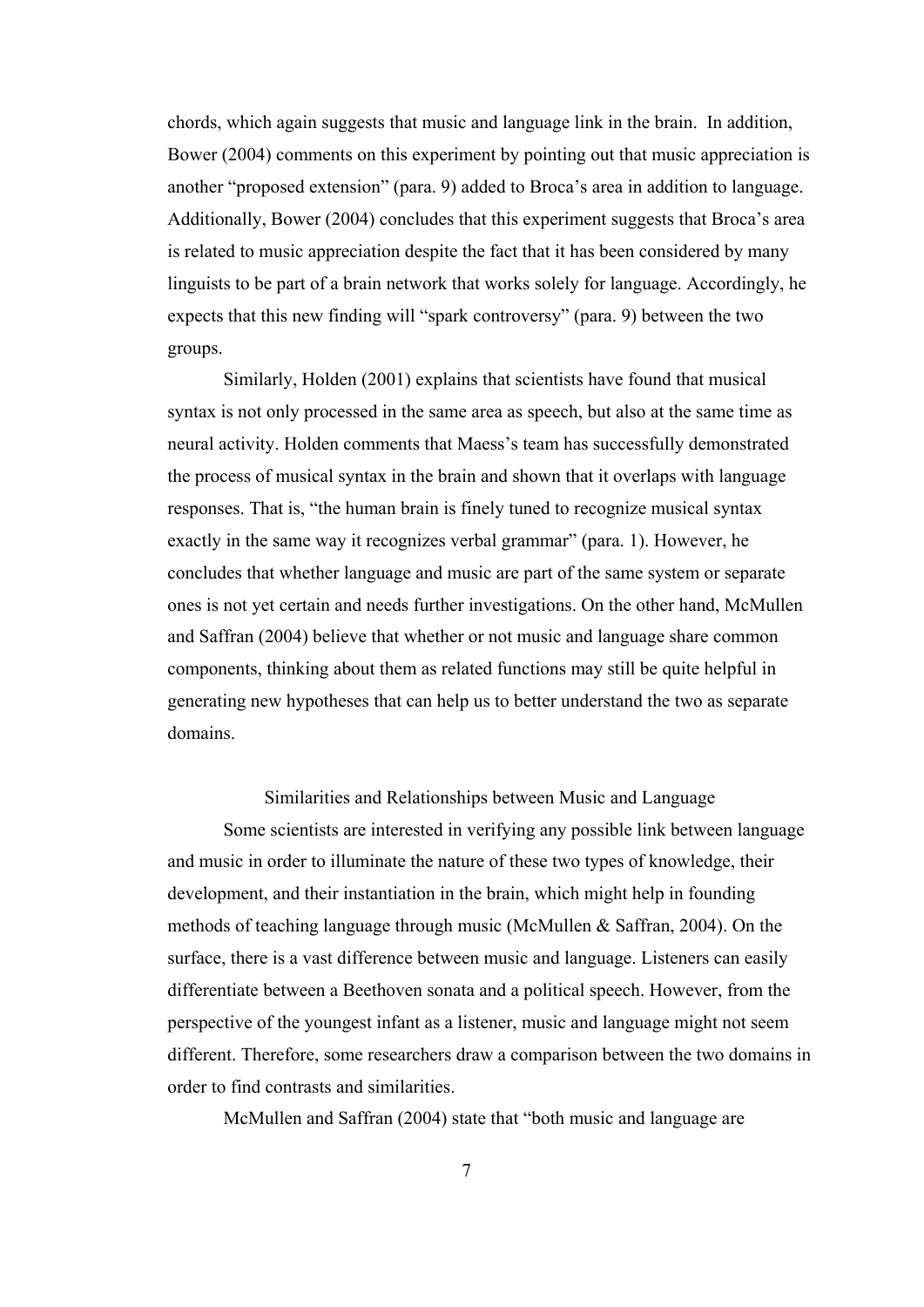organized temporally, with the relevant structures unfolding in time" (para. 3). They add that spoken language reaches our perceptual system as frequency spectra just like music. However, some of the significant characteristics are known universally, such as musical notes and phonemes, while other particular sets might differ from one culture to another. In addition, both music and language are gained implicitly from language and music exposure at early stages. Thus, music does not focus only on skilled performance, but also on the knowledge gained from environmental input, the same as language. Furthermore, Pearl (1995) states that the idea of the connection between music and language is not new. In fact, the resemblance between the construction of musical language and spoken language makes the relationship between the two areas even closer. They both share similar elements and concepts, such as the prosody of spoken language that has some musical significance. That is, prosody is the study of pitch, duration, and stress that are related to spoken language, and these are correlated to music as well. Similarly, Stansell (2005) asserts that music shares aspects of language such as tone, stress, pauses, timbre, and rhythm. He concludes that the use of both enhances learners' awareness of sound, rhythm, pauses, and intonation. Stansell adds that because music and language share these essential qualities of pitch, rhythm, timbre, and dynamics, methods for teaching each one of them could work to teach the other.

How Music Incorporation Could Enhance Language Learning Harvey (1997) states that there are a significant number of neurologists that study the relationship between music and brain function and development. Accordingly, Harvey points out that Howard Gardner, the developer of the theory of multiple intelligences in 1983, proposed seven basic intelligences that should be considered in educational assessments (logical mathematical, spatial, bodily kinesthetic, musical, interpersonal, and intrapersonal). Harvey explains that practitioners used to commonly assess people by a single measure of intelligence; however, Gardner believed that music should be viewed differently from other intelligences because it probably carries more emotional, spiritual, and cultural weight. Harvey adds that music helps some people organize their way of thinking and develop their math, language, and spatial reasoning as well. Harvey (1997) also states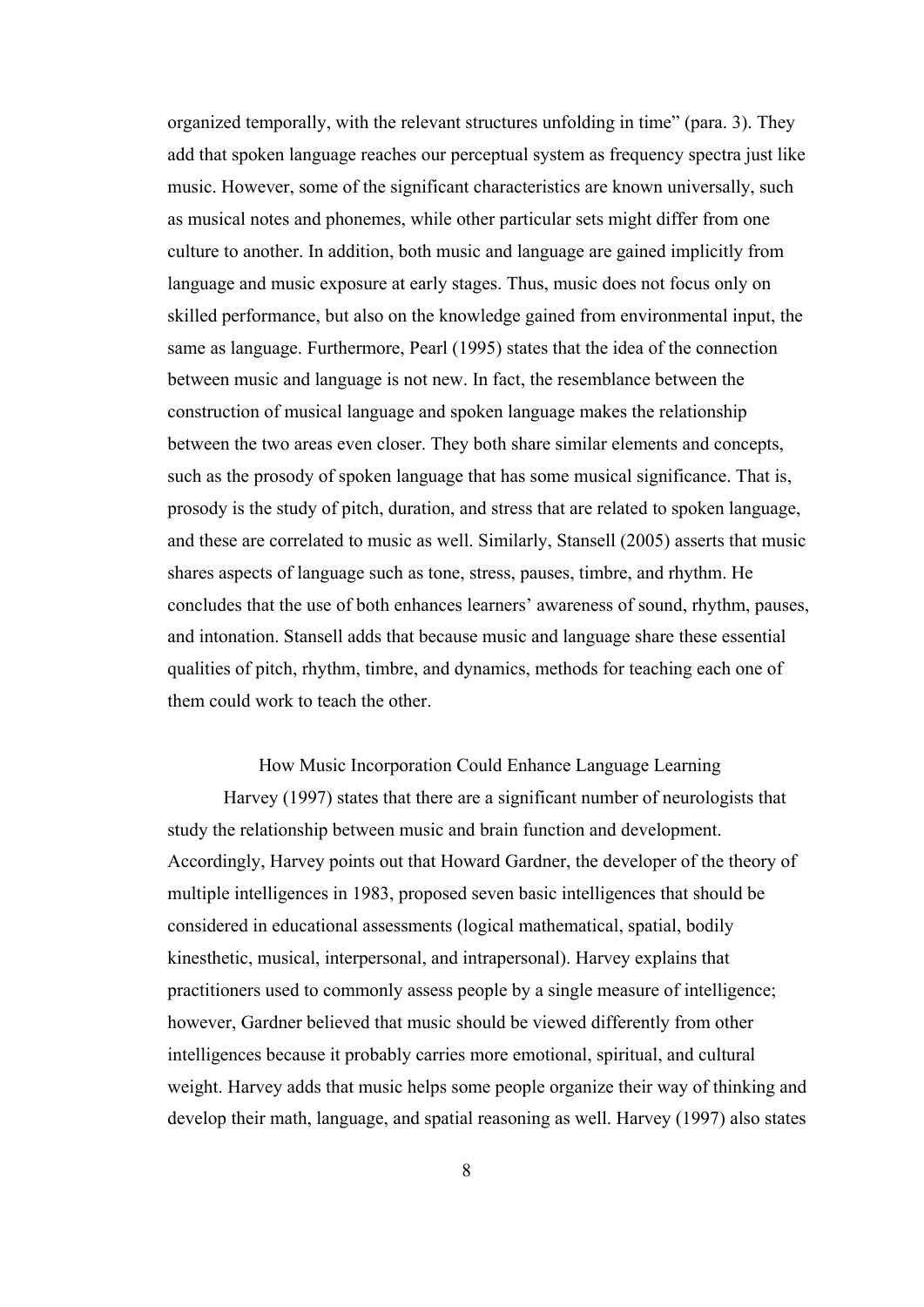that Gardner argued that schools who disregard music in the children's educational curriculum are "arrogant" (para. 10) and that children should be exposed to all artistic and cultural riches created by the human species. Similarly, Failoni (1993) advocates, based on Garder's educational theory of multiple intelligences, that a person's intelligence in music can be used to enhance other skills in non-musical areas, such as second language acquisition.

Kolb (1996) states that one of the most effective ways of teaching languages is to offer a variety of meaningful experiences that gives students the opportunity to hear sounds, rhythms, and melodies. Therefore, music can play an important role in language acquisition because it can enrich classroom experience and make language lessons more memorable and enjoyable (Kolb, 1996; McMullen & Saffran, 2004; Medina, 1993). Kolb (1996) states that "music is an ideal tool" (para. 1) for helping children to learn various aspects of language. She adds that "music is a language with powerful appeal" which makes children "respond freely" after being exposed to a variety of tempos and beats (para. 1). Moreover, Kolb explains that through music, learners experience "the wholeness of language," and the presentation of ideas and emotions become more meaningful. Furthermore, Kolb reports that adding music to language acquisition classes has been shown to lower learners' anxiety, increase motivation, and promote interest so that learning becomes more meaningful. There also seem to be many benefits of incorporating the use of music into language classes to teach aspects of reading, vocabulary, writing, listening, and speaking.

#### Music Can Enhance Reading Skills

Kolb (1996) describes great success of music incorporation with reading. She states, "Music and reading go together because singing is a celebration of language" (para. 2). Kolb adds that children's language has a clear rhythm and melody, which they bring naturally to reading tasks. Therefore, using singing to teach reading takes advantage of this natural phenomenon. In addition, Kolb affirms that using songs at early stages of language learning has significant value. For example, it could facilitate sight vocabulary recognition, reading comprehension, and fluency. Kolb explains that the "singing-reading" (para. 2) connection assists students not only to read but also to love reading. She points out that teachers need to ask their students to repeat the song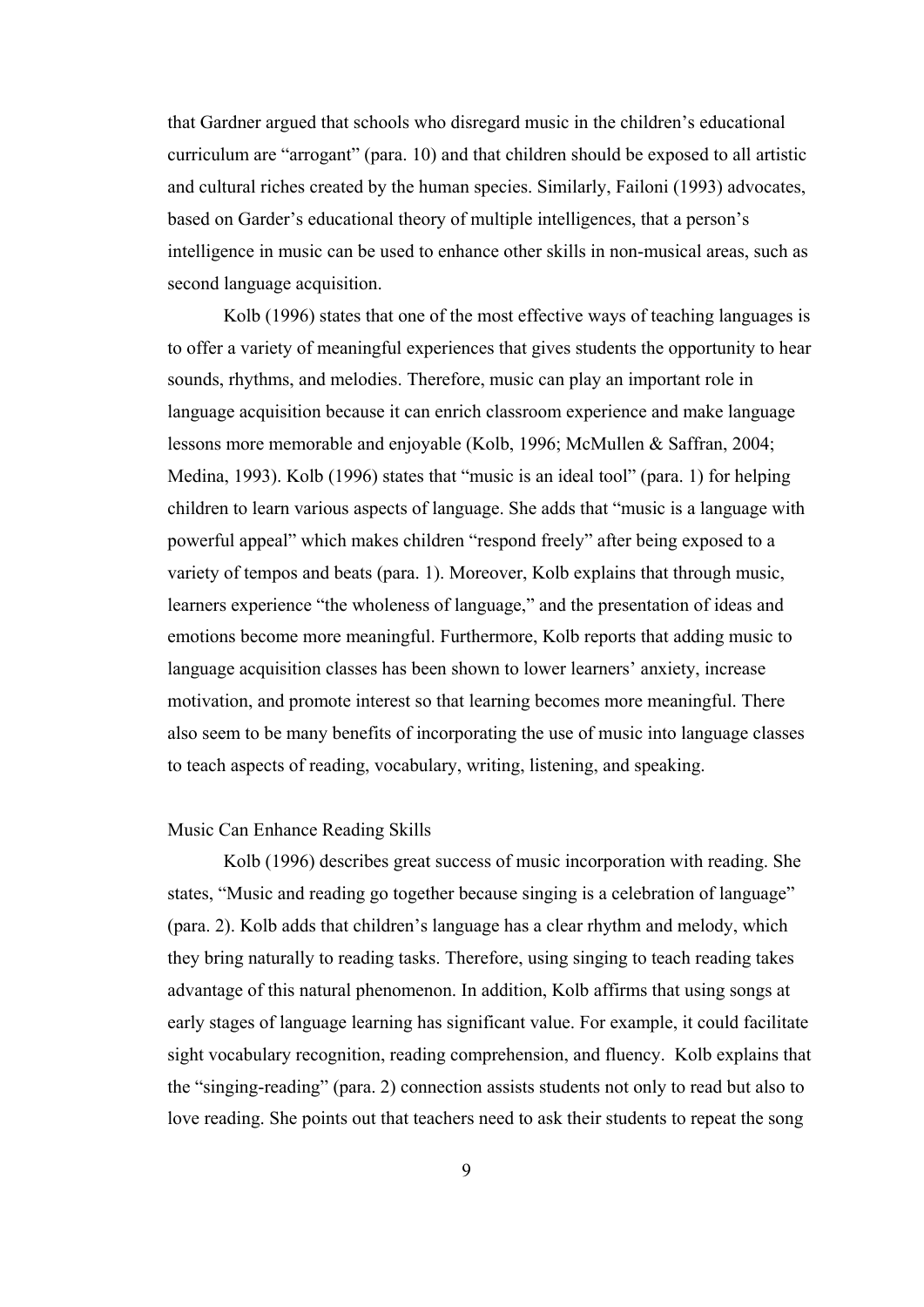several times until they feel comfortable with its lyrics and tunes. Additionally, teachers could use picture cards to help children understand and learn the lyrics. She also recommends printing the lyrics on charts and presenting them along with the song in order for the students to have a variety of reading experiences and help them to develop print awareness. What is more, she explains that pointing out each word as it appears in the song strengthens the link between speech and print. In addition, Kolb suggests acting out created motions and physical movements to facilitate children's recall of words.

 Douville (2001) presents several benefits of using songs and chants to enhance reading. However, she believes that there are a number of considerations teachers have to be aware of when choosing songs. She advises them to consider selecting melodies, songs, and topics that are familiar to students. She also recommends choosing songs that have patterns of words or phrases that reflect the use of high frequency words or match with the text's vocabulary. Furthermore, Douville adds that teachers can develop their own chants to match any recognizable tune if they fail to find one. She gives an example of "The Wheels on the Bus Go Round and Round" as a possible tune to modify. Douville mentions that the words of this song could be changed into different words that teachers invent, such as "The sound of B is BBB…I hear it in the word bear" (para. 4), in order to help students master, recognize, and read letter sounds. Moreover, she believes that when students move beyond learning from print, songs can be used to promote reading in an accurate manner, rapidly, automatically, fluently, and with appropriate expression and phrasing. In addition, Douville adds that students can benefit from the usefulness of songs as an "instructional strategy" (para. 11). She explains that as students read the songs' lyrics, they will make various discoveries about language and the process of reading.

Duggan (2003) presents some evidence that some experiments have shown no considerable differences between students who perform language with music accompaniment compared to students who do not. However, the experiments presented "positive differences in students' attitudes toward studying material when music was present" (para. 7). Likewise, Duggan adds that information can turn out to be more meaningful when music is played as background during discussion. Similarly, Abbott (2002) argues that different classroom music activities that integrate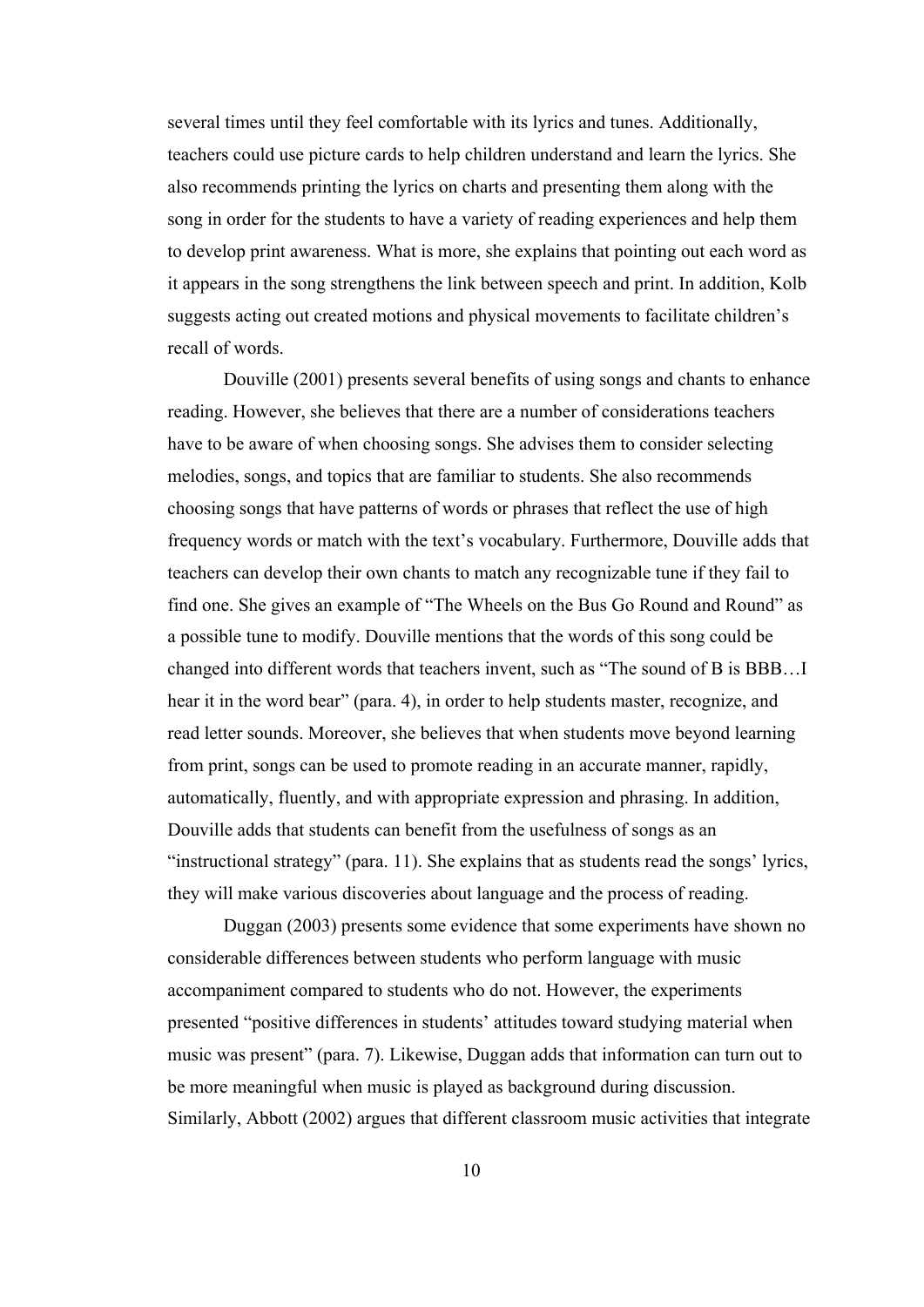singing and rhythm help enhance the development of letter sounds, syllabification, auditory discrimination skills, and pronunciation of words. Lazar (2004) adds that clapping out syllables when practicing new vocabulary, for example, by presenting the word in separate syllables such as "wa-ter-me-lon," helps students to read, pronounce, and spell the words accurately.

### Music Integration in Vocabulary Acquisition

Duggan (2003) argues that music can enhance vocabulary recall. He states that in a major experiment concerning students' ability to recall read poems, results indicated that the participants scored higher when they heard the poem repeated in three verses and with a simple tune than when they heard it without music. Moreover, Duggan recommends using music as an "automatic strategy" (p. 45). He explains that creating songs using familiar tunes with students assisted them to learn verbs, prepositions, and vocabulary, and even to recall those songs years after graduating. Similarly, Kilgour, Jakobson, and Cuddy (2000) state that a group of researchers studied the effect of music on recalling spoken and sung lyrics. Results suggested that music acts as a mediator to enhance memory for spoken and sung lyrics.

In addition, Medina (2002) argues that music should be used in English as a second language (ESL) classrooms. She asserts that introducing students to new vocabulary in association with musical repetition makes the verbal practices more memorable, lowers the students' anxiety toward the new words, and increases memorization of the new target language sounds. Moreover, Medina (1993) notes that vocabulary acquisition through songs can be increased by illustrating with extra linguistic support such as pictures or physical gestures. Medina (1993) adds that songs are valuable because they use a larger variety of vocabulary and different sentence structures than the normal pattern of daily speech, adding that music illustration makes comprehension and recall easier. Furthermore, Abbott (2002) suggests that using call and response songs in early childhood language classrooms improves students' sensory awareness, makes them love their culture, encourages turn taking, and increases improvisation. She presents an example of singing and clapping in groups which helps build students' confidence, reduce anxiety, and increase confidence. Abbott comments that the use of music helps in acquiring not only

11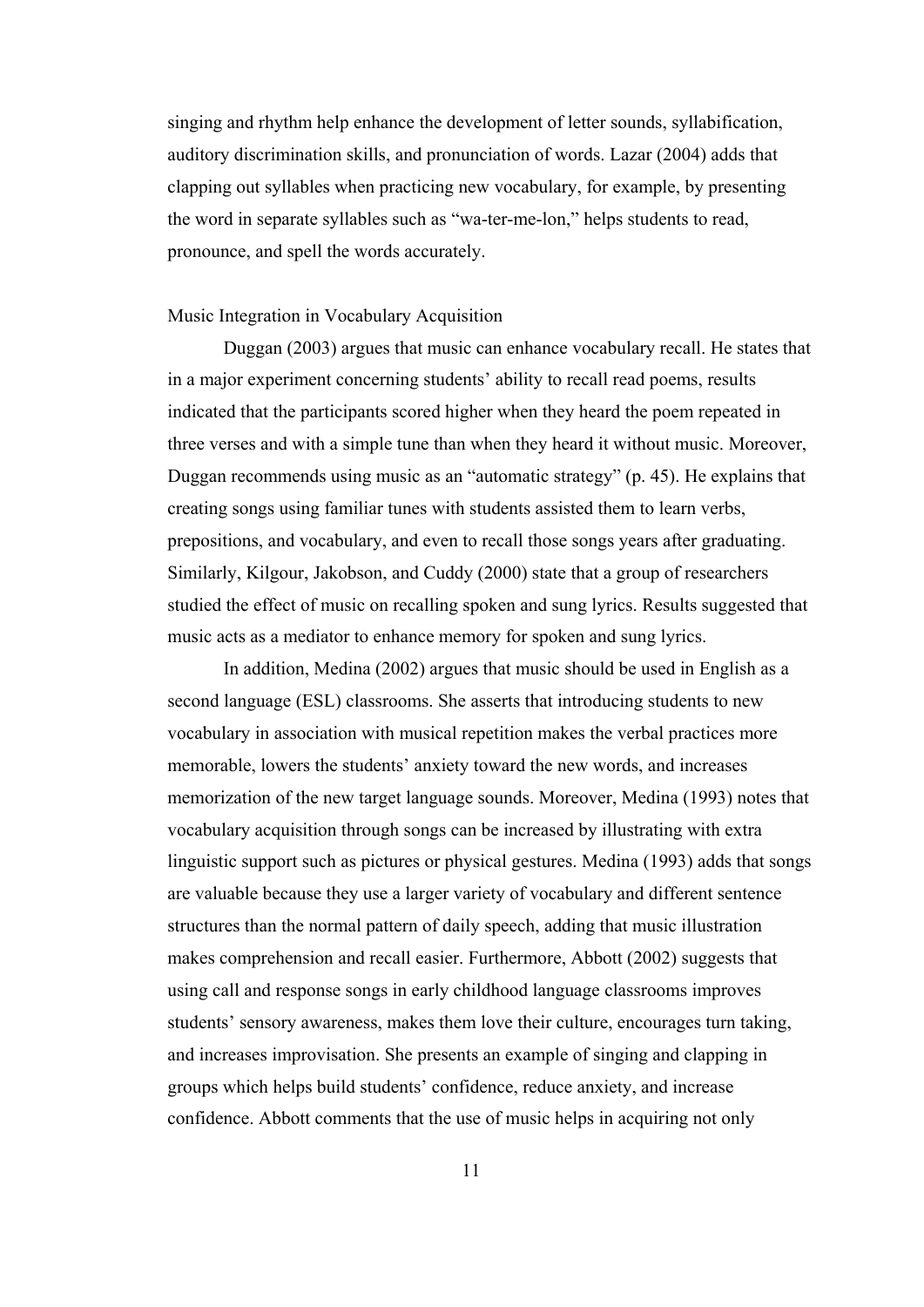vocabulary, but also grammatical items and pronunciation. Finally, she advises teachers to increase enjoyment and motivation by asking the students to clap the beat, or perform different movements along with singing activities.

Moreover, Abbott (2002) mentions that songs can help students remember certain vocabulary, idioms, and metaphors. She explains that most people can still remember "the lines to their favorite high school songs even after 20 or 30 years" (p. 10). She argues that if ESL literacy learners first learn to speak or sing a song by memorizing it, it will logically be easier for them later to recognize and learn to read those words from the song when presented in written form, or memorize and use them in future conversations. She also advises that teachers ask students to read aloud with music accompaniment, making their voices loud or soft, fast or slow, bored or tired, and pausing depending on the music. This can help them develop their speaking in the target language.

Medina (2002) states that songs provide students with authentic examples of second language because they are presented in context. Furthermore, Medina points out that several educators recommend story-songs. She explains that a story-song is a particular poem that describes or tells a story. In addition, it is meant to be sung rather than spoken, because it has been arranged with musical elements. Medina suggests, however, that teachers have to be careful when choosing story-songs. They have to make sure that the story-song is appropriate in form and that the new-targeted vocabulary is clearly demonstrated. Besides, teachers also have to make sure that the recording is appealing to the students so that it will increase their motivation to hear, sing, and learn the song after class. In addition, Medina points out that complicated melodies hinder memorization and force students to give their attention to learning them rather than concentrating on the song's lyrics. Therefore, she advises teachers to choose uncomplicated tunes. Moreover, Medina focuses teachers' attention toward the songs' tempo, and insists that they should choose songs with moderate ones. She notes that fast tempos hinder students' capability to recognize and learn targeted words. Medina recommends providing students with a short list of new vocabulary that is found in the song. She also mentions that the level of proficiency of the chosen song should match the students' level. Nevertheless, she notes that it is good to consider Krashen's "i+1" suggestion to provide a rich learning experience. Finally,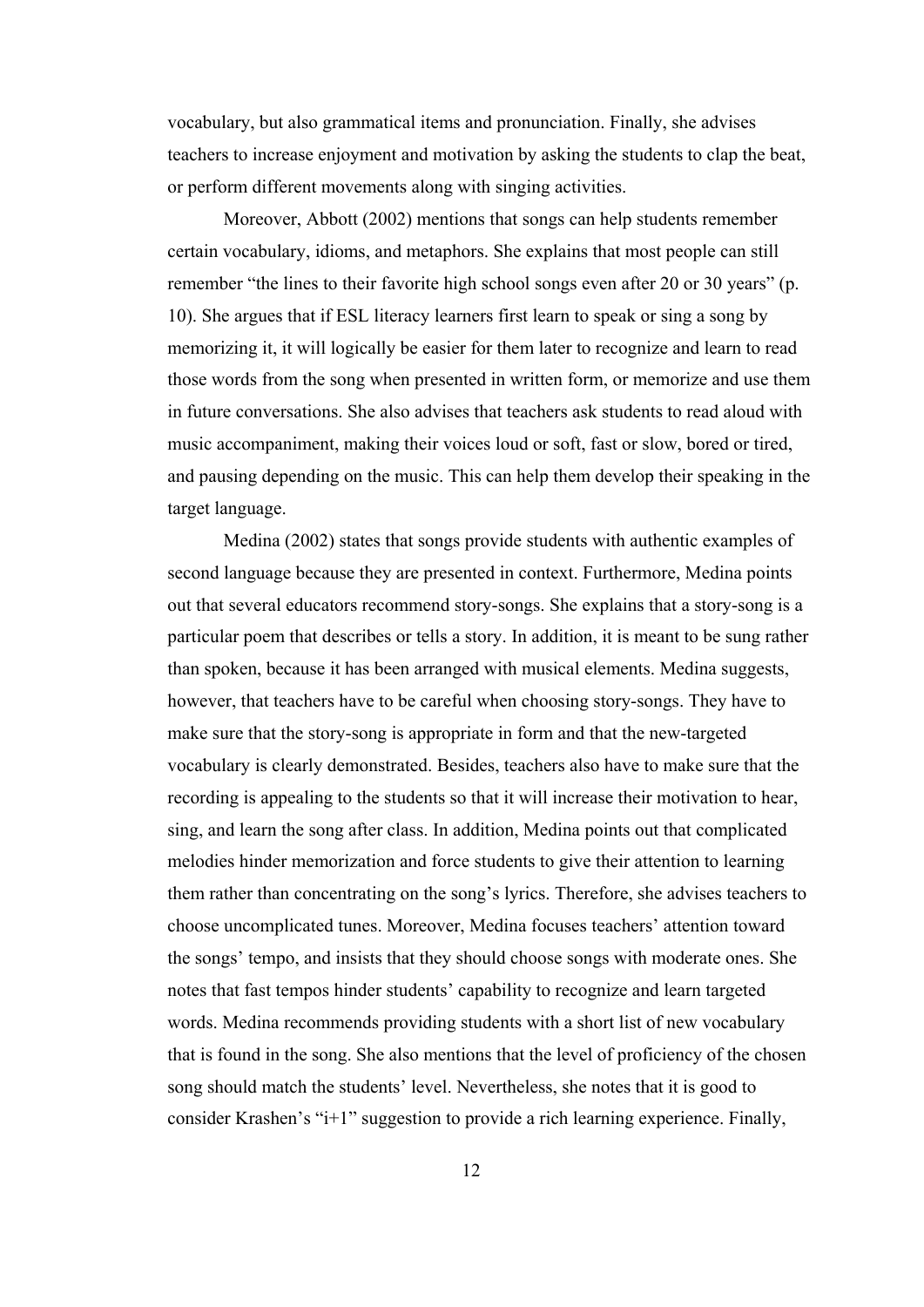Medina states that some educators fail to incorporate music in their language classes, so students do not fully benefit from the positive effects music can have on vocabulary acquisition.

Music Integration in Teaching Writing Skills

Le (1999) states, "The sound of music brings into the words its magic power to activate the mind when it is dormant, to soothe the soul when it is in turmoil, and to heal the body when it is hurt" (para. 3). Therefore, he argues that music motivates students to write if played as a background. According to Ostrander, Schroeder, and Ostrander (2000), music can help students to relax and reduce their stress factors. These authors explain that playing certain kinds of music as a background works on lowering stress factors by lowering learners' blood pressure and slowing their heartbeats, which could enhance learners' immune systems and provide relaxation. They explain that in a calm state, your body reserves more energy for the brain, which makes it more active and highly productive. Ostrander, Schroeder, and Ostrander (2002) suggest that in language classrooms, teachers might use 60-beat per minute slow Baroque music as a background, which "relaxes the body and alerts the mind" (p. 105) to improve concentration, expand memory, and speed the learning process. They add that some researchers from Iowa Sate University reported that slow Baroque music alone speeded up language learning by 24% and increased learners' memory by 26% when students listened to it as a background.

Ostrander, Schroeder, and Ostrander (2002) also mention that other researchers from Washington State University reported that music actually "eased the trauma" (p. 76) in English classes for adult immigrants by helping them pick up the language more quickly and use it in a new foreign culture. They suggest that teachers may use up-tempo Mozart music in late night adult classes to "energize learning and rebalance the body" (p. 115), especially for those who arrive tired to class after a long day's work. Listening to up-tempo music makes the brain become harmonized and energized so that it begins to give signals to the rest of the system and "ease begins to replace dis-ease" (p. 105). Students then will feel energetic, which will probably increase their understanding and concentration. However, Duggan (2003) asserts that music must be meaningfully integrated, and not simply played while students write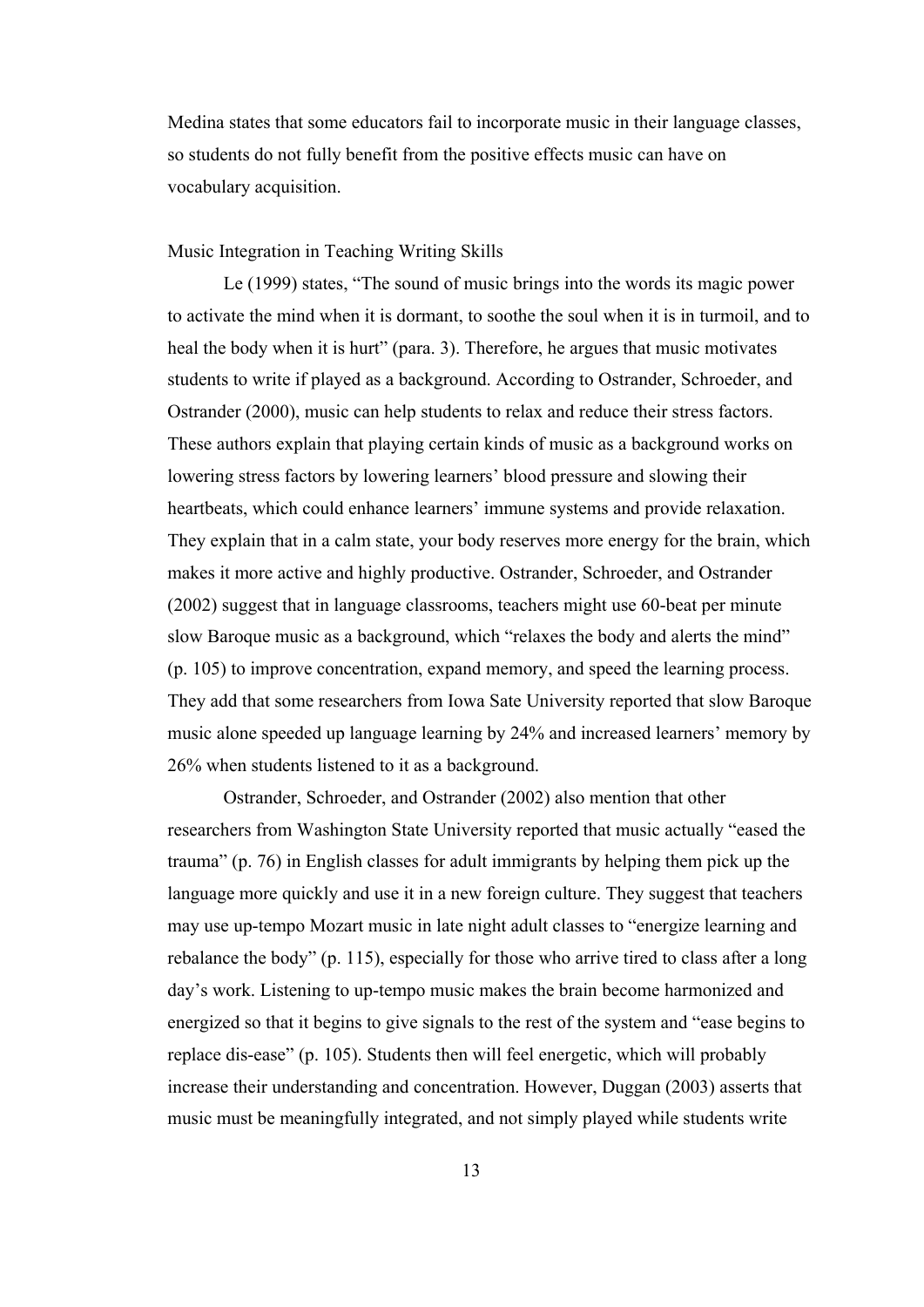whatever comes to their mind. He adds that music promotes better results in writing when teachers use familiar tunes that contain no lyrics. Harvey (1997) states that the ideas mentioned above were developed from the significant research that was done in 1993 by Frances Raucher Gordon, and other colleagues at the University of California, Irvine on the "Mozart Effect," in which the researchers showed a relationship between music and aspects of intelligence. Harvey adds that this significant study provided evidence that music and musical education does have a measurable impact on individuals. He argues that certain music can increase cognitive ability and make learners smarter for long periods of time. Harvey explains that listening to Mozart for about 10 minutes over a period of time increased 36 college students' spatial IQ scores.

Therefore, music might be beneficially used in pre-reading and pre-writing activities to assist students' imagination and generating of words. Katchen (1995) agrees that classical music can help students use their imaginations to describe aural stimuli. She suggests using "Strauss Waltz" or "William Tell Overture" as a prereading and pre-writing activity to inspire students, and to make them think of a scene. These kinds of music activities encourage students, inspire their imagination, and develop creativity in writing.

### Music Integration in Teaching Speaking and Listening Skills

Lanteigne (2006) states that pronunciation was strongly emphasized in isolated instruction and drills when the Audio-lingual Method of language instruction was used. However, later, the communicative approach strongly stressed fluency rather than accuracy, and therefore, pronunciation teaching became less important than getting students to talk. She explains that with more focus on fluency, accuracy in speech declined. As a result, some learners have misinterpretations in delivering messages due to wrong pronunciation. Lanteigne says that the goal of second language instruction is to enable students to communicate and to prevent them from being misunderstood by their listeners. Thus, recently, educators have been giving more attention to pronunciation teaching in order to help learners to communicate effectively. She adds that singing is one of the techniques that teachers can use to help students to correct pronunciation problems. She notes that stress and rhythm play a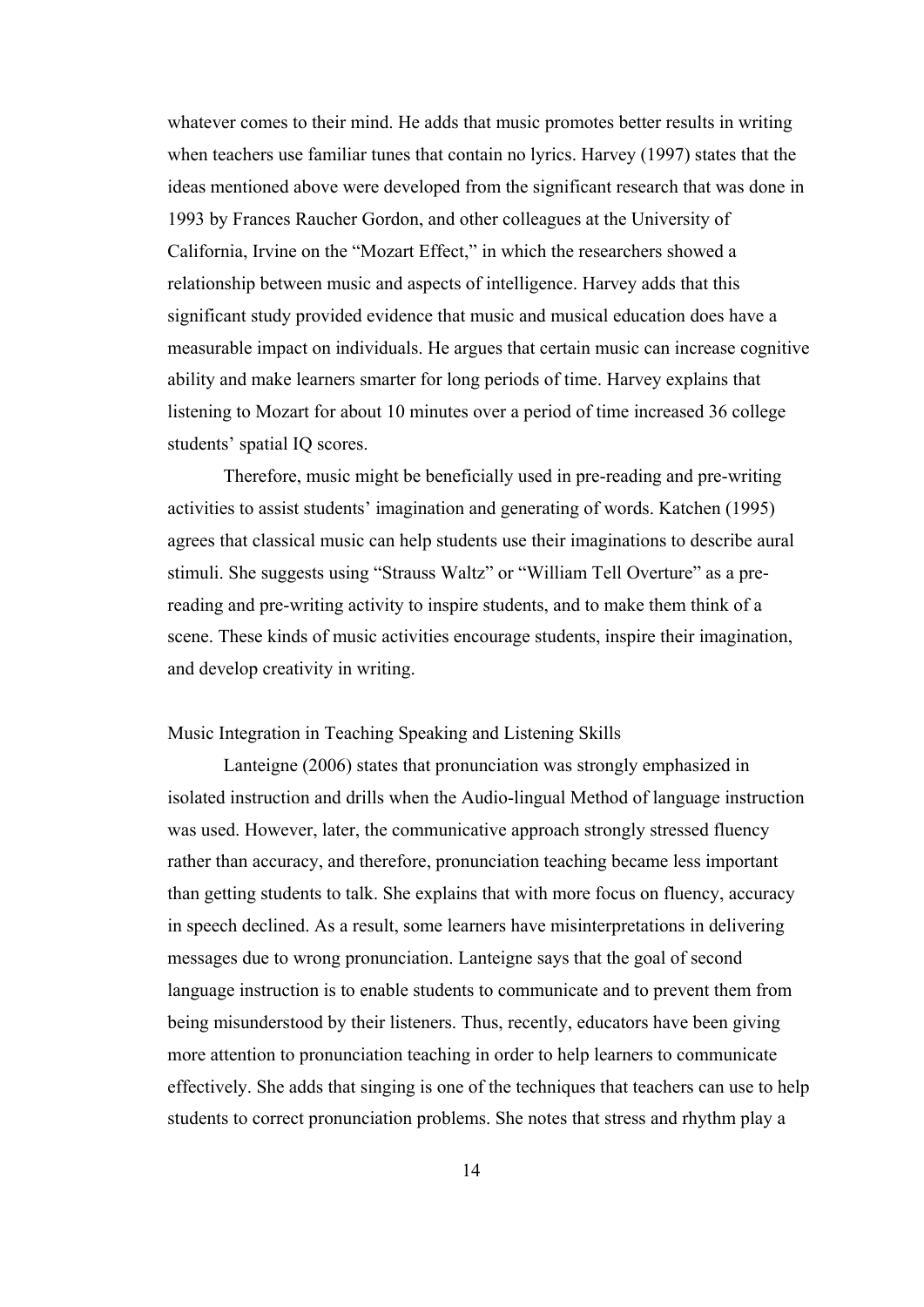major role in our language character, and both of these occur in singing.

Stansell (2005) says that music incorporation not only assists students' language learning and enhances EFL/ESL students' awareness of sounds, pauses, rhythms, and intonation, but also improves their pronunciation skills and prepares them to reach fluency through imitation. He discusses the effect of music on adult ESL learners and argues that the use of music leads to improvement in students' pronunciation, memory, and anticipation of patterns, and lowers their affective barriers. Stansell adds that the students of his study enjoyed singing and were motivated to rehearse songs by themselves after class. Furthermore, Stansell shows the value of music as a mnemonic (i.e., a short rhyme, phrase, or other mental technique for making information easier to memorize) in second language acquisition. He reports that applying context and rhyming, language songs, and imagery music along with Total Physical Response (TPR) helped thirty-four American children to learn conversational Chinese. The children were given twenty music sessions followed by a survey and diary records of their attitudes and daily individual achievement of Chinese. Stansell comments that the use of songs led to improvements in understanding vocabulary in meaningful contexts, invoking imagery, chunking up target sentences, organizing data, and preparing vocabulary for easier retrieval.

Le (1999) states that songs sung by native speakers help improve EFL/ESL learners' speaking and listening skills. He suggests that students should listen to the song more than one time to establish a feeling for it, sing it, sit in groups and write down the lyrics, and write the lyrics down on the board with the teacher as assistant. He comments that this could be a good activity to start a class with because singing helps students to tune to the target language so that the initial stage of language and cultural shock can be avoided. Abbott (2002) adds that songs can expose students to natural pronunciation, such as the reduction "wannabe." This can assist in providing good auditory material to ensure maximum ear training as a fundamental stage to help speaking. Music can also help students in their speaking if they sing the songs. Abbott suggests jazz chants, folk songs, country songs, or pop songs as speaking activities associated with music.

15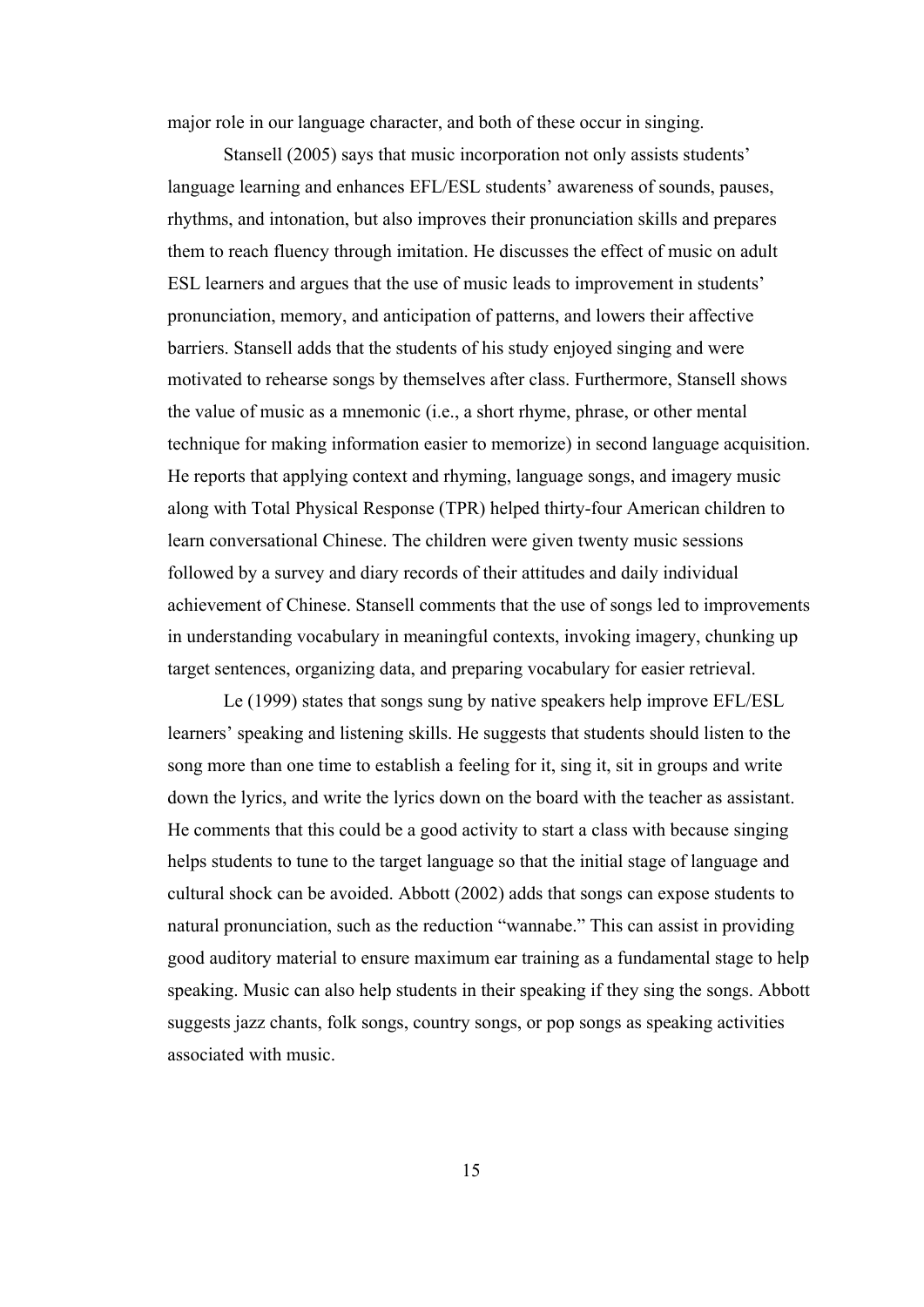Theoretical Perspectives of Songs: Strategies and Application

 In recent years, researchers have noticed that there is a lack of literature that provides teachers with information about how to integrate music in language teaching. This lack of research prevents some teachers from extensively using music in their language classrooms (Murphey, 1989). Another reason is that literature that does exist lacks theoretical perspectives that emphasize descriptions of musical techniques and strategies in terms of their application in EFL/ESL classrooms. Murphey suggests several strategies to integrate pop songs in order to familiarize teachers with songs and encourage their use. He reviews some teachers' difficulties and concerns when using music and provides some possible ways teachers can deal with them. He also provides a detailed description of pop songs' discourse and informed teachers of their affective features. Moreover, one of the premiere researchers of music integration in language learning is the jazz musician and language teacher Caroline Graham. Graham believes in jazz chanting and states that music can have a rich potential if used in language classrooms. Her valuable suggestions about how to incorporate jazz chants into language teaching methodology have been noted and considered by many researchers (Lanteigne, 2006; Lems ,1996; Medina, 2002; Murphey, 2002).

#### Music and Songs

 Researchers have realized the importance of songs in language teaching. Murphey (2002) states that songs can develop many capacities in language learning. Yet, teachers have to use them creatively. He offers several techniques for using songs to reinforce language communication. He adds that teachers might be amazed how quickly students forget things; on other hand, teachers are often surprised that students still remember the few songs they have learnt.

 Before exploring his techniques on how to use music in language classrooms, Murphey (2002) explains the importance of music and songs. He argues that singing a language is easier than speaking it. He relates his hypothesis to the development of human speech and argues that research indicates that infants start producing musical babbling that is returned by their parents, "motherese" before they are capable of producing words. However, in adolescence, things change and songs seem to replace motherese babbling to a certain extent. Therefore, over time, music and songs appear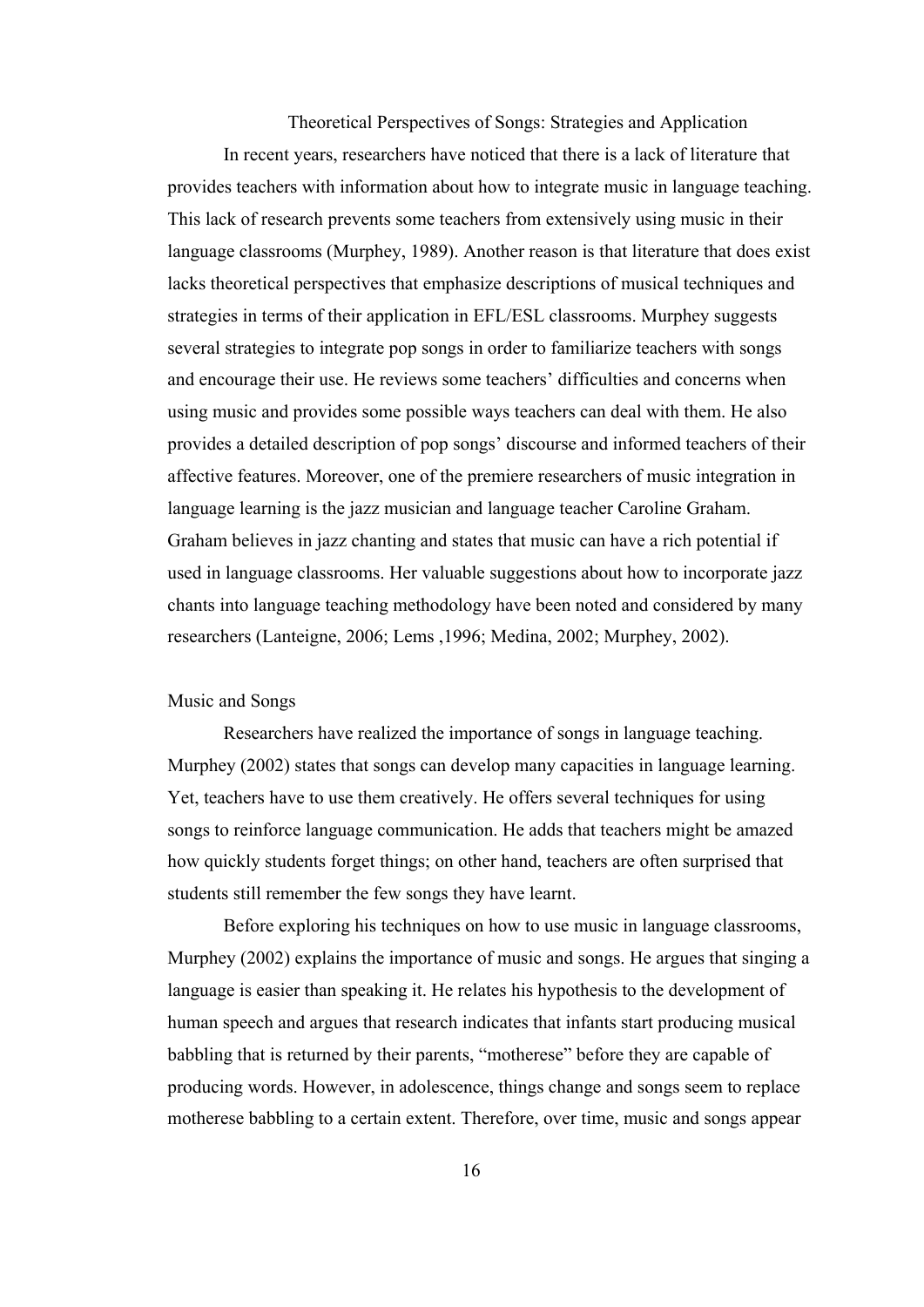in many places around us. According to Murphey (2002), using songs is important because songs can activate the repetition mechanism of Chomsky's language acquisition device. He refers to Piaget describing that children enjoy hearing themselves repeat, and explains that repetition is one of the necessities for children to learn a language. In addition, Murphey also points out that involuntary repetition is a natural tendency of our brains, as we hear things in order to make sense of them. Thus, songs can be a good tool for language learning because they provide the needed repetition in content that helps learners to feel and make sense of what they are reading or hearing. In addition to repetition, Murphey mentions another characteristic that makes songs valuable for language learning. He states that songs are more affective and motivating than texts, because they are more simple and analytical. He adds that songs are appropriate and applicable to learners in every place and time. Songs are general and relevant to any person who hears them. Finally, Murphey notes that songs are relaxing and they add fun and encouragement for most language learners.

 Murphey (2002) describes some concerns expressed by participants in a workshop he gave at a group of commercial schools. They commented that music and songs are often not taken seriously by students, administrators, and teachers. They added that the sound caused by music and songs disturbed the neighboring classes. Moreover, while some students got excited, others did not sing. Other teachers did not know what the exact goal of using songs was, or how to exploit the material usefully. Also, some teachers thought that music takes away from the normal syllabus and that time is lost. Others believed that ESL songs are boring. There were also some teachers who asked which songs they should choose and what they should do if students bring music that they do not like. Murphey suggests that teachers should compare what they normally do with music and songs in everyday life to any text they use in language classrooms. He states that teachers should be able to do with music what they do with texts. For example, in everyday life, we listen to songs and talk about their lyrics, their production, their effects, and their authors. We can use similar activities in language classrooms and ask students to read songs, compose songs, write articles about songs, write letters to singers, or write dialogues using the words of a song.

Furthermore, Murphey (2002) states that teachers should pick songs that are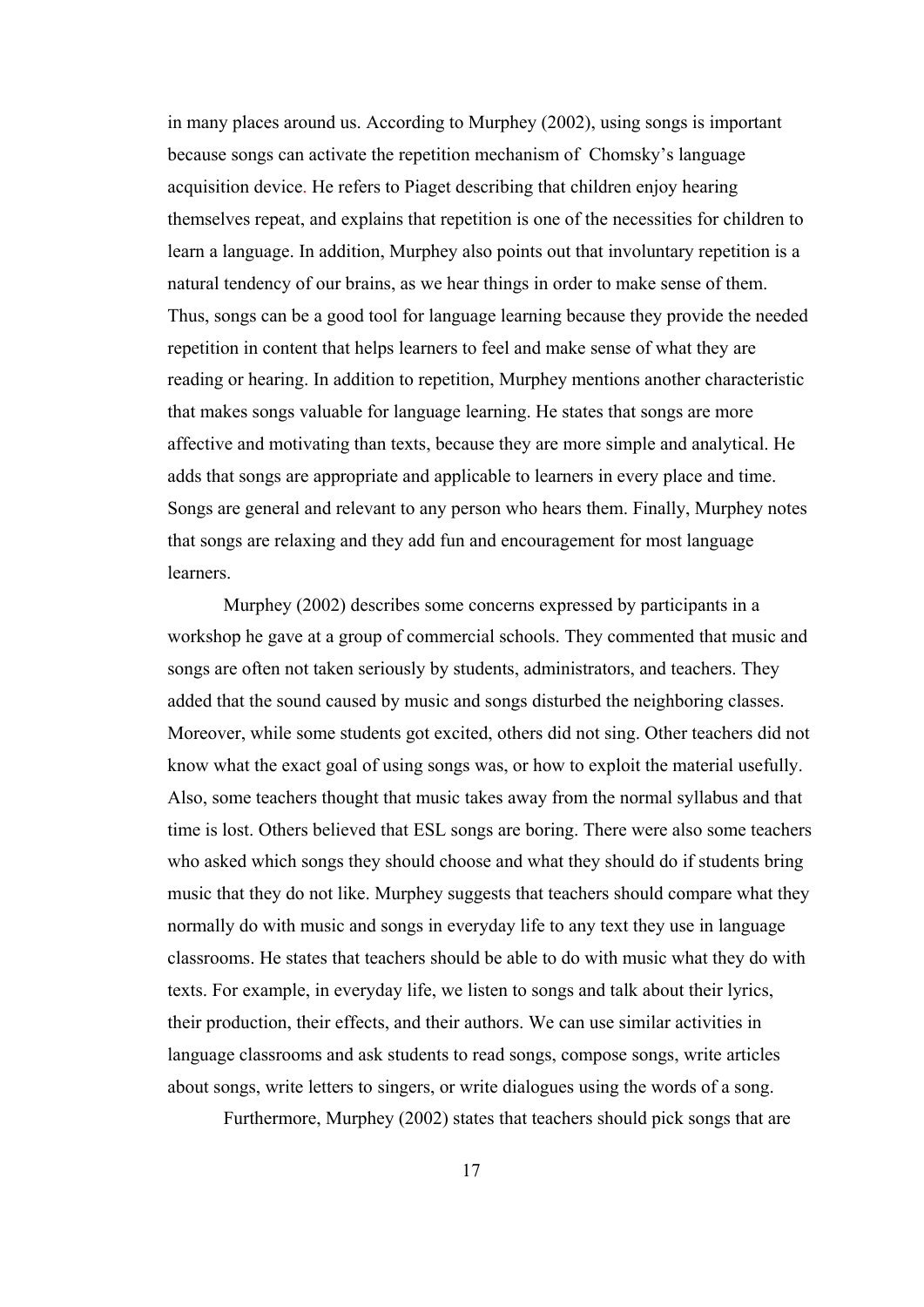well known and available in their environment. Familiar songs facilitate the learning process and ensure effectiveness. He adds that they may have greater impact on students and motivate them to work harder. He believes that asking students to select their teaching material even makes them feel more responsible and increases their involvement in the lesson. He adds that this gives students the chance to build criteria for sorting relevant materials and encourages the student-centered approach. At the same time, it reduces teachers' time and effort, develops the student-teacher relationship, and provides both teachers and students with an excellent learning/teaching experience.

 Similarly, Medina (2002) maintains that songs can be used to enhance language acquisition. However, some songs seem to be more effective than others. She proposes several ESL music activities demonstrating pedagogically-sound techniques that provide the full benefit of music. She gives a brief description of several activities followed by their pedagogical purpose and detailed instructions for teachers. She also classifies activities into three categories depending on their support for each language skill: before the song is learned, while the song is presented for the first time, and after it is learned. As a pre-song activity, Medina (2000) suggests introducing melody and song lyrics separately. She argues that students may suffer from cognitive overload if they are introduced to a new melody and lyrics at the same time. Therefore, warm up activities should familiarize students with either melody or the lyrics prior to hearing a new song. She adds that the second purpose of pre-song activities is to allow incidental learning to occur. While the song is being presented, Medina suggests dramatizing the song's lyrics. She states that drama helps to make the meaning of the song's lyrics or vocabulary clear and more comprehensible to listeners. After presenting the song activity, Medina (2000) advises teachers to create mini-dialogues that contain vocabulary or patterns from the song's lyrics. She explains that only singing the songs will not be beneficial for learners. She stresses the importance of learners having the ability to transfer or generate the specific knowledge they have learnt from the song's original utterances to new and different contexts in their future language use.

Cullen (1998) adds that teachers always wonder what to do with songs besides discussing their lyrics. Songs carry a great deal of external meaning within their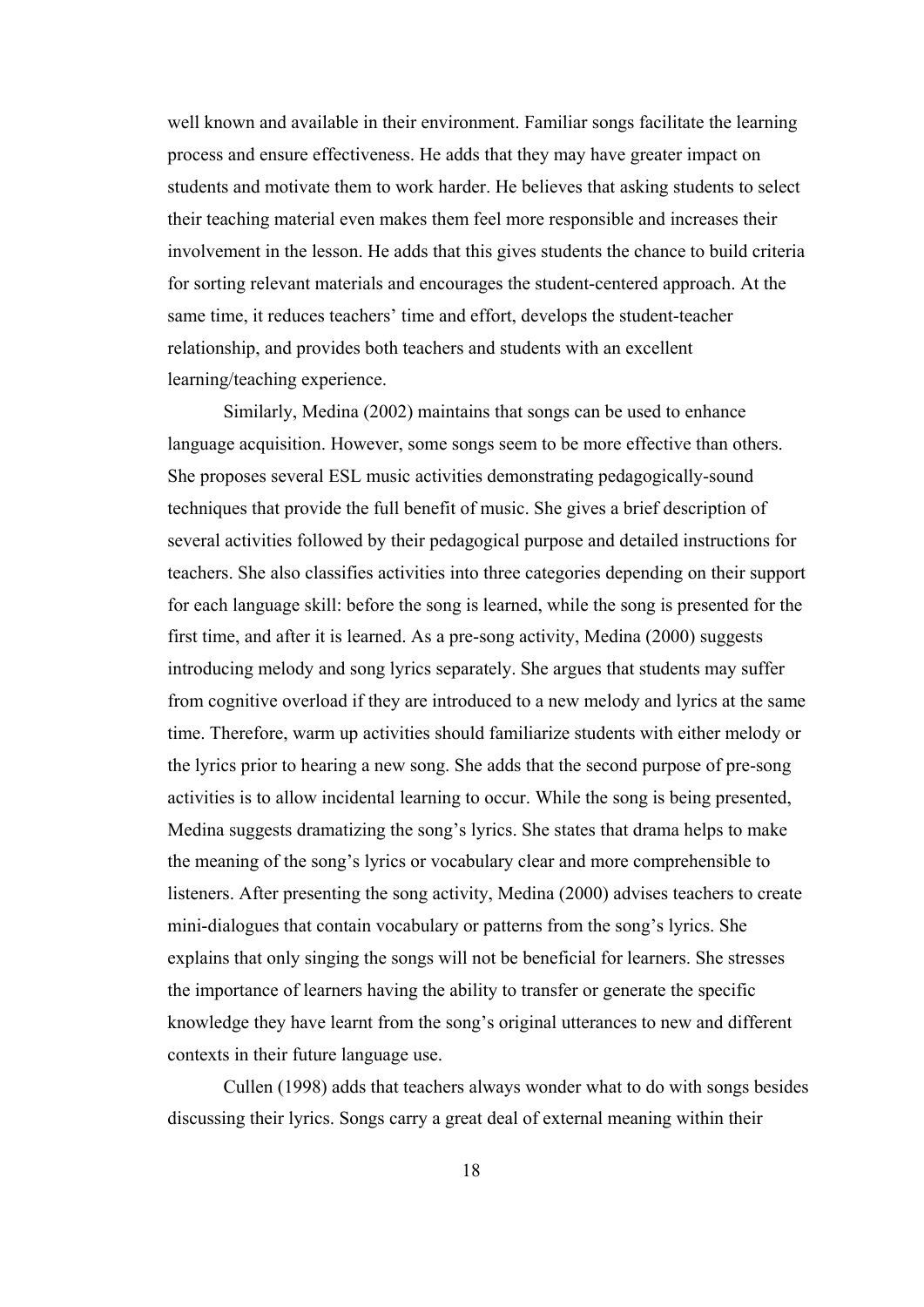contents that can be used in many ways and lead to fruitful discussion. He stresses the importance of songs being written by composers that are affected by special surroundings, culture, or personal experiences. In this case, songs can reflect a society or culture. Sometimes, songs are also associated with advertisements, movies, or video clips. Therefore, songs can have a subject that students could interpret in several possible ways.

#### Pop Songs

 Several researchers have studied the use of pop songs in language classrooms. Based on a study that analyzed 50 English songs in the European Hot 100, Murphey (1992, 2002) concluded that pop songs have several positive communicative qualities that should encourage teachers to use them effectively. Analysis indicated that pop songs carry several features in their contents. Murphey mentions that pop songs can be characterized as repetitive, conversation-like, and about half the speed of spoken discourse. He adds that the simplicity of their affective dialogic features and their vague references allow listeners to associate with them personally. Murphey indicates that pop songs give listeners the freedom to respond with whatever they decide or feel; in other words, they can never be misinterpreted. He explains that artfully vague language allows learners to construct their own personal interpretations, because it is non-specific and it can fit any environment wherever it is heard. He explains that particular songs can cause students to flash back to a special experience. Accordingly, Murphey states that 94% of pop songs have no time referent and 80% of them have no place mentioned. Even when time and place are implied, they are not precise.

 Another advantage of pop songs is that 86% of them contain unspecified "you" as a referent. Therefore, listeners can receive the messages as directed and refer them toward themselves. Apparently, in pop songs, there is usually no evidence that we are not being addressed because 94% of pop songs have no names mentioned. Murphey (1992, 2002) also states that pauses in pop songs give listeners some time to search for meaning. That is, the lyrics are often sung at a slower rate than words are spoken and with more pauses between utterances. He adds that 78% of pop songs are sung by an individual singer, addressing non-specific "you" in a dialogical form. Therefore, songs give listeners time and pauses to think and respond. Moreover, 62%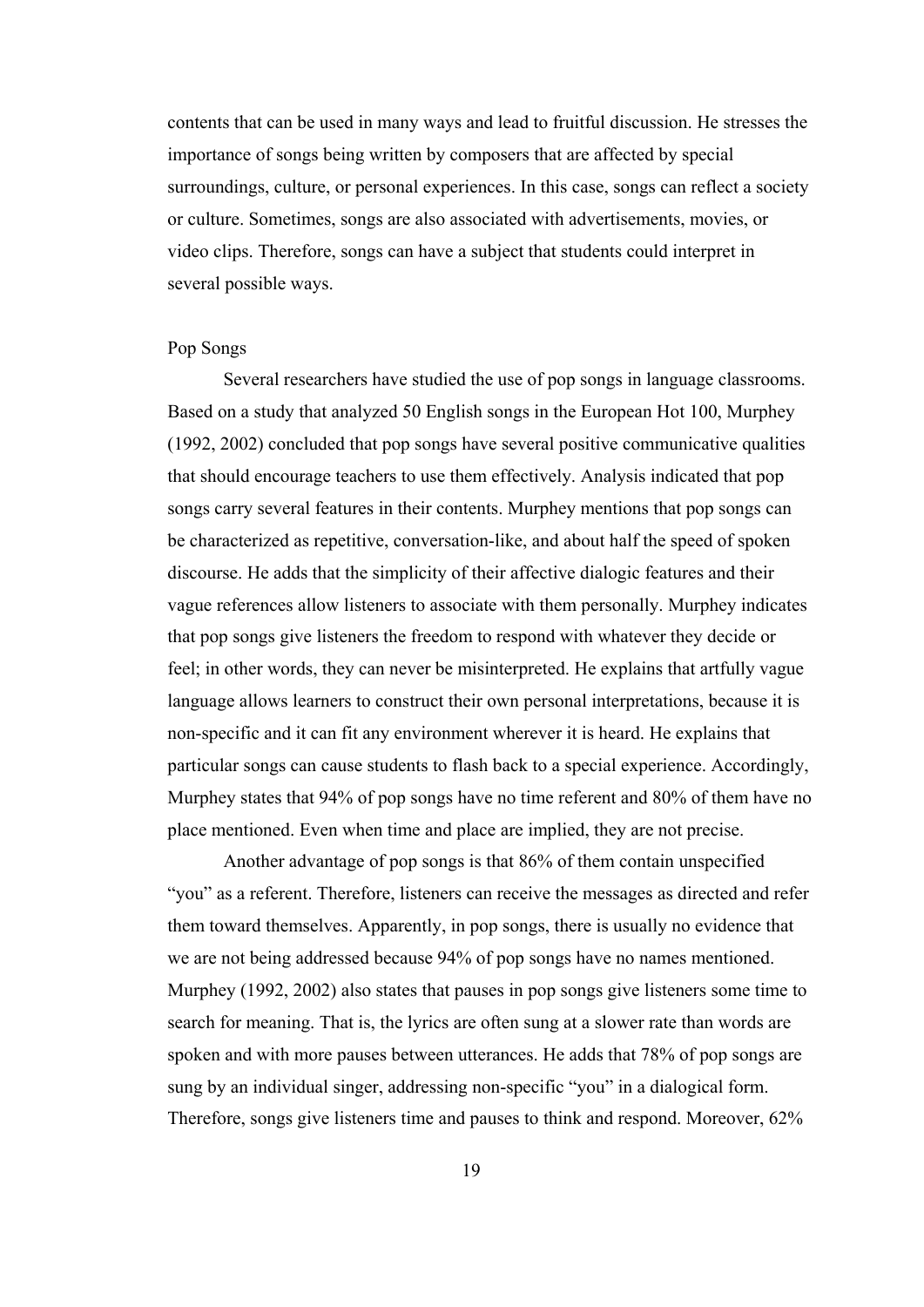of songs address no gender. Thus, they give the chance for either sex to sing them without changing the words. These vague characteristics of pop songs give songs a great potential and make them good material to exploit if used in language classrooms.

 Lems (1996) lists criteria for choosing songs for classroom use. She states that teachers have to make sure that words are provided easily, repetition is available for oral practice, well written by the native speaker, suitable range of notes that enable both sexes to sing easily, and target grammar is nicely illustrated. She also highly recommends that teachers should avoid songs that are overwhelming in length, complicated, and have unnatural stress on words. Lems also suggests some possible pedagogical implications to enhance reading and writing, listening and speaking, or second language culture learning using songs. She states that after introducing the song and discussing its vocabulary, teachers can play the song and ask students to fill in the blanks before, during, or after listening. Lems notes that even if students do not choose the exact word, this activity helps them to guess and encourages their forming hypothesis skills based on predicting. Besides, by clozing words, teachers can also target several grammar aspects such as tenses, prepositions, or auxiliaries. Another possible activity is to put lyrics in lines that are out of order and have students rearrange the puzzle in the correct order. In shorter songs, teachers can divide students into groups and ask them to put the lyrics in order. Later, groups can compare what they have with the actual lyrics.

 For adults, Lems (1996) suggests several possible language activities using songs. She states that adults often enjoy talking about their experiences. Therefore, it is possible to ask them to compare topics of songs in their homelands with music in the targeted language. Teachers then may recognize that this activity will develop skills such as comparing and contrasting. Moreover, because songs tell a story, teachers can ask students to use their own words to describe or summarize a song. This exercise can improve summarizing skills, direct and reported speech skills, and narrative skills. Moreover, pop songs are rich with idioms and expressions. However, teachers have to pre-teach target vocabulary and idioms, and then illustrate them in a song's context. Lems adds that songs can be used to introduce second language culture. They carry different information about human relations, ethics, history,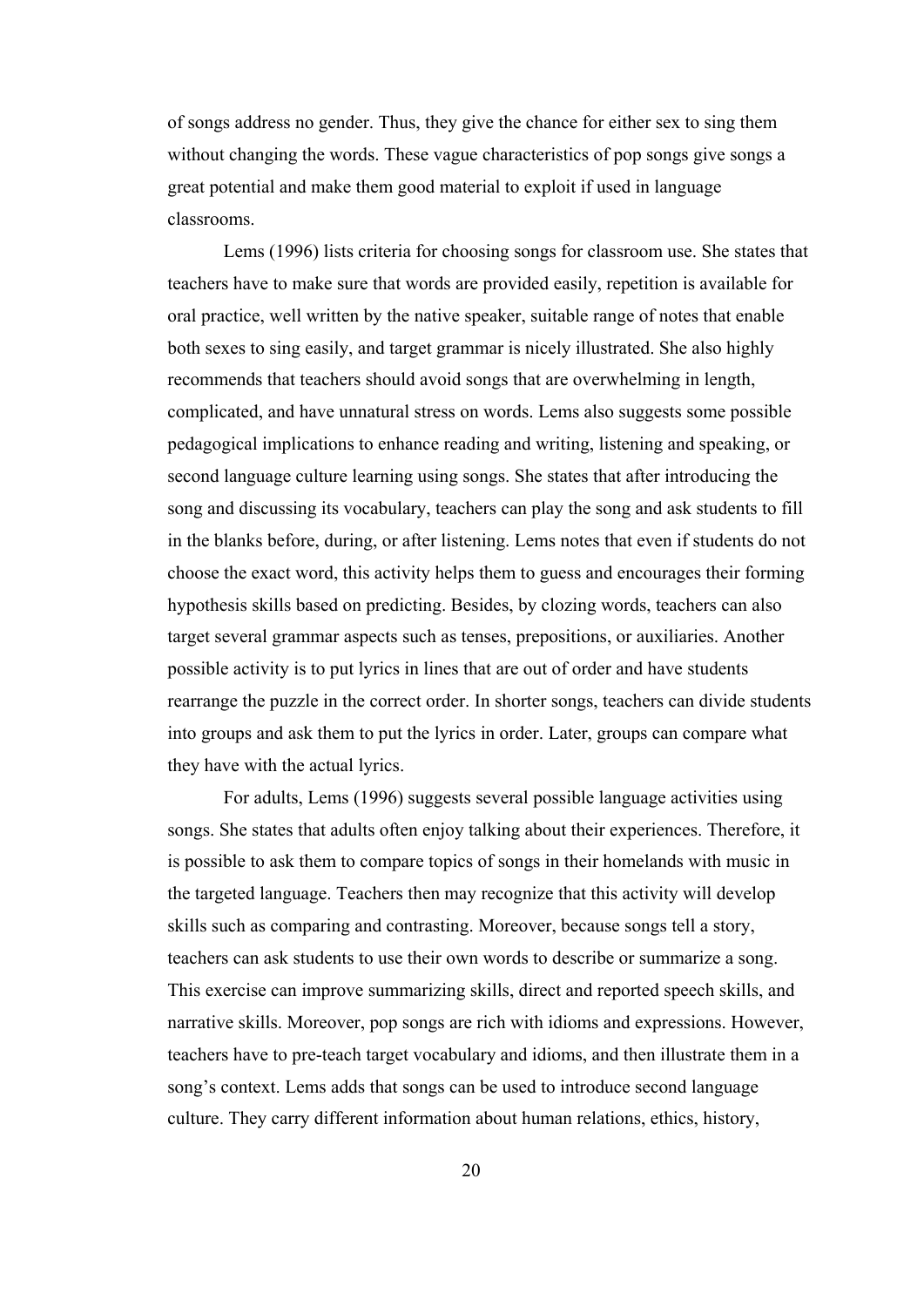customs, humor, and cultural differences. Falioni (1993) states that teachers may have the opportunity to introduce the cultural context of songs. She explains that most songs have authentic expressions of people, their everyday way of life, or their feelings. There are experiences found in popular contemporary music that discuss death, war, and social problems. Therefore, music could be used as a good example of cultural differences of targeted language. Falioni adds that pop songs could be used to portray how other cultures choose instruments, sing, or form their songs.

 According to Lems (1996) songs should be carefully selected for adult learners. She suggests that teachers should ensure songs' clarity and loudness, and that lyrics are not submerged in the instrumental music. She also recommends that teachers pick songs that have appropriate vocabulary that matches students' proficiency levels. She also advises teachers to use short and slow songs for beginning-level students and to follow up with a word puzzle activity, a drawing song activity, or showing related pictures. For higher levels, Lems suggests using story songs and moving toward fast to longer songs that have high frequency vocabulary items. Finally, Lems notes that teachers should keep in mind that students often enjoy new pop songs more than old favorite ones.

#### Rhythm, Intonation, and Jazz Chants

Ilciukiene (2005) states that English is a rhythmic language, and in order for ESL learners to acquire the correct use of rhythmic patterns, they have to first acquire its components. Therefore, she stresses the importance of teaching language prosodic features—rhythm, stress timing, and intonation—which helps students to acquire and produce satisfactory rhythmic patterns and leads to more comprehension and mastery of the spoken language. Moreover, Ilciukiene notes that in addition to teaching pronunciation, phonemes, and allophones, teachers should train learners to improve their overall articulation and expand their oral capacity in such areas as intonation, stress, and voice quality. However, she adds that teaching and learning English rhythm and intonation are very challenging due to the physical and psychological difficulties of ESL teachers and learners that might hinder their ability to master the rhythm of a new language.

In her study, Ilciukiene (2005) investigated a hundred English teachers in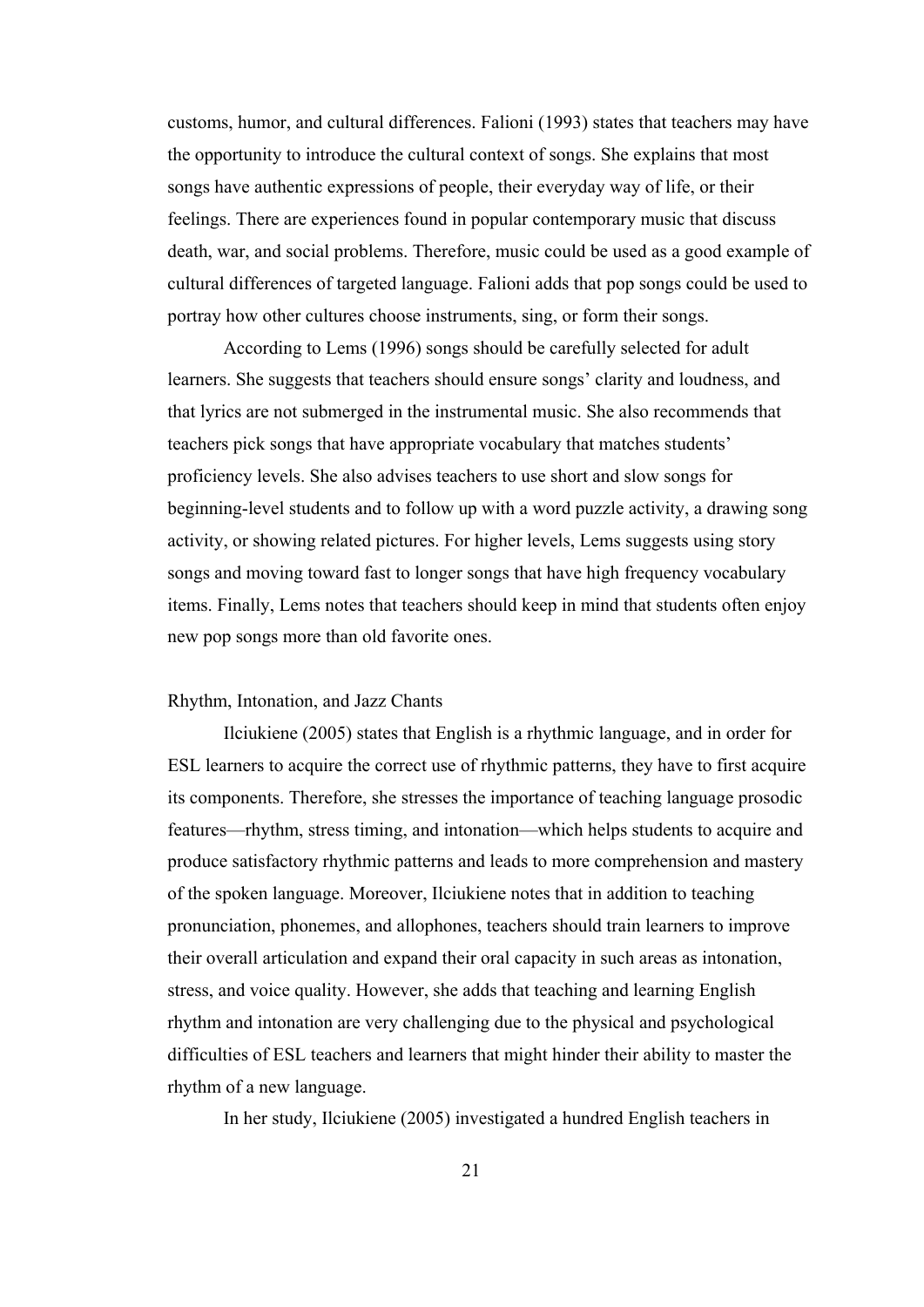primary and lower-secondary schools in Lithuania. Her results emphasized some of the major problems that students might face in learning prosodic sentence rhythm, such as stressing nearly every word, pronouncing words isolated one from the other, and pausing randomly in many places. In addition to learners' difficulties, Ilciukiene also mentions some of the teachers' difficulties in teaching prosodic features. Besides being non-native speakers of English, results indicated that the teachers had a shortage of teaching materials, limited guidance in literature and research, limited guidance in representing skills in demonstrating appropriate English rhythm, and lack of knowledge and confidence in teaching rhythm. Ilciukiene adds that some textbook materials seemed to lack instructions when describing what native speakers actually do with stress placements and rhythm. Therefore, teachers who emphasized rhythmteaching activities mostly invented their own materials, which was definitely not easy and time consuming. Similarly, Murphey (1989) adds that in the literature, articles that describe music activities often guide teaching of a particular song and fail to give teachers general ideas that enable them to use other songs.

In addition, Ilciuliene (2005) mentions that some teachers from her study reported that they were not convinced by the use of jazz chants, which were first developed by Carolyn Graham. On the other hand, other teachers who believed in jazz chants in teaching English complained that this technique lacks linguistic sense. Ilciukiene's results also indicated that the majority of teachers were unsure of how to prepare jazz chants, while others had some concerns regarding the level of noise in class. Finally, some teachers in the study had some complaints that jazz chanting requires time, strength, and lots of a teacher's energy, but it is worth practicing. Ilciukiene comments that teachers should first understand similarities in music and language. She gives an example of speech and musical phrases that are similar in time, pitch, and length. Moreover, because music and language are both conveyed as sequences of sounds, the temporal or rhythmic aspects are considered essential in both domains. Thus, rhythm together with intonation plays an important role in communication due to its acoustic impression that gives a sequence of strong and heavily marked units, which native speakers rely on when processing speech. Ilcuikiene states that failing to convey the stress-timed rhythm results in failing to successfully convey meaning.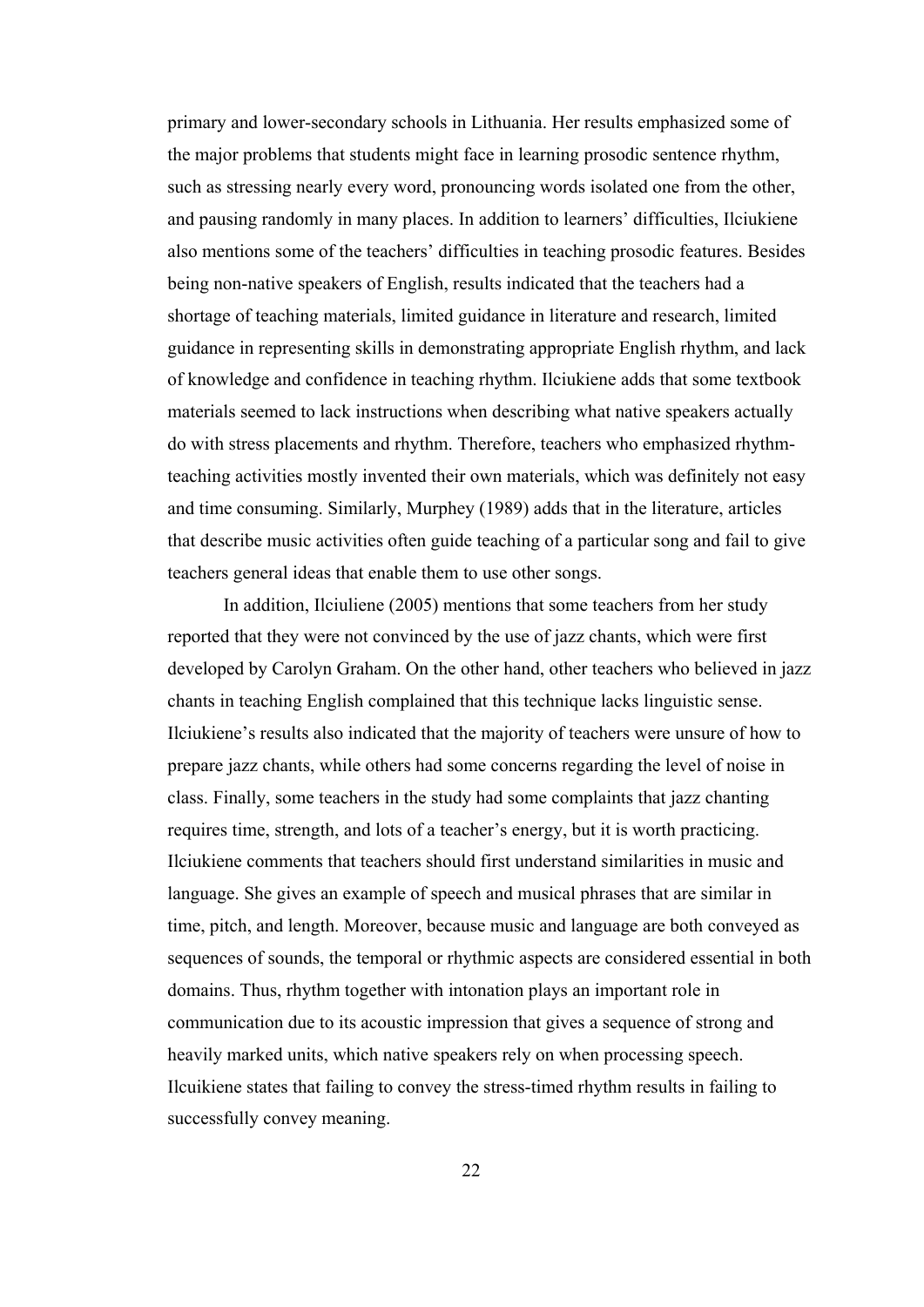Furthermore, Ilcuikiene (2005) notes that in order for teachers to succeed in teaching jazz chanting they should recognize the elements of jazz chants, which include beat, tempo, meter, and rhythm. She further explains that "rhythm" refers to the variation of the duration of sounds over time. "Duration" is the amount of time or time interval. "Meter" is a measurement for a musical line of stressed and unstressed beats, as well as a measurement for an individual musical piece as represented by the time signature. And finally, "beat" is the basic time unit of a piece; for example, each tap of your foot to music is a beat. Ilcuikiene remarks that in the music world, the majority of music pieces are in four beats. That is, it is possible to count measures stressing on one, as in "ONE two three four, ONE two three four." However, jazz music differs in giving an optional accent on beat three, such as in "ONE two THREE four, ONE two THREE four." Moreover, she indicates that jazz rhythmic presentations are similar to the natural rhythm of English; thus, jazz chants are considered to be an authentic technique in teaching English language due to its natural rhythm. Moreover, at an Egypt TESOL conference in Cairo, Lanteigne (2005) distinguished between singing and rhythmic chants for her Egyptian audience. Lanteigne states that rhythmic chanting is not singing, and she explains that it is a use of the natural rhythm of words and the rhythm of language. She notes that if teachers present rhythmic chanting as a way to help learners remember any content or address a problem, adult learners will see the value and appreciate the experience of rhythmic chanting. She adds that rhythmic chanting can be used to teach different language aspects such as pronunciation. It is also helpful if used to help learners learn content by addressing grammar rules, spelling rules, formulas, and/or summaries. She believes that rhythmic chant activities are simple enough for anyone who can recite poetry to do. Lanteigne states that teachers should first identify the content or address the problem that they want their students to learn. Then, they could create a rhyme and put it to chant. Teachers could use simple symbols to indicate the rhythm to facilitate students' learning experience.

 Ilcuikiene (2005) suggests that music could be used to facilitate the process of teaching rhythm because music rhythm greatly corresponds to the rhythm of English language. She specifically addresses Carolyn Graham's jazz chanting as a relevant technique for teaching English rhythm. She adds that this relatively new techniques is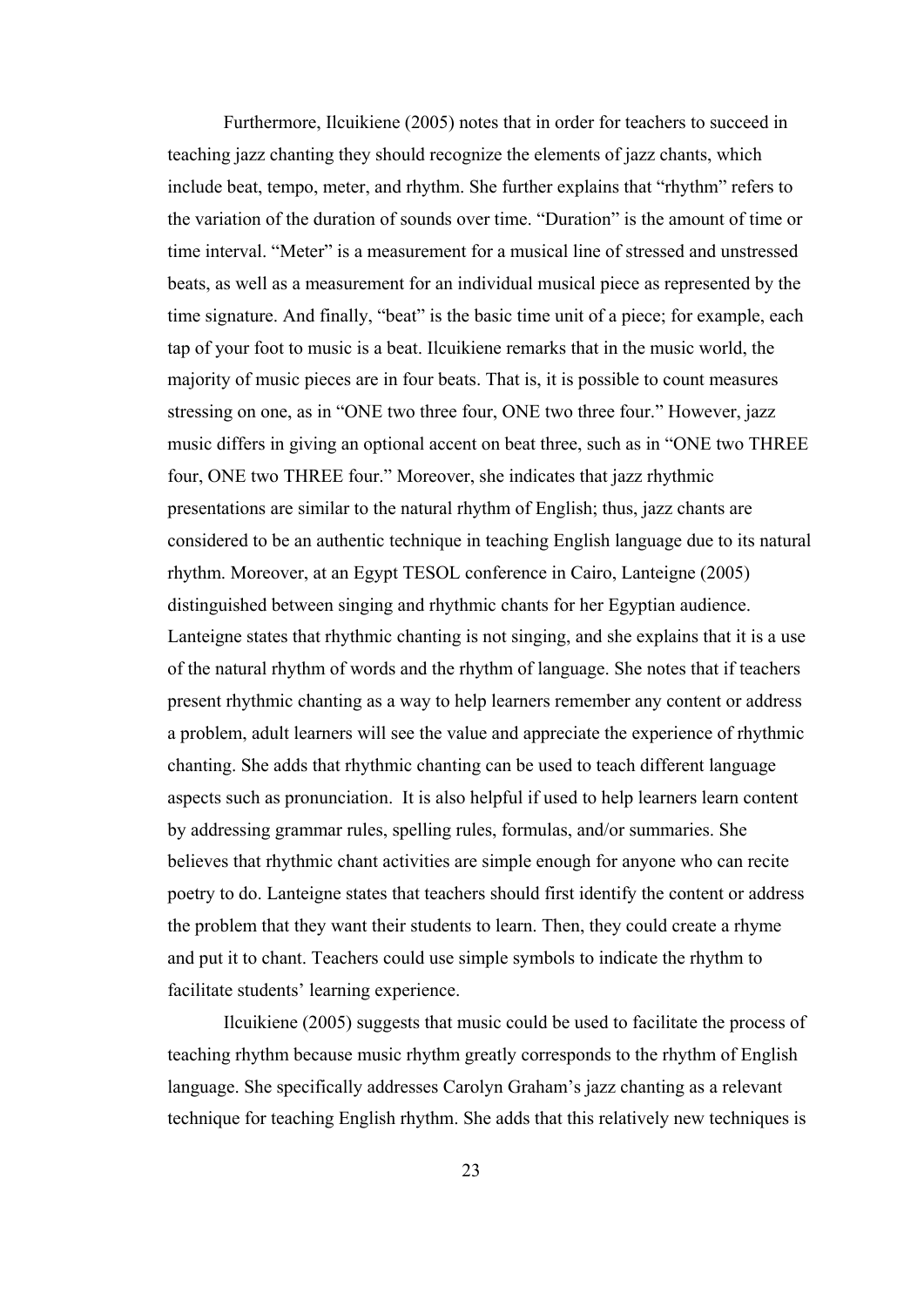based on linking fragments of authentic spoken English language with the rhythm of jazz music that could possibly be a powerful memory aid due to its strong beat and meaningful lines. She suggests that adding music, movement, and role-play could further enhance jazz chant learning. Ilcuiliene describes these as Total Physical Response jazz chants, in which other senses such as body movements or kinesthetics are used to help learners feel and see the differences in lengths in English rhythm, and thus, produce more proper rhythmic patterns.

 In explaining how teachers could teach rhythm, Ilcuikiene (2005) follows Carolyn Graham's steps by beginning with clapping, finger snapping, or tapping on the desk. She explains that clapping along with the teacher can help learners to get the sense of the beat and to establish a steady background for the chant. It is also possible to accompany the class chants with a rhythmic instrument or to use an electronic keyboard. As a following step, teachers may write their own jazz chants, which should be relevant to their teaching points. However, they have to recognize that chants should be written in simple statements based on four beats. At the same time, teachers have to remember that the first beat should fall on the first stressed word, which is not necessarily the first word in the sentence. Moreover, Ilcuikiene mentions that it is advisable to divide the jazz chant into two parts, consisting of a question and its answer, and then to create a possible variation by changing the question word form "where" to "when" and shifting the stress in the question to "WHERE did YOU go?" Murphey (2002) advises teachers to start with warm-up techniques before presenting jazz chants. He believes that this prepares students to participate and encourages those shy ones to get involved. One of his suggestions is to use repetition as a start. He mentions that teachers should never think of repetition as a boring technique. In fact, he states that most children enjoy repeating chants more than teachers do. Later, teachers can introduce the jazz chant without a singing melody, and finally end the activity by adding a tune. He focuses on the importance of songs being Total Physical Response or action songs.

 Similarly, by following these steps, jazz chants could be used in English language teaching to enhance a variety of other language aspects such as grammatical concepts, intonation, language functions, vocabulary acquisition, developing listening and speaking skills, introducing cultural perspectives, or creating an authentic and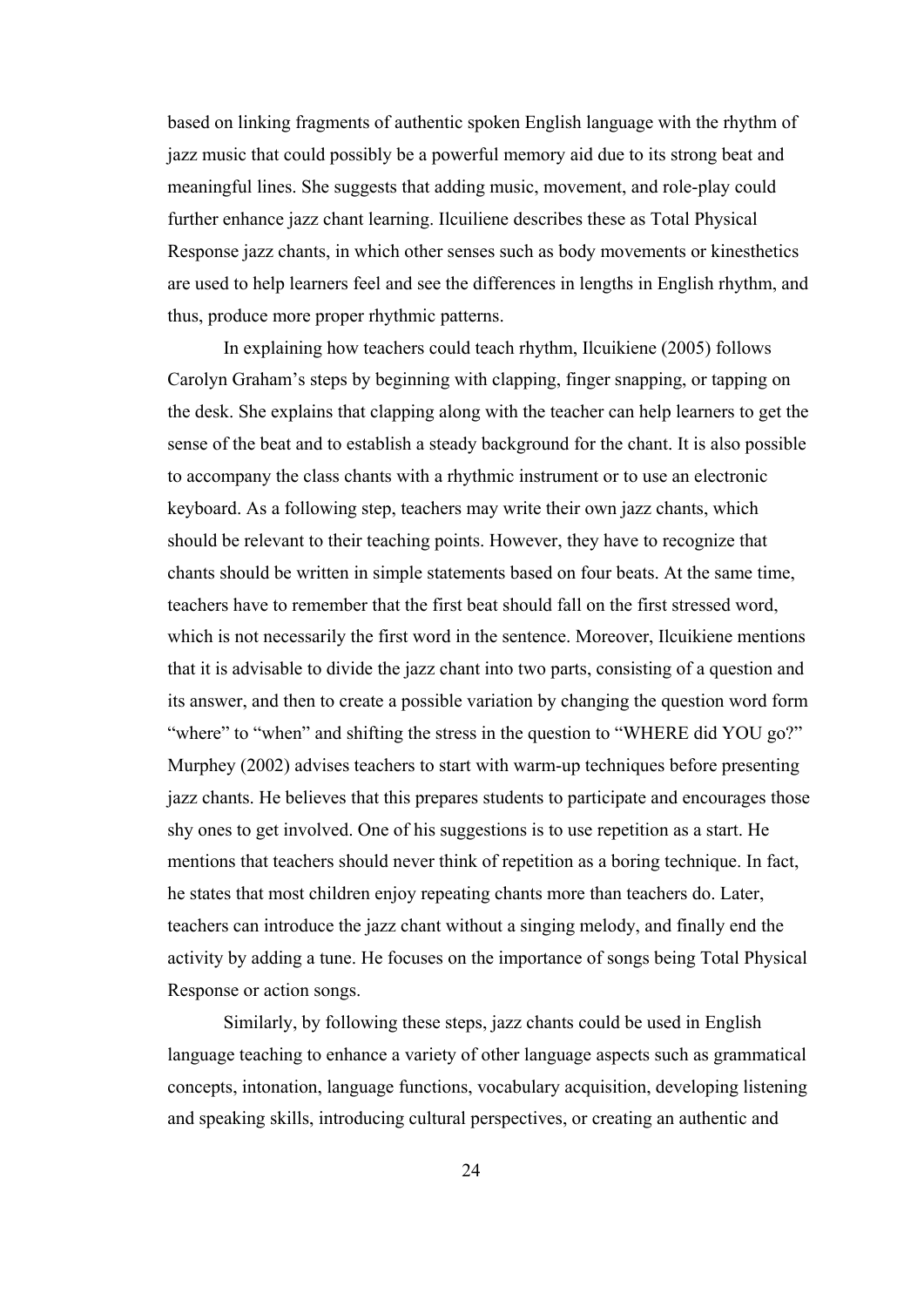interesting teaching atmosphere. Most importantly, jazz chants can encourage learners to participate, to communicate, and to use the language more effectively, which in turn increases their confidence and their fluency, and encourages student-centered roles. Murphey (2002) adds that Carolyn Graham's jazz chants are simpler than songs and much easier to use by children. He explains that jazz chants consist of simple time-stressed phrases of certain lengths, which helps teachers and students to tap them out with their hands or feet. They are also simple enough that teachers could ask students to create one. Murphey also mentions that jazz chants are effective when they are used in Total Physical Response to perform actions with words. He explains that jazz chants help students to move and do what is said and to match the words to the action, which enhances the language learning and increases memorability. Thus, music allows learners to be silent while still showing comprehension through their actions.

 According to Cakir (1999), Carolyn Graham is not the only language teacher to recognize jazz chants for natural language learning. In fact, in Turkey, language teachers have also used songs and chants to improve their learners' second language. He presents some of the main ideas that ESL teachers could apply in classrooms to enhance language learning and acquisition. Cakir explains that because songs and chants have numerous virtues, they could be effectively used in teaching the stress and intonation patterns of English. He explains that songs and chants are unique because they have an appeal to the ear, bring pleasure to listeners, and help learners develop an aesthetic taste. Besides, they contain expressions and offer repetition, which facilitate memorizing when associated with linguistic items. They also can reinforce English structures and vocabulary when used as Total Physical Response activities.

 Cakir (1999) discusses how teachers can find the right musical materials for young ESL learners. He comments that although applied linguists have proposed several systematic well-grounded techniques and activities, these strict steps mostly do not lead to effective results because of the variation in songs' form, tune, words, meaning, and level. Cakir asserts that teachers should probably develop better guidelines for selecting songs that better suit their own students and goals. While teachers often worry about how and where to find chants, Cakir suggests that they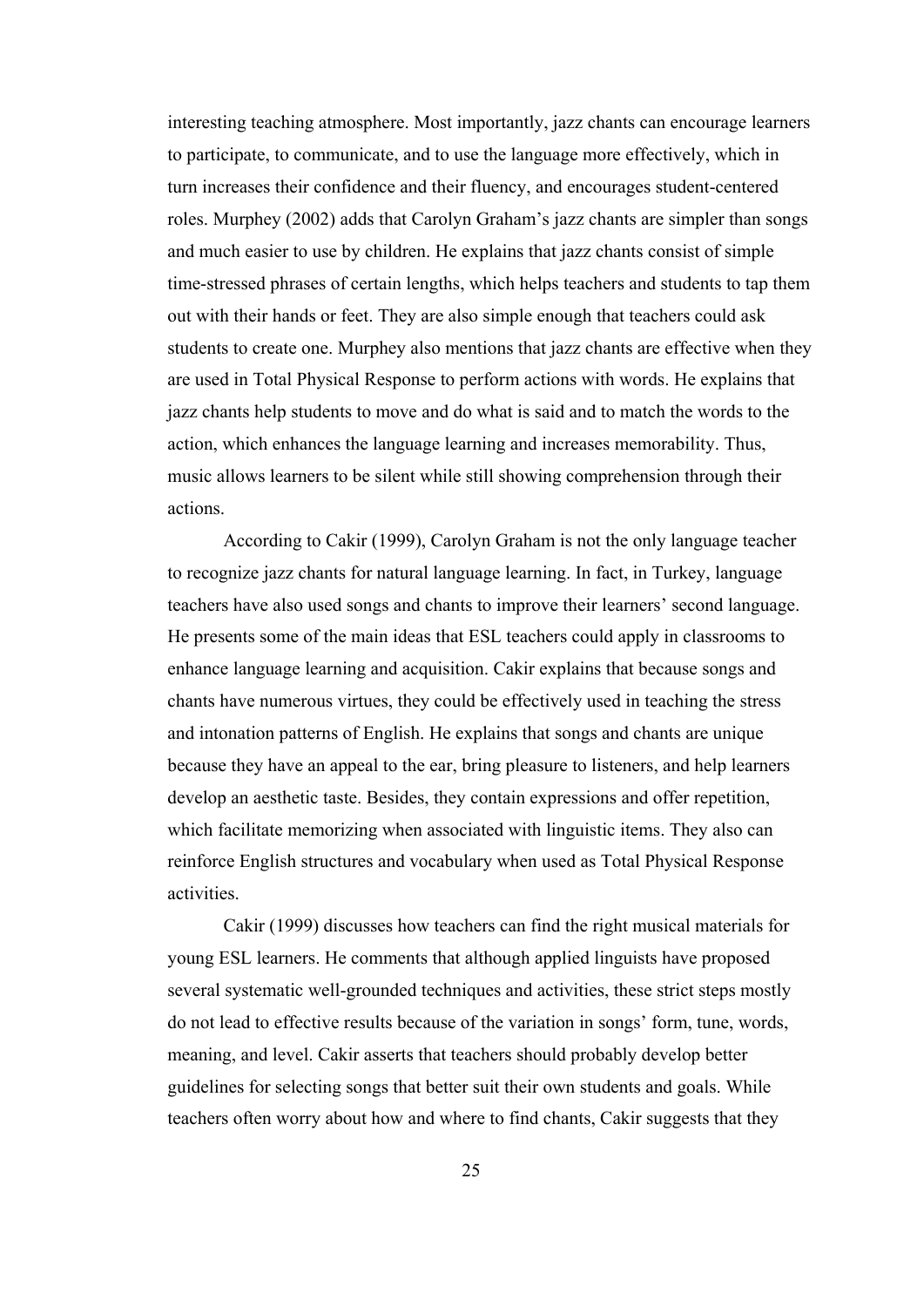should focus on turning ordinary language into chants that children find natural and easy. He gives an example of the sentence "We're going to the beach," and suggests that teachers could change "the beach" into the zoo, the park, the moon, etc. As a following step, Cakir adds that teachers should encourage children to make up a little tune to the chosen words or to make up new chants of their own. In addition, he notes that teachers could use a well-known tune to accompany their own words, such as the famous French tune "*Frere Jacque*."

 Moreover, Cakir (1999) proposes some suggestion for older learners and more advanced levels. Primarily, he recommends that teachers adapt sensitivity to the theme, work on creating interest in the chant, present the song using some gestures or by acting out the dialogue, invite students to express their remarks or feedback, and encourage learners to formulate and verify hypotheses on the words' pronunciation.

 In his conclusion, Cakir (1999) states, based on Krashen's input hypothesis, there is always more than one possible way to acquire language. Therefore, teaching activities should be supplied to help learners acquire and understand input in easy ways. He reasserts that songs and chants are wonderful materials to use in second language teaching and learning because of their authenticity and comprehensibility. Most importantly is that jazz chants are full of real life language that teachers need in teaching second language. All that is needed is to share them with learners, and this requires a little prior planning before class.

### Conclusion

The literature reviewed in this chapter covered areas that are relevant to my study. In fact, it discussed a number of major developments in recent years that have strengthened music integration in teaching ESL/ESL classrooms. First, it highlighted a significant number of neurological studies that investigated the relationship between music and brain development, and showed a correlation between music and language mechanisms. Second, it discussed the relevance of Howard Gardner's "Theory of Multiple Intelligences," which gives music a significant place in development of educational programs, and it reviewed the research of Frances Rauscher, Gordon Shaw, and colleagues at the University of California, Irvine, which showed evidence that listening to music can increase different spatial and cognitive intelligences.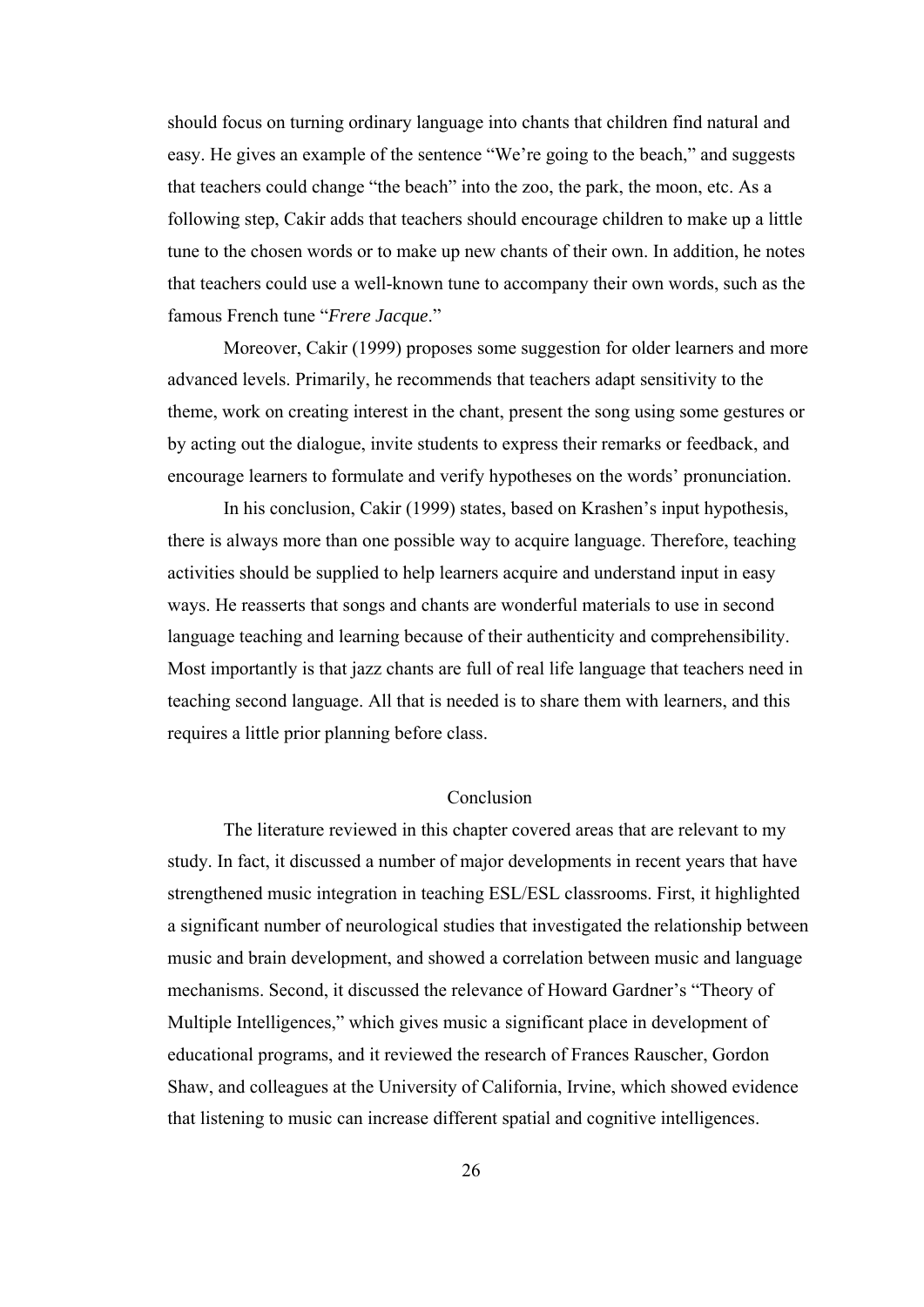Moreover, this literature review has shed light on several correlations and relationships between music and language features. Several researchers reported information on similarities between music and language prosodies such as stress, intonation, rhythm, and pitch, and argued that these essential features should be used in teaching second language skills.

In addition, this literature review has suggested a number of possible ways to integrate music into teaching/learning language skills. It has shown how music and songs can be effectively used to teach reading/writing and listening/speaking. Finally, teachers' concerns and attitudes toward using music and songs were addressed, and the literature reviewed showed that they have some difficulties such as lack of teaching materials, lack of time, and difficulty in choosing music and songs effectively. These difficulties have discouraged most of teachers from incorporating music in their teaching. Several solutions were also proposed by pioneer research which has been interested in identifying some of the obstacles and difficulties that teachers had while using music and songs in their language classroom. In accordance with this, a number of types of music and songs, such as jazz chants and pop songs, were explicitly discussed in order to help teachers understand when, how, and where to use each of them in EFL/ESL teaching.

Although this literature review presents valuable information about songs and music in EFL/ESL countries, there has been no research done on how music and songs are being used in Arab countries, specifically in the UAE context. Moreover, there has also been no research done on teachers' and student' attitudes toward music integration in their second language learning in the UAE.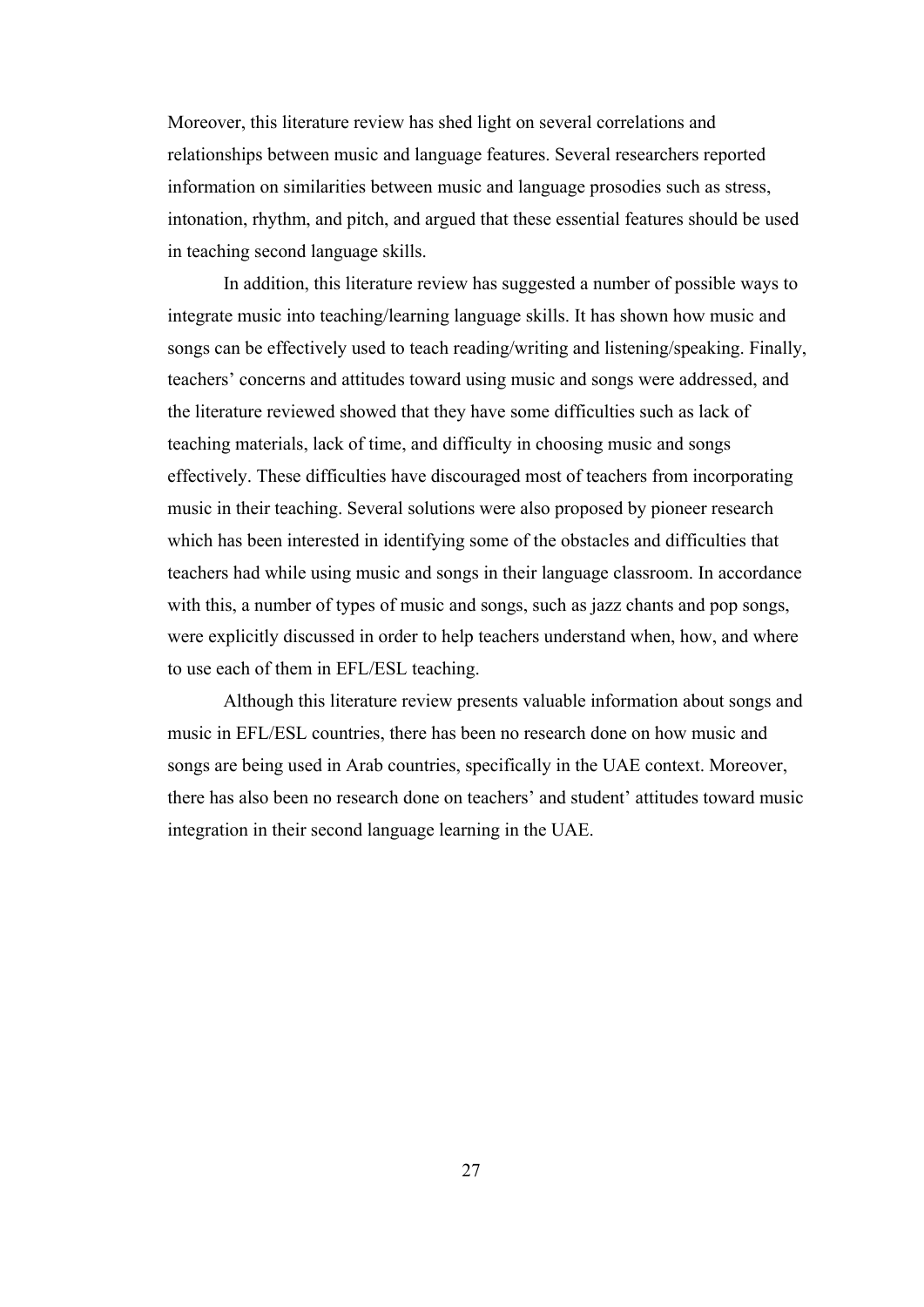# CHAPTER 3 METHODOLOGY

## Design of the Study

 The primary purpose of this study was to investigate secondary and college teachers' and students' attitude toward music incorporation in second language classrooms in the UAE. Specifically, the study aimed, first of all, to understand some of the teachers' concerns, obstacles, and personal opinions about the integration of music and songs in teaching and learning second languages. The study illustrates how often teachers use music in their language classrooms. It examined whether teachers have the opportunity to use music and songs in language classrooms, when they use them and how, and if they do not use music, why. It also exposes teachers' background knowledge and points out their different capabilities of integrating music and songs, and indicates whether teachers are interested in sharing teaching materials and methods that advocate the use of music and songs in language teaching. Moreover, the study attempts to clarify if music is encouraged and available in their schools' curriculums. At the same time, the study also investigated students' attitudes and examined if they benefit from the use of music and songs in learning English as a second language. Therefore, the study focused on students' attitudes toward incorporating music in their classroom and questioned learners' preferred music styles.

 The study relied on a combination of qualitative and quantitative techniques for collecting data. First, two questionnaires were designed to gather quantitative information from students and teachers (see Appendix 1a, 1b, and 2). The questionnaires helped in understanding students' and teachers' attitudes toward music. The participants from each group were asked to read the statements and choose among four optional responses: "Always," "Usually," "Sometimes," or "Never." Moreover, both teachers' and students' questionnaires contained several open-ended questions to encourage participants to briefly write their suggestions and comments. Second, interviews with at least two persons of each group opened the chance for teachers and students to convey their points of view, and therefore, more detailed qualitative information was obtained (see Appendix 3). The interviewees were chosen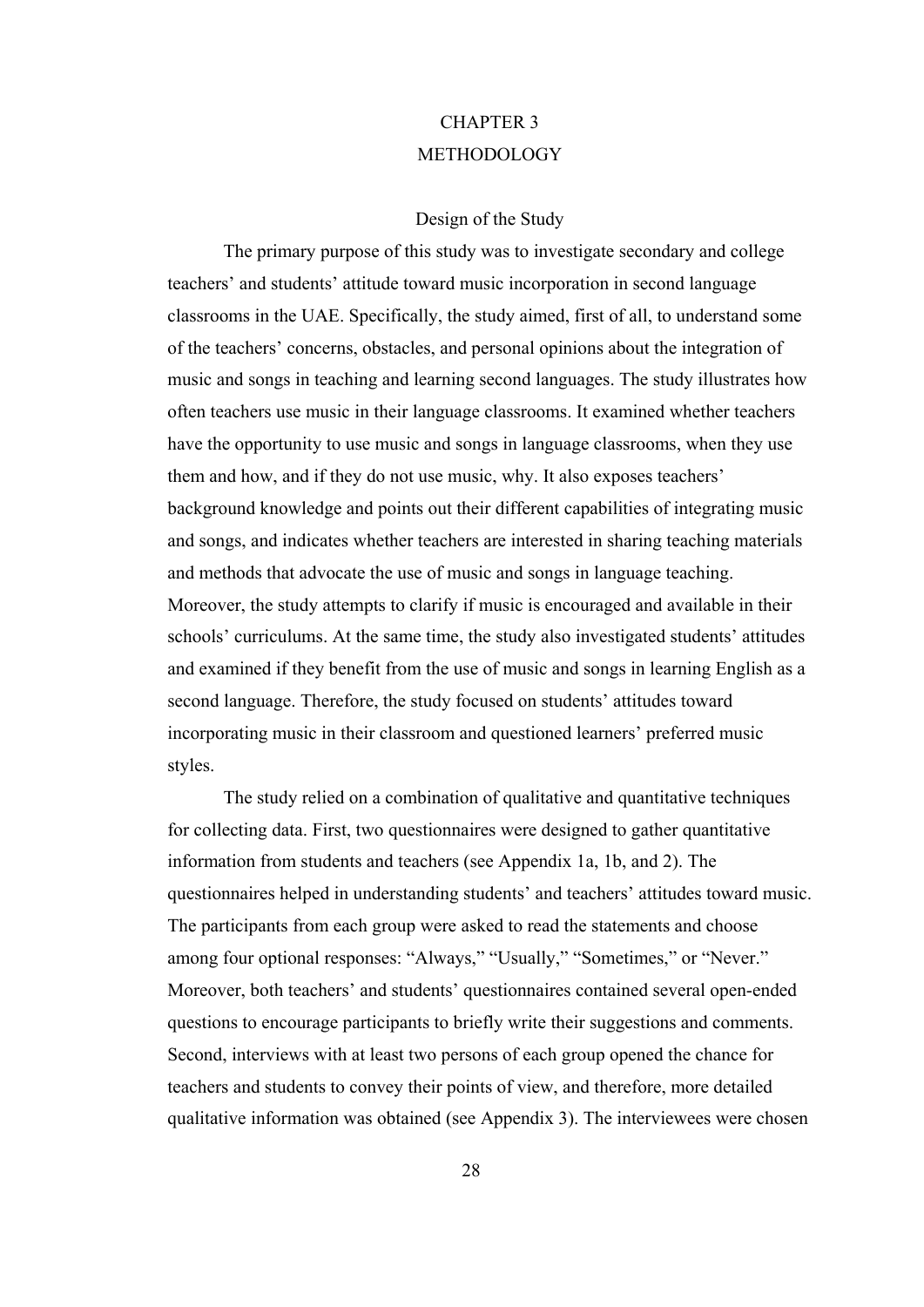from interested volunteers who signed their names and contact information at the end of the questionnaire.

## The Participants

 The populations of the teachers' groups in this study were experienced secondary and college level teachers selected from different government schools and universities in the UAE. The first group contained 20 male and 20 female EFL secondary school teachers who taught grades 9 to 12. All teachers had experienced teaching English in the UAE for several years, so they were aware of the curriculum's textbooks, region's culture, and teaching routines. Moreover, all teachers in this group were Arabs that came from different Arab countries to teach English as a foreign language in the UAE. There were eight from Palestine, six from Jordan, six from Egypt, five from Tunisia, and 15 Emiratis. An equivalent number of male and female college level English teachers also participated as the second group in this study. However, unlike the rest of the groups, 12 instructors from this group were international teachers. Two were from Canada, eight from the USA, and two from the UK. All of the college instructors taught English for intermediate and advanced level students.

The two groups of male and female secondary and college level instructors were selected from the Language Center of the Women's College of the University of Sharjah, the American University of Sharjah Intensive English Program, Asma Bint Omaiss Girls' Secondary School in Ajman, Al-Raheeb Primary and Secondary School in Ras Al-Khaimah, and Al-Wuheidah Secondary School in Dubai. As for the secondary and college level students, they were selected from a number of governmental schools around the UAE. The 20 secondary male students were from Al-Wuheidah Secondary School in Dubai. The 20 college level male students were from the Men's College of the University of Sharjah. The 20 female secondary students were from Asma Bint Omaiss Girls' Secondary School in Ajman and Al-Raheeb Primary and Secondary School in Ras Al-Khaimah, and the 20 female college students were from the Women's College of the University of Sharjah.

Private schools were excluded from this study because public schools are more strictly supervised by the Ministry of Education. Therefore, I felt that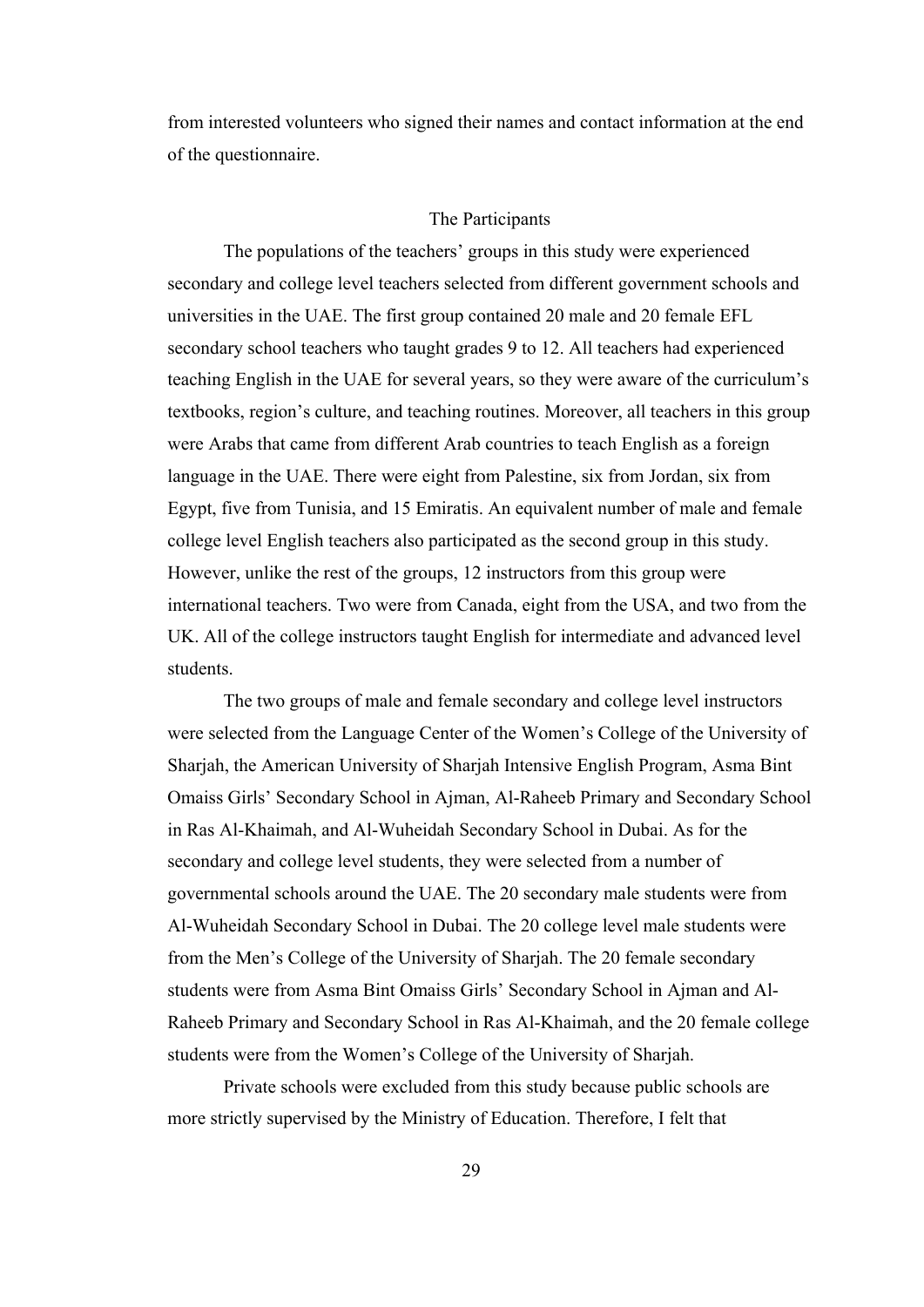government schools teachers' and students' attitudes might more clearly reflect general attitudes toward music incorporation in the UAE. Additionally, in many private schools, English is not taught as a foreign or second language. In these schools, students have different native languages, and some of them are English native speakers.

## Development of the Instruments

#### Surveys

 In order to obtain data for this study, two survey instruments (see Appendix 1a, 1b, and 2) were designed. The survey items were developed from the research questions and from some significant ideas identified in the related literature. Each questionnaire contained three sections. Section one collected personal information about the participants. I used a multiple choice format and short answer format to determine demographic characteristics of the respondents, including their gender, years of teaching experience for teachers, grade level of students, and average school size. One question was included to gain information on the participants' musical backgrounds. In section two, 18 statements were designed for quantitative analysis, and Likert scale formatting was used to determine teachers' and students' attitudes toward the use of music in language teaching and learning. The responses were scaled from "Always" (meaning all the time), "Usually" (meaning most of the time), "Sometimes" (meaning from time to time), and "Never" (meaning not at all). I decided not to include "Neutral" among the options in order to obtain real attitudes from both students and teachers. I felt that teachers' and students' responses could be better interpreted, positively or negatively toward the use of music and songs in their language teaching and learning with a four-choice scale.

In the teachers' survey, the first eight statements asked participants to answer by ticking the box that actually reflected their beliefs about music usefulness in teaching the different language skills of reading, writing, speaking, and listening. Statements nine to 18 were designed to examine teachers' personal feedback and difficulties regarding the application of music in their language classrooms. Section three required teachers who used and who did not use music to answer separately.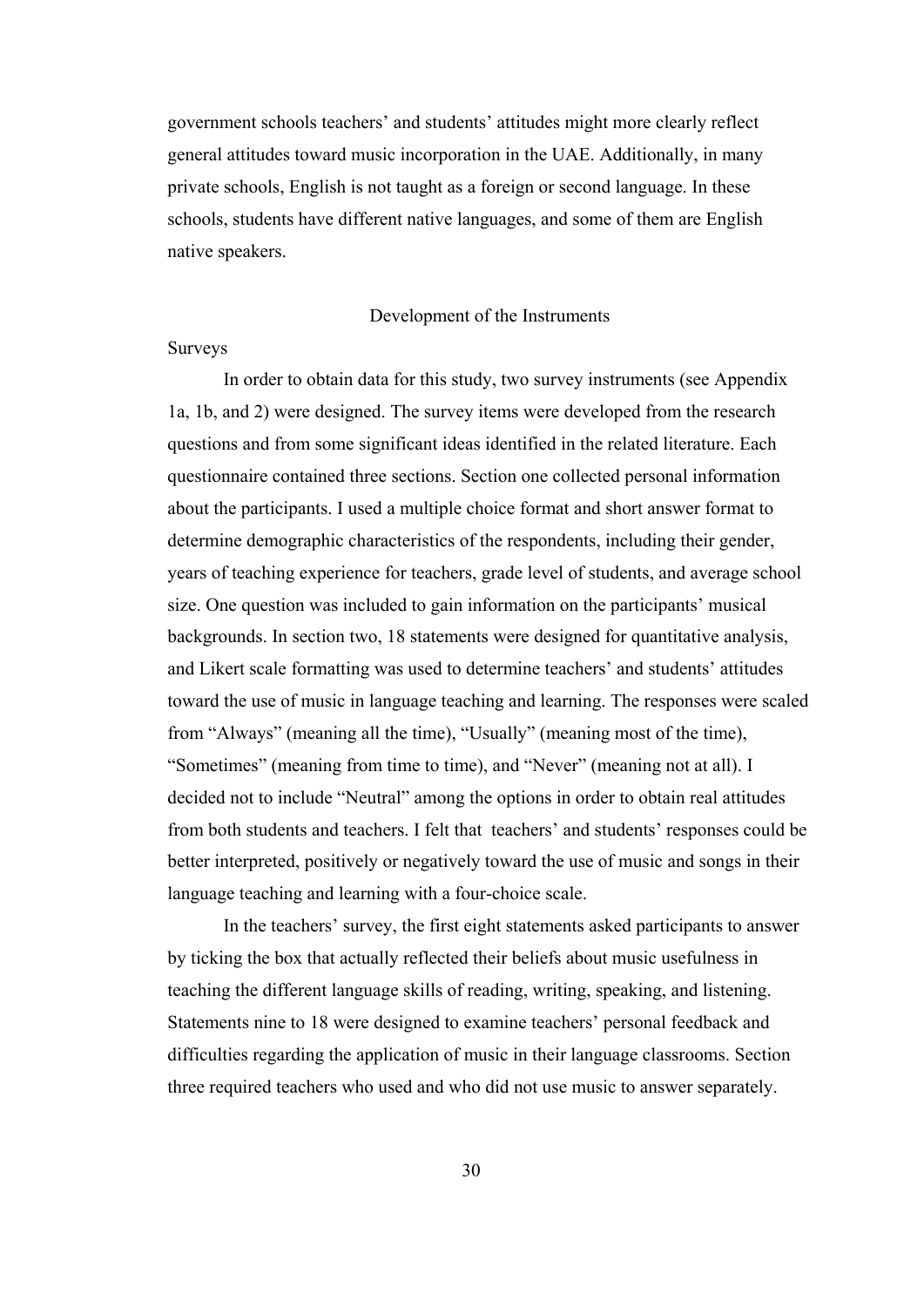Open-ended questions were designed to obtain qualitative responses regarding the uses of music and songs in language teaching that some respondents had found to be successful and to allow them to describe unsuccessful experiences. Teachers who did not use music were asked to explain why.

In the students' survey, statements one to 12 were designed to investigate students' opinion and feedback on how music and songs can enhance their language skills. Statements 14 to 18 were included to examine students' general attitude about the kind of music and songs that they would like to have in their language classrooms. Open-ended questions were designed to obtain qualitative responses regarding the use of music and songs in students' language learning and to allow them to further comment on previous musical experiences in their language learning. The students' survey was translated into Arabic to help students to answer more comfortably and provide more information.

 In order to ensure usefulness and practicality, and to identify problems and weaknesses of its content, the teachers' survey was piloted by a number of teachers who attended the 1<sup>st</sup> American University of Sharjah TESOL Symposium in Spring 2006. A random selection of 20 secondary and college level teachers helped me in finding some of the problems that needed to be improved. Changes were made in the format and content. Moreover, nine of my graduate TESOL colleagues helped in evaluating the students' questionnaire. As a result, their suggestions were considered and the questionnaire was translated into Arabic. The surveys of both students and teachers were then ready for use. Three teachers helped me in administrating the questionnaires. The reason I could not conduct the surveys myself was that I would have needed permission from the schools' and universities' administrations which was a lengthy process. Therefore, my colleague teacher-graduate students Fatimah Amad, Amal Thabit, and Fawzi Makni administrated the surveys in their own classes. They also ensured that students understood how to complete the surveys, assisted them in answering the questions, and stressed to students how important it was to read the statements carefully and to answer them truthfully.

## Interviews

Eight interested teachers and students were interviewed after the survey. All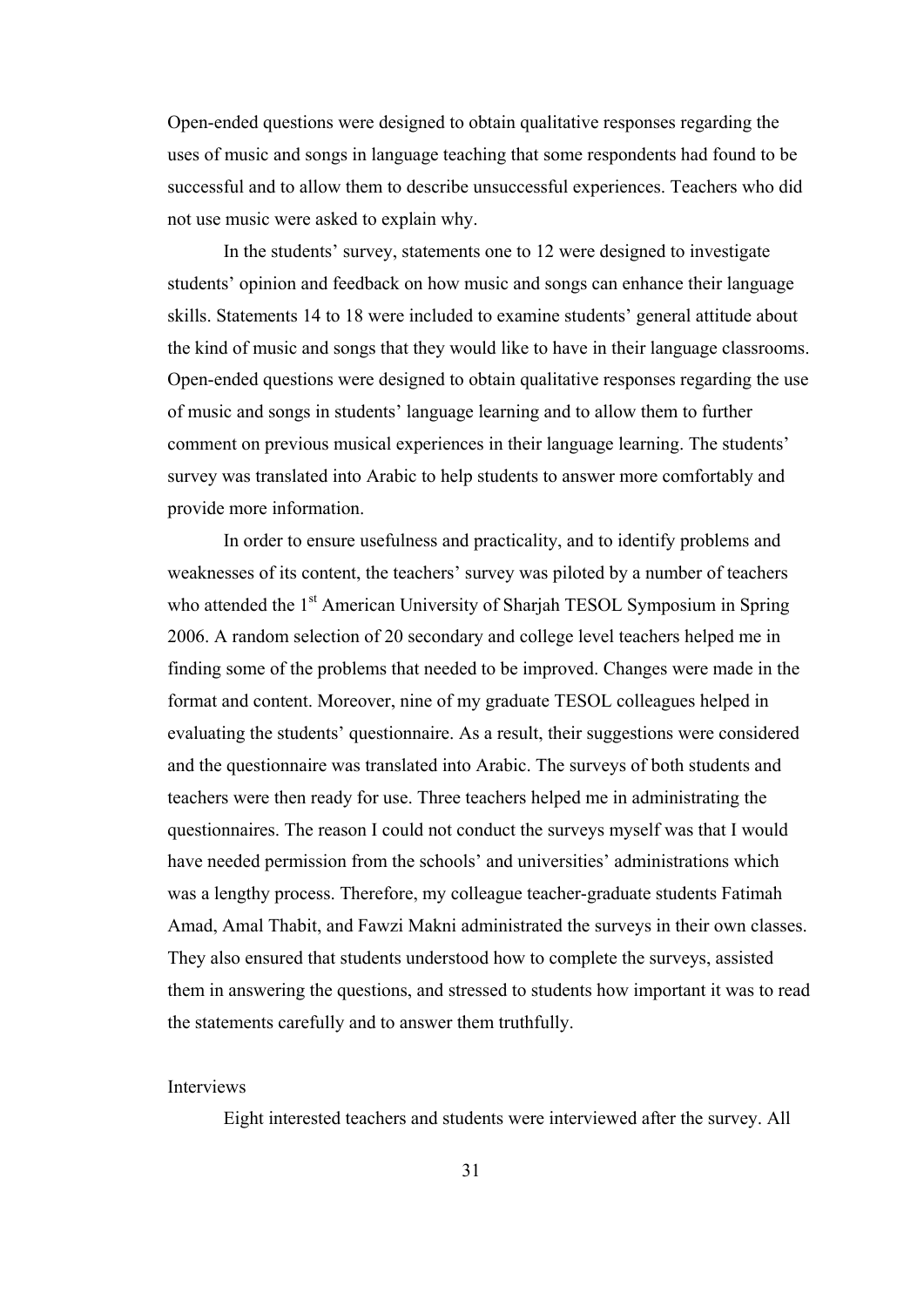interviews were tape-recorded. A number of questions were prepared to further investigate teachers' and students' attitudes toward music use in teaching and learning English (see Appendix 3). The teachers' and student' comments and insights helped me especially in understanding their main concerns and obstacles for not using music in class. The interviews also provided me with useful information that suggested implications for teaching. They gave me a more in-depth picture of the use of music and songs in the UAE. They talked about their textbooks and the level at which music and songs are used, and commented on some of the applications, content, and appeal of music to encourage students to interact in class. The interviews also made me aware of other issues in using music and songs in language classrooms, such as teachers' capability in using music and songs, as well as students' favorite types of songs, music, and singers. These valuable insights helped me address my research questions and helped me in highlighting some of the major issues related to using music and songs in UAE English classrooms.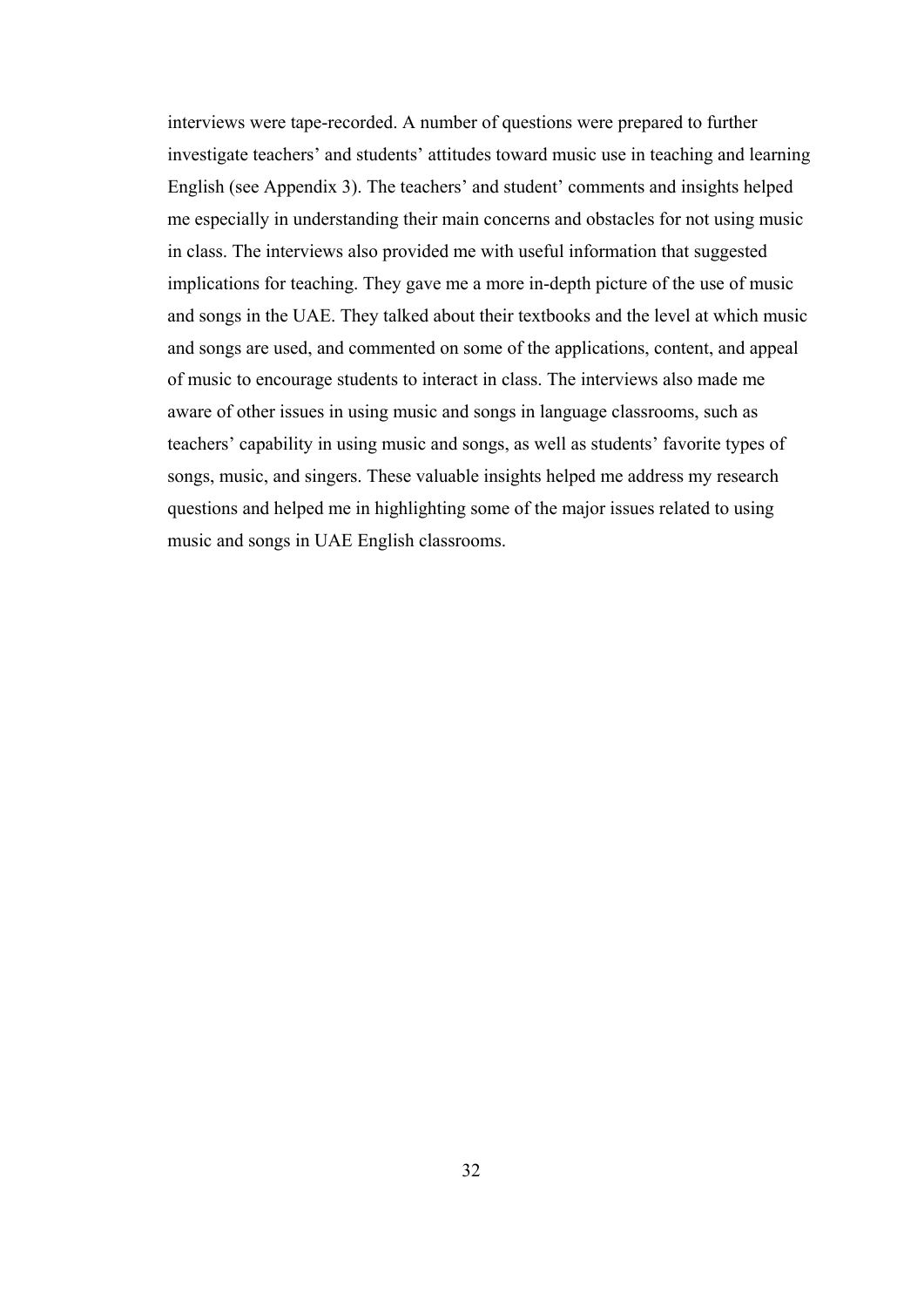# CHAPTER 4 DATA ANALYSIS AND FINDINGS

# Introduction

This chapter presents the data analysis and the findings of the study. The first section presents the demographics of the respondents. Later sections present some tables and pie charts to summarize and explain the data. Results are divided and presented based on four groups: secondary level students' data results, college level students' data results, secondary level teachers' data results, and college level teachers' data results.

The data were collected from three major institutions: the Intensive English Program at the University of Sharjah, Men's and Women's Colleges; the Intensive English Program at the American University of Sharjah; Asma Bint Omaiss Girls' Secondary School in Ajman; Al-Raheeb Primary and Secondary School in Ras Al-Khaimah; and Al-Wuheidah Secondary School in Dubai. The total number of surveys included in the statistical analyses, then, was 160 collected from eight groups (see Table 1).

| Secondary Level (n=80) |          |                   |          | College Level $(n=80)$ |          |                   |          |
|------------------------|----------|-------------------|----------|------------------------|----------|-------------------|----------|
| Students $(n=40)$      |          | Teachers $(n=40)$ |          | Students $(n=40)$      |          | Teachers $(n=40)$ |          |
| Female                 | Male     | Female            | Male     | Female                 | Male     | Female            | Male     |
| $(n=20)$               | $(n=20)$ | $(n=20)$          | $(n=20)$ | $(n=20)$               | $(n=20)$ | $(n=20)$          | $(n=20)$ |

Table 1: Background Data about the Participants (n=160)

# Demographics

A total of 80 secondary and college female and male teachers responded to the survey. All teachers provided demographic information by filling in blanks and by choosing from multiple choice questions. Teachers were categorized by grade level they taught and by gender. Teachers identified as secondary school teachers taught grades 9, 10, 11, and 12. On the other hand, college instructors mainly taught beginning, intermediate, or advanced English courses in university Intensive English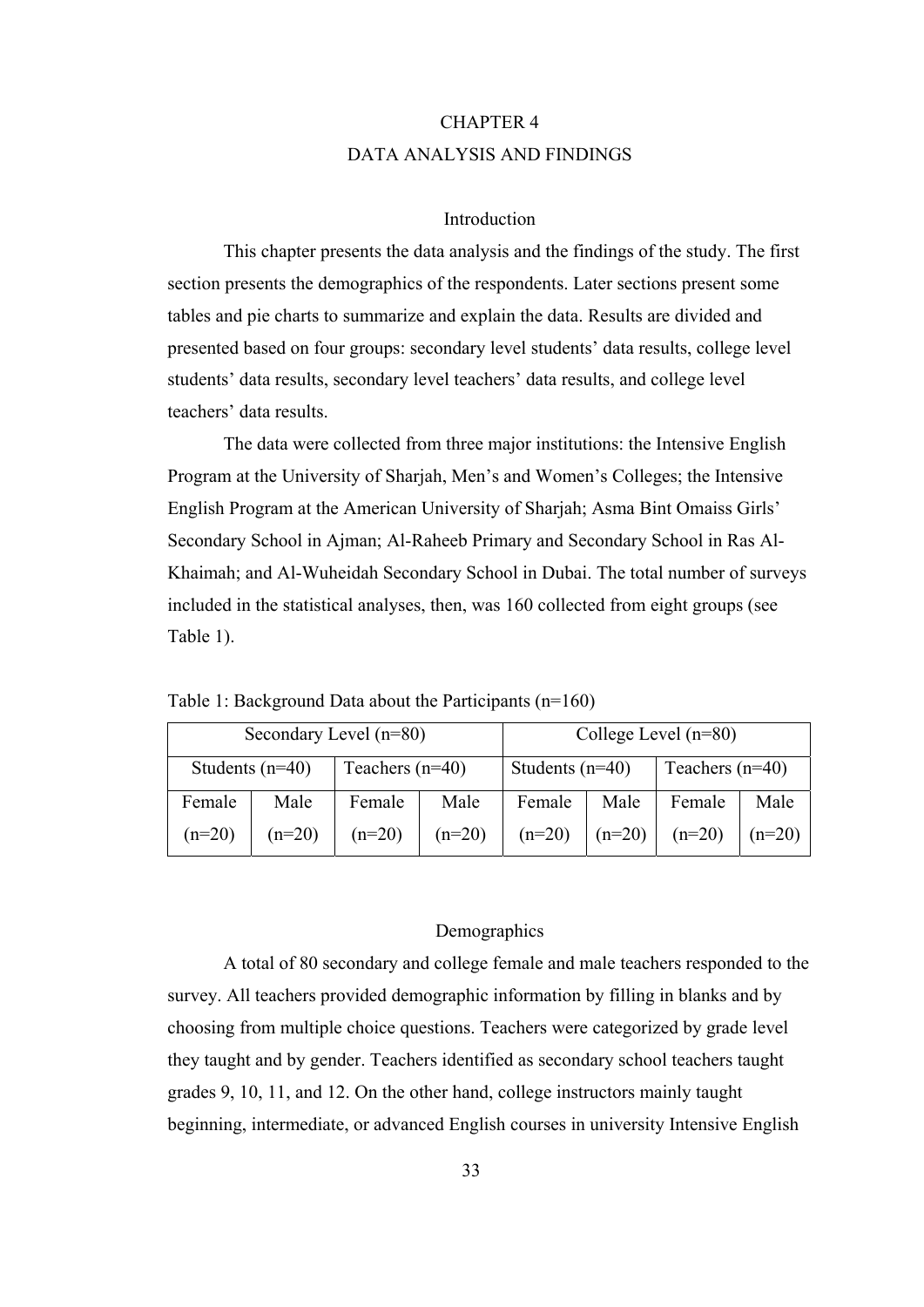Programs (IEPs). Some teachers mentioned that they also taught introductory ESL writing courses. The demographic analysis also investigated teachers' musical backgrounds. Respondents were asked to report any musical education they had such as playing an instrument or singing in a choir. Results showed that 37% of the secondary and college instructors had musical backgrounds. 64% of that 37% reported that they use music and songs in their language classrooms. In addition, hand 80 secondary and college female and male students responded to the survey. Secondary students that responded to the survey were in grades 11 and 12. College level students were in their first or second year of studying in universities. Mostly, they were taking introductory English courses in the IEP. The demographic analysis also investigated students' musical backgrounds. 36% of the college and secondary students that filled out the survey had musical backgrounds. 59% of that 36% believed that music and songs should be integrated in their ESL language classrooms.

## Survey Findings and Analysis

The questionnaires were analyzed by calculating means, frequencies, percentages, and standard deviations for all students' and teachers' statements. A Likert scale from 1 to 4 was used to indicate responses from "Never"  $(= 1)$  to "Always"  $(= 4)$ . All information gathered from the quantitative instruments concerning means and standard deviations is presented in tables (see Appendices 4 to 8). I have also provided tables to summarize all students' and teachers' frequencies and percentages for each statement (see Appendices 9 to 12). Qualitative data from open-ended questions and interviews was categorized by carefully reading and identifying responses. Significant commonalities and differences among responses are mentioned below. I translated the students' survey into Arabic in order to make it easier for students to give their feedback, as I was advised to do by secondary teachers who piloted the questionnaire. Therefore, all students' quotes included in the analysis below are my own translations from Arabic.

### Findings

Secondary School Students' Results

Overall, as shown in Figure 1, most of the female and male secondary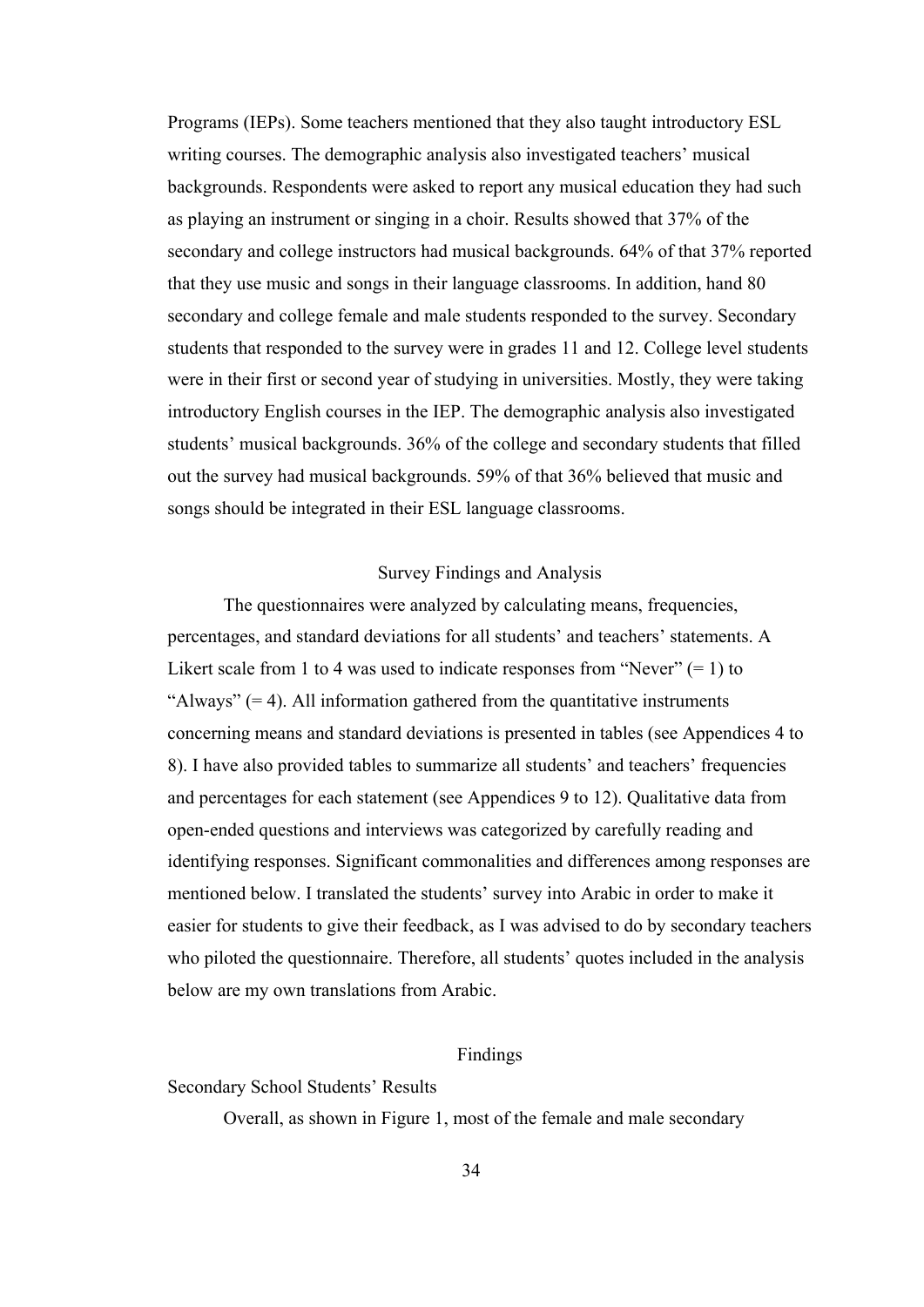students' responses in this group indicated an enthusiasm for the use of music in their language classroom (see Appendix 4). According to the secondary level students in this study, music seems to be welcomed and appreciated in their ESL classrooms. 70% of the respondents stated that they "Always" or "Usually" enjoy listening to songs in their English language classes, and 78% felt that music should be included in their language classes. One student commented in response to an open-ended question, "Music integration in our English classes has increased my concentration. I think changing the boring routine in any different way always attracts our attention to what the teacher wants to say."



Another student wrote, "Please, please, please bring music to our boring English classes. My elementary English teachers always used songs in class. I liked it because my teacher used them when we were about to fall asleep and it worked!" In addition, 85% of students supported the involvement of music and songs "Always," "Usually," or "Sometimes" in their English classrooms; yet, they wanted music activities to last for only a few minutes. For example, one student remarked, "We should have music activities in our English language curriculum, but I believe they should not take a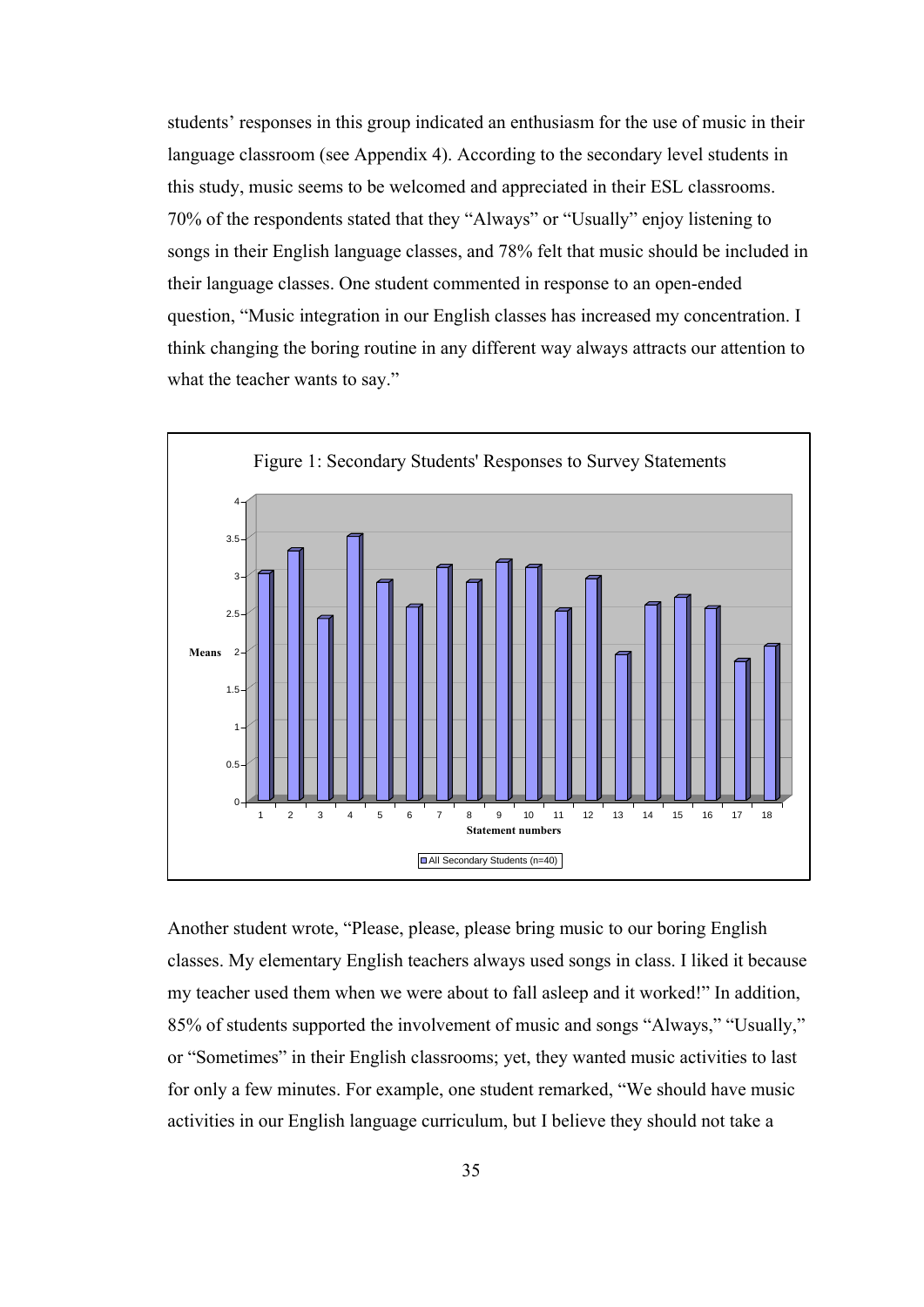whole period. That would be a waste of time."

 In response to statement 12, only 6 (15%) secondary students were against music and songs activities in classrooms. They explained in the open-ended questions and interviews four reasons for their objection to music. First, a few students seemed to be influenced by their religion teachers' musical judgments. They mentioned to me in their interviews that their religion teachers do not allow music in school, and they are punished if they sing at school. Second, some students felt that English music and songs in language classrooms are difficult to understand. One said in an interview to me, "I don't understand the vocabulary of the song, and therefore, I do not enjoy or prefer it in class." When I asked him if his opinion would change if the teacher provided him with the written text, he answered, "Then it would be a different story. Because then I could read what I could not understand. OK, then it would be a good activity….I mean, then it would be similar to any other activity my teacher does in class using handouts…yes…OK." Third, a few students seemed to develop their opinion against music and songs in class based on what they estimated is the view of others as a whole class. For example, one student wrote, "It is nice to have music in class, but other students don't agree because it is *haram* [prohibited in Islam]." Fourth, many of the students who were against music and songs thought that music is annoying and brings a lot of noise to class. One student wrote, "I don't like music or songs in class because they are very noisy and annoying."

Another important result was that 83% of the students agreed that repetition of words in songs has helped them to pronounce words correctly (see Figure 2). Interestingly, 0% of the students mentioned that songs have never helped them pronounce words. One male student I interviewed mentioned, "My English teacher is not a native speaker, which I don't mind, but for example, he does not use words like 'gonna or wanna.' I hear these words in songs, and I like the way they sound, you know, they sound like real English."

In addition, it seems that music can help secondary students acquire vocabulary. 88% of them agreed that music can enhance vocabulary memorization and acquisition, and 70% believed that they still remember certain words and phrases of songs they learned earlier. Accordingly, 83% indicated using some of the songs' vocabulary "Always" or "Usually" in their daily use of English language. Students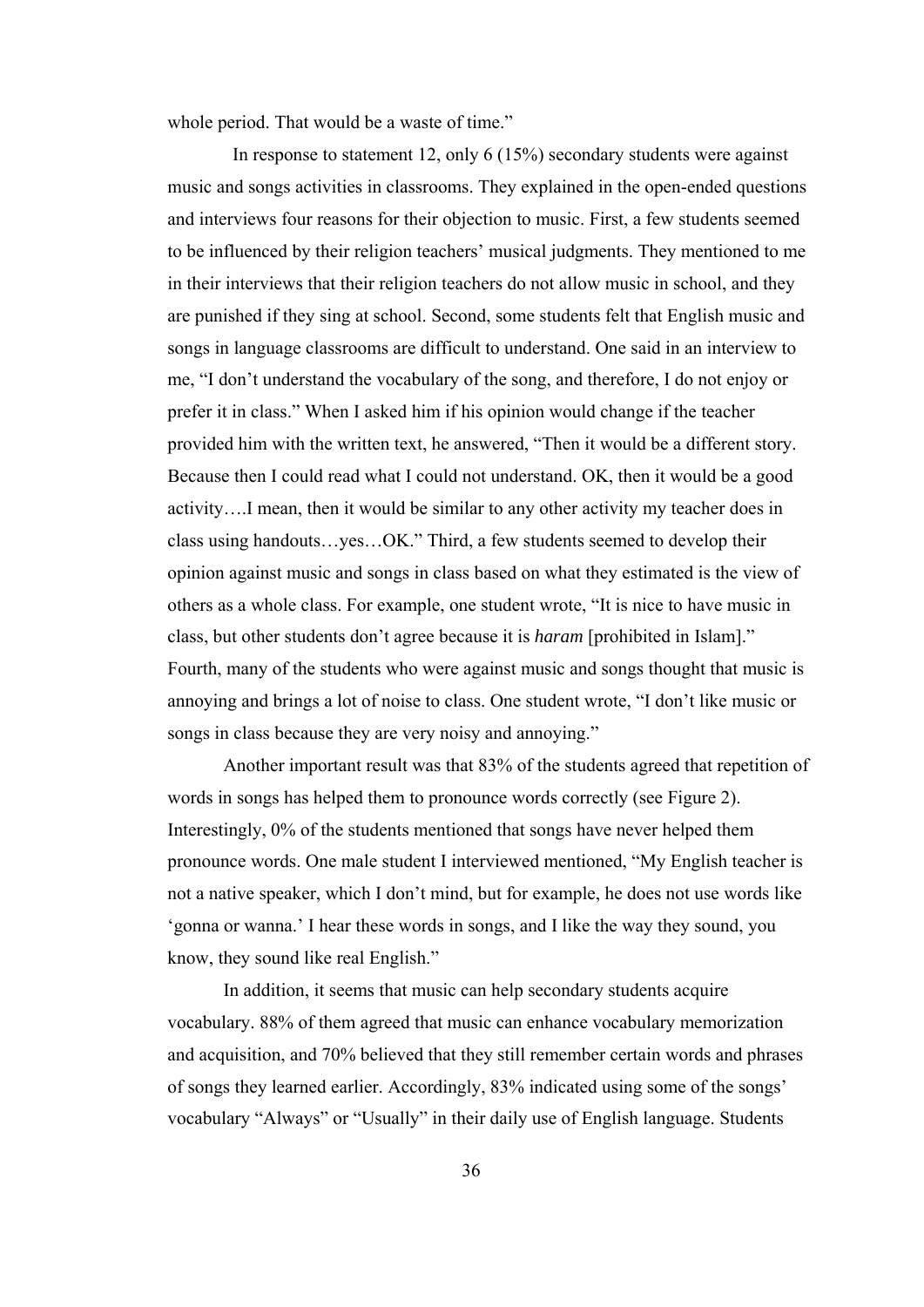supported their beliefs through several comments in the open-ended qualitative questions. For example, one student wrote, "Songs have always helped me remember English vocabulary. They implant words' meanings in my head." Another wrote, "Songs always introduce me to new vocabulary, especially, phrases…. I like those ones." In an interview, one student said, "If I forget one word I know that I have learned from a song, all I do is sing the song. This way it will come to me." When I asked her to mention some of the words she learned from songs, she said that she often listens to Celine Dion, and sang a few phrases, such as "Step out the door, with a little faith, have a chance, believe in you…."



Results also indicated that 83% of the secondary students have had interest in learning songs' lyrics after listening to them. A student stated in his interview that if he likes a song, he will definitely work to learn its words by heart. When I asked him where he gets the words from, he answered, "Nowadays, the majority of CDs have the songs' lyrics written in a special index. But, if it happen that they are not available, I look on the internet." I also wanted to know how many words they usually can get out of songs. One interviewee said, "Normally, I understand 50% of the song's words.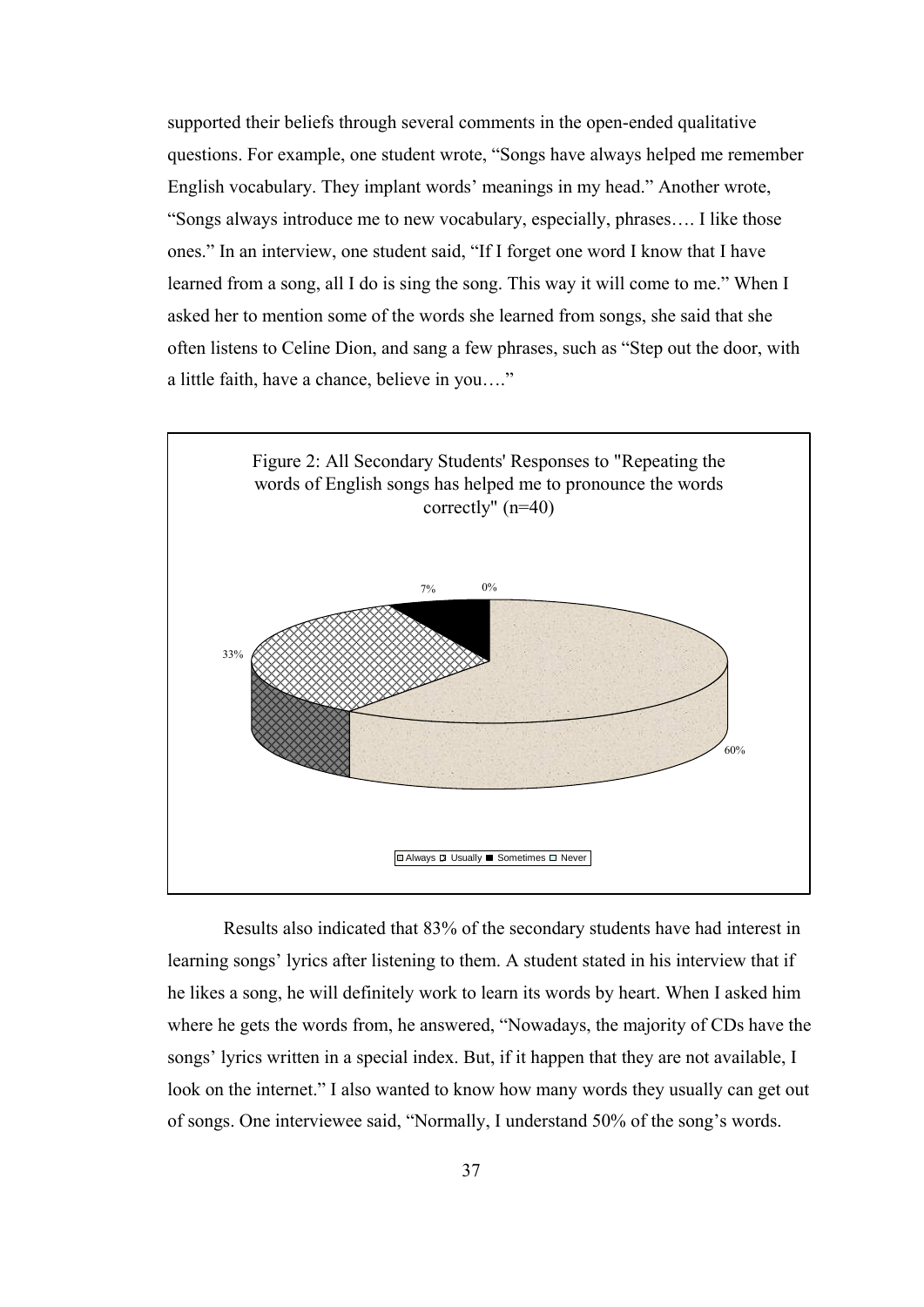But sometimes, the music is very fast and I lose track. But, if the song is slow and I hear it a few times, I understand something like, um...70% of it." On the other hand, one student wrote, "I can't ask my teacher to explain every word in the song; therefore, it is sometimes disappointing. If my teacher did not explain it to me, who would?"

Data analysis also presented some major differences between male and female secondary students' perspectives and preferences regarding the implementation of music and songs in their language learning. For example, female secondary students registered a low mean of 2.00 out of 4.00 compared to male students' mean of 2.80 when asked if they prefer to listen to music as a background in writing assignments (refer to Appendix 4). Female students wrote that despite the fact that they enjoy music, they don't prefer it as a background because it might disturb their thinking and become annoying and interrupting. A few male secondary students also mentioned that instrumental music is *haram* and it should not be allowed in classrooms. However, results indicated that a mean of 3.35 out of 4.00 secondary male students like to listen to music and songs while they are studying at home. Furthermore, male and female music perceptions differed in the type of music they prefer to listen to. A female mean of 3.00 compared to a male mean of 2.40 indicated that, in general, female students seemed to prefer Arabic songs more than English songs. Finally, male students in this study seemed to benefit from songs' vocabulary and use of songs' phrases in their daily English communication more than female students.

## College Students' Results

Overall, both female and male college students also showed positive attitudes toward the use of music and songs in their language classrooms. In general, responses to survey statements emphasized a positive acceptance and agreement to the use of music and songs in the survey's statements (see Appendix 4 and 12). Many students wrote comments encouraging music in class, while there were only a few who rejected it. However, a few of the students who supported musical activities in ESL classrooms mentioned that it should be used not more that once a week. On the other hand, among the few students' comments that rejected music, I noticed a desire to try music in class. For example, one student wrote, "If you are conducting this survey for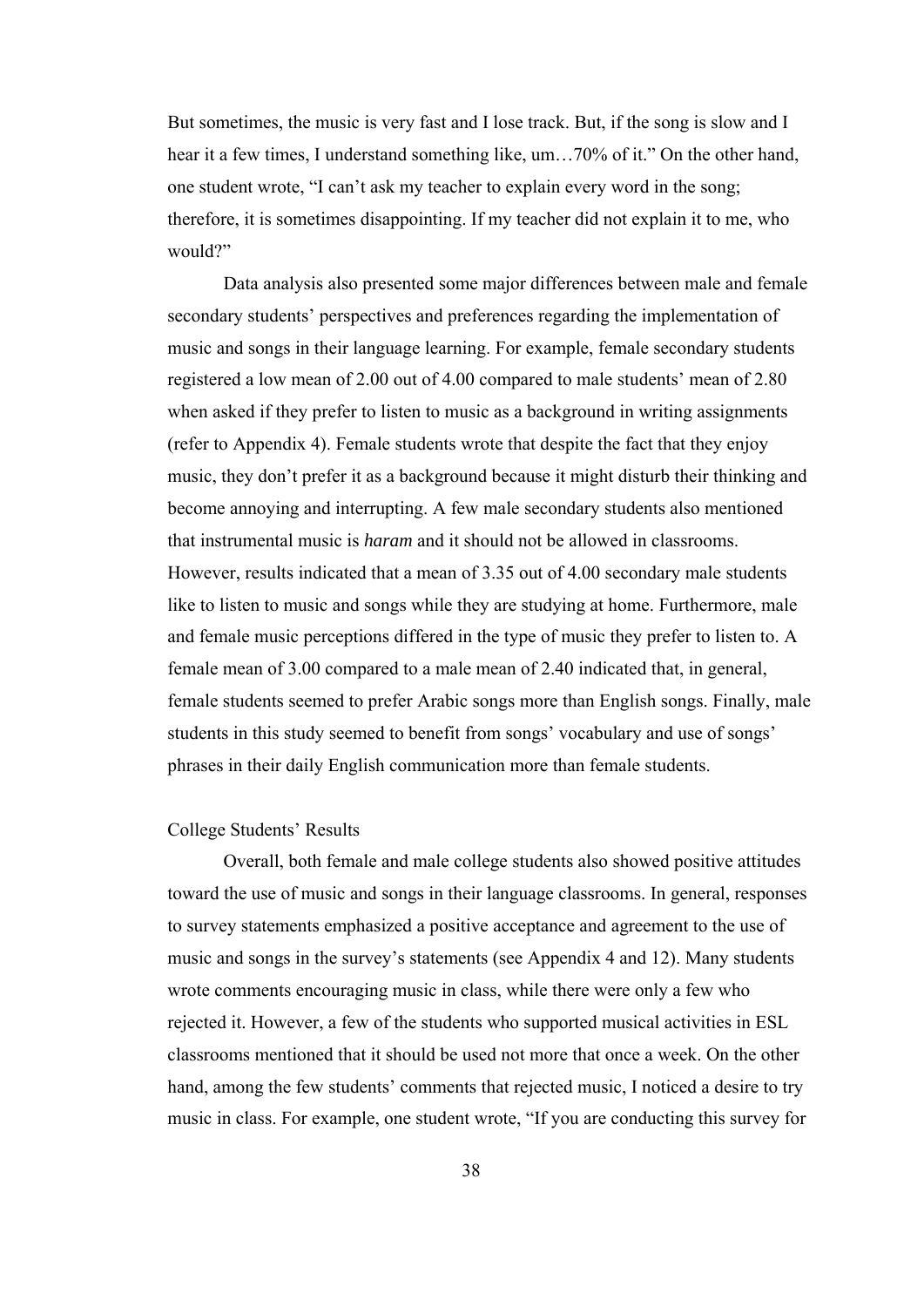the challenge of examining whether music would work or not, please go ahead and try. Maybe it will work for you."

 In terms of memorization and concentration, 74% of the college level students felt that music in English classrooms has increased their concentration. One student wrote, "Musical involvement in English classrooms kills the boredom, changes and refreshes the classroom's atmosphere, and increases students' motivation and attention to learn." 93% of students said in their responses that they "Always" or "Usually" benefited from songs in terms of vocabulary learning (see Figure 3). At the same time, data analysis revealed that 83% of the students said they still remember lots of vocabulary from old songs they learned earlier.



Open-ended responses contained evidence that the college students believed that incorporation of music can enhance their memory and vocabulary acquisition. One student wrote, "Listening to English songs helps me not only learn vocabulary, but also learn some of the slang of the west." Another student wrote in her comments, "I enjoy listening to English pop songs. However, sometimes I don't understand a few of their words. In order to learn them properly and not to forget them, I translate the songs into Arabic. In fact, this helps me most of the time to learn some of the hard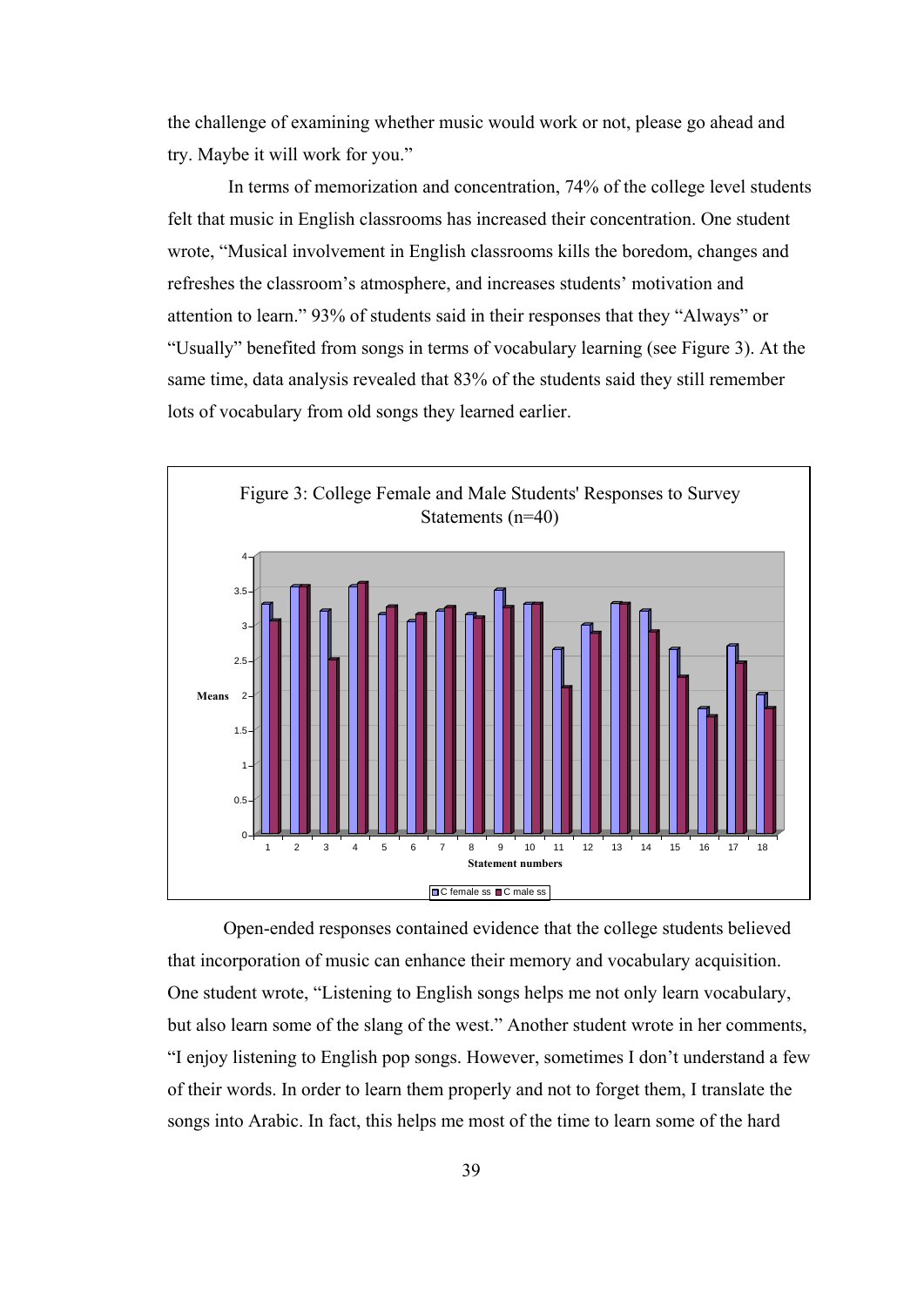expressions and develop my English speaking skills." Correspondingly, 93% of the college students agreed that songs can help them pronounce words correctly. On the other hand, while 70% of the college students said they enjoy listening to songs in their language classrooms, results indicated that 30% of them "Sometimes" or "Never" like it. It is possible to explain their dislike of music from what the qualitative data shows. One of them commented, "Our teachers have to play songs that have clear acoustics. Usually, I don't understand the song because I can't hear the singer well. So why waste my time in musical activities?" Another agreed, saying, "I lose some of my concentration when music plays; therefore, I don't like it in class. But I like to listen to music in my free time." Another possible explanation is provided by students' responses to question 16. Some college students noted that they do not like the kind of music their teachers provide in class (see Figure 4). Others declared that they don't like the songs' ideas or the songs' themes.



Qualitative analysis of written responses and interviews revealed several explanations for this group of students. For example, one student wrote, "I don't like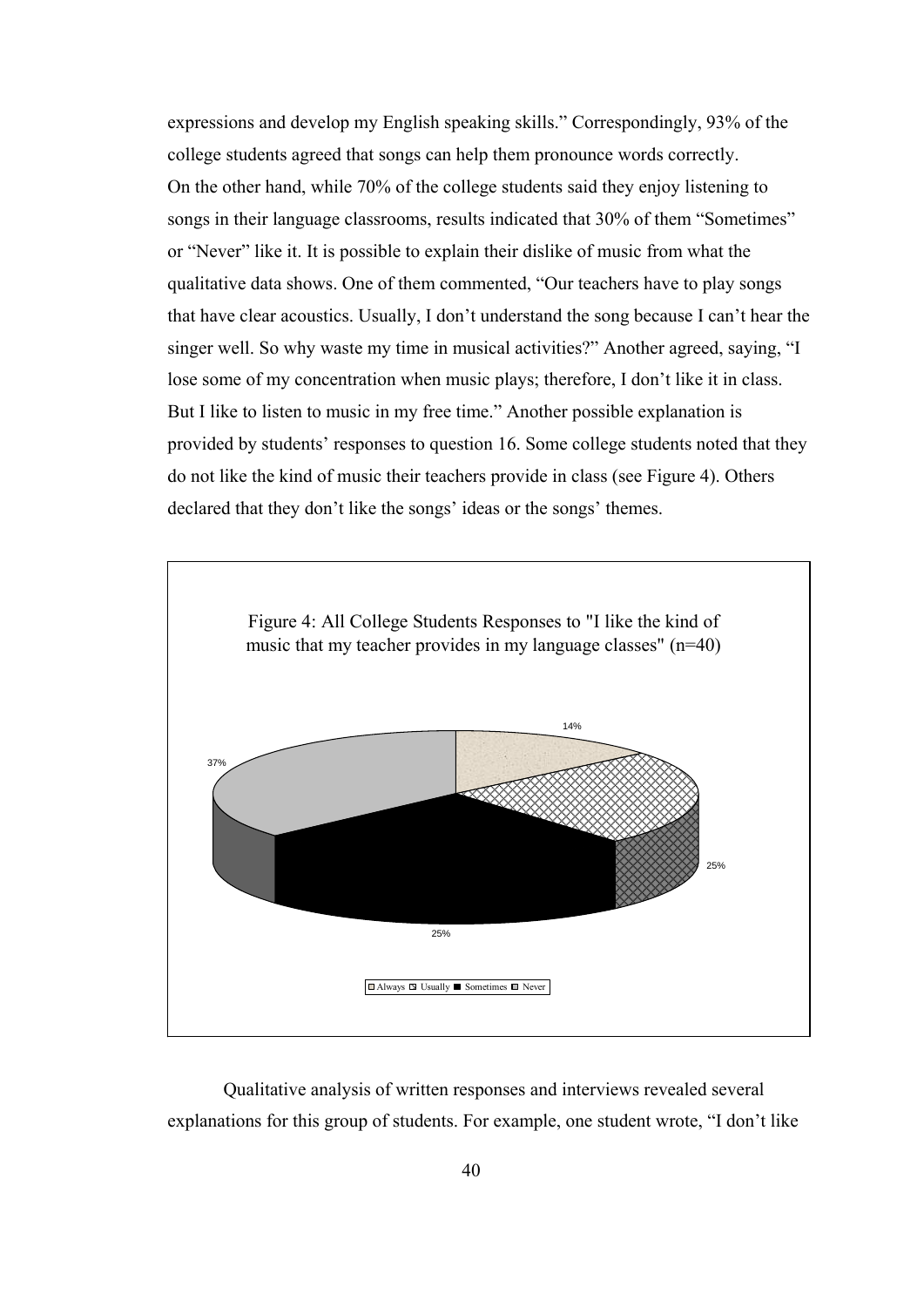songs in my English classes because our teacher plays children's songs in class." The same student added, "I don't like music from the sixties, but our teacher insists on bringing this kind of songs to class. It is very old!" Another student commented,

"Western songs usually promote love stories and topics that are embarrassing and should not be discussed in class. I will not accept these kinds of ideas in class." In an interview, one female college student stated, "When we were small children, we used to listen to songs that were related to our lesson. However, sometimes I feel that the songs we listen to now have nothing to do with what we are doing in class." She also mentioned, "I don't like the way that our teacher introduces songs. She never tells us anything about them or gives any introduction about the topic. Therefore, the song activity does not make any sense to us." Also, there were some who mentioned that music is *haram* and remarked that if songs have to be used, then they should only be sung with human voices, not with instrumental accompaniment.

 Others explained that their support for music depends on what kinds of songs are being used, and that they prefer songs from movies. Furthermore, the results of statement 15 provide evidence of these college students' preferred music. 50% of them preferred listening to Arabic songs more than English songs. Alternatively, the other 50% preferred listening to English more than Arabic songs. Their answers to the open-ended questions provided a long list of the types of songs they like ranging from pop songs to jazz music, to classical music, to songs by their favorite singers. Their answers were divided almost equally between western and eastern music and singers.

In response to question 18, 38% of the respondents pointed out that their school teachers have "Never" used music and songs in their language classrooms, 40% agreed that their teachers "Sometimes" use music, and 22% agreed that their teachers "Always" or "Usually" use music in class. In the open-ended questions, students mentioned their wish to incorporate music into ESL classes. One wrote, "I wish my teacher would agree to try using music even once. But teachers at my school said that at our school nothing like singing or music should exist. They believe it is nonsense, and nonacademic." On the other hand, other students seemed to believe that teachers should not use music in class for several reasons. First, they felt that music disturbs the lesson's balance and, as one put it, "distracts students' attention and concentration." Moreover, another student wrote that music "makes some students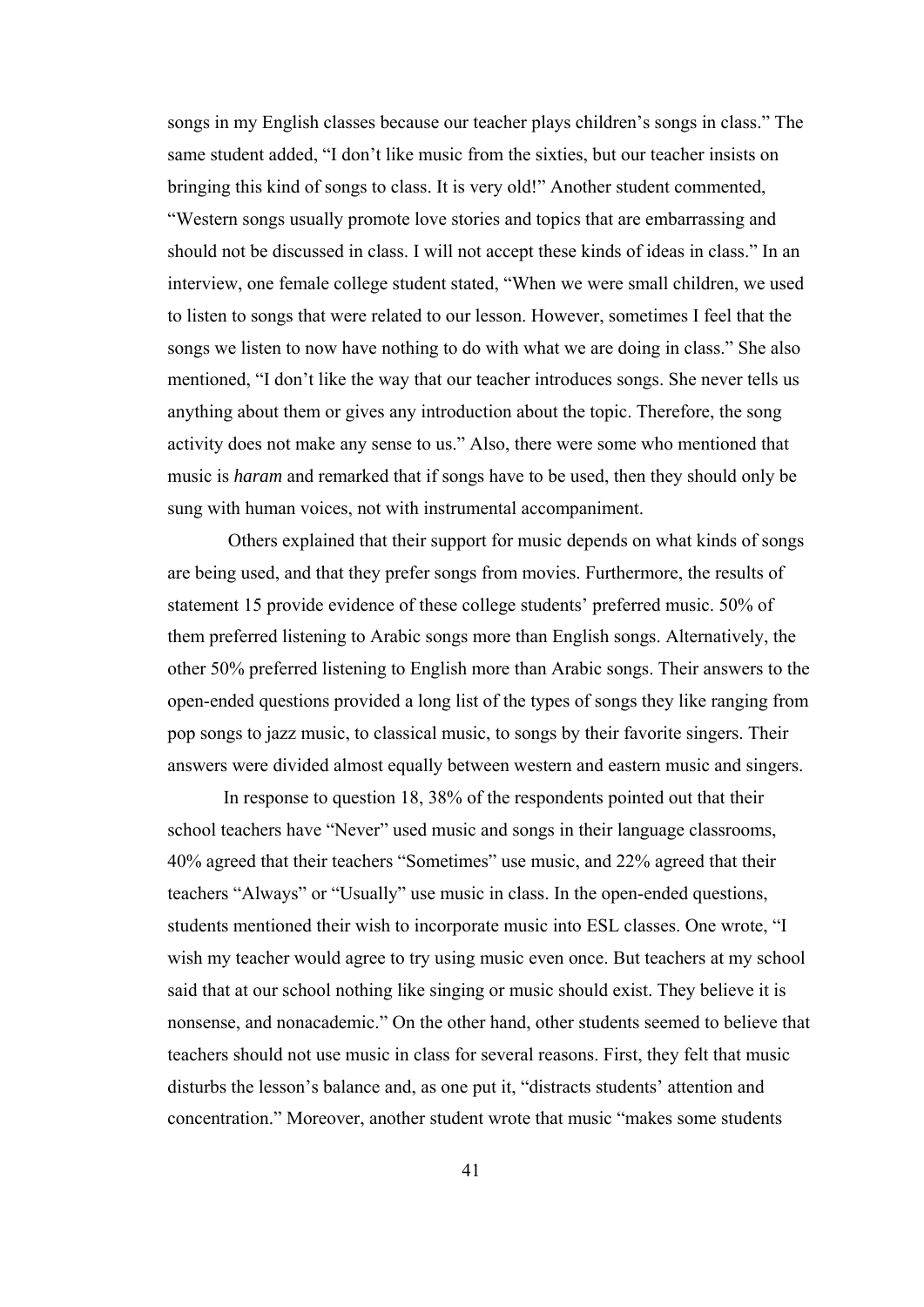forget about the main purpose of being in school. We are here to learn to speak the language and not to sing it. This is the main objective and other than that is waste of time." One male student mentioned in his interview, "I am afraid it will not be a pleasant experience for some of us. I can't imagine a serious and respectful class with the involvement of music." Finally, in addition to stressing the fact that music is *haram*, some students used stronger language to express their opinion against music. As one put it, "Music turns the class into a singing hall or a party. That is for sure not acceptable at all."

Again, a difference could be noted between male and female college students. Responses to survey statement 11 indicated greater female interest in singing in class. Female respondents approved of singing in class more strongly (M=2.65, SD=1.08) than the male students  $(M=2.10, SD=1.16)$ . Qualitative responses included a few remarkable explanations from the male side. One male student said in an interview, "No, I can't sing. Singing in class! Oh, no, no, no. People will laugh at me." When I asked him why, he answered, "Because I don't have a nice voice. Also, singing needs practice."

To summarize, both female and male secondary and college level students in this study mostly encouraged the use of music and songs in their language classrooms, (see Figure 5). Their comments indicated the type of music and songs that they would prefer in their language classrooms, and their qualitative responses also showed an enthusiasm and a positive attitude toward music implementation in language classrooms. But a number of students of both genders had serious religious concerns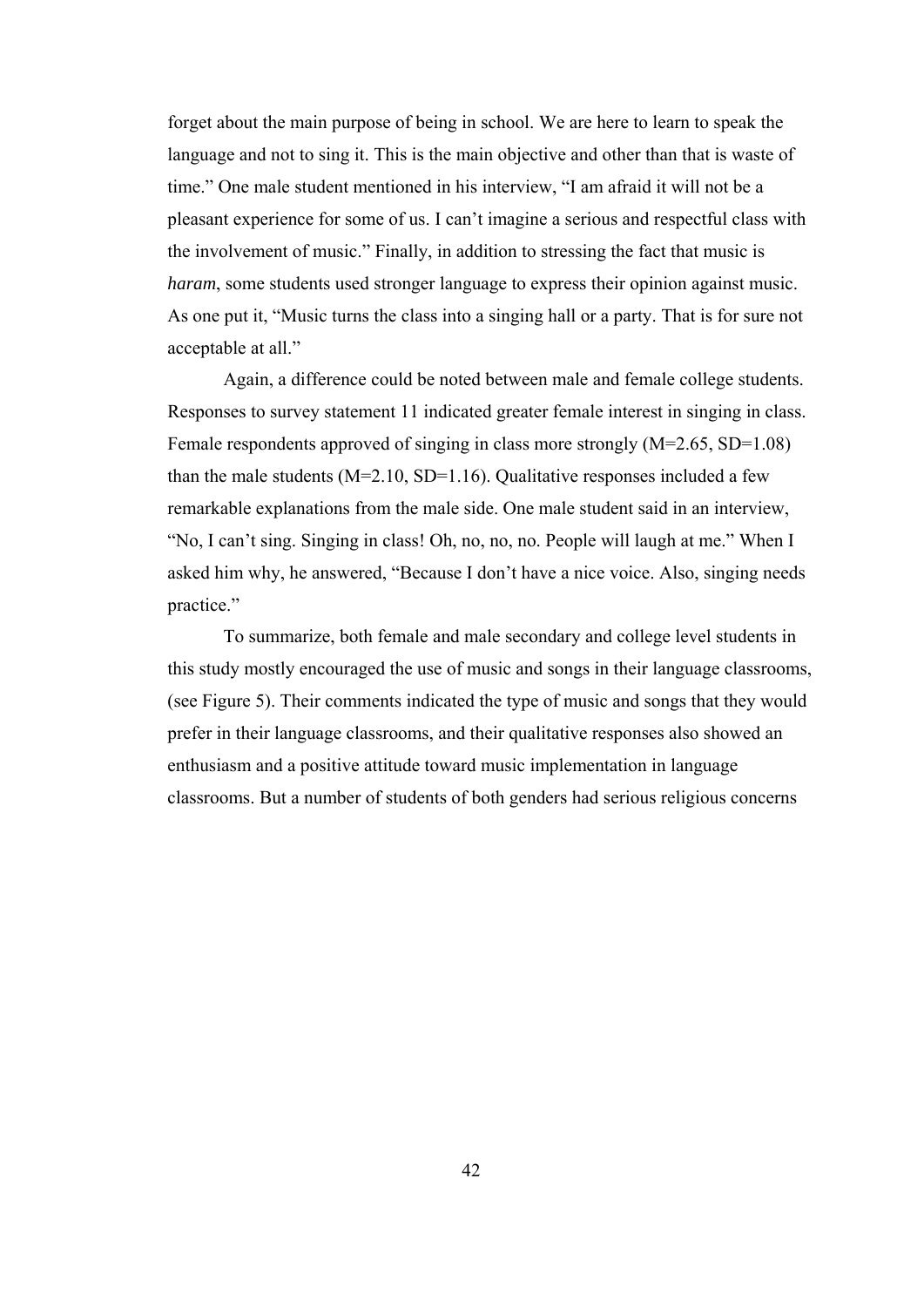

and negative personal opinions in terms of singing in class, listening to instrumental music, or accepting music and songs in the first place in their ESL classroom. Some students also revealed several other reasons for rejecting music. Some mentioned that it is simply both annoying and interrupting. Others stated that they do not like the types of songs their teachers choose or the way they are presented.

## Secondary Teachers' Results

Results indicated that the 40 secondary school teachers in this group seemed to have less interest in using music in their language teaching than their students did. In terms of secondary teachers' attitudes toward music, Figure 6 presents means of teachers' responses to the survey statements. In response to the first statement in the survey, only 6% of the secondary teachers believed that music and songs can "Always" motivate students to learn. 17% assumed that music can "Usually" motivate students in ESL classrooms, and 49% felt that music can "Sometimes" motivate students to learn. On the other hand, 30% of them responded that music can "Never" motivate students to learn English (see Figure 7).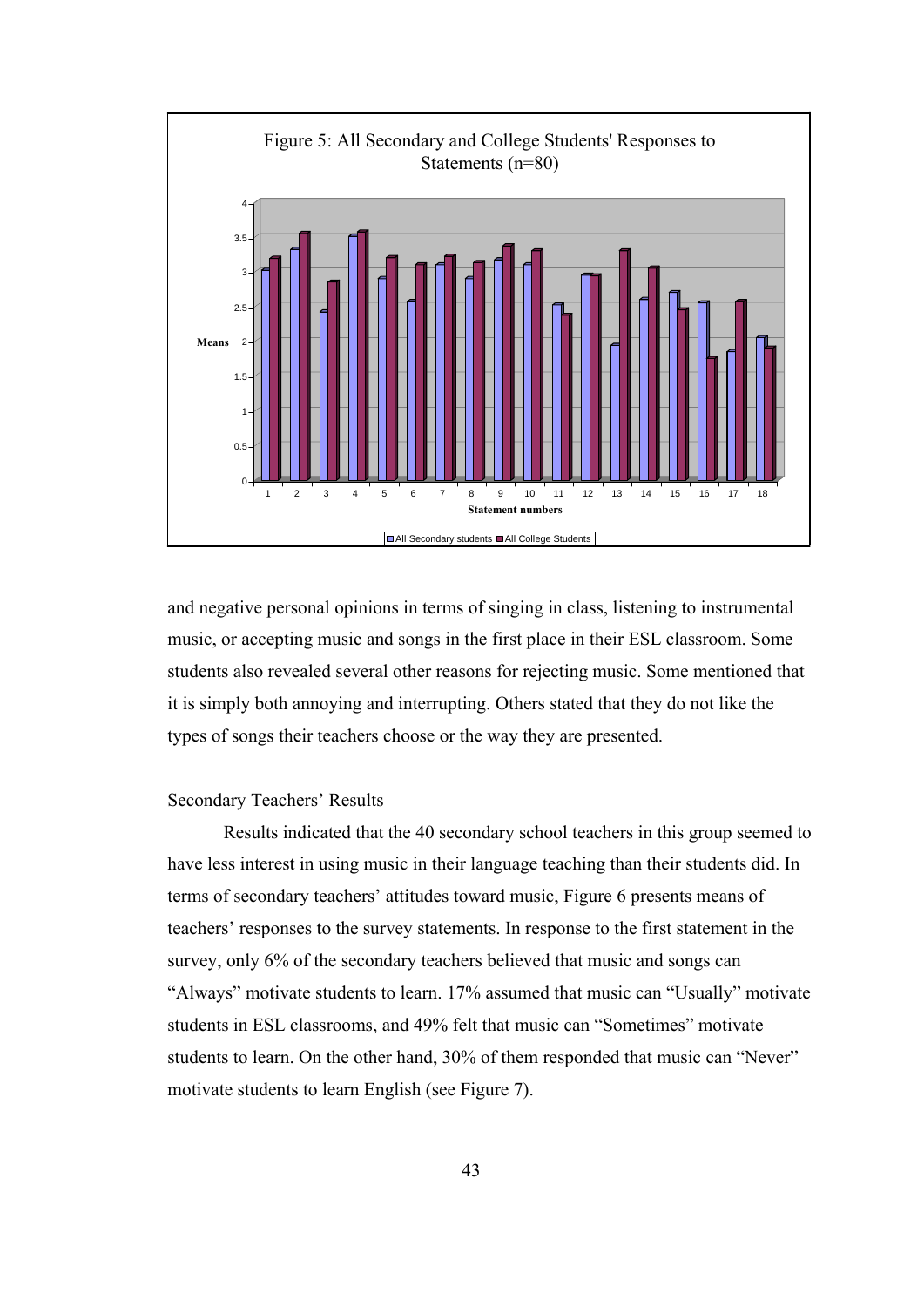



In terms of music usefulness in teaching different ESL language skills, 50% of secondary teachers believed that music can "Always" or "Usually" enhance students'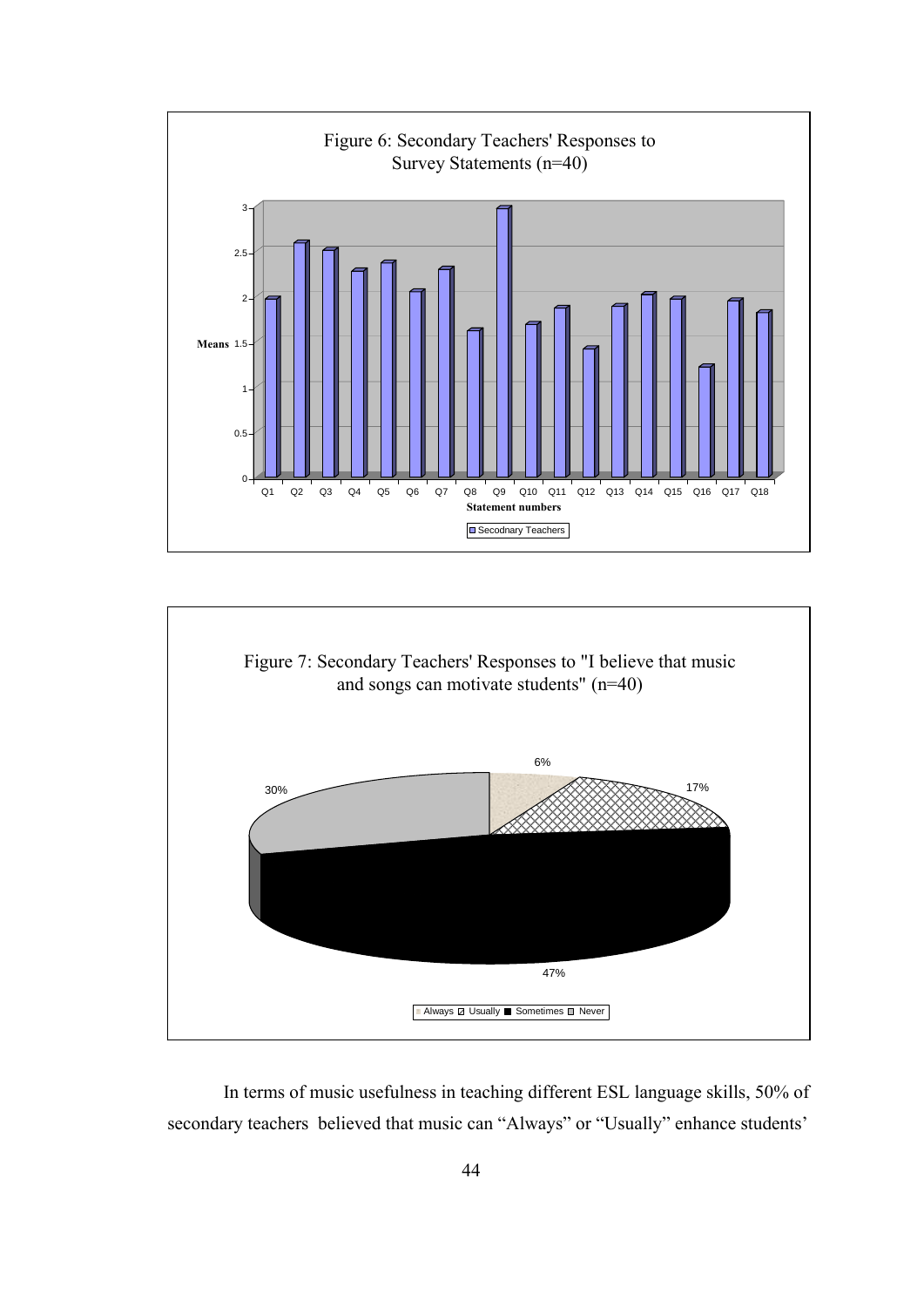memory and improve vocabulary learning, while 47% thought that music "Sometimes" enhances vocabulary learning. However, no teachers believed that songs can "Never" encourage students to learn English vocabulary. Besides, statement 9 registered the highest mean of 2.97, out of 4.00 which means that 83% of teachers agreed that music and songs can enhance students' listening and speaking skills (see Table 2).

|                 | <b>Statements</b>              | Always   | Usually | Sometimes | Never         |
|-----------------|--------------------------------|----------|---------|-----------|---------------|
| Q <sub>.2</sub> | I think that songs can enhance |          | 17      | 19        |               |
|                 | students' memory and           | (8%)     | (42%)   | (48%)     | $\frac{0}{0}$ |
|                 | improve vocabulary learning.   |          |         |           |               |
| Q.6             | I believe that if slow tempo   |          | 9       | 12        | 15            |
|                 | music is played as a           | $(10\%)$ | (23%)   | $(30\%)$  | (37%)         |
|                 | background, it could relax     |          |         |           |               |
|                 | students and inspire their     |          |         |           |               |
|                 | imagination in writing.        |          |         |           |               |
| Q.9             | I think that songs can enhance | 11       | 18      | 10        |               |
|                 | listening and speaking skills  | (27%)    | (45%)   | (25%      | $3\%$         |

Table 2: Secondary Teachers' Attitudes toward Music Usefulness in Teaching Language Skills (n=40).

Qualitative responses also indicated positive attitudes by secondary school teachers toward the use of music to enhance language skills. One teacher wrote, "Music can be pretty helpful in promoting students' pronunciation." Another wrote, "I use music to teach new vocabulary. I think students' pick up the assigned new words very quickly." Furthermore, in opposition to the quantitative results, some of the secondary teachers mentioned in interviews that music plays a major role in vocabulary learning. One teacher said, "In my opinion, music works well if it is used to review vocabulary and help students to remember the words and even use them later on." Moreover, another teacher stated, "Appropriate songs and rhymes can help with vocabulary and idioms. I believe it is good listening practice too."

Moreover, the survey results demonstrated that 52% of the secondary teachers assumed that students will use the vocabulary of songs after playing them several times. Qualitative data agreed with the quantitative frequencies. When I asked her if she had ever heard students repeating vocabulary from a song they had learned in class, one teacher answered, "Yes, of course. I myself still remember the songs I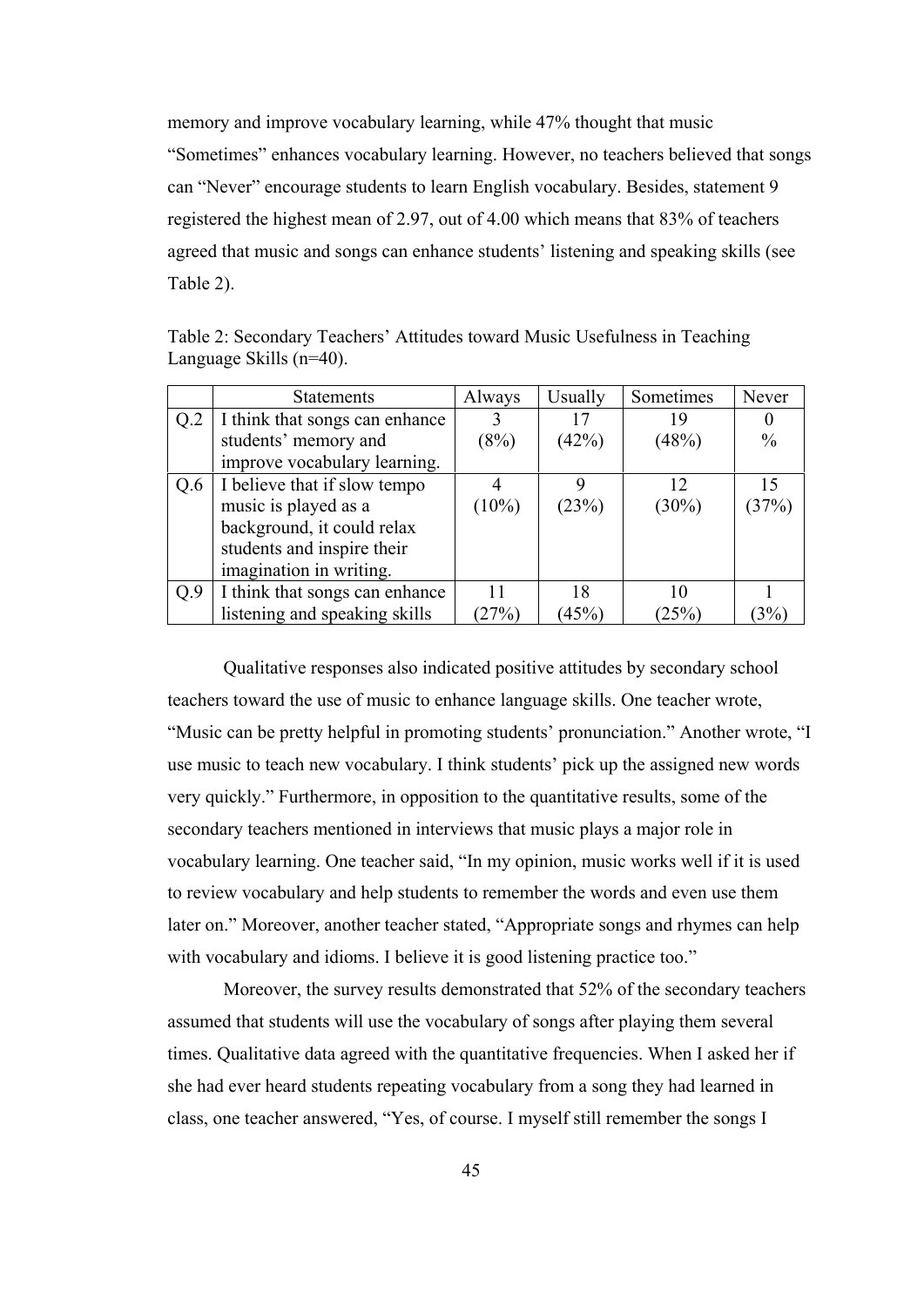learned when I was at school. So yes it helps, and students do use them every once in a while." In addition, one male teacher stated,

I can't say that I have heard students repeating certain vocabulary because I am not around them a lot. What I can say is, I do have students sometimes come up with a phrase and say something in class and I asked where they've heard it and often they heard it from music or film.

On the other hand, very little of the qualitative responses seemed to support the idea of incorporating music to inspire students' writing. However, it is worthwhile to mention here that the quantitative results showed major differences based upon gender. A female secondary teacher mean of 2.55 out of 4.00 compared to 1.55 for secondary male teachers indicates that female teachers of this group more strongly believed that music can inspire students' writing. A female teacher commented in the open-ended questions, "Slow music used as a background during the writing activity motivates pupils and encourages them to write."

The quantitative data also showed a lack of support for use of music by these UAE secondary school teachers. In response to survey statement 12, "I use music and songs in my language teaching in the UAE," secondary teachers' responses (M=1.42, SD=0.71) provided evidence of lack of music in their classrooms. 67% of the school teachers answered that they "Never" integrate music in their language classrooms in the UAE, and only 8% of them remarked that they "Always" or "Usually" use it (see Figure 8). In fact, out of the 8% of college teachers who use music in their language classrooms, female respondents incorporated music 35% more often than their male colleagues.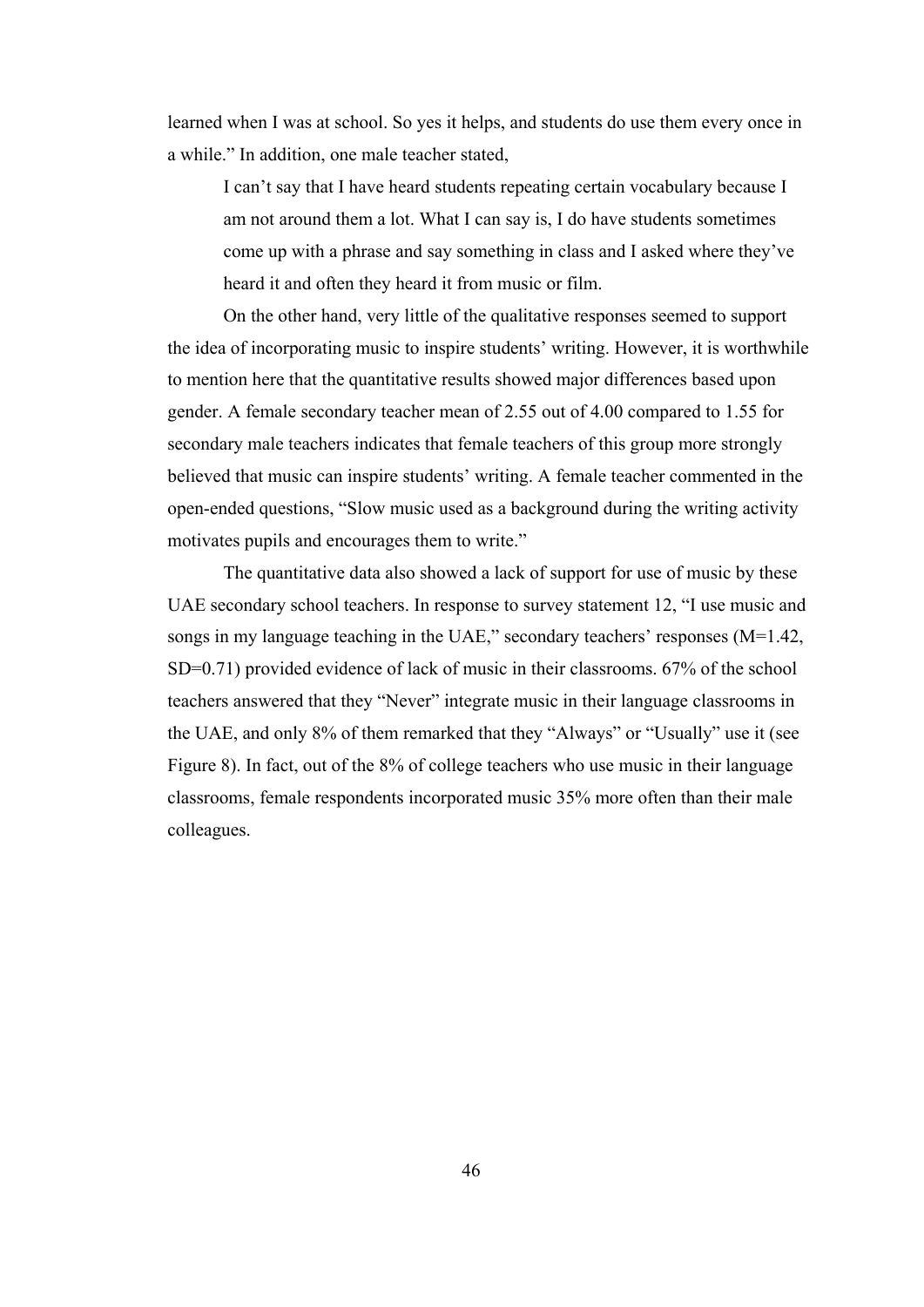

In addition, responses to statement 13 also explained that 39% of the secondary teachers have not successfully integrated music in their language classrooms, while 43% of them have succeeded "Sometimes." Actually, the majority of teachers in this group gave several reasons in response to the open-ended questions to explain their attitudes toward music use in language classrooms. Almost half of the secondary male teachers declared that music is *haram* and it should not be in classrooms. For example, in response to survey question 21, one male teacher explained why he has never used music in his language classrooms: "I believe that music and songs are *haram*. This keeps me and my students away from using it in my classroom." Another agreed, "The concept of *haram* in this country for many of our students in the UAE is a barrier."

Many other teachers also mentioned several other obstacles that prevented them from using music in the UAE in the survey and interviews. First, a male secondary teacher stated, "I don't use music because it does not exist in the secondary level curriculum or in textbooks, although it is available in the elementary level textbooks." Second, a few teachers seemed to believe that music is not appropriate for secondary level students. One female teacher wrote, "Using music and songs for kids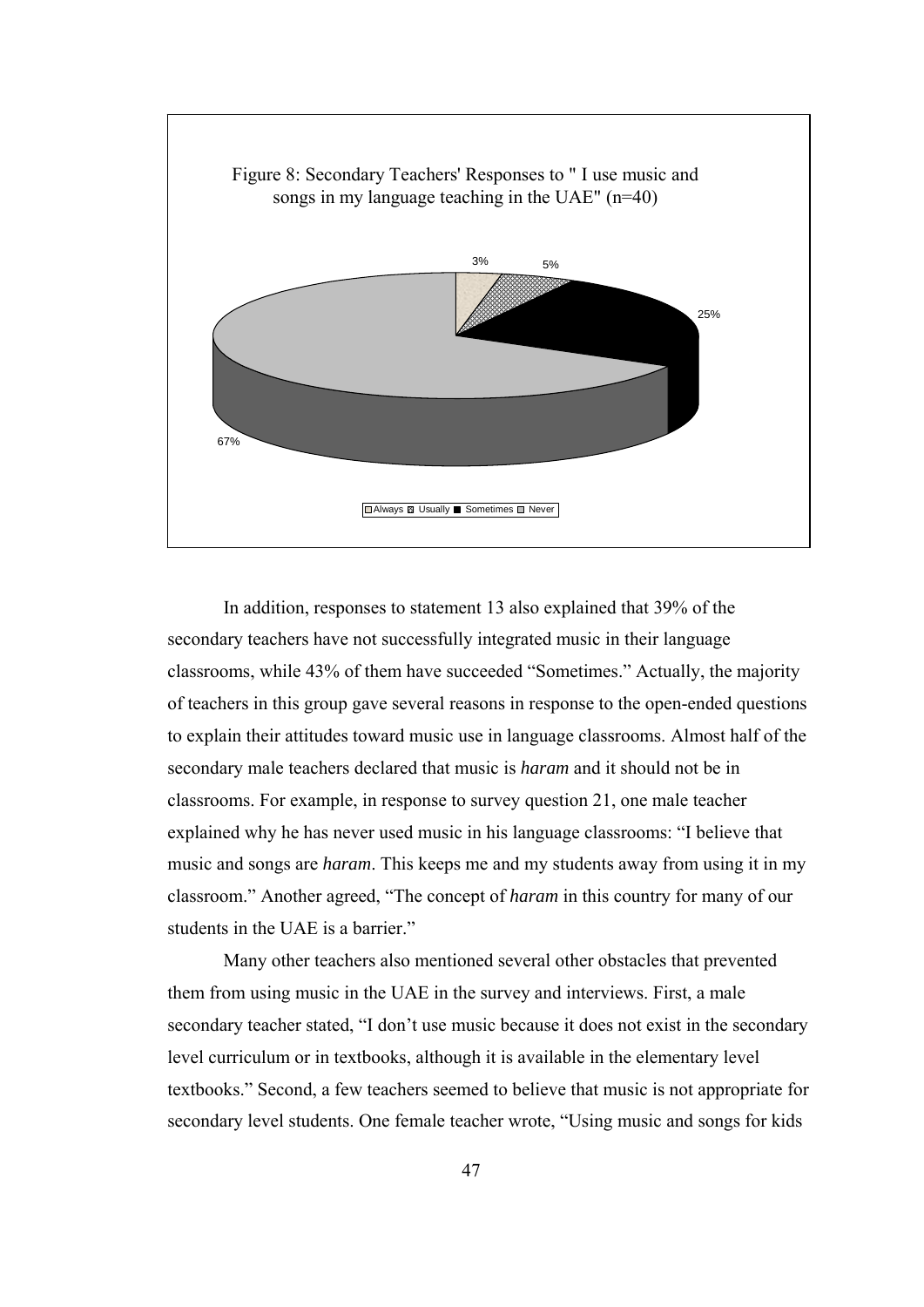would be interesting. But high school students don't find music a useful thing or fun." Another teacher added, "The culture of our society and the age of my students are two obstacles." Third, there was a teacher who mentioned that her students refused to sing. She commented, "I tried to encourage students to sing at the beginning of the class to get energy, but they refused. They said, good morning, is enough." Fourth, one teacher specified that students' gender is the major obstacle. She believed that music might not be culturally accepted by male students only. Fifth, one teacher explained to me that she will use music only when she knows that her students will benefit from it. According to her, finding a useful song is impossible, and she refuses to use music for amusement or for fun. Sixth, one male teacher commented that students' age is the problem. He wrote, "Music will be interesting in primary classes; it will not add anything to the lesson in secondary classes. Pupils are too old to benefit from music in education." Seventh, an Egyptian secondary level teacher surprised me when he said in an interview,

I will not use music due to many reasons. Firstly, students here in the UAE lack the sense of artistic ability. Secondly, their heritage is defective in this area. Thirdly, they didn't use to practice it when they were young. Finally, they may think—conservatively—it is against Islamic teachings.

Similarly, a teacher that helped me in distributing my survey in her class reported to me that she wanted to do the survey at the beginning of the lesson because she had a fear that the religion teacher, who would come next, would be angry at both students and her for filling out a questionnaire that talks about music and songs. Eighth, one teacher cited discipline problems caused by music. He commented, "I had to stop using music after one student asked me to stop because it is *haram*." Quantitative results also indicated that 78% of these teachers believed that music leads to difficulty in controlling the class, because some students will get over excited. Only 13% of them noted that music would "Never" create discipline problems.

Finally, an interesting reason obtained from the interviews was that these teachers seemed to be very careful when using music and songs in class, because that might cause conflicts with parents, the administration, or religion teachers. A female secondary teacher expressed her concerns by saying,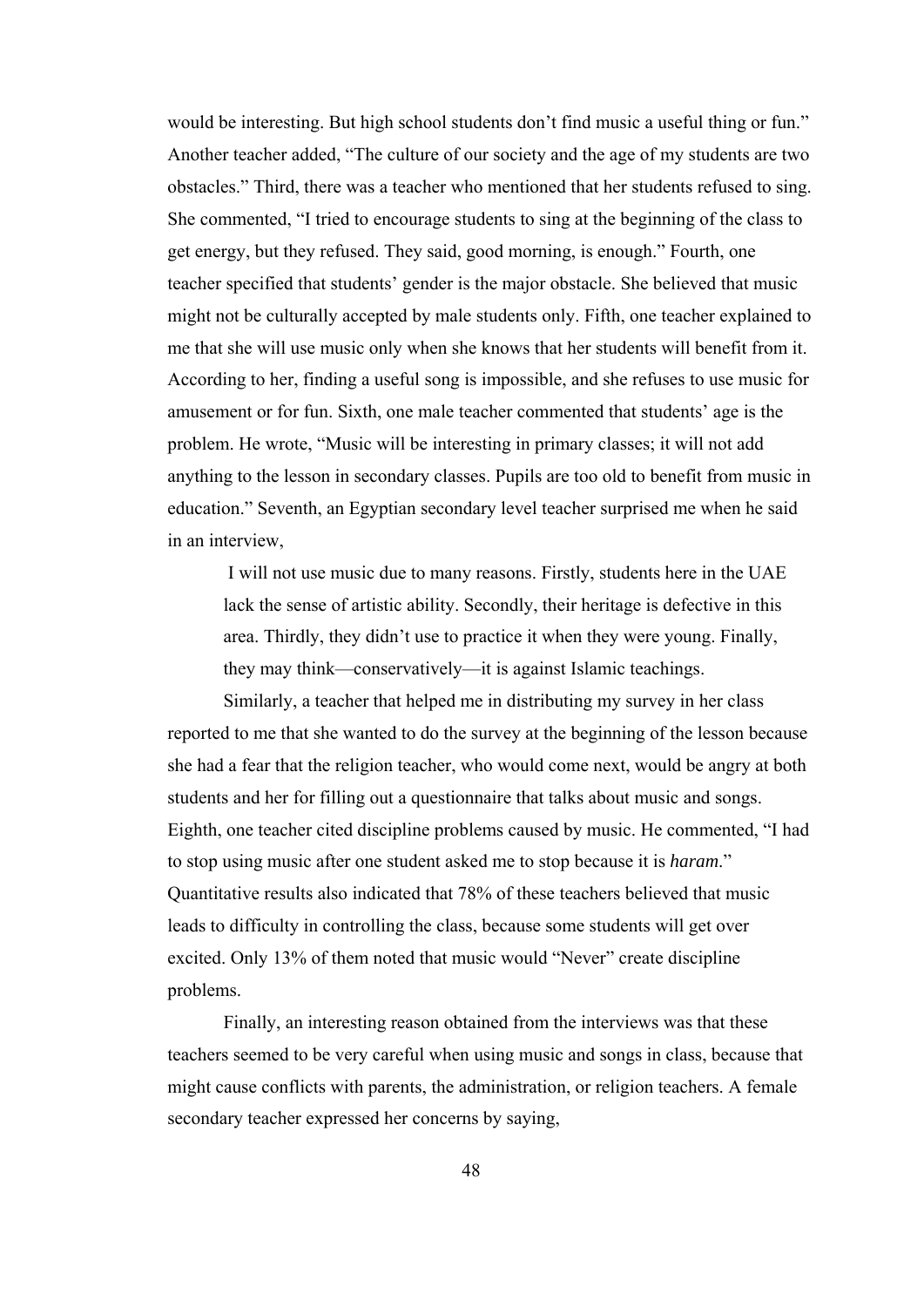Honestly, I have not tried to use music because it is not welcomed by the students or even the parents. They believe it is not that useful and it is a waste of time, again because of religious considerations. If the administration knew, or even teachers who teach religion in the same school, if they hear other teachers sing in the class, especially in secondary school, they would be upset!"

 On the other hand, 33% of this group of teachers indicated that they have used music in the UAE and that their students have benefited from songs' integration into their language learning (refer to Figure 8). Those who used music also seemed to have better attitudes toward implementing music in their classrooms, and they mentioned several encouraging comments in the qualitative responses. For example, one teacher wrote, "Music is always a success. I like to enhance my students' listening and speaking skills by providing a story song activity. You would not believe how it could help in retelling." Other teachers have tried to use music to teach grammar. One commented, "Songs help a lot in introducing some grammatical points like comparisons." Music and songs also seemed to help teachers in teaching pronunciation. A female secondary teacher asserted, "I use examples from songs in class to teach my students to remember vowels like /æ/, /i/, /a/, and others." Moreover, one teacher in an interview mentioned that she uses rhymes as simple musical devices to help her students acquire vocabulary and idioms. There was another teacher who mentioned that she plays music as a background during writing activities to motivate her students and encourage them to write.

 Overall, almost half of the female and male secondary teachers in this study said they have used music and songs in their language teaching, but not always in the UAE context. In addition, 64% of them showed a willingness to assimilate music and songs in their future ESL teaching. Moreover, data analysis has also shown differences between male and female perceptions in terms of music use and musical involvement in language classrooms. Table 3 summarizes some of the major differences between female and male secondary teachers.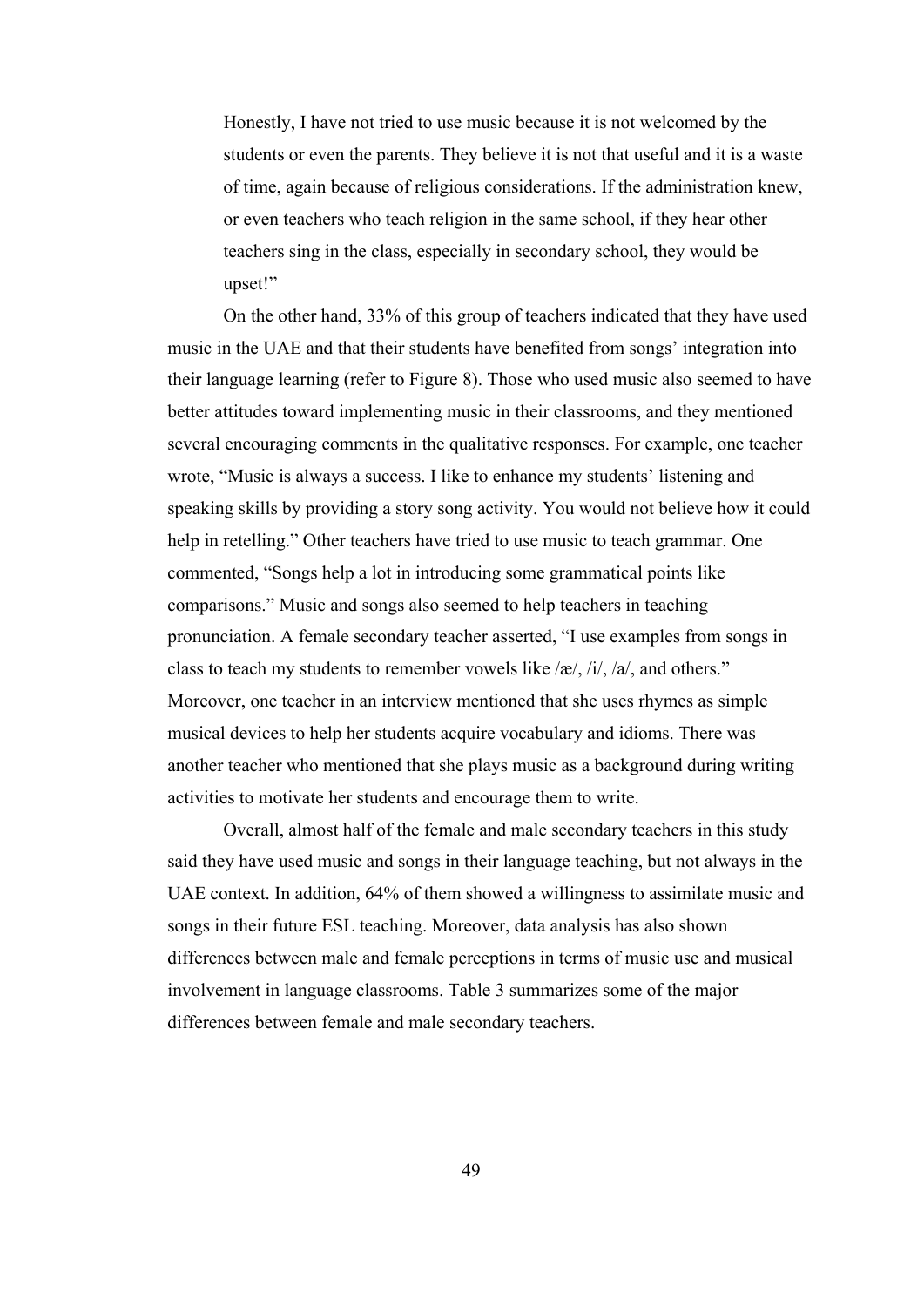| Statement                                                       | Female<br>$(n=20)$ |           | Male<br>$(n=20)$ |           |
|-----------------------------------------------------------------|--------------------|-----------|------------------|-----------|
|                                                                 | M                  | <b>SD</b> | M                | <b>SD</b> |
| I assume that students will use the vocabulary of               | 2.05               | 0.82      | 2.80             | 1.10      |
| songs after playing them several times.                         |                    |           |                  |           |
| I believe that if slow tempo music is played as a               | 2.25               | 0.96      | 2.90             | 1.07      |
| background, it could relax students and inspire their           |                    |           |                  |           |
| imagination in writing.                                         |                    |           |                  |           |
| I believe that songs can be used to teach second                | 2.65               | 0.87      | 3.55             | 0.75      |
| language culture.                                               |                    |           |                  |           |
| I use recorded music in my classroom                            | 2.75               | 0.78      | 3.05             | 0.88      |
| I think that songs can enhance listening and speaking<br>skills | 2.85               | 0.81      | 3.50             | 0.76      |
| I sing with my students in my classroom.                        | 2.84               | 1.06      | 3.35             | 0.93      |
| I have integrated music successfully in my language             | 1.68               | 0.88      | 2.20             | 1.32      |
| teaching in the UAE.                                            |                    |           |                  |           |
| I will use music and songs in the future in my                  | 2.15               | 0.87      | 3.05             | 1.09      |
| classroom.                                                      |                    |           |                  |           |
| I would like to use music but I have some difficulties          |                    |           |                  |           |
| in applying it in my class.                                     | 3.00               | 0.97      | 2.40             | 1 23      |

Table 3: Uses of Music by Secondary English Teachers Based Upon Gender

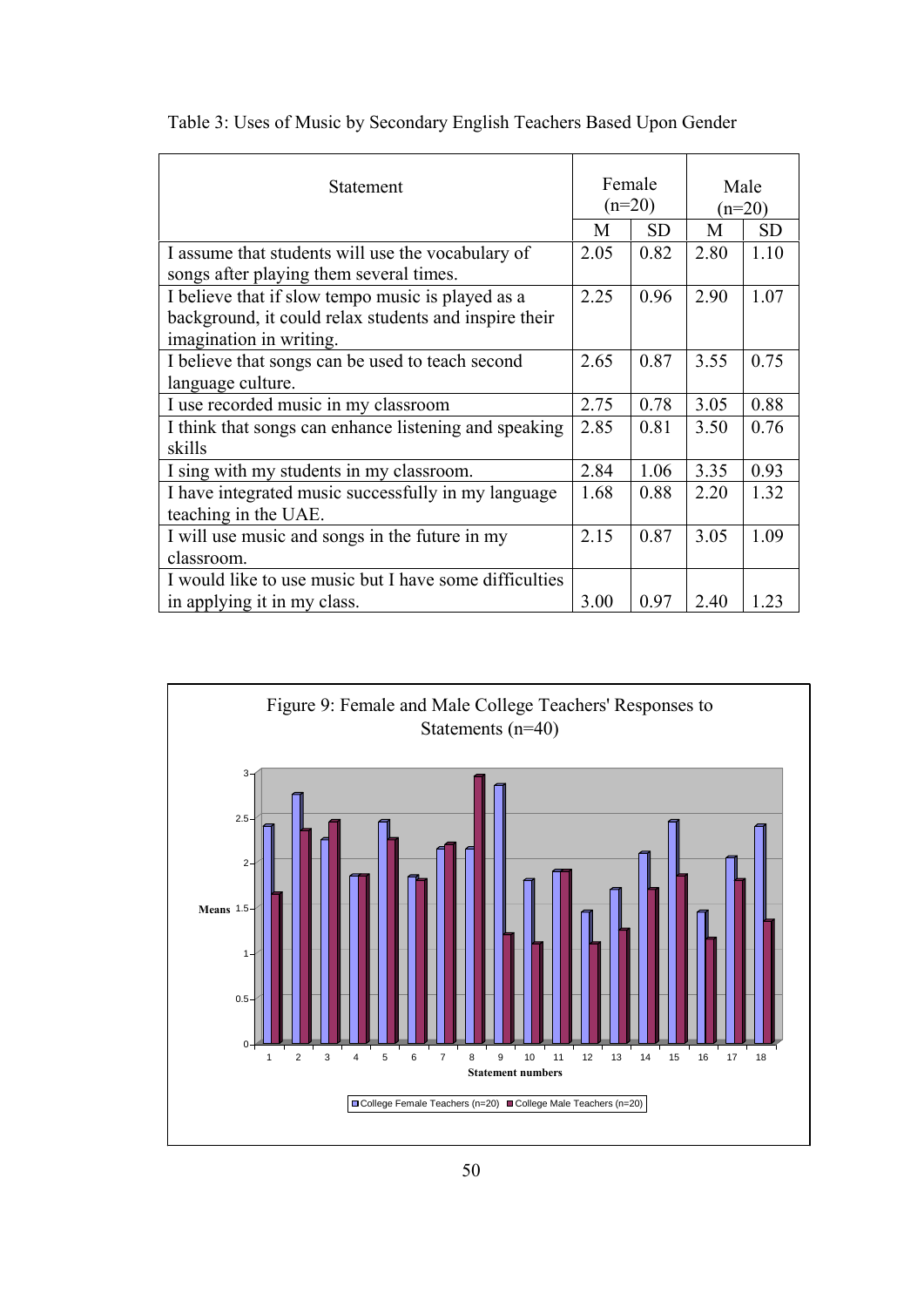College Teachers' Results

 The Likert scale responses for college teachers' survey items verified their attitudes to music integration in language classrooms and registered means as high as 2.55 out of 4.00. Moreover, quantitative analysis showed vast differences between male and female responses (see Figure 9). The college level teachers in this study seemed to have less desire for integrating music in their language classrooms than the secondary school teachers. In response to statement 12, 73% of the college teachers responded that they have never used music or songs in their language teaching in the UAE. Only 27% of them responded that they "Sometimes" incorporated music (see Figure 10).



Teachers' comments in the open-ended questions explained some of the teachers' points of view for not supporting music use. For example, one teacher wrote, "It is interesting, but very difficult to use in the UAE. You have to take permission from the administration which stops your liberty. Therefore, I refuse to use it." Another male teacher stated, "Music can be problematic in the Arab world where some students may see it as *haram*. Some students in my class believed music is *haram* and they left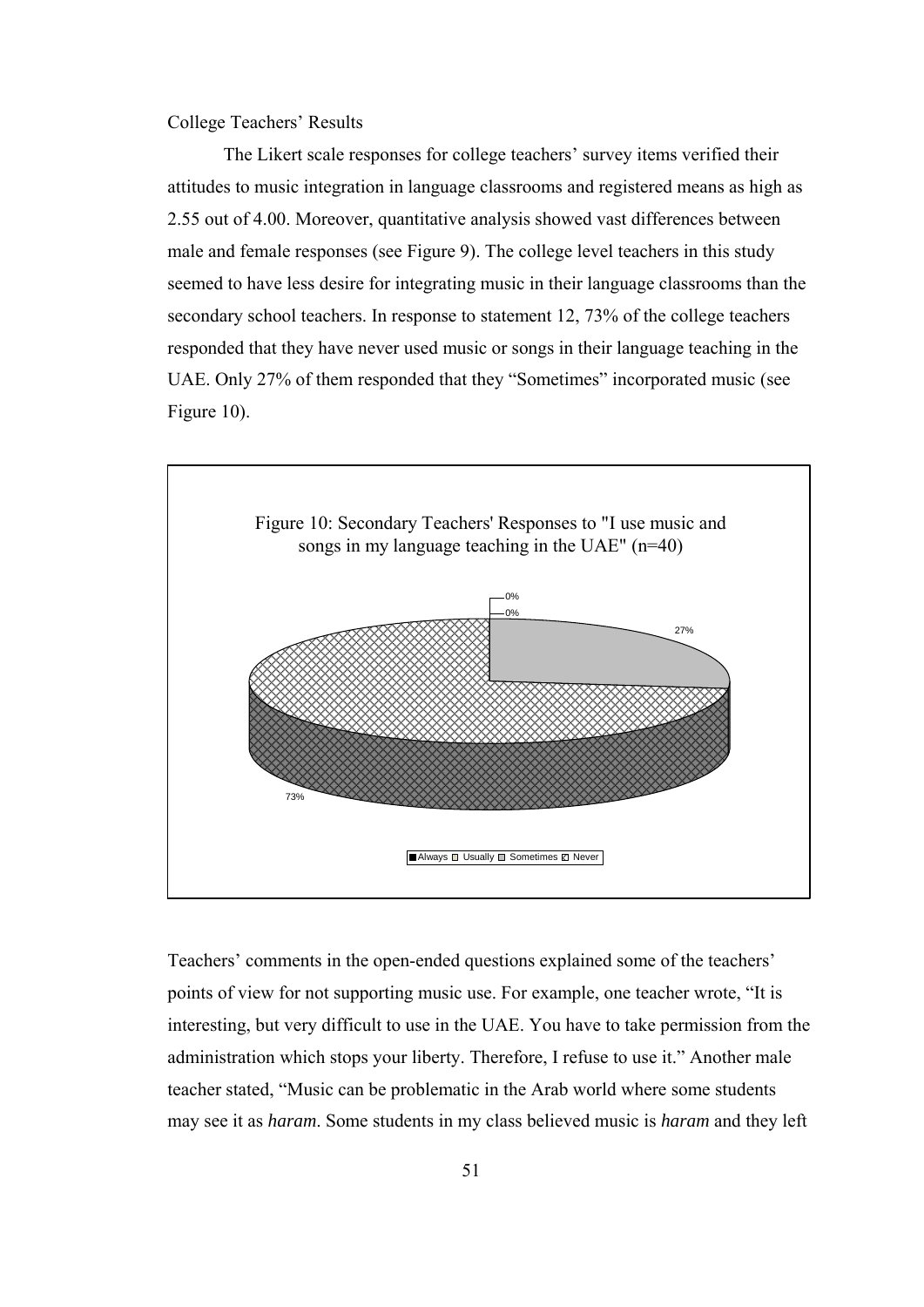the classroom." Others said that music is very noisy, which makes classroom management and discipline almost impossible to control.

Moreover, some other teachers said they do not use music in the UAE because of some technical and psychological concerns. Qualitative responses from the openended questions illustrate some of the teachers' complaints. For example, one teacher wrote, "I have tried to teach songs before to my students in the UAE, but found that the students were very shy and reluctant…. Perhaps it would have work better in a less formal situation, but NOT classrooms." Also, 71% of college teachers responded that they do not sing in class with students. One of them commented, "No, no, no. I am a horrible singer, but there are some teachers I'm sure that they do it." Another wrote, "I teach writing but, I have not used music here in the UAE because of the constraints of the class. We don't have speakers!" In addition, some teachers mentioned that music integration in ESL classes needs a lot of preparation. For example, one said, "The only reason I don't use it a lot is just the time factor here. And because it is a very academically oriented program."

In my interview with one male college instructor, he said that he is not against music integration in language classes, but he does not use it because he is not comfortable with it. Another said that music has not been used much in the UAE "because of lack of trained teachers and the accompanying necessary material (e.g., cassettes, tapes, some user friendly musical instruments, etc.)." There were others who blamed teachers themselves for not using music. One said to me, "It is not that well known among teachers as a technique. I mean honestly they do not have a background about how useful is it and how is it used. And probably this is part of it ignorance—they don't know." Finally, when I asked a female college teacher about the reason behind the absence of music and songs in language programs in the UAE, she replied, "Probably you should know, Lina, almost twenty years ago, students in the preparatory school used to take music. I mean music was in the school curriculum. But because of social and religious considerations, the Ministry of Education decided to stop musical integration at grade five."

Furthermore, according to 41% of the college teachers in this study, music and songs can "Never" motivate students in class. Qualitative responses also included negative attitudes toward music, mainly based on religious constraints. For example,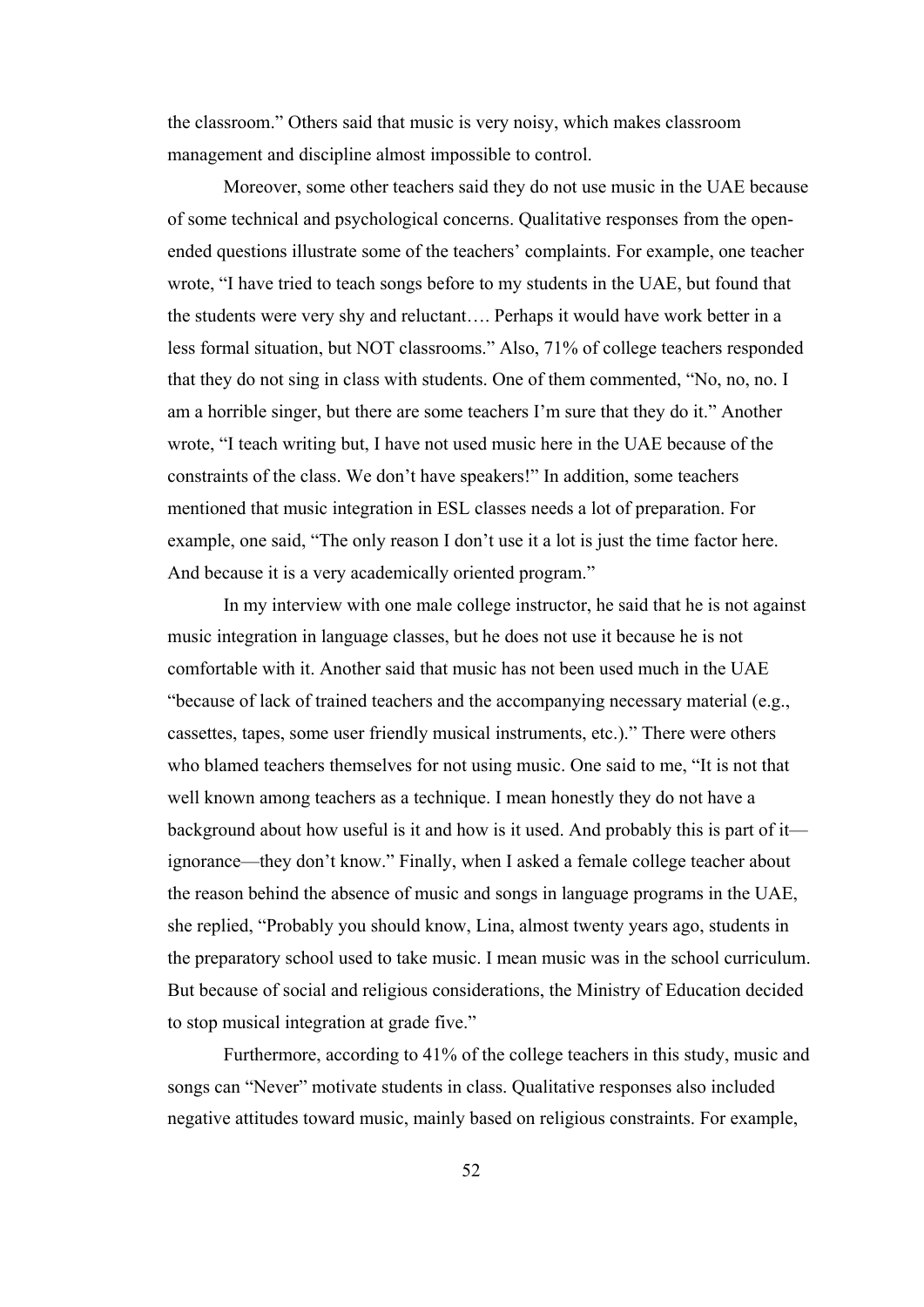one teacher wrote, "I believe that music cannot motivate male students because they believe it is *haram*." In addition, some college teachers mentioned that they have stopped using music because they had unfortunate and unsuccessful experiences integrating music into their language teaching. 60% of them responded that their experiences in using music have not been successful, while 40% declared that they had success in using music in their language teaching in the UAE. One teacher described an unsuccessful experience, writing, "Poorly chosen songs demotivated a class previously excited about the opportunity."

The college instructors' data also showed that 82% of this group would like to use music; however, they "Always  $(10\%)$ ," "Usually  $(12\%)$ ," or "Sometimes  $(60\%)$ " have some difficulties in applying it in their classrooms. Most of the teachers mentioned that they cannot find the right music, or that they have had serious discipline problems or lack time and prepared materials. Accordingly, a majority of 88% of these college level instructors also noted that they are "Sometimes" or "Never" familiar with techniques and ways of using songs and music in language classrooms, and maybe that explains their positive responses toward learning and reviewing curricular materials that would bring music into English learning (see Figure 11). For example, one teacher commented, "I just never thought about it, or how I might do it. But it probably would be a great approach, if I knew how." On the other hand, in response to survey question 18, the college teachers described their specific uses of music that they have found to be particularly successful in teaching English language skills (see Figure 12). One of the American teachers commented, "I taught a series of classes to advanced students using American folk songs. The songs (singing together with students) mostly provided focus for discussion and culture analysis." For others, music has helped them in teaching grammar, developing students' speaking/listening skills, and teaching vocabulary.

For example, one of the teachers commented, "Exercises that use popular songs are often good motivators. Some grammatical forms and vocabulary are easily learned through lyrics." Another wrote, "I have been successful in using music to practice speech rhythms." Moreover, some teachers have used music to change the routine of class and to create a pleasant environment. In one of the interviews, one college instructor remarked, "Usually I use songs to kind of break up the week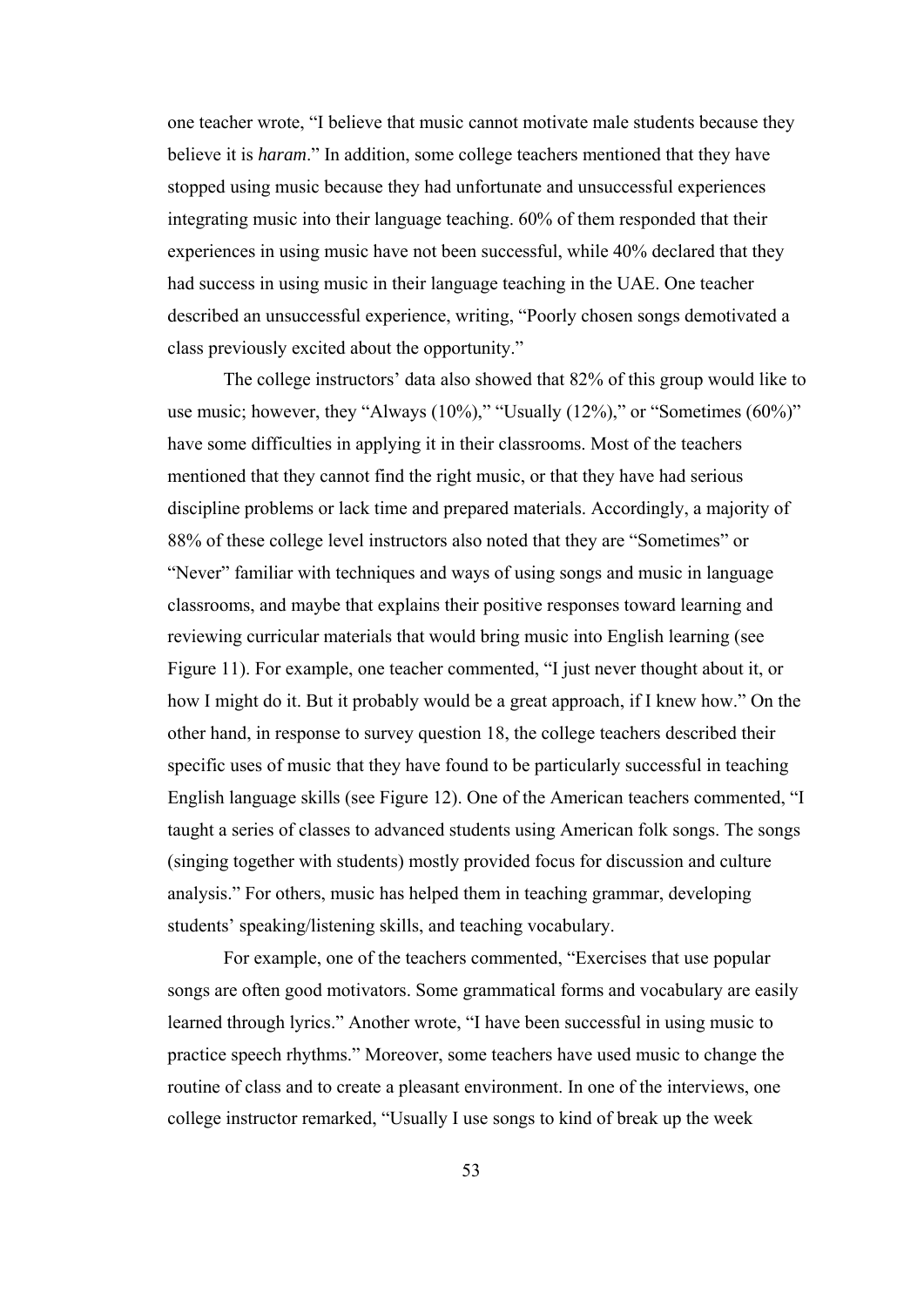

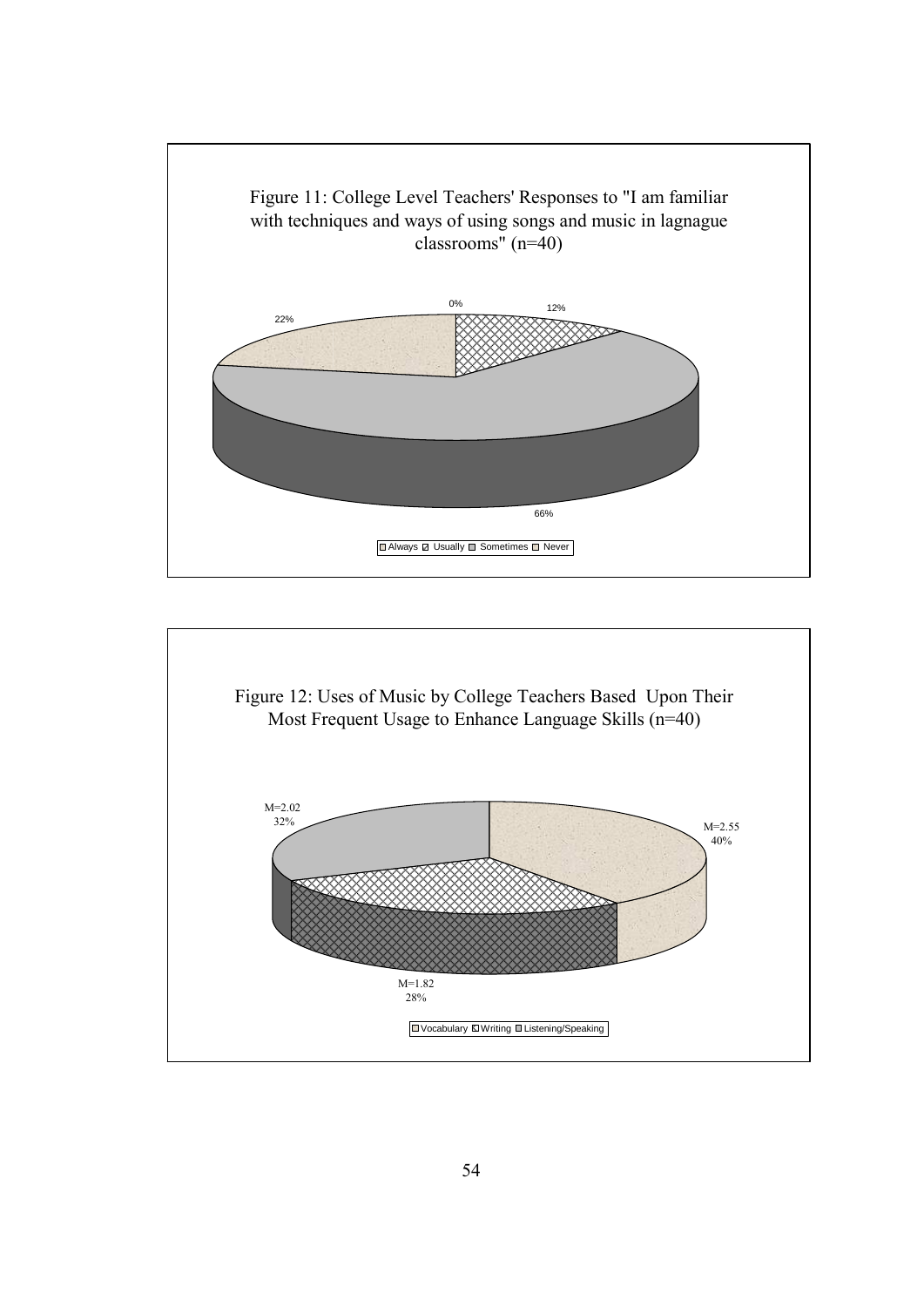sometimes, or at the end of the week, or at the end of the class. Normally I use it for a purpose so it will be maybe just to give students a different type of activity and a break from more academically oriented stuff."

Finally, analysis of the college teachers' surveys indicated that 0% of them were willing to "Always" use music in their future teaching, but 68% of them believed that they will "Usually" or "Sometimes" use it in their language teaching. Yet, qualitative analysis showed that teachers are careful to have full student agreement before using music in their language learning because of major cultural and religious considerations. For example, one instructor said, "I would never introduce music in a language classroom prior to having FULL agreement of all involved: students, parents, principal, and the Ministry of Higher Education. Another said, "It is a very big step that has to be very carefully worked out. If we were to introduce music in language classrooms, it needs much pre-planning, organization, training for teachers, materials, and most important, it would need behavior modification of the UAE language learners." One instructor said, "Music can be a contentious issue in the UAE, so I only use it after complete student's agreement." On the other hand, although other college teachers also believed that students' approval is essential, they have different ways of dealing with it. For example, in an interview, a male college instructor said, "My feeling is, if they really do not want to listen to it they will come up and tell me and fine, like OK, why don't you go out for this activity. I mean that is fair enough. Yeah, I can understand that. But I don't take their agreement prior to using it." In addition, some teachers are careful in applying music in their language teaching because of the nature of English songs' lyrics that might conflict with the cultural perceptions of the UAE. For example one of the American teachers noted, "You don't wanna include songs that have lyrics that are going to get somebody upset, right?"

In summary, based on data analysis for college level ESL instructors in this study, results indicated little use of music in language teaching for a number of reasons. Some of the teachers seemed to avoid music and songs because they are *haram*. Other seemed to have some technical problems, or lack of time and musical teaching materials. Moreover, some of them care about students' cultural concerns

55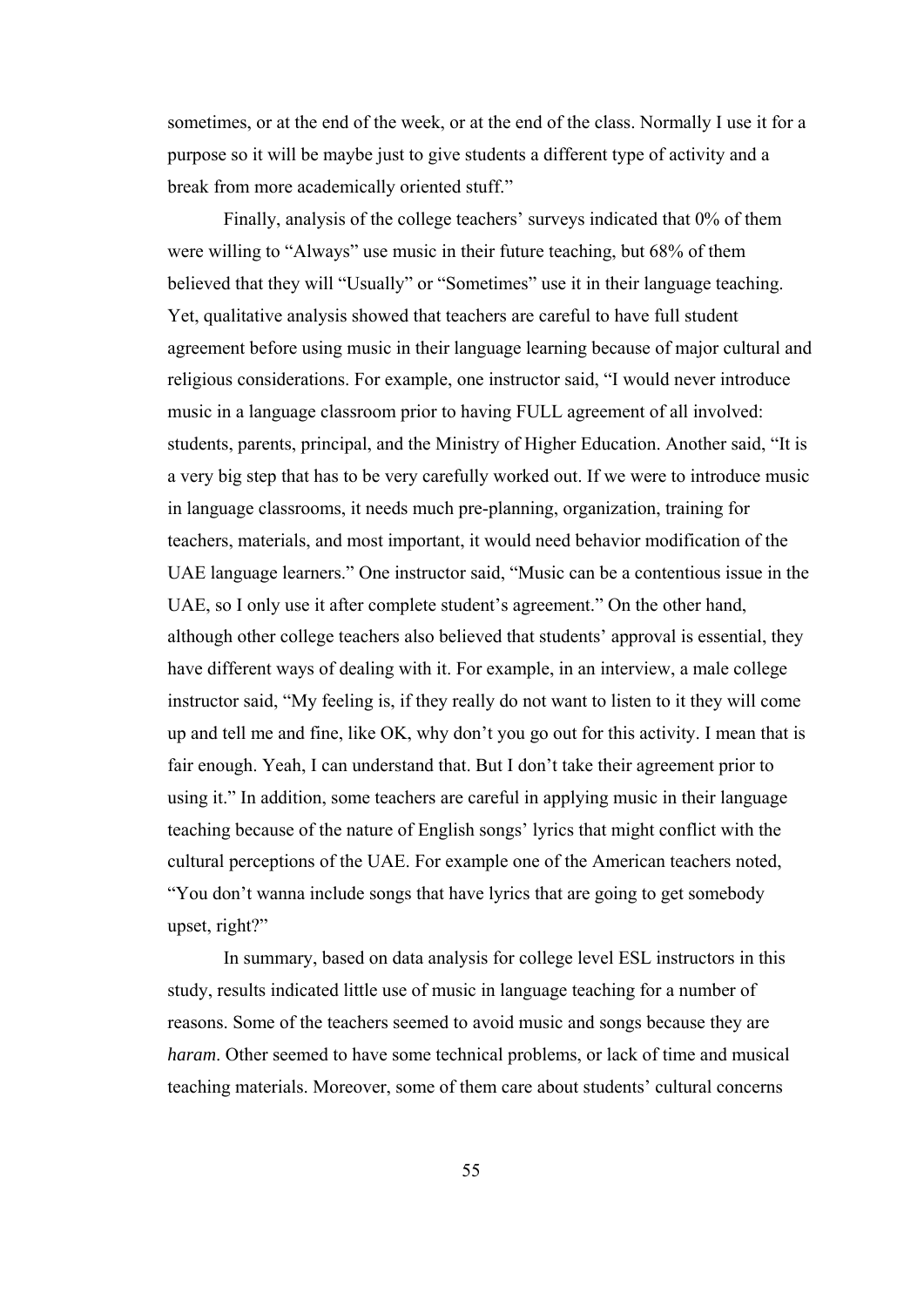and refuse to integrate music against parents' wishes or administration regulations. On the other hand, mostly all of the secondary teachers were aware of the effectiveness of music and songs in teaching vocabulary, enhancing listening and speaking skills, and stimulating students' writing.

# General Conclusion

In general, data results for secondary and college teachers from both genders illustrate little use of music in their language teaching in the UAE. In response to statement 13, "I have integrated music successfully in my language teaching in the UAE," less than half of the teachers responded positively. In regard to teachers' anticipation for using music and songs in their future language teaching, quantitative results showed a mean of only 1.67 out of 4.00. Additionally, qualitative results showed several teachers' objections to music. Based on the qualitative data, almost half of the participants in this study mentioned religious and cultural dilemmas, while others seemed to be more comfortable in applying music in their classrooms. Moreover, almost 70% of all secondary and college teachers in this study reported having difficulties in using music to enhance language skills, and 85% of them have not integrated music successfully into their language classrooms. Some mentioned that they had discipline problems caused by music, while others reported a lack of teaching materials and musical supplements to suit their classes. And finally, 85% of teachers in this study remarked that music is not emphasized in their school curriculum due to religious and cultural considerations.

 A mean of 2.95 out of 4.00 of all secondary and college level students' data responses in this study indicated students' confirmation and positive attitudes toward the use of music in their language learning. Nearly all their quantitative responses also supported their opinions promoting music in English classrooms. According to 85% of the students in this study, music should be incorporated into their language lessons. However, results indicated little musical incorporation by their teachers in language classrooms, although reported results showed more use of music by female secondary teachers than their male counterparts.

In addition, the majority of students believed that they have mainly benefited from music and songs in vocabulary learning. Developing speaking and pronunciation are other areas in which students in the study seemed to benefit. Music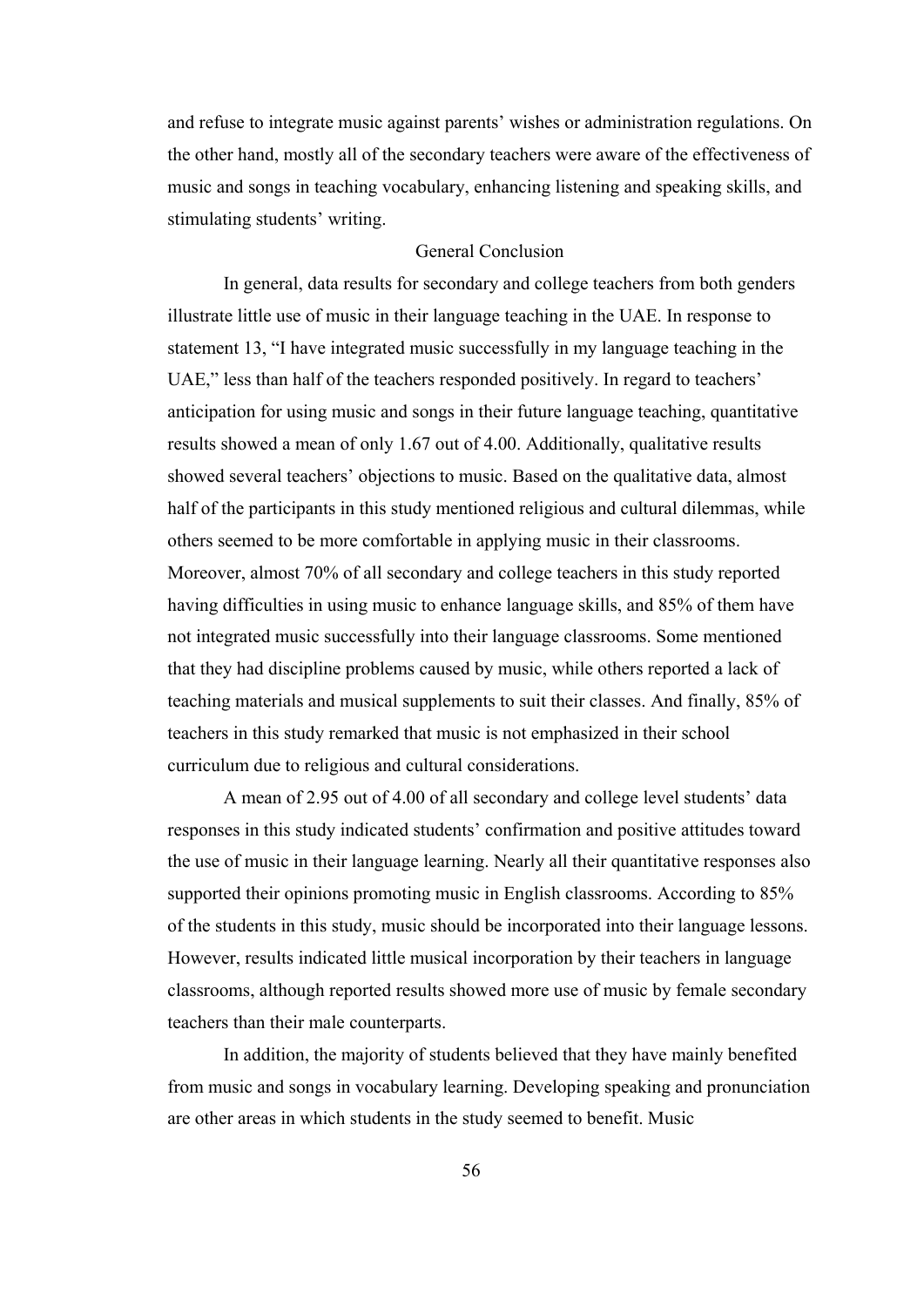accompaniment to inspire their writing creativity registered last. Also, almost all of the students in this study favored listening to recorded songs over singing in class. In addition, their qualitative responses indicated some religious considerations that prohibit music in Islam, although some mentioned that in Islam singing without any instrumental accompaniment is acceptable and encouraged music integration based on this fact. Moreover, results indicated that most of these students did not like the kind of songs and musical activities that their teachers provided.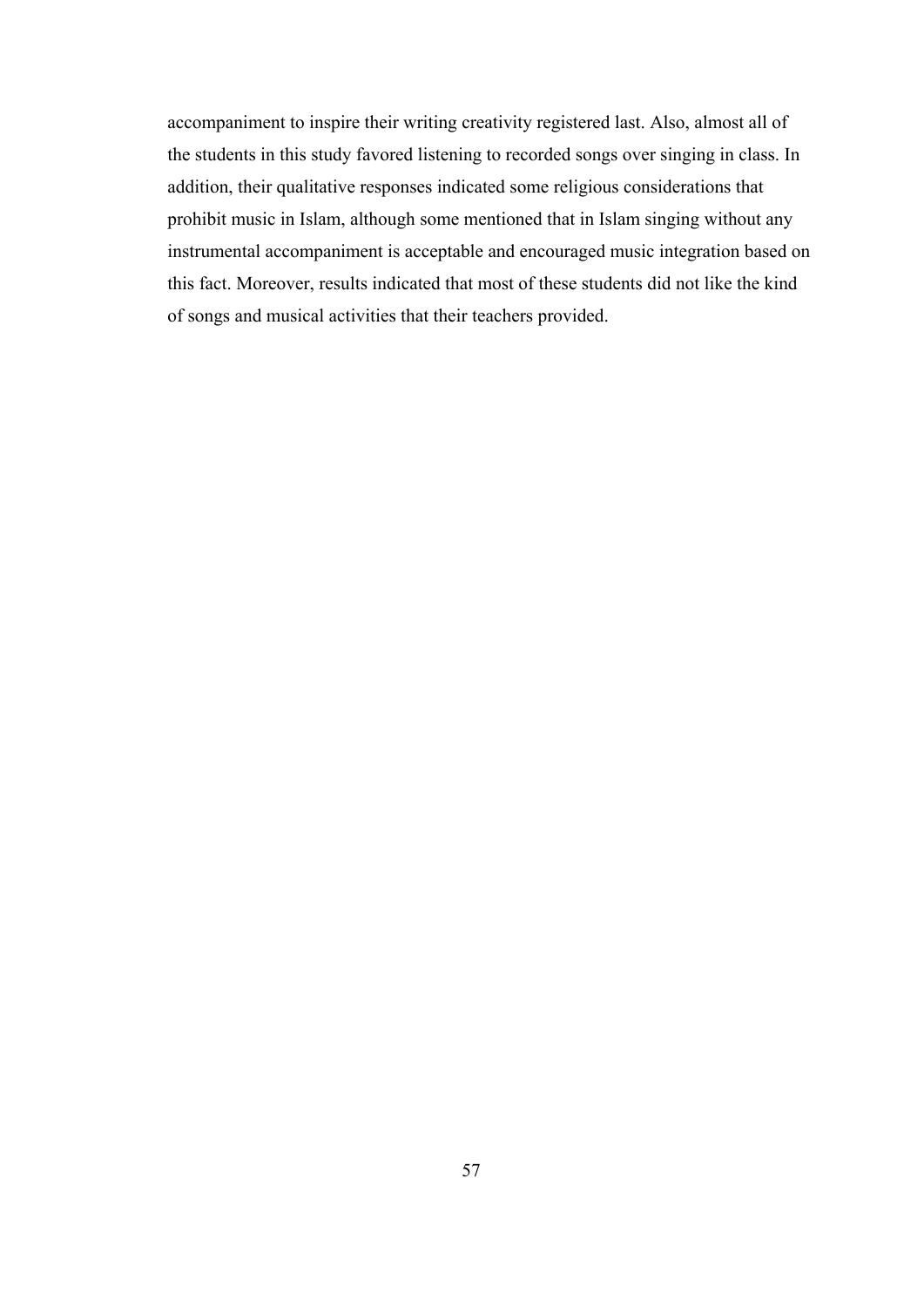# CHAPTER 5 CONCLUSIONS AND IMPLICATIONS

The objective of this study was to examine teachers' and students' attitudes toward the use of music in their language classrooms in the UAE. Specifically, the study investigated how often teachers use music in their classrooms and how they present it. It also investigated teachers' opinions, judgments, and personal beliefs about the extent to which music is useful in language learning and teaching. Moreover, the study helped in finding the impediments that teachers face in attempting to integrate music into their language classrooms. In addition, the study explored students' attitudes toward using music and songs in their language classrooms in the UAE. The study indicated which kind of music students like, and it helped in understanding whether they accept music and songs in their second language learning. Some of the specific questions which guided the study of secondary and college level ESL teachers are the following:

- 1. Do ESL teachers use music and songs in their classrooms in the UAE?
- 2. How often do secondary school teachers and college instructors use music in their language classrooms?
- 3. What are some of the obstacles that face teachers when they attempt to incorporate music and songs?
- 4. Which music activities or techniques do teachers find most successful?
- 5. For what purpose do teachers use music in their language classrooms? Which language skills are involved?
- 6. To what extent are teachers interested in getting resources and teaching materials that incorporate music in language teaching?
- 7. To what extent is music supported by school administrations and curriculum? The study also answered several questions related to students' attitudes toward music and songs. Some of the questions that dealt with students' opinions are the following:
	- 1. Do students like to listen to music in their English classes?
	- 2. Do students like to listen to music as a background of a writing assignment?
	- 3. Do songs help students in learning vocabulary?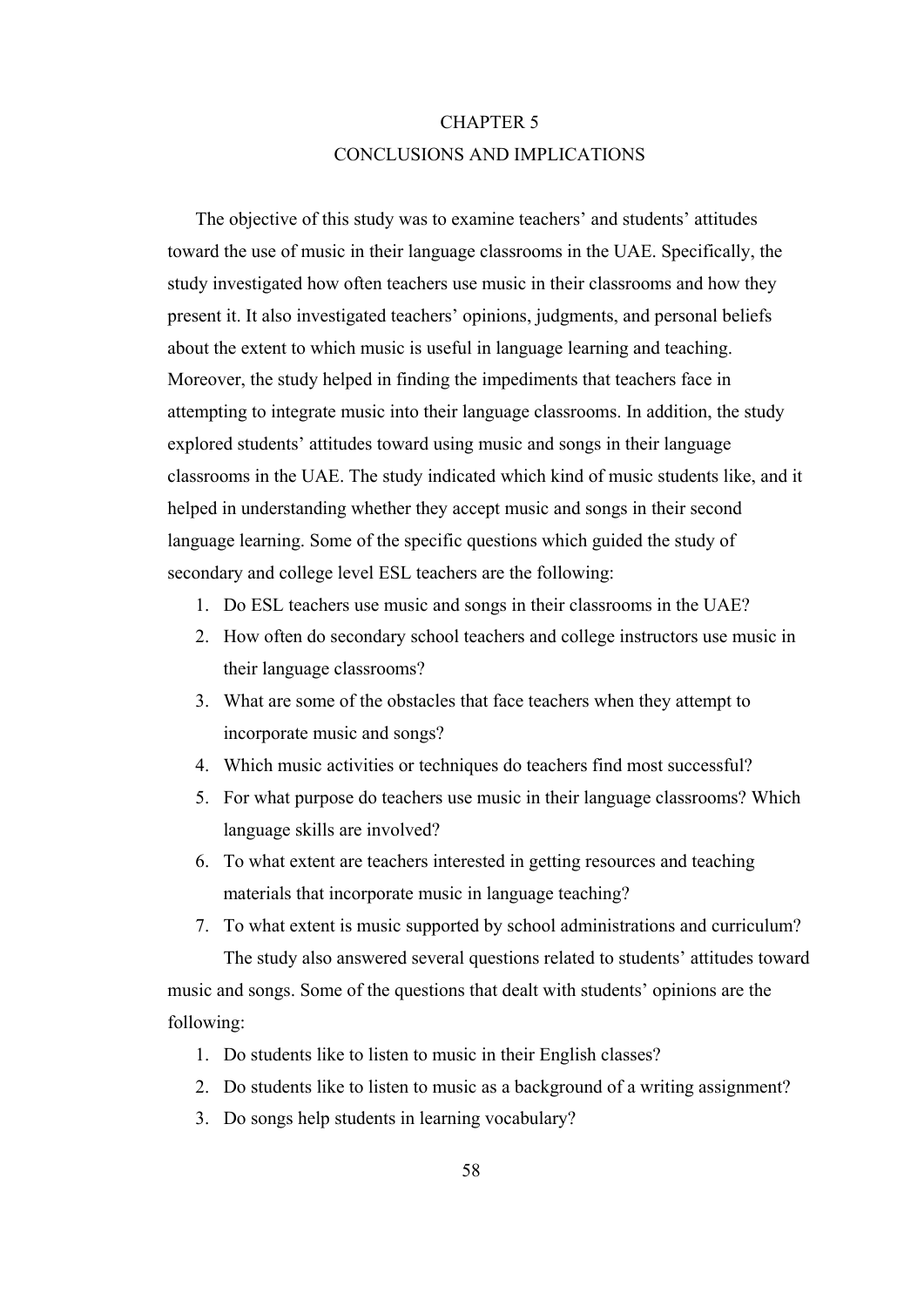- 4. Do students like to sing some English songs in class?
- 5. Have students benefited from previous experiences of music and songs in their language learning?
- 6. Do students still remember some of the songs or vocabulary from songs they learned in their early ESL classes?
- 7. Do students think that music and songs should be used in their ESL classes?
- 8. What are some of the issues or concerns that hinder students' learning process when using music?

## Summary of Teachers' Results

 Data results corresponded, to a certain extent, with what is available in the literature in terms of the little music incorporation in ESL classrooms. Qualitative and quantitative responses indicated very little accessibility to music in language teaching in the UAE as well. According to the secondary and college level teachers in this study, music implementation is a challenge and a debatable issue that has to be carefully reviewed and prepared before its application. Qualitative data revealed how teachers from both levels struggled in implementing music, and therefore some decided to disregard it. Arab teachers also seemed to have major religious and cultural considerations that stopped most of them from using music in their language classrooms. International teachers, especially at college level, seemed to be aware of students' religious considerations.

Moreover, some secondary and college level teachers in the UAE are also facing difficulties in using music in their language teaching due to lack of equipment and music teaching materials. A few teachers also simply mentioned they don't use music because they don't know how. Others stated that their teaching load is overwhelming and music is time consuming. Finally, some teachers believed that music in not suitable in an academic setting and students at this age will not benefit from it compared to the elementary level. On the other hand, there were a few teachers who reported some major successful musical experiences and that their students have benefited a lot. Some teachers mentioned that they use it as a warm up activity. Others stated that music has worked successfully in creating pleasant atmospheres and initiating a break from lecturing. Most teachers also remarked that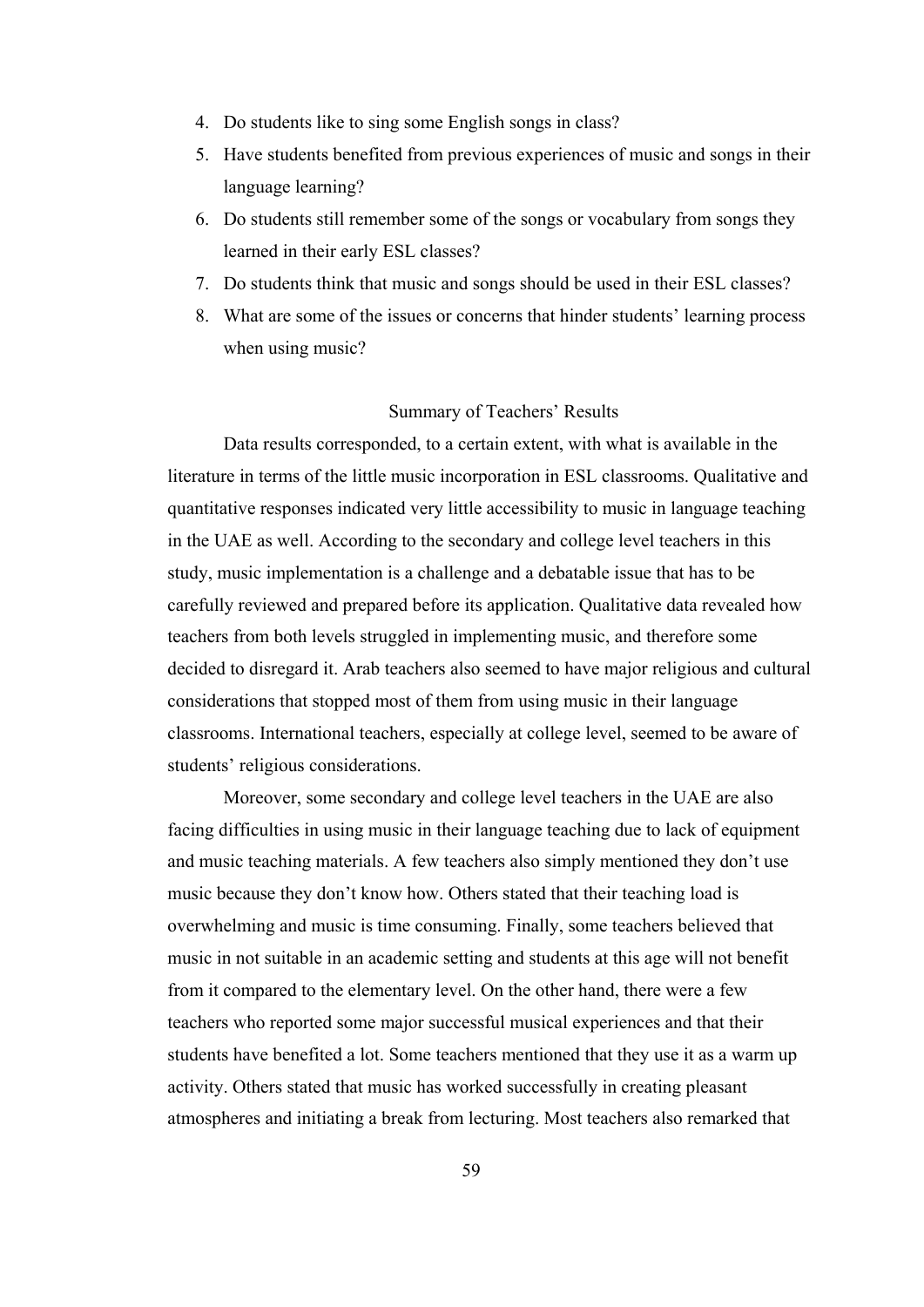music creates an interactive environment between the teacher and students and lessens anxiety in a language classroom.

Findings of this study also indicated that the majority of these ESL teachers in the UAE believed that music can enhance second language skills. According to teachers that are using music activities in their language classes, music seems to help in developing vocabulary. Music and songs are also used to a lesser extent among teachers in the UAE for the purpose of developing listening and speaking, as well as to stimulate students' writing. It is interesting to mention here that students' opinions in this study differed from teachers' in terms of music usefulness to enhance their language skills. The students noted that music has benefited their speaking skills first, and then their vocabulary and writing skills. On the other hand, only half of the teachers in the study seemed to believe that music can enliven learning and accelerate students' learning process.

 Results also indicated that some teachers are not aware of how music can enrich second language culture learning. Only half of them responded that songs can be substantial in teaching cultural aspects. Another result is that although the majority of teachers recognized and appreciated music as a unique technique to enhance students' second language learning, only a few of them were interested in reviewing curricular materials that would bring music into their language teaching. It is possible to say here that teachers are not very interested in musical teaching materials because they unconsciously believe that students will not value it. Another possible explanation is that teachers are sensitive to musical integration because the Ministry of Education and school administrations discourage it in the secondary levels. Thus, they do not supply teachers with appropriate teaching materials. Finally, although it is very unfortunate to say, as we all know, teachers in the UAE are heavily loaded. As a result, they might not have the time to review new teaching techniques or to apply music and reflect on it. Another interesting finding was that female teachers indicated more frequent incorporation of music, more success in using music, and more interest in continuing to use music than their male colleagues. It is also interesting to mention that the findings revealed more noticeable musical incorporation by respondents that had musical backgrounds than their less musically educated colleagues.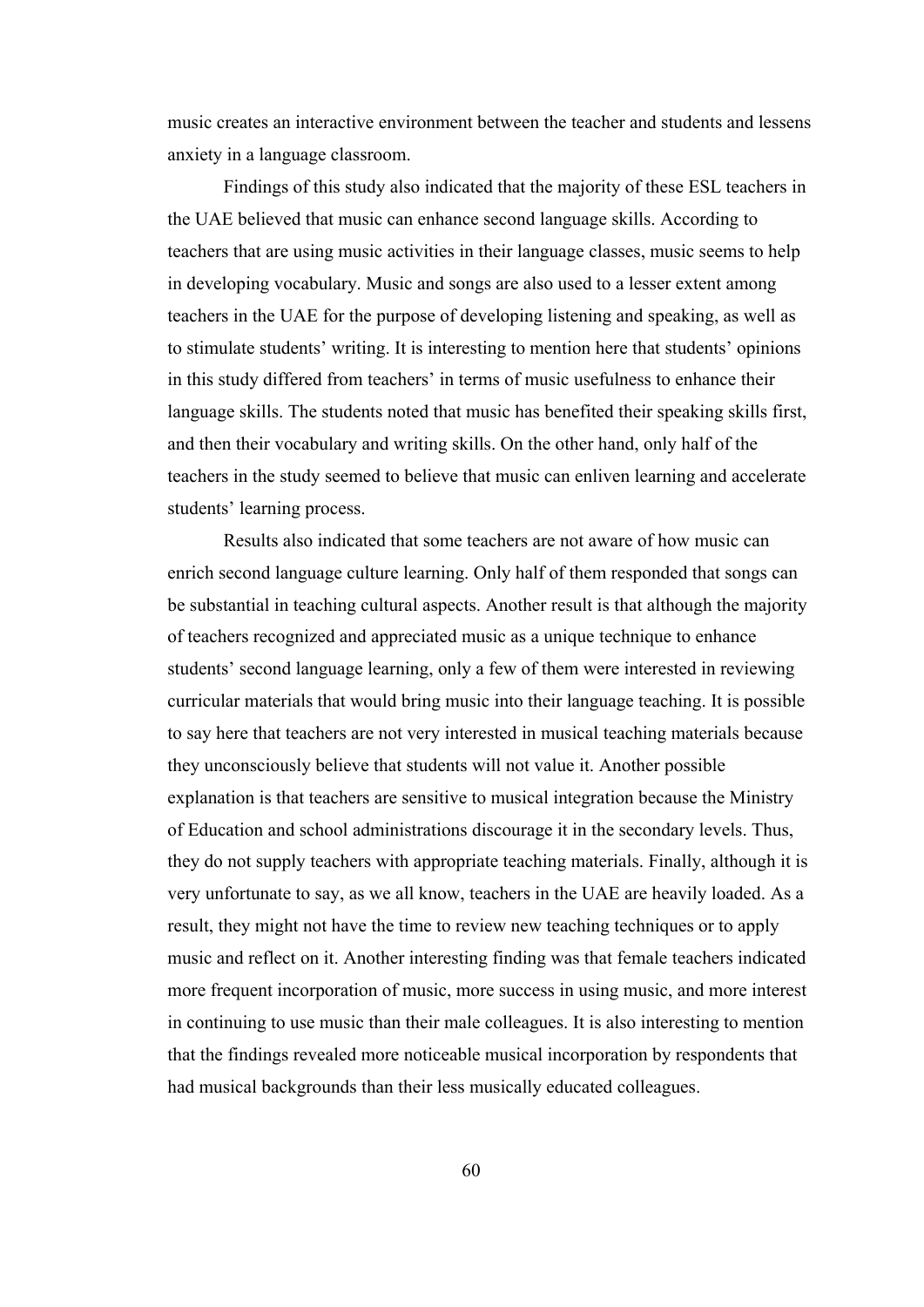## Summary of Students' Results

Data analysis indicated that the majority of students from both levels did welcome and approve music and songs integration into their language learning. Their qualitative responses contained several positive attitudes toward music and songs. Students in this study declared by a mean as high as 3.10 out of 4.00 that they enjoy listening to songs in their English language classes, and the majority of them also agreed that music should be included in their language classrooms. Interestingly, some of the students who supported music showed their enthusiasm and invited their teachers to take a chance to try music in class. Moreover, nearly all of the students agreed that they have benefited from music and songs in learning their second language. The majority stated that music and songs have helped them primarily in developing their speaking skills, and that it has also enhanced their vocabulary learning and inspired their writing. A mean of 3.27 also indicated that listening to songs has aroused students' interest to learn the songs' lyrics, and the majority of them reported that they still remember lots of vocabulary from their old favorite English songs. Some students mentioned that songs have helped them in learning phrases and more natural language and that songs have helped in introducing the slang of the west.

Students' qualitative answers also indicated their dislike of the songs and music that their teachers bring to class. Some mentioned that music from the sixties is very old and boring, while others thought children's songs are not appropriate for their level. There were also some complaints about the quality of acoustics. But above all, students mentioned that some songs' vocabulary is hard to understand, especially since some teachers do not seem to prepare or introduce musical activities properly. On the other hand, only a small percentage of students of both genders had serious religious concerns and negative personal opinions in terms of listening to instrumental music or accepting music and songs in the first place in their ESL classrooms. Students' qualitative responses showed that the majority of students respected the Islamic teaching that does not allow instrumental music background in their language classrooms. However, some wrote that only the use of human voices is acceptable and not objectionable. Moreover, the majority of teachers were aware of students' religious concerns and they feared using music because of the

61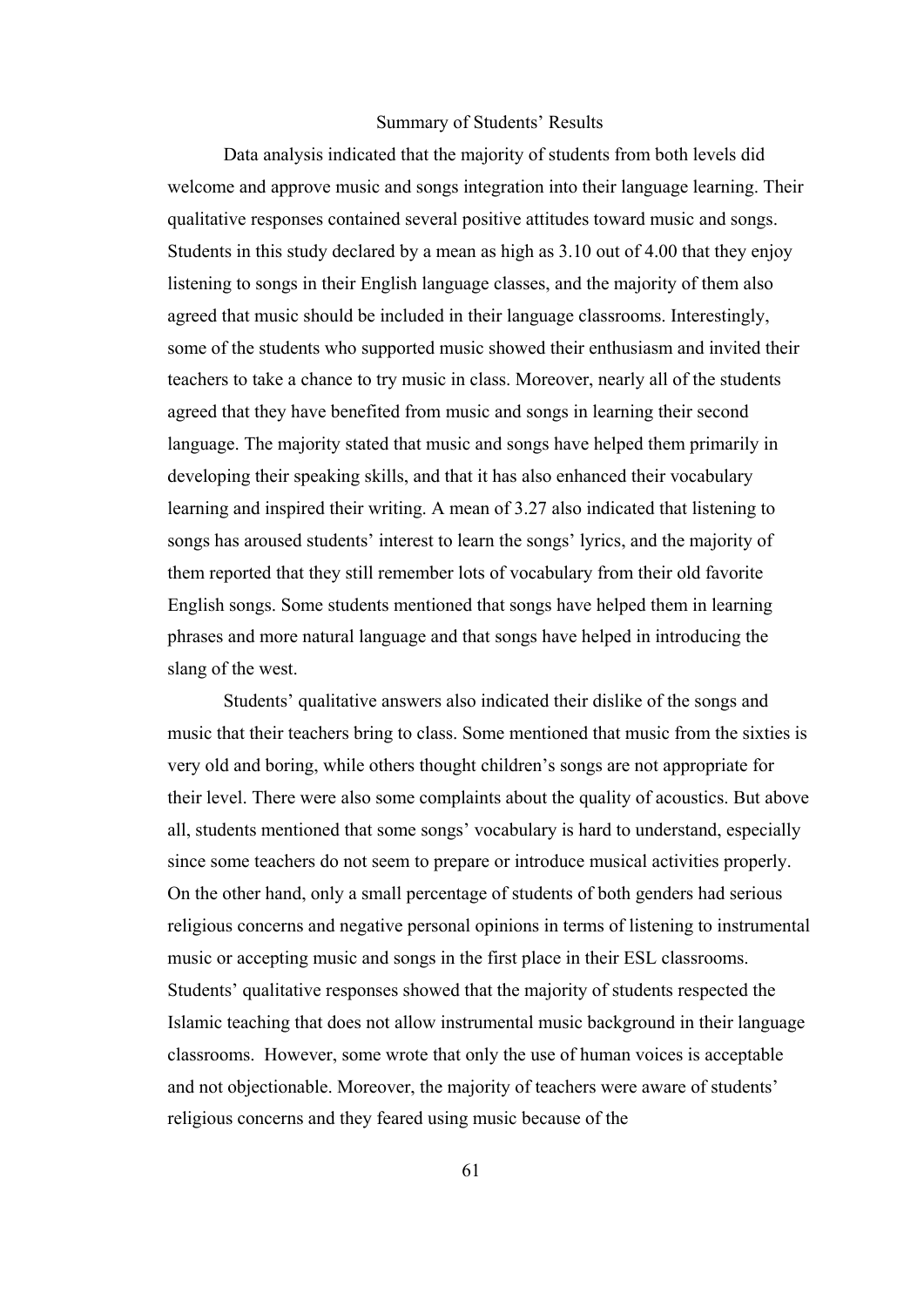students' views. Also, some students declared several other reasons for rejecting music, including simply because it is both annoying and interrupting. In addition, almost half of the students expressed their objection and unwillingness to sing in class. Qualitative responses showed that students felt uncomfortable about singing because they are shy or because they believe that singing needs practicing. It was obvious from their quantitative responses that they would prefer recorded music to singing. Interestingly, female and male students from the secondary level had equivalent opinions about singing in class; however, results showed differences between female and male college students. It was obvious that the female college students were more positive in terms of singing in class than the male participants.

# Pedagogical Implications for Teachers

 According to the review of research and related literature, music is a technique that is not very commonly used by English language teachers in some countries around the world. Some teachers in this study mentioned that at the elementary level, music is available in the ESL curriculum in the UAE, and both teachers and students seem to enjoy musical activities that are being used to develop phonemic awareness and vocabulary acquisition. Most importantly, the Ministry of Education approved music and provides necessary supplemental teaching materials for the primarily level only. However, the story is different at the secondary level. Teachers have been reluctant to use music more widely because the Ministry of Education does not encourage it at that level in the first place, and because students are seen as grown-ups who should have also developed the cultural awareness that music should not be used due to religious objections.

 Still, it seems to be impossible to avoid hearing music even in a country like the UAE. Music is all around us at weddings, on TV, and in malls, attempting to convey a message or provide an image for various purposes. However, if the academic society declines musical incorporation in higher levels of education, then, it is not surprising that the use of music among teachers is a hotly debated and controversial issue, and whether or not to use it depends heavily on each teacher's personal judgments and beliefs. The only solution I see is to try to compromise between Islamic teachings and our students' educational needs.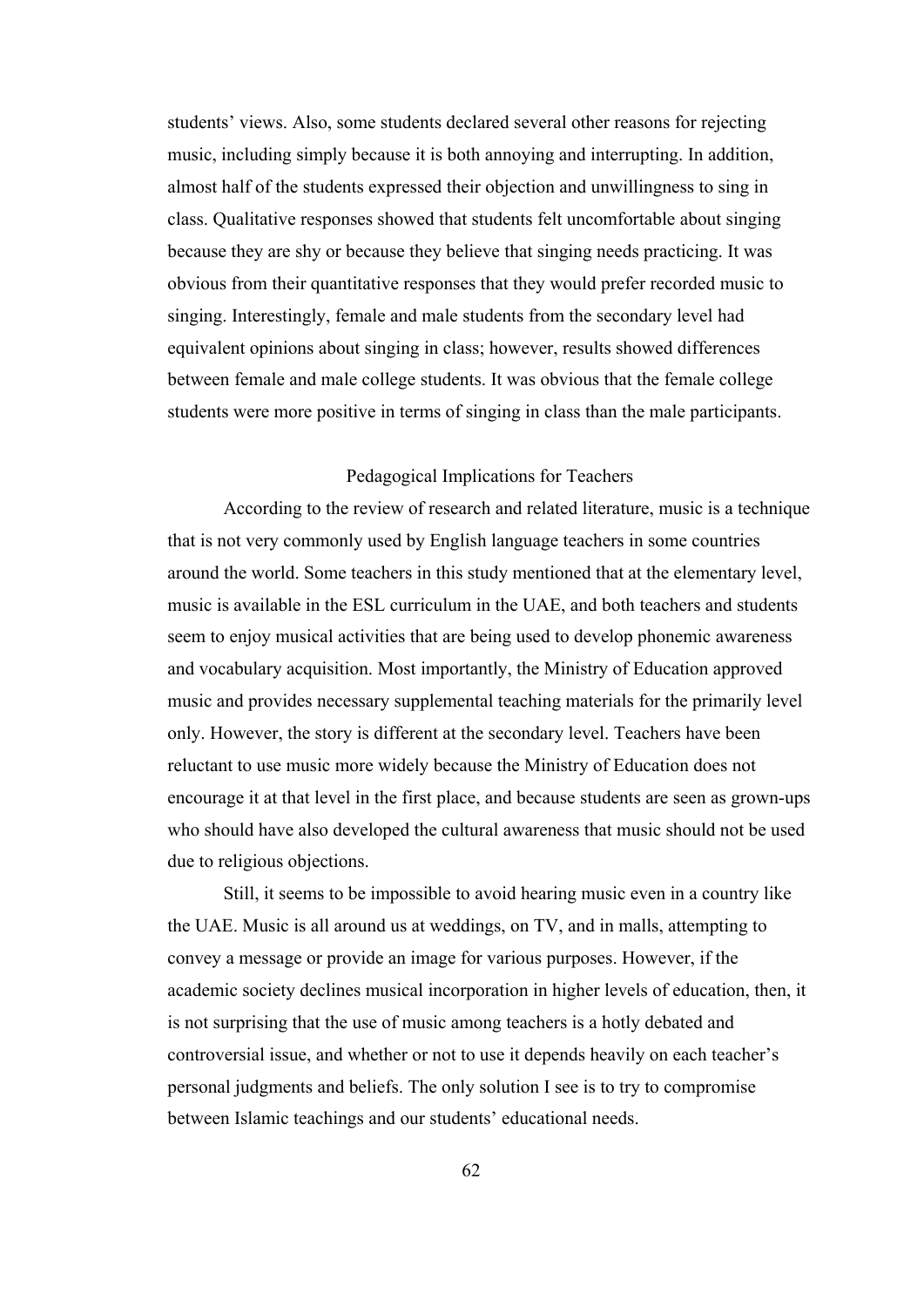In Islam, Allah (S.W.T.) has ordered Muslims to read the Quran by *tarteel*  (i.e., slowly with rhythmic intonation) because of its beautifying effect on both the reader and the listener (Al-Albaani, 1389 AH). Scholars of *tajweed* (i.e., correct pronunciation of letters) say that *tarteel* of the Quran helps the reader and the listener to concentrate more and memorize it better and easier (Al-Albaani, 1389 AH). Moreover, Allah (S.W.T.) instructed his Prophet [Peace be upon Him (PBUH)] and said, "Ratel al Quran tarteela" (You must recite the Quran by tarteel) so that spirits are purified and hearts become flawless. It is said that the Prophet Muhammad (PBUH) used to enjoy listening to Quran recitation by *mogawedeen* (i.e., those who read the Quaran by *tajweed*) with lovely voices because of its pacifying effect on Him (PBUH). He (PBUH) also used to command recitation of the Quran in a pleasant tone, saying, "Study the Book of Allah; recite it repeatedly; acquire (memorise) it; and recite it in a melodious tone" (Al-Albaani, 1389 AH). Based on what is mentioned in Islamic teaching, chanting and the use of simple rhythmic beats are not objectionable and help some of us to learn and memorize certain texts, and that is what we could do in language classrooms here in the UAE. Accordingly, quantitative and qualitative results of this study have indicated that most students and teachers would not object to chanting songs using students' voices solely with no instrumental accompaniment. Thus, a workable compromise may be to focus on songs' words only without any instrumental background.

In order to ensure success, songs' lyrics have to have the essential and appropriate elements. Teachers have to make sure to use targeted vocabulary that matches the students' level with consideration to Krashen's "i+1" concept in order to enrich the learning experience. At the same time and based on the lessons' objective, teachers have to introduce the songs' lyrics and help their students to understand the main purpose behind choosing a particular song. For example, if it is a song from the sixties, teachers should verify that the song carries some cultural perspectives or it is appropriate to their students' level of proficiency and does not contradict their cultural values.

Another option is to consider the students' choices of songs, consult them, and involve them in choosing songs. Students' participation has a great impact on their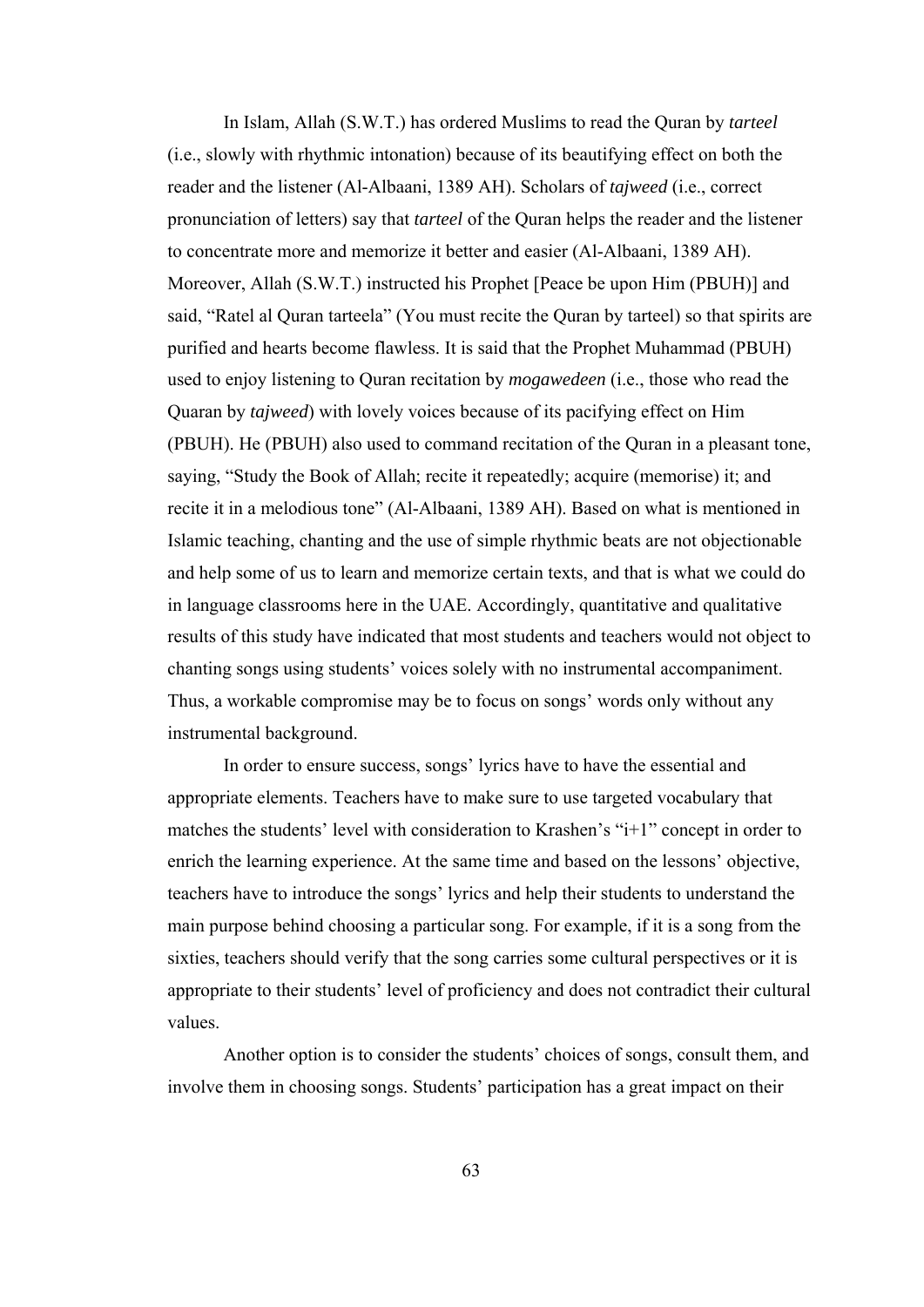motivation, as they feel more responsible and that increases their involvement in the lesson. Moreover, students' contribution in terms of choosing songs helps teachers in finding appropriate songs and reducing their time and effort in trying to find them. Thus, it reduces the teachers' role and encourages a student-centered approach. At the same time, it develops the student-teacher relationship and encourages shy students to participate in class. In such activities, teachers can ask students, for example, to explain in writing why they chose a particular song. What do they like about it, how it does differ from an Arabic song, etc.? Thus, it can provide the chance for students to generate ideas and encourage discussion in class. Teachers could also highlight some language forms, vocabulary, slang, or idioms by providing multiple choice questions in a handout or in a cloze activity.

Another possible activity is that teachers can work with students on adapting songs or creating their own song lyrics. Of course, this is not an easy task, but teachers can help students by providing the vocabulary that they want students to use. Teachers can divide the class in half, for example, and ask one group of students to write "wh" questions and a second group to provide answers. Then they can apply simple clapping or tapping to the lyrics created by the students. Teachers can also provide a song text and ask students to change the words based on their own experiences. It is also possible to ask students to replace underlined words in the songs with their own vocabulary.

On the other hand, based on this study's results, some teachers felt comfortable making music and songs a more integrated component in their English language classes at both secondary and college levels. They had some successful experiences in using music to relax students and to create connections with other art forms. In order to maintain the use of music in class and to overcome some of the obstacles mentioned in this study, I recommend teachers to, first, choose songs that are related to the class objective and written by a native speaker. Second, if an activity is provided to teach vocabulary, make sure that the song includes repetition because that will make the verbal practice more memorable and activate the repetition mechanism of the language acquisition device. In addition, it will lower the students' anxiety toward the new words and increase memorization of the target sounds.

64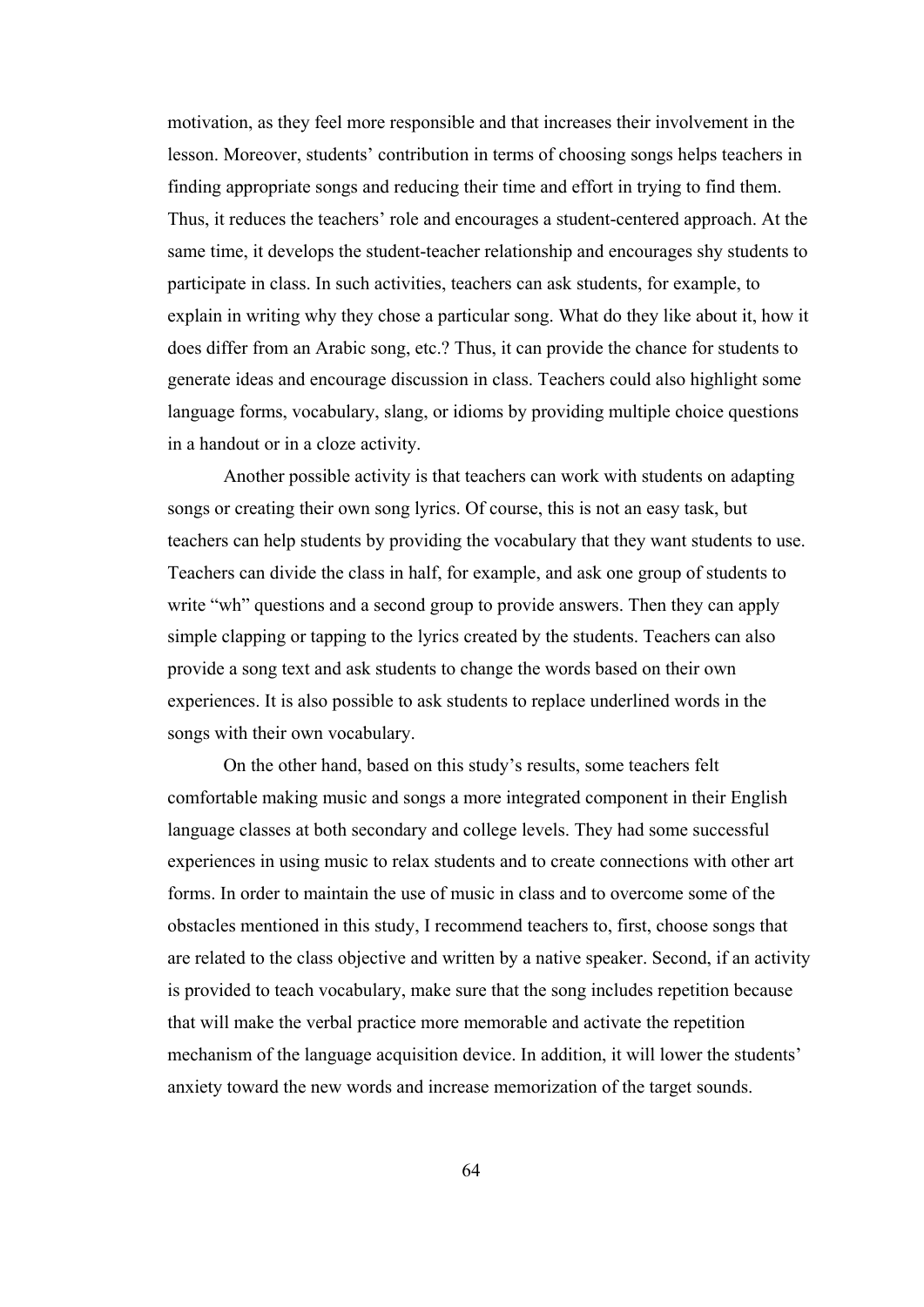Teachers also need to make sure to introduce the song with a pre-listening or warm-up activity in which new vocabulary might be introduced and ideas discussed to establish a common background for all students in class and familiarize students with the new melody prior to hearing it to allow incidental learning to occur. It is also important for teachers to note that vocabulary acquisition from songs can be increased by providing extra linguistic support such as pictures or physical gestures. I suggest trying to provide a newspaper or magazine article that talks about that particular song. However, teachers should adapt materials written for a particular readership to the level of their students. Most importantly, teachers have to increase their students' ability to transfer or generate the specific knowledge they have learned from a song's original utterances to new and different contexts in their future language use. I advise teachers to create mini-dialogues that contain vocabulary or patterns from the song's lyrics or to ask students to write articles about songs, letters to singers, or dialogues using the words of a song.

If the song is used to teach second language culture, teachers can provide the lyrics, divide the students into groups, and ask them to discuss and find targeted similarities and differences. Songs might carry much meaning within their contents that can be used in many ways and lead to fruitful discussions. If a song was written based on a particular cultural or personal experience, tell your students about that occasion. This might encourage them to consider several possible interpretations. It would also be an excellent idea if that song is presented in a video clip. Then teachers might highlight visual ideas and themes in the clip to teach culture, like some sociocultural symbols such as clothing, city scenes if available, cars, nature, etc. There are plenty of songs that illustrate topics like war, peace, family, and so on.

Furthermore, if teachers want to use music to develop some listening or speaking skills, I advise them to provide songs that have clear acoustics without heavy instrumentals or loud backgrounds and with moderate tempo. In general, in a listening activity words should be appropriate for the students' level, and they have to be very clear. Of course, it depends on the purpose of the activity and on what teachers want their students to be doing. If teachers want students to pick out some vocabulary or discrete words and write them in blanks, then student must be able to hear everything, so music tempo should be between moderate and slow. But if teachers want students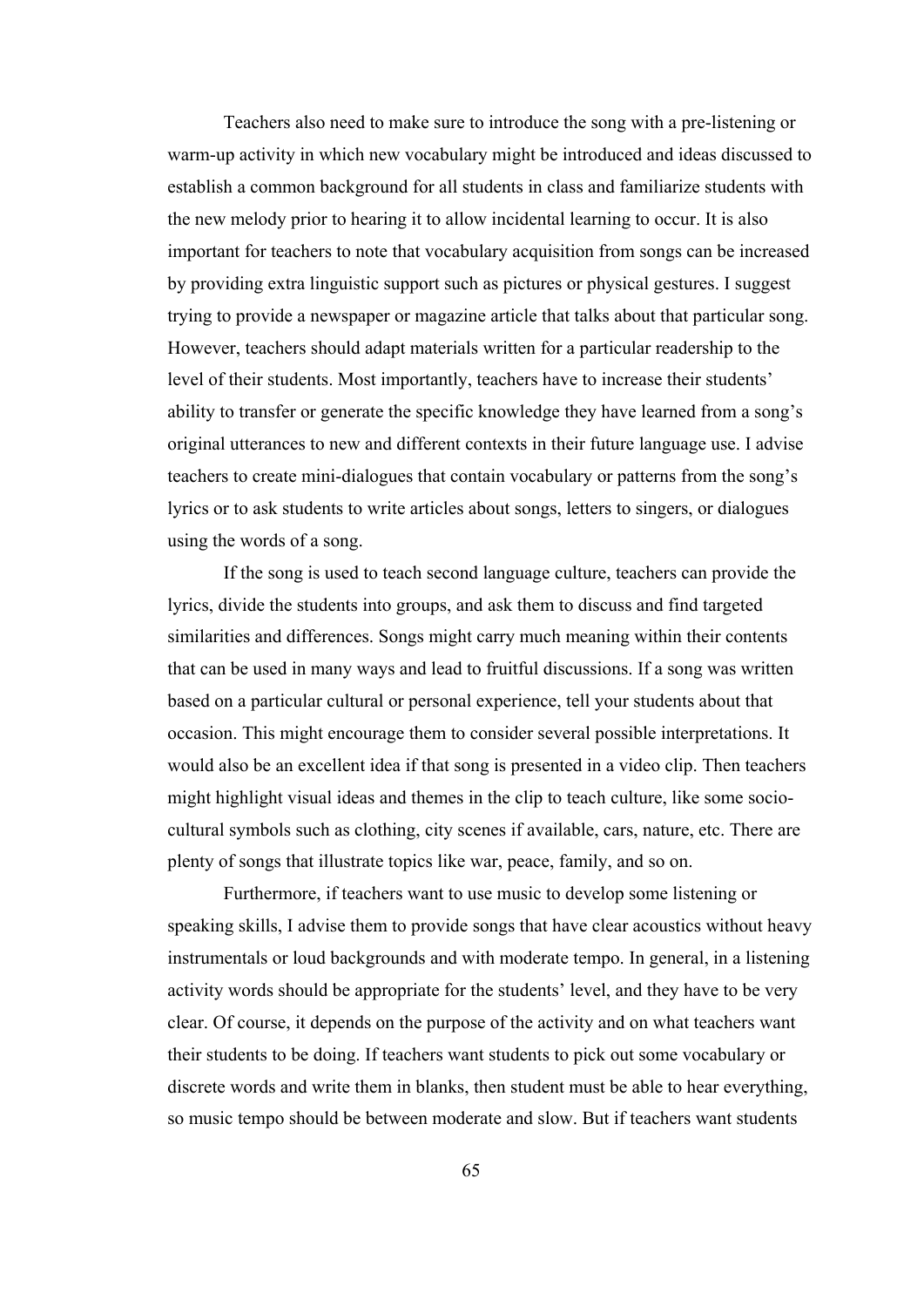to take dictation, then music has to be slow to enable students to write everything they hear.

In addition, teachers might try to do singing dictation, in which teachers sing one line at a time and students repeat. After doing the first three lines, teachers can ask students to write the song from memory. In listening exercises, teachers could also provide lines of lyrics in cut out strips and ask students to put them in order, or provide pictures that accompany a story song and ask students to put them in order based on the song's events. Cloze exercises are also possible and effective. Students can fill in the blanks before, during, or after listening to a song. I believe that even if students do not choose the correct word, these kinds of activities still help in developing learners' guessing and predicting strategies.

Songs can also be used to teach pronunciation. I recommend using songs that allow students to practice certain sounds. There are many useful websites on the internet that have songs that can be downloaded with lyrics and music. Clapping out syllables when practicing pronunciation also helps students' pronunciation. For example, by presenting the word in separate syllables, such as "en-thu-si-asm," helps students to read, pronounce, and spell the words accurately. Most importantly, if teachers want to use music and songs in teaching language prosodic features such as rhythm, stress, timing, and intonation, I advise them to try jazz chants. To a certain extent, the features of jazz chants, such as their stress and rhythm aspects, are considered to be like natural speech and could improve students' articulation and oral capacity such as intonation, stress, and voice quality. I advise teachers to start with warm-up techniques before presenting jazz chants, repeat them several times, and finally add a tune if they think it is possible.

Limitations of the Study and Directions for Further Research

I believe that this study has helped in illustrating students' and teachers' attitudes toward music integration in ESL teaching/learning in the UAE. I have tried to involve as many participants as possible in the study from different regions of the UAE. However, in this study I was able to include only 20 participants in each group. Therefore, one class, one school, and one region decided results for that particular group. A future study could ask more respondents randomly and from different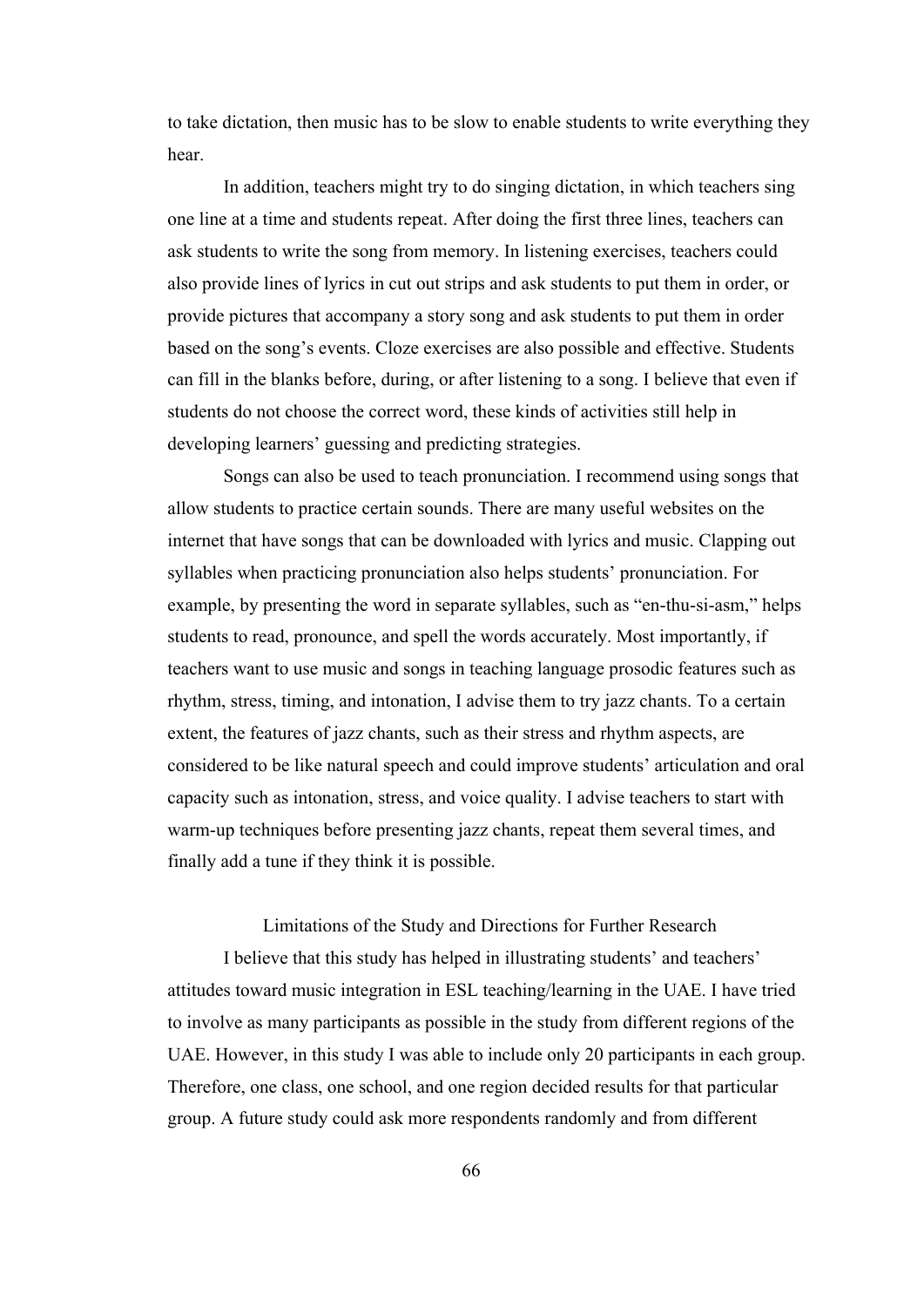regions and schools to also respond to the survey.

It is possible that students' and teachers' attitudes toward music differ based on at least three factors. First, I noticed more enthusiasm for music implementation in cities such as Dubai more than in Ras Al-Khaimah where teachers and students are more conservative. Second, respondents' attitudes to music were also affected by the head of the school, the religion teacher, and their personal judgments concerning music use at their school. There were some who mentioned that music is allowed in their school, and this eventually increased their positive attitudes toward music. Third, I also noticed that local students objected to music more than international students that are currently resident in the UAE. Therefore, it may be useful to compare the attitudes of the two groups—local students vs. international students. Of course, international students have different educational backgrounds and perhaps they come from different private and public schools in the region. Therefore, they are quite likely more exposed to music than local students. In addition, more research is needed to examine a larger number of students and teachers from various regions in the UAE.

In addition, I believe that this study would have provided a richer and more complete idea about music in the UAE if elementary school teachers and students had been involved. My feeling is that their opinions would have helped in demonstrating several successful or unsuccessful aspects of musical application because they use music in class more often than teachers and students in secondary school and colleges. They would possibly have helped in suggesting ways, kinds, and quality of musical use in the public schools around the UAE, and probably would have described which themes or topics music has been used for to teach second language.

# Final Thoughts

As Murphey (2002) states, "No material will answer all our different needs…. The attraction of the material outweighs almost all criticisms of it, and ultimately success depends on successful manipulation of the material by the teacher" (p. 9). Similarly, Lanteigne (2005) adds, "With adults, success depends on presentation. If you think it's 'kids' stuff,' they will, too. If you present rhythmic chanting as a way to remember content/address a problem, adults will see the value" (slide 4). I personally believe that the successful application of music in language classrooms all depends on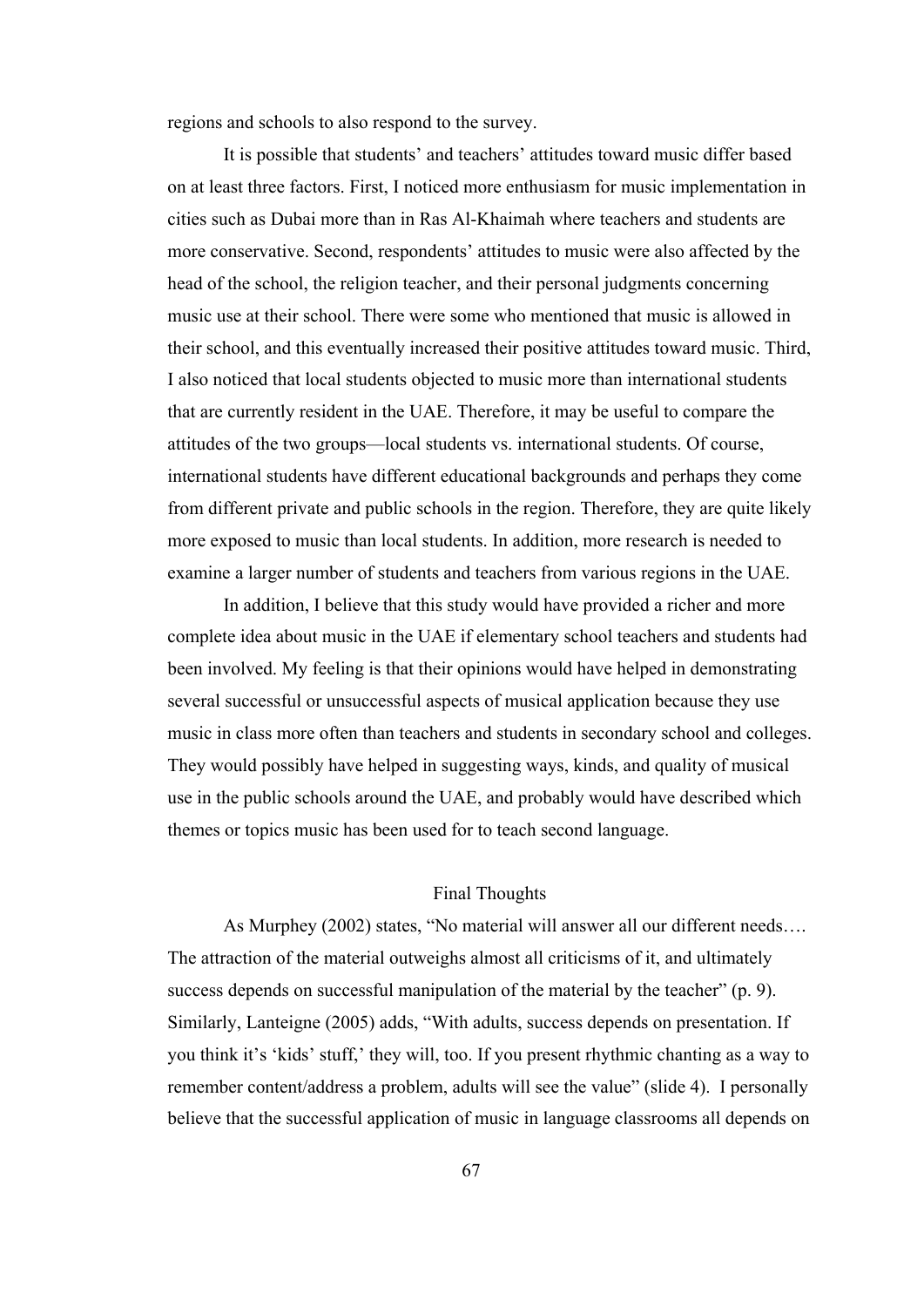two things: how teachers approach music and apply it in class, and teachers' personalities, confidence, knowledge, and relationship with students. If teachers use music in a way that convinces students and considers their needs, then I think that students will benefit from the activities and they will be motivated to participate in class. All teachers need to do is to try it and reflect on their experiences. I was so happy to hear some teachers comment that simply seeing the survey got them thinking about incorporating music into their teaching, so practice may already have been affected by the study. Moreover, to incorporate music in a more meaningful manner, teachers must allow students to choose music for study, to generate original music frequently, and to perform music in the context of the classroom.

Teachers who lack experience but are still interested in music integration can simply ask other more experienced teachers to share their knowledge. They could also observe some musical applications and learn from them. Then, they could try to apply those new ideas despite the great pressures of the curriculum. When I was a music teacher for both junior and senior schools at Amman Baccalaureate School in Jordan from 1996 to 2000, I used to collaborate with first and second language teachers for elementary and secondary levels in order to help students learn poems and short rhymes. One teacher told me how quickly students could memorize poems once I added a tune to them. Although I was very busy, I never declined an opportunity for collaboration with language teachers to meet our students' needs. The best part of that experience was what came next—students' enthusiastic feedback and increased output. However, if language teachers have no opportunity for collaboration with the music teacher in their schools, I believe that they as well as their students still can write songs if they try. Music accompaniment can happen as a second step. Students can create lyrics and melodies to reflect their understanding of texts they read. All that is required of teachers is to offer the option and to create with the students expectations of success. Teachers could also look at available teaching material. For example, "Sing It," by Millie Grenough (2003), is a series of textbooks that enables intermediate to advanced students to learn English language skills easily through 39 different songs available on a CD. The songs are used to provide activities and review exercises for both classes and independent learning. In addition, the songs are flexible and authentic, and they can accommodate all learning styles, levels, and student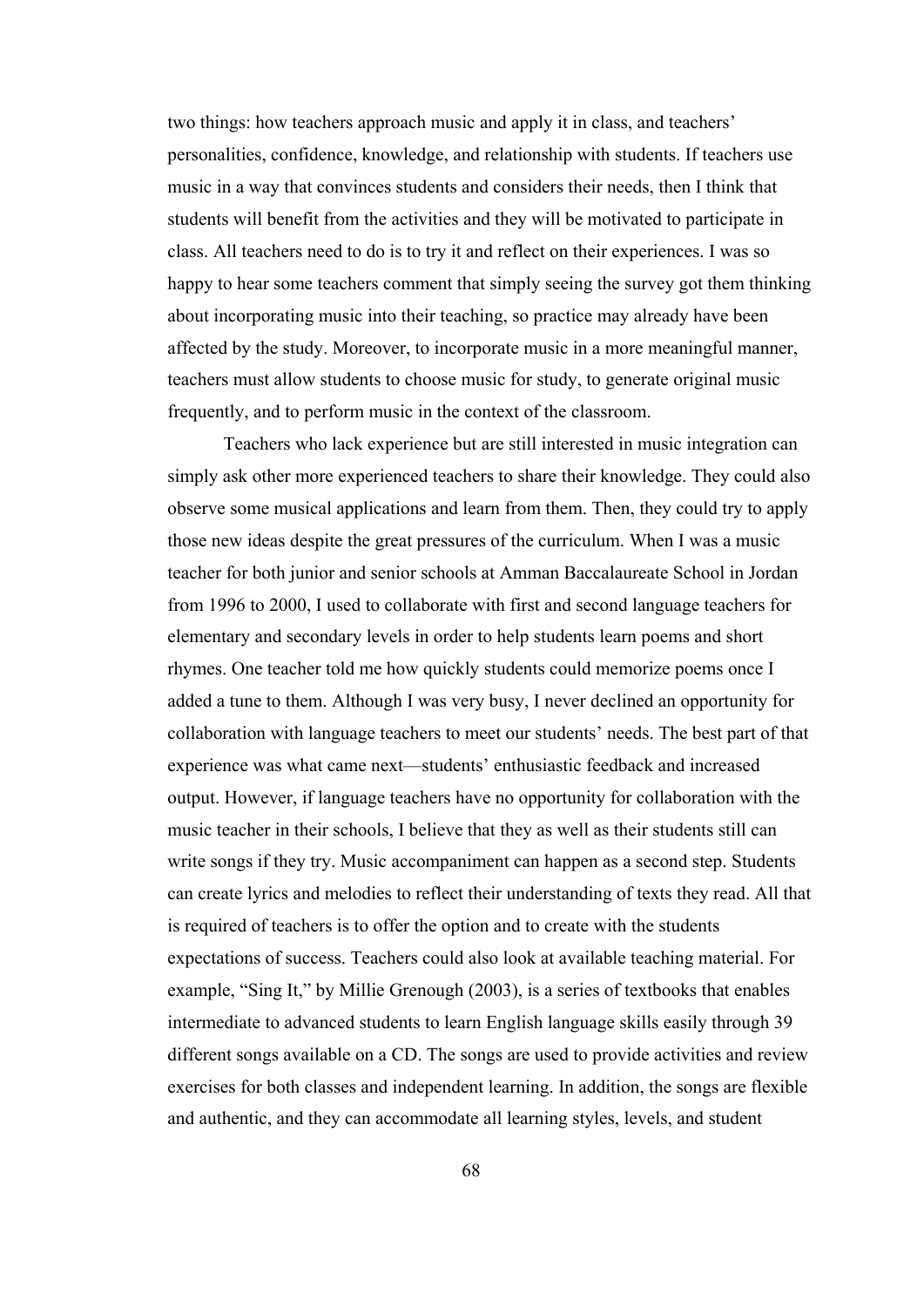backgrounds. This easy and user-friendly book addresses a number of language skills through music and songs. Teachers can choose a particular song to illustrate a grammatical point, to introduce new vocabulary, to practice pronunciation, or to discuss and/or write about a theme. The CD includes complete lyrics to each song which make it easier for teachers and students to sing along.

Finally, I believe that teachers and students have to evaluate music differently. That is, we need to shift our general view of music and songs to appreciate them as effective techniques that can enhance language skills, and not see them only as tools to create fun in class. If music and songs are seen as effective beyond using them for having fun only, then a new direction of music and songs might appear more often in our academic settings, creating more successful and meaningful practice.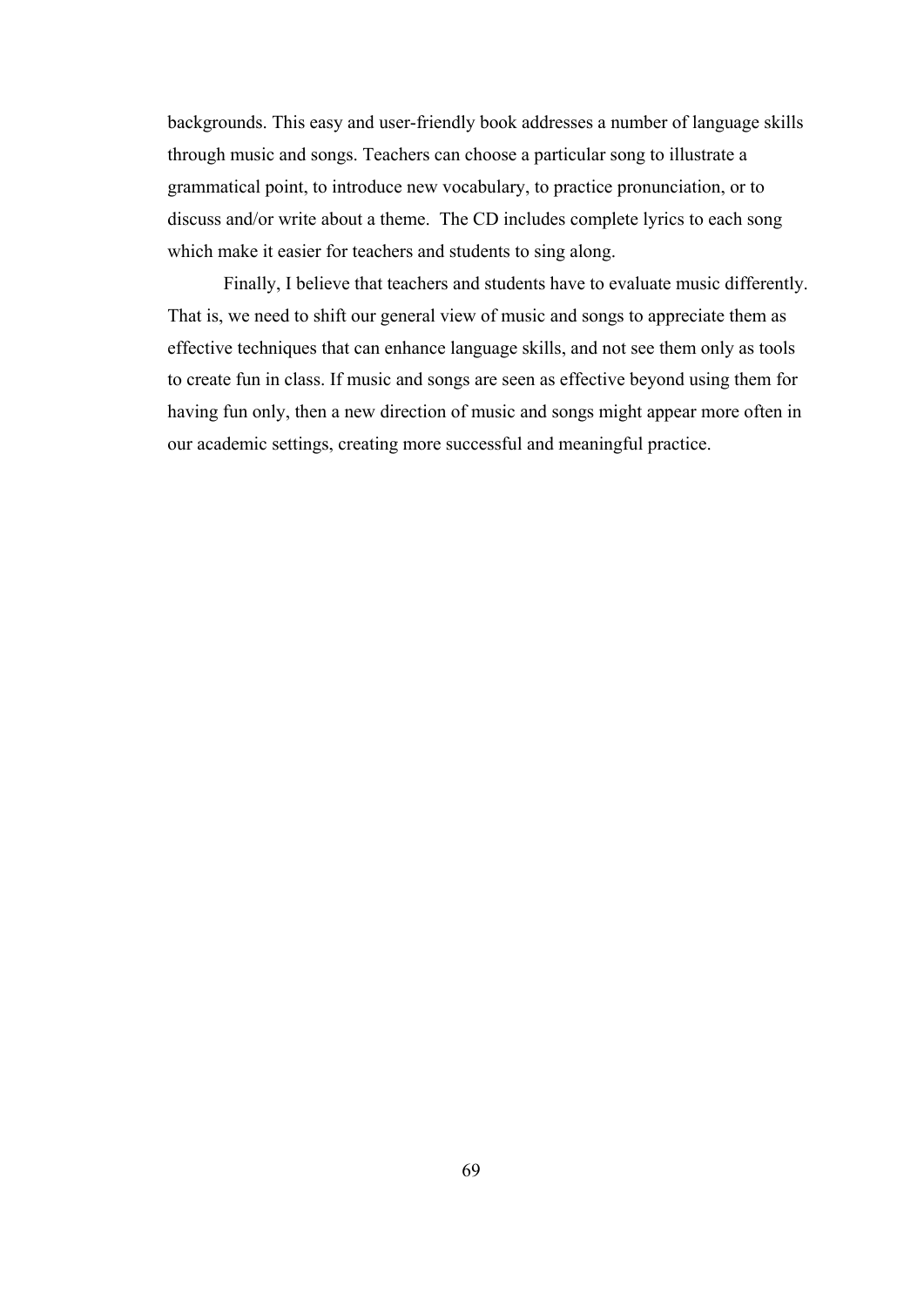## References

- Al-Albaani, M. (1389 AH). *The Profet's (PBUH) Prayer described*. Translated by Usama Ibn Suhaib Hasan. Retrieved November 18, 2006, from http://muslimconverts.com/e-books/The\_Prophet's\_Prayer\_ Described/cover.htm
- Abbott, M. (2002). Using music to promote L2 learning among adult learners. *TESOL Journal, 11*(1), 10-17.
- Bower, B. (2001). Music, language may meet in the brain. *Science News, 159*(18), 280. Retrieved September 15, 2005, from the ProQuest database.
- Bower, B. (2004). Song sung blue. *Science News, 165*(9), 133. Retrieved September 15, 2005, from the ProQuest database.
- Cakir, A. (1999). Musical activities for young learners of EFL. *The Internet TESOL Journal, 5*(11). Retrieved August 29, 2006, from http://iteslj.org/Lessons/ Cakir-MusicalActivities.html
- Cullen, B. (1998). Music and song in discussion. *The Internet TESOL Journal, 4*(10). Retrieved July 25, 2006, from http://iteslj.org/Techniques/Cullen-Music.html
- Douville, P. (2001). Using songs and chants as a source of predictable text. *Preventing School Failure, 45*(4), 187-188. Retrieved October 8, 2005, from the ProQuest database.
- Duggan, T. (2003). *Uses of music in high school English/language arts classes in South Dakota: Teacher perceptions and practices.* Unpublished doctoral dissertation, University of South Dakota, Vermillion. Retrieved November 26, 2005, from http://www.usd.edu/~tduggan/research.htm
- Failoni, J. W. (1993). Music as means to enhance cultural awareness and literacy in the foreign language classroom. *Eric Digests,* ED355796. Retrieved January 12, 2006, from http://www.eric.ed.gov/ERICDocs/data/ericdocs2/content \_storage\_01/0000000b/80/25/a1/80.pdf
- Grenough, M. (2003). English: Sing it! Retrieved November 5, 2006, from http://www.grenough.com/singit/bio.html
- Harvey, A. (1997). An intelligence view of music education. *The National Association for Music Education.* Retrieved January 15, 2006, from http://www.menc.org/publication/articles/academic/hawaii.htm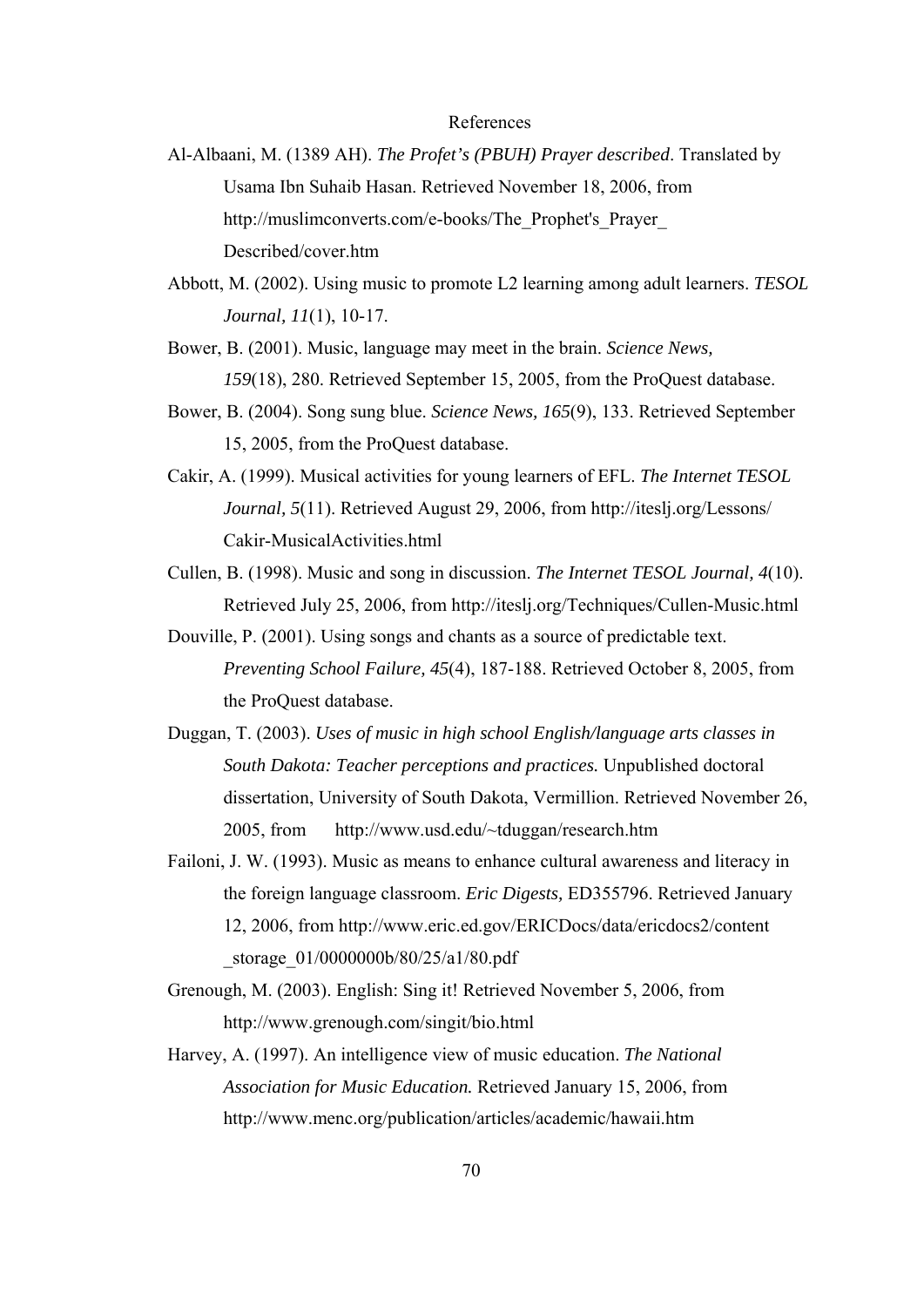Holden, C. (2001). How the brain understands music. *Science Washington, 292*(5517), 623. Retrieved September 15, 2005 from the ProQuest database.

Katchen, J. (1995). Tell it with music. *TESOL Journal, 4*(3), 28.

- Ilciukiene, G. (2005). Teaching English rhythm through jazz chanting. *Pedagogika, 78.* Retrieved August 28, 2006, from http://www.ceeol.com /aspx/getdocument.aspx?logid=5&id=b28a6c7f-d148-4508-8b99- 26ba4b37c0ac
- Kilgour, A. R., Jakobson, L. S., & Cuddy, L. L. (2000). Music training and rate of presentations as mediators of text and song recall. *Memory & Cognition, 28*(2), 700-710. Retrieved September 15, 2005, from the ProQuest database.
- Kolb, G. R. (1996). Read with a beat: Developing literacy through music and songs. *The Reading Teacher Network, 50*(1), 76-79. Retrieved September 15, 2005, from the ProQuest database.
- Lanteigne, B. (2005). *Creating rhythmic chants to teach pronunciation and aid in remembering rules*. Presentation at Egypt TESOL, Cairo.
- Lanteigne, B. (2006). Common, persistent errors in English by Brazilian Portuguese speakers. *TEFL Web Journal, 4*(1). Retrieved September 10, 2006, from http://www.teflweb-j.org/v4n1/Brazilians.pdf
- Lazar, M. (2004). Interactive music strategies for the academic curriculum. *New Horizon for Learning.* Retrieved November 26, 2005, from http://www.newhorizons.org/strategies/arts/lazar.htm
- Le, M. (1999). The role of music in second language learning: A Vietnamese perspective. *The Australian Association for Research in Education.* Retrieved November, 26, 2005, from http://www.aare.edu.au/99pap/le99034.htm
- Lems, K. (1996). For a song: Music across the ESL curriculum. *Eric Digests,*  ED396524. Retrieved January 12, 2006, from http://www.eric.ed.gov/ERIC Docs/data/ericdocs2/content\_storage\_01/0000000b/80/26/c1/35.pdf
- Lems, K. (2001). Using music in the adult ESL classroom. *Eric Digests,* ED459634. Retrieved January 12, 2006, from http://www.eric.ed.gov/ ERICDocs /data/ericdocs2/content\_storage\_01/0000000b/80/2a/34/b8.pdf
- McMullen, E., & Saffran, J. R. (2004). Music and language: A developmental comparison. *Music Perception, 21*(3), 289-312. Retrieved September 15,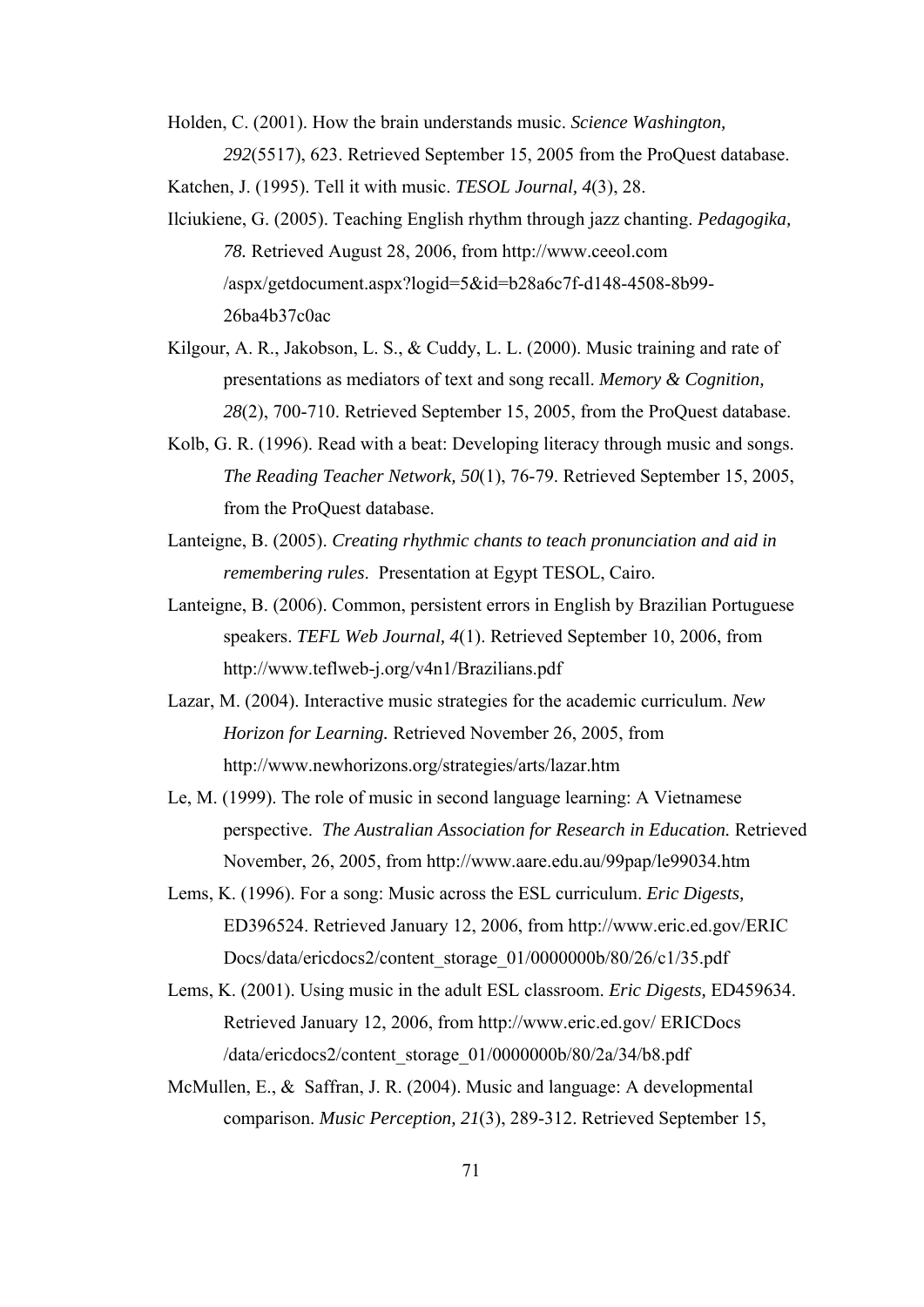2005, from the ProQuest database.

- Medina, S. (1993). The effect of music on second language vocabulary acquisition. *ESL Through Music.* Retrieved October 20, 2005, from http://www. forefrontpublishers.com/eslmusic/articles/index.htm
- Medina, S. (2000a). Acquiring vocabulary through story-songs. *ESL through Music.*  Retrieved October 20, 2005, from http://www.forefrontpublishers.com/ eslmusic/articles/index.htm
- Medina, S. (2000b). The effect of music upon second language vocabulary acquisition. *ESL Through Music.* Retrieved October 20, 2005, from http://www.forefrontpublishers.com/eslmusic/articles/index.htm
- Medina, S. (2000c). Songs + techniques = Enhanced language acquisition. *ESL Through Music.* Retrieved October 20, 2005, from http://www.forefrontpublishers.com/eslmusic/articles/index.htmg
- Medina, S. (2002). Using music to enhance second language acquisition: From theory to practice. *ESL through Music.* Retrieved October 20, 2005, from http://www.forefrontpublishers.com/eslmusic/articles/index.htm
- Murphey, T. (1989). Songs and music. *The Language Teacher, 8*(5), 3-6.
- Murphey, T. (1992). The discourse of pop songs. *TESOL Quarterly, 26*(4), 770-774.
- Murphey, T. (2002). *Music and song.* New York: Oxford University Press.
- Ostrander, S., Schroeder, L., & Ostrander, N. (2002). *Super-learning 2000.* New York: Delacorte Press.
- Pearl, G. (1995). Janacek's Moravian folk songs: A prosodic analysis. *U-Web Students Web Service.* Retrieved December 27, 2004, from http://www.uweb.ucsb.edu/~jpearl/Janacek.html
- Stansell, J. (2005). The use of music in learning language: A review. *University of Illinois at Urbana-Champaign: A Showcase of Student Projects.* Retrieved December 27, 2005, from http://www.mste.uiuc.edu/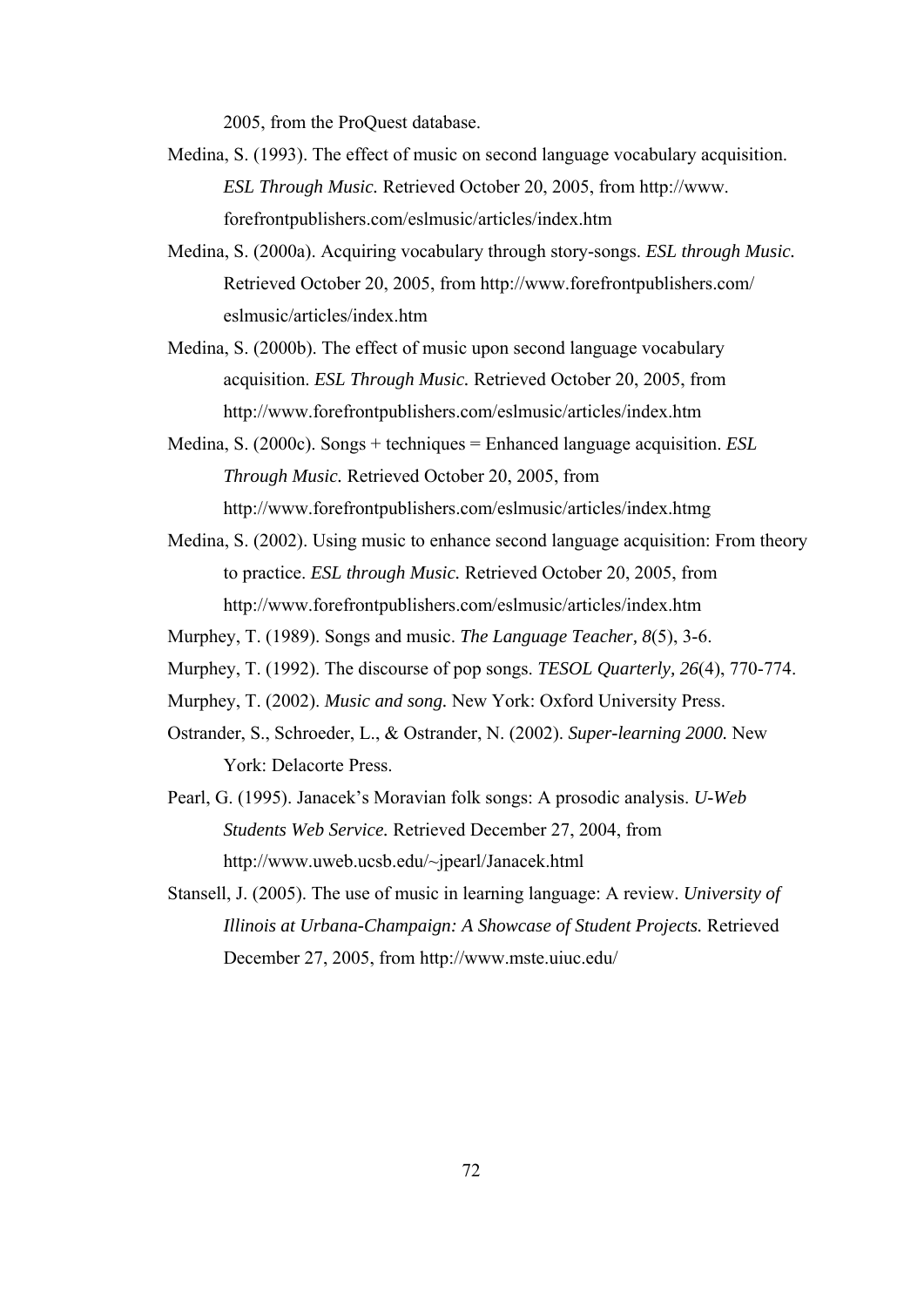# Appendix 1a: The Arabic Version of the Secondary and College Students' Research Instrument (n=80)

**أرجو تعبئة الاستبيان بالاجابة التي تتوافق مع رأيك. جميع الاجوبة ستستخدم لغرض البحث العلمي والذي**

**ستستوفى به دراستي للحصول على درجة الماجستير**

| ⊡ذكر | ا <b>لجنس</b> : □أنثى |
|------|-----------------------|
|------|-----------------------|

**العمر**..............:

**الصف** .......................................:

**هل تعزفين على ألة موسيقية؟** ....................**ما هي**؟ ......................................

**هل شارآت بفرق آورال (غناء) من قبل؟**...........................**.أين**؟ ..................................

| لا أوافق مطلقا | لا أوافق | أوافق | أوافق تمامآ |                                                                              |
|----------------|----------|-------|-------------|------------------------------------------------------------------------------|
|                |          |       |             | احب أن استمع الى أغاني باللغة الانجليزية في حصة                              |
|                |          |       |             |                                                                              |
|                |          |       |             | الانجليزي.<br>الاغاني الانجليزية تساعدني على حفظ بعض الكلمات                 |
|                |          |       |             |                                                                              |
|                |          |       |             | الانجليزية.<br>أحب أن أستمع للموسيقي وأنا أكتب التعبير.                      |
|                |          |       |             |                                                                              |
|                |          |       |             | تكرار المفردات في الاغنية الانجليزية يساعدني على                             |
|                |          |       |             | اتقان لفظها الصحيح                                                           |
|                |          |       |             |                                                                              |
|                |          |       |             | لا زلت أتذكر الكثير من مفردات الاغاني التي تعلمتها                           |
|                |          |       |             | وأنا طفلا صغيرا                                                              |
|                |          |       |             | أعتقدد أن الموسيقى السريعة نسبيا تعيد لي نشاطي                               |
|                |          |       |             | وتركيز <i>ي.</i> ______                                                      |
|                |          |       |             |                                                                              |
|                |          |       |             | انجليزية لتساعدني لتحدث بالانجليزية                                          |
|                |          |       |             | تصفيق مقاطع الكلّمات يساعدني على اتقان كتابتها                               |
|                |          |       |             |                                                                              |
|                |          |       |             | سماع الاغاني الاجنبية يشجعني على حب تعلم                                     |
|                |          |       |             | مفر داتها.<br>احب ان استمع للاغاني المسجلة على سي دي.                        |
|                |          |       |             |                                                                              |
|                |          |       |             |                                                                              |
|                |          |       |             | أحب أن أغني مع مدرستي بعض الاغاني في الصف                                    |
|                |          |       |             | يجب أن يكون هنالك بعض الاغاني في منهاجنا للغة                                |
|                |          |       |             |                                                                              |
|                |          |       |             | الانجليزية وفي خلال حصصنا اليومية.<br>نستمع لبعض الاغاني في مختبر الانجليزية |
|                |          |       |             |                                                                              |
|                |          |       |             | (Lab)<br>أحب الاستماع للموسيقي في البيت وانا اعمل وظائفي                     |
|                |          |       |             | المدرسية                                                                     |
|                |          |       |             |                                                                              |
|                |          |       |             | أفضل الاستماع للاغاني العربية أكثر                                           |
|                |          |       |             | أحب ما تختاره معلمتي من الاغاني الانجليزية في                                |
|                |          |       |             | الصف                                                                         |
|                |          |       |             |                                                                              |
|                |          |       |             | نصوص الاغاني الانجليزية                                                      |
|                |          |       |             | معلمتي تستخدم الموسيقي والاغاني في حصة                                       |
|                |          |       |             | الانجليزية                                                                   |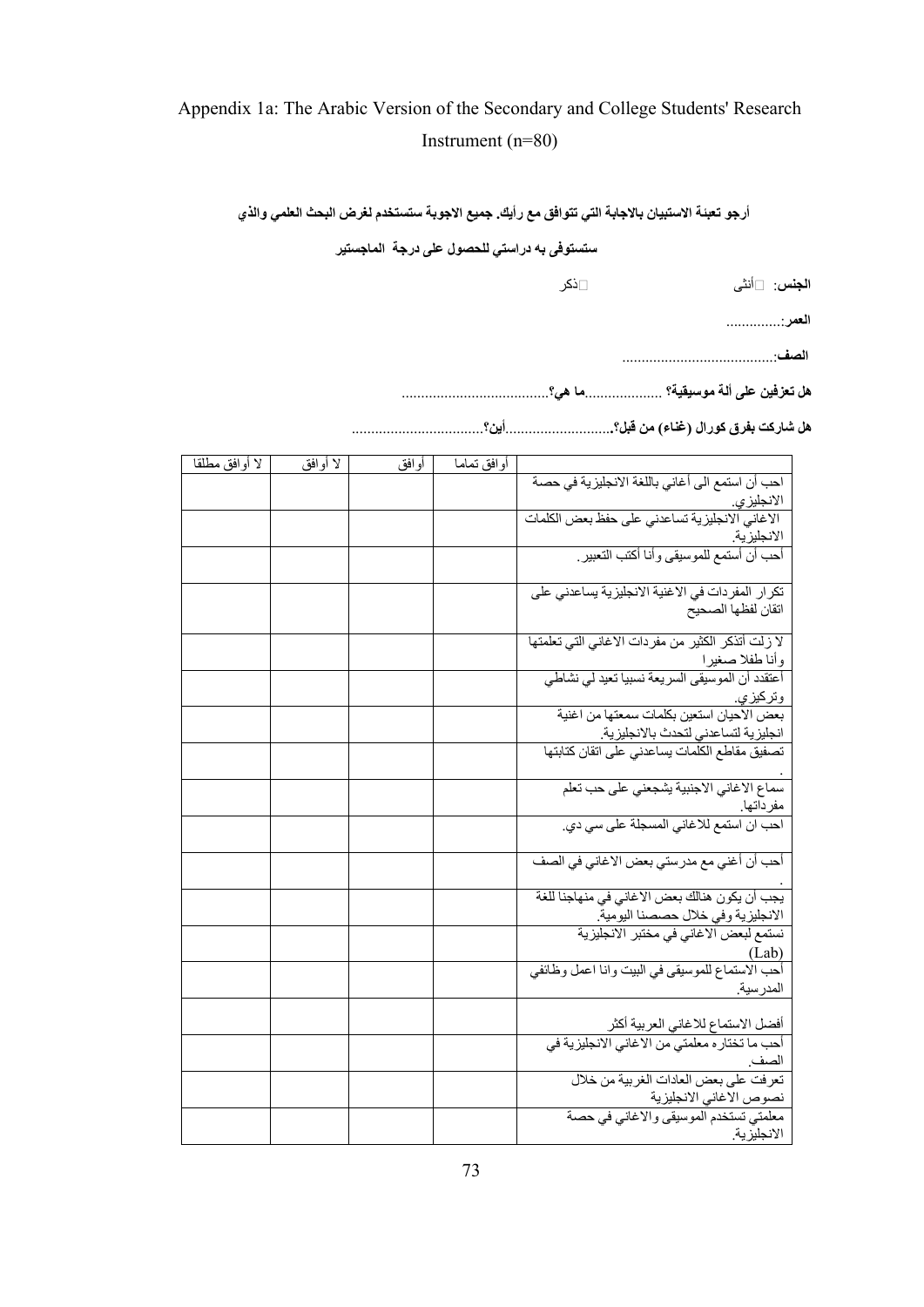- ما هي الاغاني التي تحب ان تستمع لها؟ ومن هو مطربك المفضل - هل سبق أن احد معلماتك للغة الانجليزية استعملت الموسيقى والغناء في الصف؟ هل أحببت التجربه؟ لماذا؟ - أرجو الاجابة بصراحة؟ لماذا لا تحب الموسيقى خلال درس الانجليزية؟ أرجو كتابة أي ملاحظات اضافية اذا كان لديك بخصوص استعمال الموسيقى لاجل تعلم الانجليزية 

شكرا جزيلا وحظا موفقا لهذه السنة الدراسية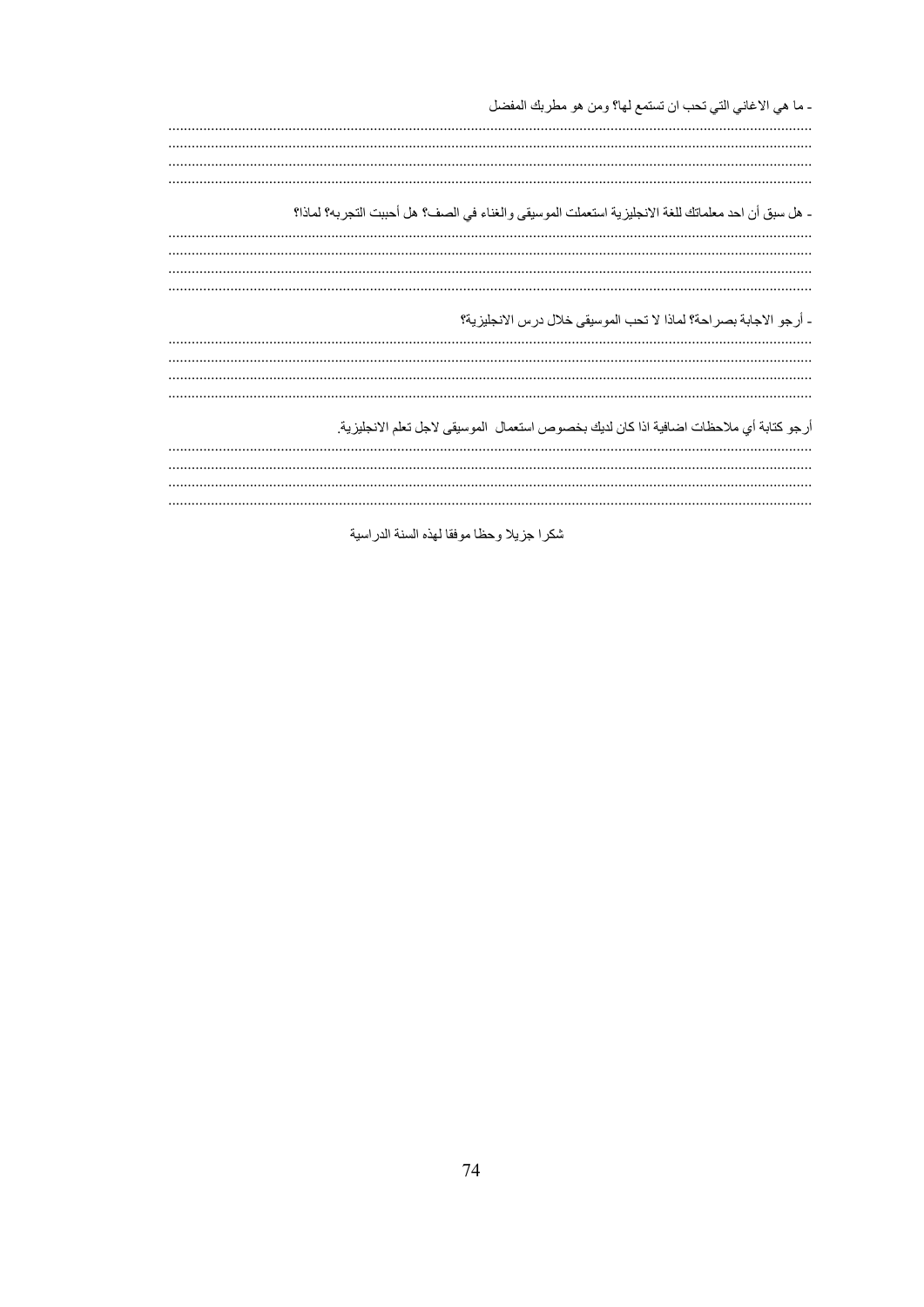## Appendix 1b: Secondary and College Students' Research Instrument (n=80)

### **Questionnaire Investigating Students' Attitudes toward Music Integration in English Language Classrooms**

*The purpose of this questionnaire is to examine students' attitudes toward incorporating music in their language classrooms. Please note that data provided in this survey will remain confidential. I appreciate your time in filling out this survey.* 

The questionnaire is divided into three sections. Please tick the appropriate boxes that reflect your current situation.

### **Section One:**

1. Gender :<br>  $\Box$  Male

□ Female Nationality (Optional):

- 2. Age:
- 3. How many years have you studied English in school?
- 4. Your level or grade:

College level

School level (please mention which grade)

- 5. Your average class size:  $\Box$  Less than 12  $\Box$  12-20  $\Box$  21-28  $\Box$  28-35  $\Box$  35+
- 6. Please describe briefly if you have had any musical education or background (music lessons, playing an instrument, choir involvement, general music education, etc.):

 $\_$  , and the set of the set of the set of the set of the set of the set of the set of the set of the set of the set of the set of the set of the set of the set of the set of the set of the set of the set of the set of th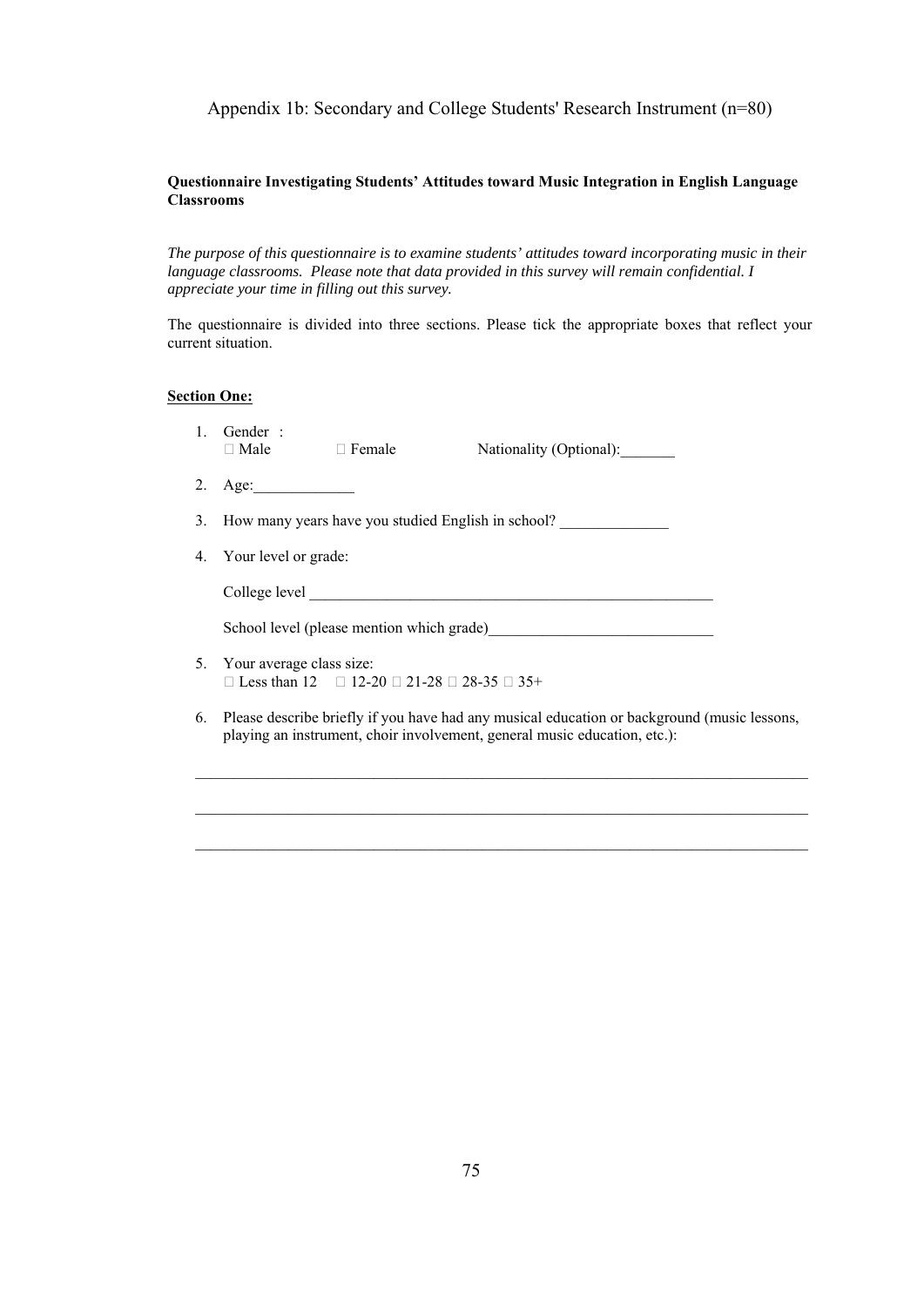# **Section two:**

| Please choose from the items below the option that most accurately reflects your current |  |
|------------------------------------------------------------------------------------------|--|
| practice.                                                                                |  |

| <b>Always:</b> all the time        |        | <b>Sometimes:</b>   from time to time |
|------------------------------------|--------|---------------------------------------|
| <b>Usually:</b>   most of the time | Never: | not at all                            |

|                | <b>Statements</b>                        | <b>Always</b> | <b>Usually</b> | <b>Sometimes</b> | <b>Never</b> |
|----------------|------------------------------------------|---------------|----------------|------------------|--------------|
| $\mathbf{1}$ . | I enjoy listening to songs in my         |               |                |                  |              |
|                | English language classes.                |               |                |                  |              |
| 2.             | I think that songs can help me learn     |               |                |                  |              |
|                | English vocabulary.                      |               |                |                  |              |
| 3 <sub>1</sub> | Listening to music as a background       |               |                |                  |              |
|                | can inspire my imagination and help      |               |                |                  |              |
|                | me to be more creative in my writing.    |               |                |                  |              |
| 4.             | Repeating the words of English songs     |               |                |                  |              |
|                | has helped me to pronounce the words     |               |                |                  |              |
|                | correctly.                               |               |                |                  |              |
| 5.             | I remember lots of vocabulary from       |               |                |                  |              |
|                | my favorite English songs.               |               |                |                  |              |
| 6.             | I feel that music in the classroom       |               |                |                  |              |
|                | increases my concentration.              |               |                |                  |              |
| 7.             | I use certain phrases from songs in my   |               |                |                  |              |
|                | daily use of English language            |               |                |                  |              |
| 8.             | Clapping out the syllables of a word     |               |                |                  |              |
|                | helps me to spell it correctly.          |               |                |                  |              |
| 9.             | Listening to English songs arouse my     |               |                |                  |              |
|                | interest to learn its lyrics             |               |                |                  |              |
| 10.            | I like to listen to recorded music in my |               |                |                  |              |
|                | English classes.                         |               |                |                  |              |
| 11.            | I like to sing with my teachers in my    |               |                |                  |              |
|                | English classes.                         |               |                |                  |              |
| 12.            | Music should be included in my           |               |                |                  |              |
|                | language lessons                         |               |                |                  |              |
| 13.            | I like to listen to music and songs in   |               |                |                  |              |
|                | the English lab                          |               |                |                  |              |
| 14.            | I like to listen to music while I am     |               |                |                  |              |
|                | studying at home.                        |               |                |                  |              |
| 15.            | I prefer to listen to Arabic music       |               |                |                  |              |
| 16.            | I like the kind of music that my         |               |                |                  |              |
|                | teacher provides in my language          |               |                |                  |              |
|                | classes.                                 |               |                |                  |              |
| 17.            | Through English songs, I have learned    |               |                |                  |              |
|                | some cultural perspectives of other      |               |                |                  |              |
|                | people.                                  |               |                |                  |              |
| 18.            | My English teachers do use music and     |               |                |                  |              |
|                | songs in our language classrooms.        |               |                |                  |              |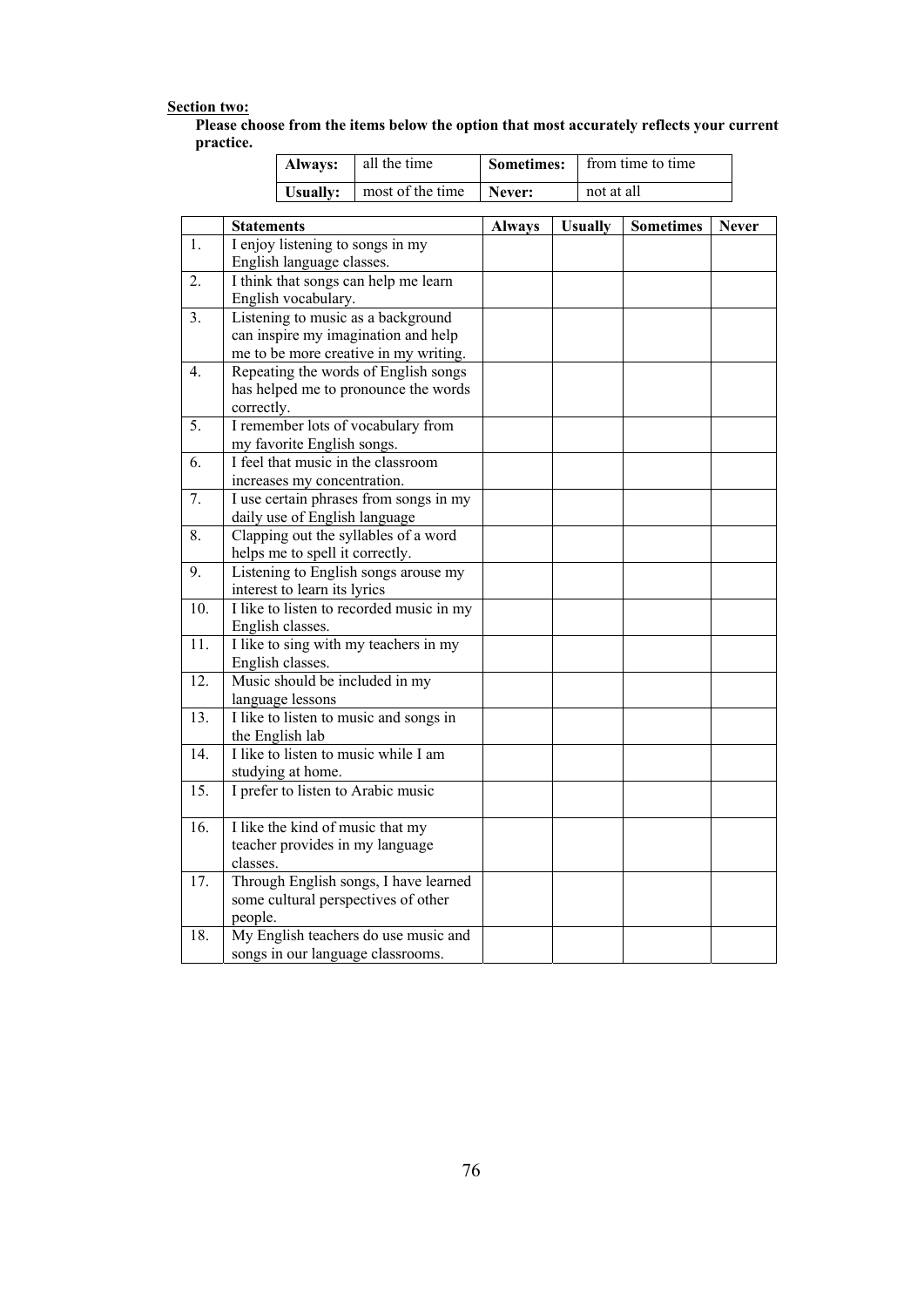## **Section 3:**

19. What type of songs do you prefer? Who is your favorite singer?

20. Please describe any musical experience in your language classes which you have found to be particularly successful (that is, that you have learned from).

 $\mathcal{L}_\text{max}$ 

 $\mathcal{L}_\mathcal{L} = \{ \mathcal{L}_\mathcal{L} = \{ \mathcal{L}_\mathcal{L} = \{ \mathcal{L}_\mathcal{L} = \{ \mathcal{L}_\mathcal{L} = \{ \mathcal{L}_\mathcal{L} = \{ \mathcal{L}_\mathcal{L} = \{ \mathcal{L}_\mathcal{L} = \{ \mathcal{L}_\mathcal{L} = \{ \mathcal{L}_\mathcal{L} = \{ \mathcal{L}_\mathcal{L} = \{ \mathcal{L}_\mathcal{L} = \{ \mathcal{L}_\mathcal{L} = \{ \mathcal{L}_\mathcal{L} = \{ \mathcal{L}_\mathcal{$ 

 $\mathcal{L}_\text{max}$ 

 $\mathcal{L}_\mathcal{L} = \{ \mathcal{L}_\mathcal{L} = \{ \mathcal{L}_\mathcal{L} = \{ \mathcal{L}_\mathcal{L} = \{ \mathcal{L}_\mathcal{L} = \{ \mathcal{L}_\mathcal{L} = \{ \mathcal{L}_\mathcal{L} = \{ \mathcal{L}_\mathcal{L} = \{ \mathcal{L}_\mathcal{L} = \{ \mathcal{L}_\mathcal{L} = \{ \mathcal{L}_\mathcal{L} = \{ \mathcal{L}_\mathcal{L} = \{ \mathcal{L}_\mathcal{L} = \{ \mathcal{L}_\mathcal{L} = \{ \mathcal{L}_\mathcal{$ 

 $\mathcal{L}_\text{max}$ 

 $\mathcal{L}_\text{max}$ 

 $\mathcal{L}_\mathcal{L} = \{ \mathcal{L}_\mathcal{L} = \{ \mathcal{L}_\mathcal{L} = \{ \mathcal{L}_\mathcal{L} = \{ \mathcal{L}_\mathcal{L} = \{ \mathcal{L}_\mathcal{L} = \{ \mathcal{L}_\mathcal{L} = \{ \mathcal{L}_\mathcal{L} = \{ \mathcal{L}_\mathcal{L} = \{ \mathcal{L}_\mathcal{L} = \{ \mathcal{L}_\mathcal{L} = \{ \mathcal{L}_\mathcal{L} = \{ \mathcal{L}_\mathcal{L} = \{ \mathcal{L}_\mathcal{L} = \{ \mathcal{L}_\mathcal{$ 

21. Please explain any reservations you have toward the use of music in your language classes.

22. Please write any additional comments you would like to make regarding the uses of music in your English language classes.  $\mathcal{L}_\mathcal{L} = \{ \mathcal{L}_\mathcal{L} = \{ \mathcal{L}_\mathcal{L} = \{ \mathcal{L}_\mathcal{L} = \{ \mathcal{L}_\mathcal{L} = \{ \mathcal{L}_\mathcal{L} = \{ \mathcal{L}_\mathcal{L} = \{ \mathcal{L}_\mathcal{L} = \{ \mathcal{L}_\mathcal{L} = \{ \mathcal{L}_\mathcal{L} = \{ \mathcal{L}_\mathcal{L} = \{ \mathcal{L}_\mathcal{L} = \{ \mathcal{L}_\mathcal{L} = \{ \mathcal{L}_\mathcal{L} = \{ \mathcal{L}_\mathcal{$ 

**Optional:** Please fill the information below if you would like to be interviewed. The interview should

 $\mathcal{L}_\text{max}$ 

take about 15-20 minutes and will discuss more issues about using music in language classes.

□ Yes, I would like to be interviewed.

If yes, name \_\_\_\_\_\_\_\_\_\_\_\_\_\_\_\_\_\_\_\_ Mobile or e-mail \_\_\_\_\_\_\_\_\_\_\_\_\_\_\_\_\_\_\_\_\_\_

 $\Box$  No, I would prefer not to be interviewed.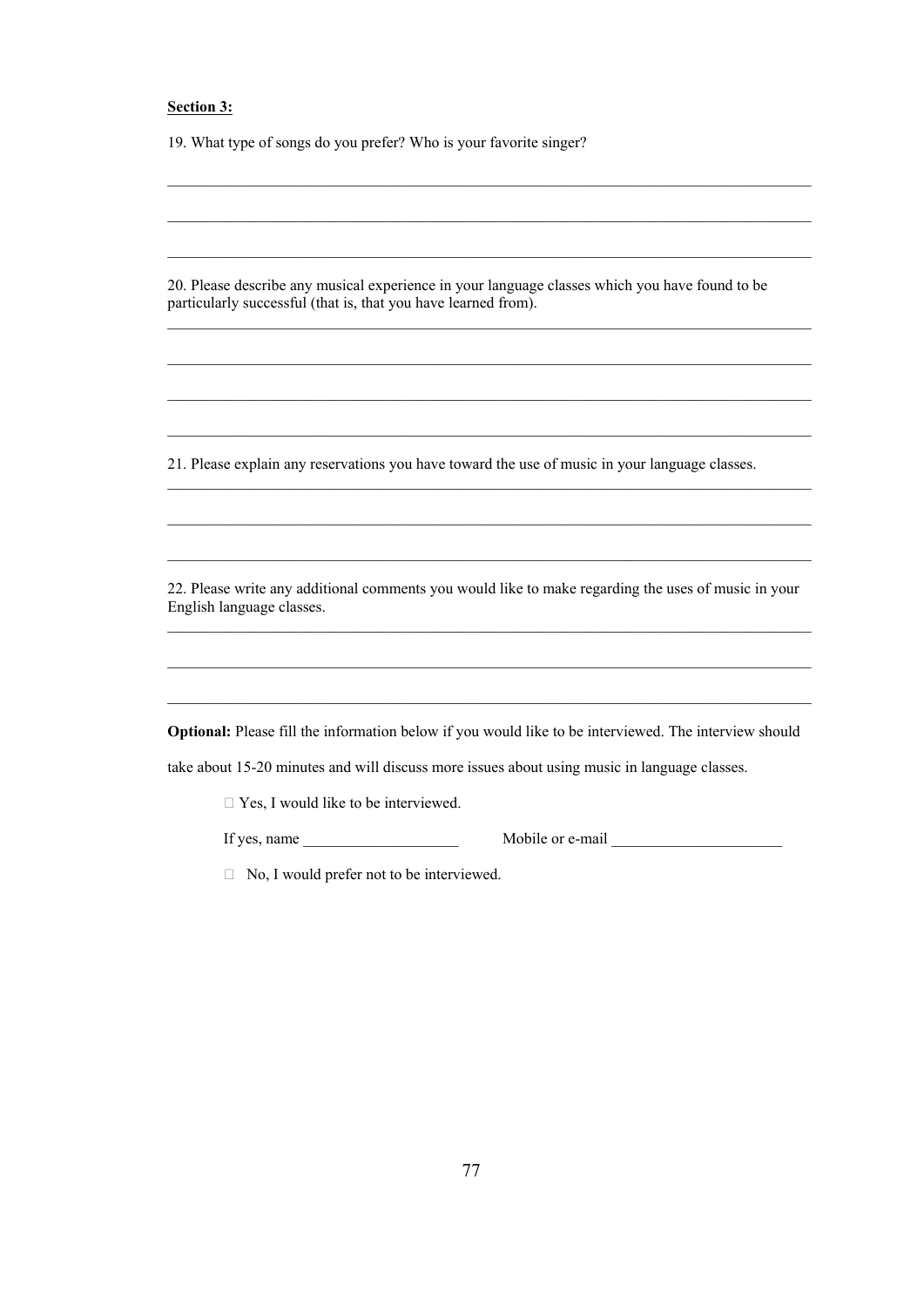## Appendix 2: Secondary and College Teachers' Research Instrument (n=80)

## **Questionnaire Investigating Teachers' Attitudes toward Music Integration in English Language Classrooms**

*The purpose of this questionnaire is to examine teachers' attitudes toward incorporating music in their language classrooms. Please note that data provided will be used for analysis as part of my thesis in the Masters in TESOL Program. This survey will remain confidential. I appreciate your time in filling out this survey.* 

The questionnaire is divided into three sections. Please tick the appropriate box which most accurately reflects your current situation of practice.

## **Section One:**

| $\mathbf{1}$ | Gender:<br>$\Box$ Male                                                                                                                                                      | $\Box$ Female |  | Nationality (Optional): |                  |  |  |
|--------------|-----------------------------------------------------------------------------------------------------------------------------------------------------------------------------|---------------|--|-------------------------|------------------|--|--|
|              | 2. Teaching Experience:<br>$\Box$ 0-5 Years $\Box$ 6-15 Years $\Box$ 16-25 Years                                                                                            |               |  |                         | $\Box$ 26+ Years |  |  |
|              | Number of years teaching in the UAE:                                                                                                                                        |               |  |                         |                  |  |  |
| 3.           | Classes you currently teach:                                                                                                                                                |               |  |                         |                  |  |  |
|              |                                                                                                                                                                             |               |  |                         |                  |  |  |
| 4.           | Students' levels or grades:                                                                                                                                                 |               |  |                         |                  |  |  |
|              |                                                                                                                                                                             |               |  |                         |                  |  |  |
|              | School level (please mention which grade)                                                                                                                                   |               |  |                         |                  |  |  |
|              | 5. Your average class size:<br>□ Less than 12 □ 12-20 □ 21-28 □ 28-35 □ 35+                                                                                                 |               |  |                         |                  |  |  |
|              | 6. Please describe briefly if you have had any musical education or background (music lessons,<br>playing an instrument, choir involvement, general music education, etc.): |               |  |                         |                  |  |  |

 $\mathcal{L}_\text{max}$  , and the set of the set of the set of the set of the set of the set of the set of the set of the set of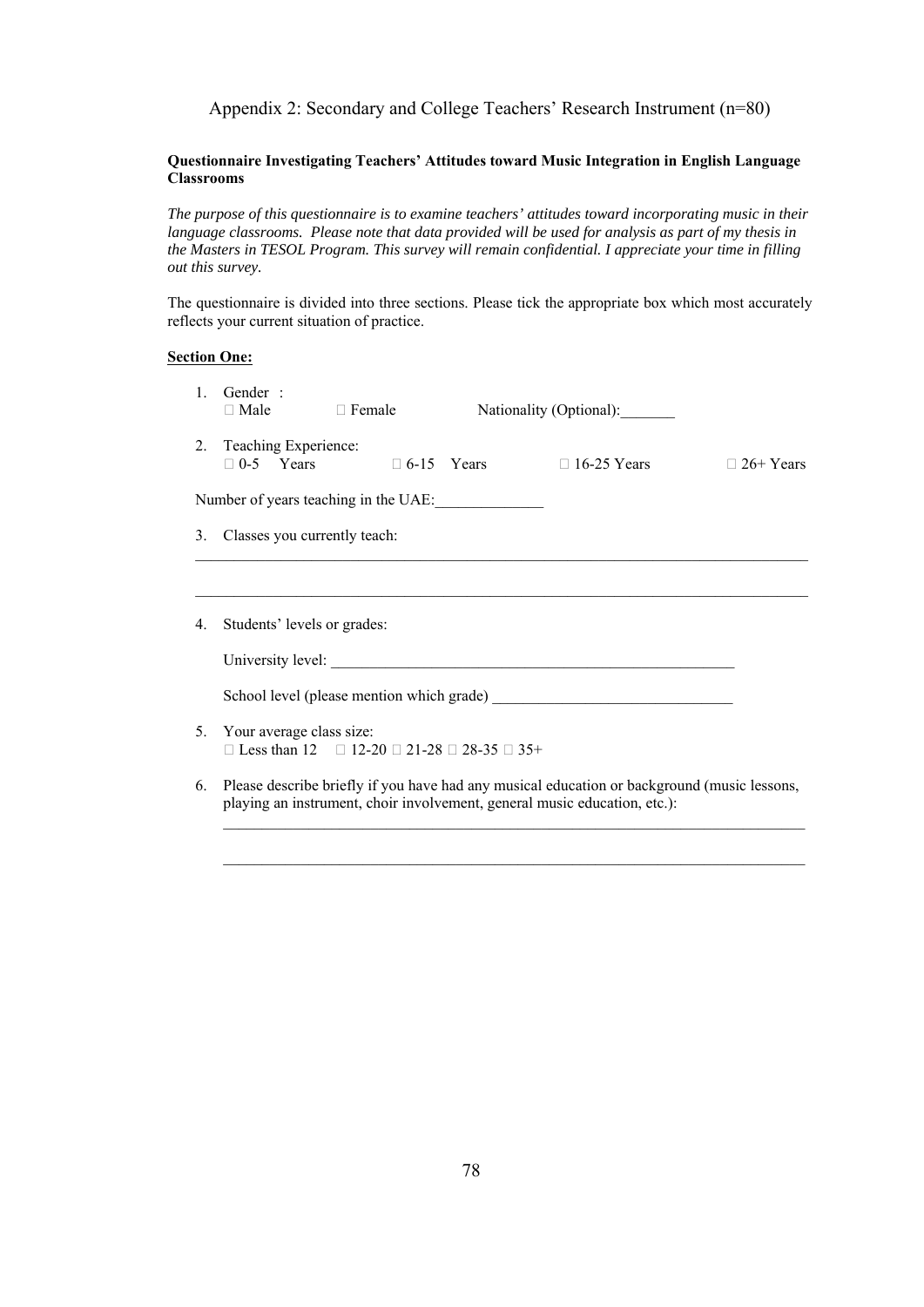#### **Section two:**

### **Please choose from the items below the option that most accurately reflects your opinion.**

|     |                                                  | Always:                                                  | all the time                              | <b>Sometimes:</b> |            |                | from time to time |              |
|-----|--------------------------------------------------|----------------------------------------------------------|-------------------------------------------|-------------------|------------|----------------|-------------------|--------------|
|     |                                                  | <b>Usually:</b>                                          | most of the time                          | Never:            | not at all |                |                   |              |
|     | <b>Statements</b>                                |                                                          |                                           | <b>Always</b>     |            | <b>Usually</b> | <b>Sometimes</b>  | <b>Never</b> |
| 1.  |                                                  |                                                          |                                           |                   |            |                |                   |              |
|     |                                                  | I believe that music and songs can<br>motivate students. |                                           |                   |            |                |                   |              |
| 2.  |                                                  |                                                          | I think that songs can enhance students'  |                   |            |                |                   |              |
|     |                                                  | memory and improve vocabulary                            |                                           |                   |            |                |                   |              |
|     | learning.                                        |                                                          |                                           |                   |            |                |                   |              |
| 3.  |                                                  | I assume that students will use the                      |                                           |                   |            |                |                   |              |
|     |                                                  |                                                          | vocabulary of songs after playing them    |                   |            |                |                   |              |
|     | several times.                                   |                                                          |                                           |                   |            |                |                   |              |
| 4.  |                                                  | I think that fast music can enliven                      |                                           |                   |            |                |                   |              |
|     |                                                  | language learning and accelerate                         |                                           |                   |            |                |                   |              |
|     |                                                  | students' learning process.                              |                                           |                   |            |                |                   |              |
| 5.  |                                                  |                                                          | I think that music leads to difficulty in |                   |            |                |                   |              |
|     |                                                  |                                                          | controlling the class, because some       |                   |            |                |                   |              |
|     |                                                  | students will get over excited.                          |                                           |                   |            |                |                   |              |
| 6.  |                                                  |                                                          | I believe that if slow tempo music is     |                   |            |                |                   |              |
|     |                                                  |                                                          | played as a background, it could relax    |                   |            |                |                   |              |
|     |                                                  |                                                          | students and inspire their imagination    |                   |            |                |                   |              |
|     | in writing.                                      |                                                          |                                           |                   |            |                |                   |              |
| 7.  |                                                  | I believe that songs can be used to                      |                                           |                   |            |                |                   |              |
|     |                                                  | teach second language culture.                           |                                           |                   |            |                |                   |              |
| 8.  |                                                  |                                                          | I think that songs can enhance listening  |                   |            |                |                   |              |
|     | and speaking skills.                             |                                                          |                                           |                   |            |                |                   |              |
| 9.  |                                                  |                                                          | I use recorded music in my classroom.     |                   |            |                |                   |              |
| 10. |                                                  | I sing with my students in my                            |                                           |                   |            |                |                   |              |
|     | classroom.                                       |                                                          |                                           |                   |            |                |                   |              |
|     |                                                  |                                                          |                                           |                   |            |                |                   |              |
| 11. |                                                  |                                                          | I am familiar with techniques and ways    |                   |            |                |                   |              |
|     |                                                  |                                                          | of using songs and music in language      |                   |            |                |                   |              |
|     | classrooms.                                      |                                                          |                                           |                   |            |                |                   |              |
| 12. |                                                  |                                                          | I use music and songs in my language      |                   |            |                |                   |              |
|     | teaching in the UAE.                             |                                                          |                                           |                   |            |                |                   |              |
| 13. |                                                  |                                                          | I have integrated music successfully in   |                   |            |                |                   |              |
|     |                                                  | my language teaching in the UAE.                         |                                           |                   |            |                |                   |              |
| 14. | in my classroom.                                 |                                                          | I will use music and songs in the future  |                   |            |                |                   |              |
| 15. |                                                  |                                                          | I would like to use music but I have      |                   |            |                |                   |              |
|     |                                                  |                                                          |                                           |                   |            |                |                   |              |
|     | some difficulties in applying it in my<br>class. |                                                          |                                           |                   |            |                |                   |              |
| 16. |                                                  |                                                          | Music is emphasized in my school's        |                   |            |                |                   |              |
|     | curriculum.                                      |                                                          |                                           |                   |            |                |                   |              |
| 17. |                                                  |                                                          | I am interested in reviewing curricular   |                   |            |                |                   |              |
|     |                                                  |                                                          | materials that would bring music into     |                   |            |                |                   |              |
|     |                                                  | my students' learning of English.                        |                                           |                   |            |                |                   |              |
| 18. |                                                  | I have used music and songs in                           |                                           |                   |            |                |                   |              |
|     |                                                  |                                                          | language teaching; however, I have not    |                   |            |                |                   |              |
|     |                                                  | done so in the UAE context.                              |                                           |                   |            |                |                   |              |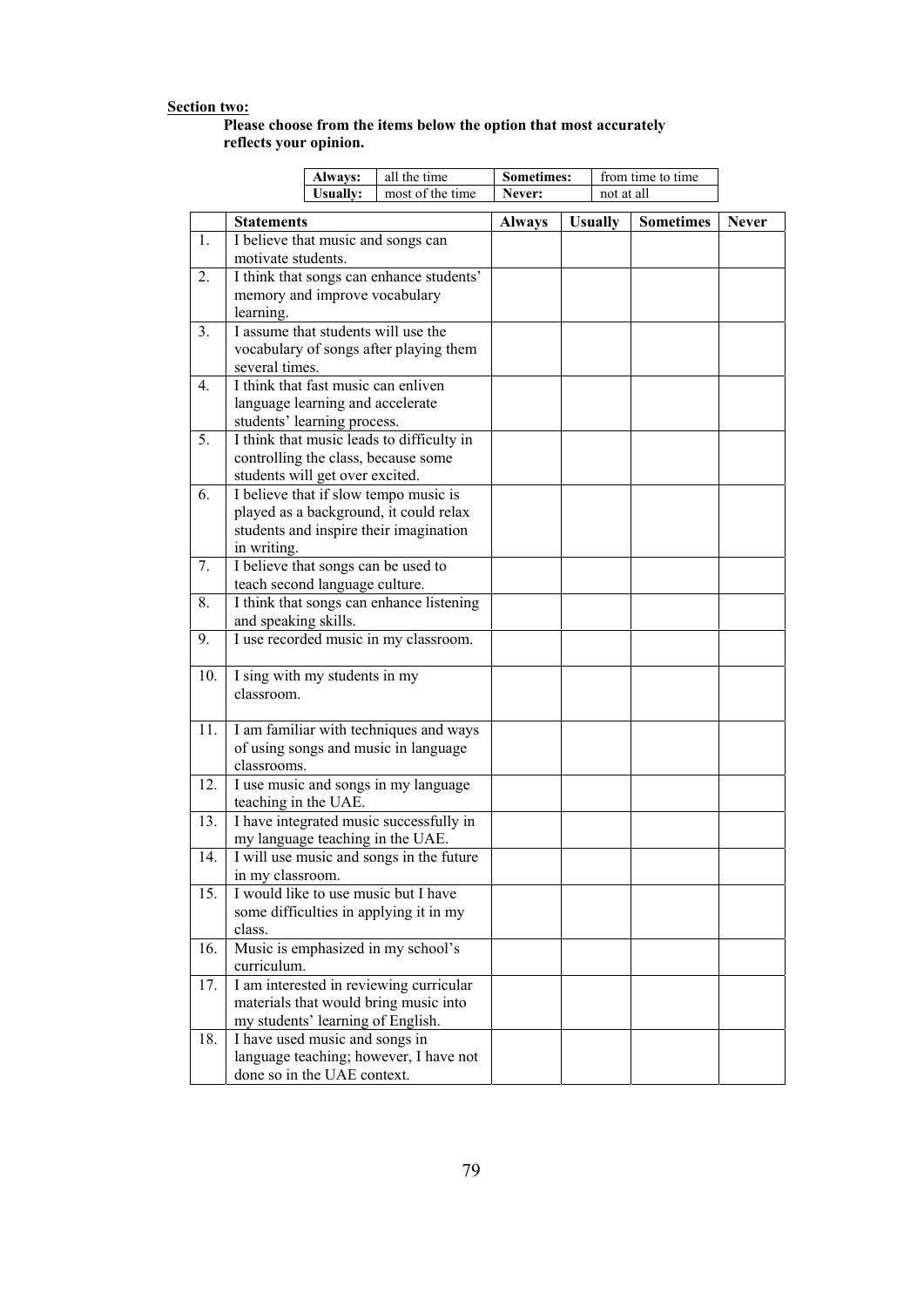### **Section 3:**

*Please answer questions 18, 19, and 20 if you have used music in your language classroom.* 

18. In the space below, please describe specific uses of music in your classroom which you have found to be particularly **successful.**   $\mathcal{L}_\text{max}$ 

 $\mathcal{L}_\mathcal{L} = \{ \mathcal{L}_\mathcal{L} = \{ \mathcal{L}_\mathcal{L} = \{ \mathcal{L}_\mathcal{L} = \{ \mathcal{L}_\mathcal{L} = \{ \mathcal{L}_\mathcal{L} = \{ \mathcal{L}_\mathcal{L} = \{ \mathcal{L}_\mathcal{L} = \{ \mathcal{L}_\mathcal{L} = \{ \mathcal{L}_\mathcal{L} = \{ \mathcal{L}_\mathcal{L} = \{ \mathcal{L}_\mathcal{L} = \{ \mathcal{L}_\mathcal{L} = \{ \mathcal{L}_\mathcal{L} = \{ \mathcal{L}_\mathcal{$ 

 $\mathcal{L}_\text{max}$ 

19. In the space below, please describe uses of music in your classroom which you have found to be **unsuccessful**.

 $\mathcal{L}_\mathcal{L} = \{ \mathcal{L}_\mathcal{L} = \{ \mathcal{L}_\mathcal{L} = \{ \mathcal{L}_\mathcal{L} = \{ \mathcal{L}_\mathcal{L} = \{ \mathcal{L}_\mathcal{L} = \{ \mathcal{L}_\mathcal{L} = \{ \mathcal{L}_\mathcal{L} = \{ \mathcal{L}_\mathcal{L} = \{ \mathcal{L}_\mathcal{L} = \{ \mathcal{L}_\mathcal{L} = \{ \mathcal{L}_\mathcal{L} = \{ \mathcal{L}_\mathcal{L} = \{ \mathcal{L}_\mathcal{L} = \{ \mathcal{L}_\mathcal{$ 

 $\mathcal{L}_\text{max}$ 

 $\mathcal{L}_\mathcal{L} = \{ \mathcal{L}_\mathcal{L} = \{ \mathcal{L}_\mathcal{L} = \{ \mathcal{L}_\mathcal{L} = \{ \mathcal{L}_\mathcal{L} = \{ \mathcal{L}_\mathcal{L} = \{ \mathcal{L}_\mathcal{L} = \{ \mathcal{L}_\mathcal{L} = \{ \mathcal{L}_\mathcal{L} = \{ \mathcal{L}_\mathcal{L} = \{ \mathcal{L}_\mathcal{L} = \{ \mathcal{L}_\mathcal{L} = \{ \mathcal{L}_\mathcal{L} = \{ \mathcal{L}_\mathcal{L} = \{ \mathcal{L}_\mathcal{$ 

 $\mathcal{L}_\mathcal{L} = \{ \mathcal{L}_\mathcal{L} = \{ \mathcal{L}_\mathcal{L} = \{ \mathcal{L}_\mathcal{L} = \{ \mathcal{L}_\mathcal{L} = \{ \mathcal{L}_\mathcal{L} = \{ \mathcal{L}_\mathcal{L} = \{ \mathcal{L}_\mathcal{L} = \{ \mathcal{L}_\mathcal{L} = \{ \mathcal{L}_\mathcal{L} = \{ \mathcal{L}_\mathcal{L} = \{ \mathcal{L}_\mathcal{L} = \{ \mathcal{L}_\mathcal{L} = \{ \mathcal{L}_\mathcal{L} = \{ \mathcal{L}_\mathcal{$ 

 $\mathcal{L}_\mathcal{L} = \{ \mathcal{L}_\mathcal{L} = \{ \mathcal{L}_\mathcal{L} = \{ \mathcal{L}_\mathcal{L} = \{ \mathcal{L}_\mathcal{L} = \{ \mathcal{L}_\mathcal{L} = \{ \mathcal{L}_\mathcal{L} = \{ \mathcal{L}_\mathcal{L} = \{ \mathcal{L}_\mathcal{L} = \{ \mathcal{L}_\mathcal{L} = \{ \mathcal{L}_\mathcal{L} = \{ \mathcal{L}_\mathcal{L} = \{ \mathcal{L}_\mathcal{L} = \{ \mathcal{L}_\mathcal{L} = \{ \mathcal{L}_\mathcal{$ 

 $\mathcal{L}_\mathcal{L} = \{ \mathcal{L}_\mathcal{L} = \{ \mathcal{L}_\mathcal{L} = \{ \mathcal{L}_\mathcal{L} = \{ \mathcal{L}_\mathcal{L} = \{ \mathcal{L}_\mathcal{L} = \{ \mathcal{L}_\mathcal{L} = \{ \mathcal{L}_\mathcal{L} = \{ \mathcal{L}_\mathcal{L} = \{ \mathcal{L}_\mathcal{L} = \{ \mathcal{L}_\mathcal{L} = \{ \mathcal{L}_\mathcal{L} = \{ \mathcal{L}_\mathcal{L} = \{ \mathcal{L}_\mathcal{L} = \{ \mathcal{L}_\mathcal{$ 

 $\mathcal{L}_\text{max}$ 

 $\mathcal{L}_\mathcal{L} = \{ \mathcal{L}_\mathcal{L} = \{ \mathcal{L}_\mathcal{L} = \{ \mathcal{L}_\mathcal{L} = \{ \mathcal{L}_\mathcal{L} = \{ \mathcal{L}_\mathcal{L} = \{ \mathcal{L}_\mathcal{L} = \{ \mathcal{L}_\mathcal{L} = \{ \mathcal{L}_\mathcal{L} = \{ \mathcal{L}_\mathcal{L} = \{ \mathcal{L}_\mathcal{L} = \{ \mathcal{L}_\mathcal{L} = \{ \mathcal{L}_\mathcal{L} = \{ \mathcal{L}_\mathcal{L} = \{ \mathcal{L}_\mathcal{$ 

20. Please write any additional comments you would like to make regarding the uses of music in English language classes of any level.

*Please answer question 21 if you have never incorporated music in your language teaching.* 

21. Please explain why you have never used music in your language classrooms.

**Optional:** Please fill in the information below if you would like to be interviewed. The interview should take about 15-20 minutes and will discuss more issues about using music in language classrooms.

 $\Box$  Yes, I would like to be interviewed.

If yes, name Mobile or email

 $\Box$  No, I would prefer not to be interviewed.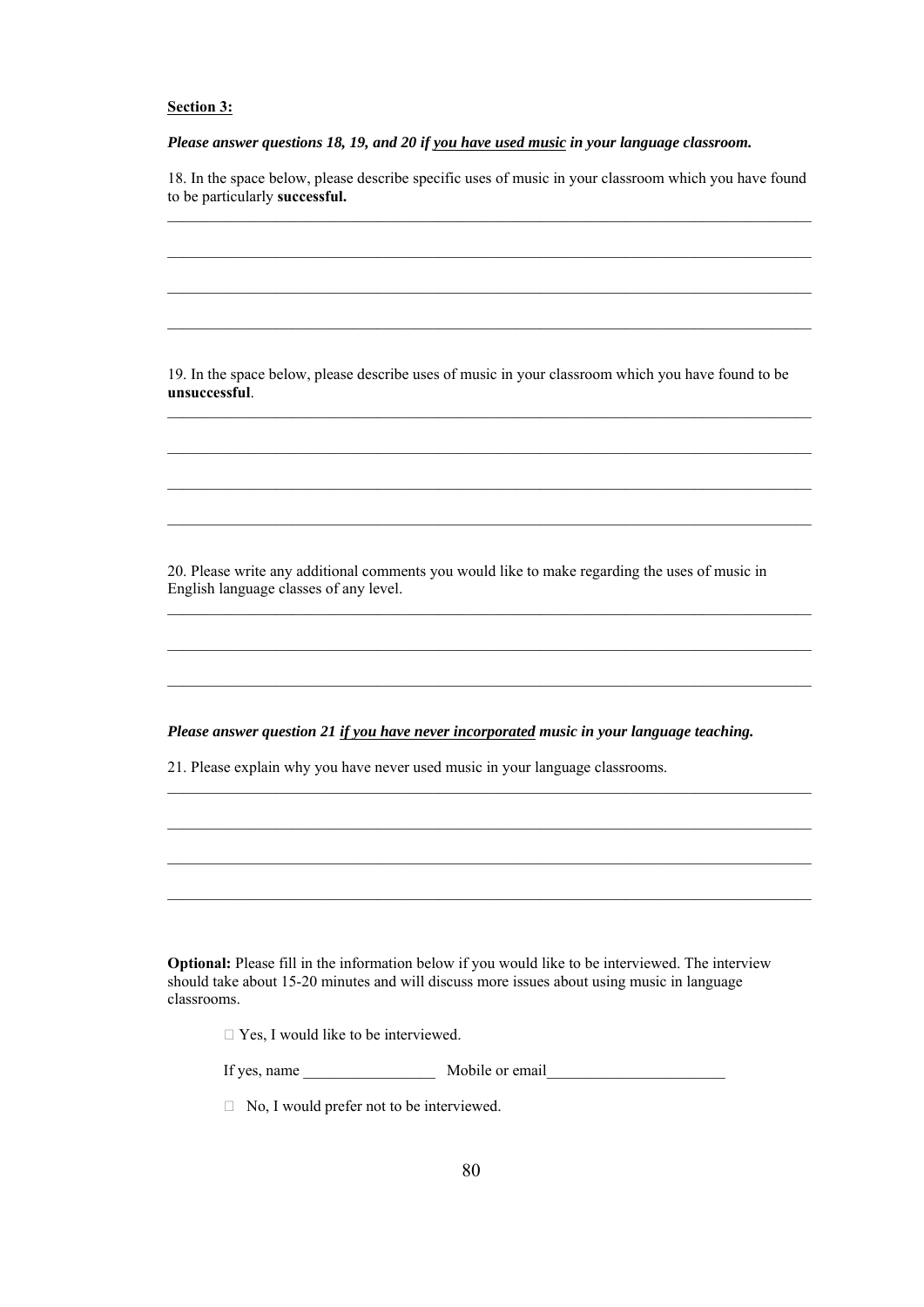# Appendix 3: Students' and Teachers' Interview Questions

# Teachers

- 1. According to you, why do you think that music and songs are not been used in teaching English in the UAE?
- 2. Have you ever tried to integrate music in your English language classrooms?
- 3. What were some of the difficulties that you have faced?
- 4. Are there any songs activities included in the textbooks that you currently use?
- 5. When do you normally decide to use music and songs in your lesson?
- 6. In general, is music emphasized in your school's curriculum?
- 7. Does your school provide resources for collaboration between music and language?
- 8. Would you like to be introduced to techniques and methodologies of how to use music in ESL teaching?
- 9. Do you prefer to sing or to have a recorded music on a cassette?

# **Students**

- 1. Is music emphasized at your school? In other words, do you have a music band at school?
- 2. Do your teachers use music and songs in your English classroom?
- 3. Did you like the musical activities that your teacher provided?
- 4. According to you, in which area do you think music and songs can help you more, in listening, in speaking, in writing, or in reading?
- 5. Do you normally listen to English songs at home?
- 6. Do you normally understand the songs' lyrics?
- 7. What do you do if you missed a word in a song or you did not understand it?
- 8. Does you teacher provide songs' lyrics in class?
- 9. Which kind of songs does she/he normally bring to class?
- 10. What about other students in your class, do they like musical activities?
- 11. Did your elementary teachers use music and songs in English classes?
- 12. Do you still remember some of the songs you learned in elementary level?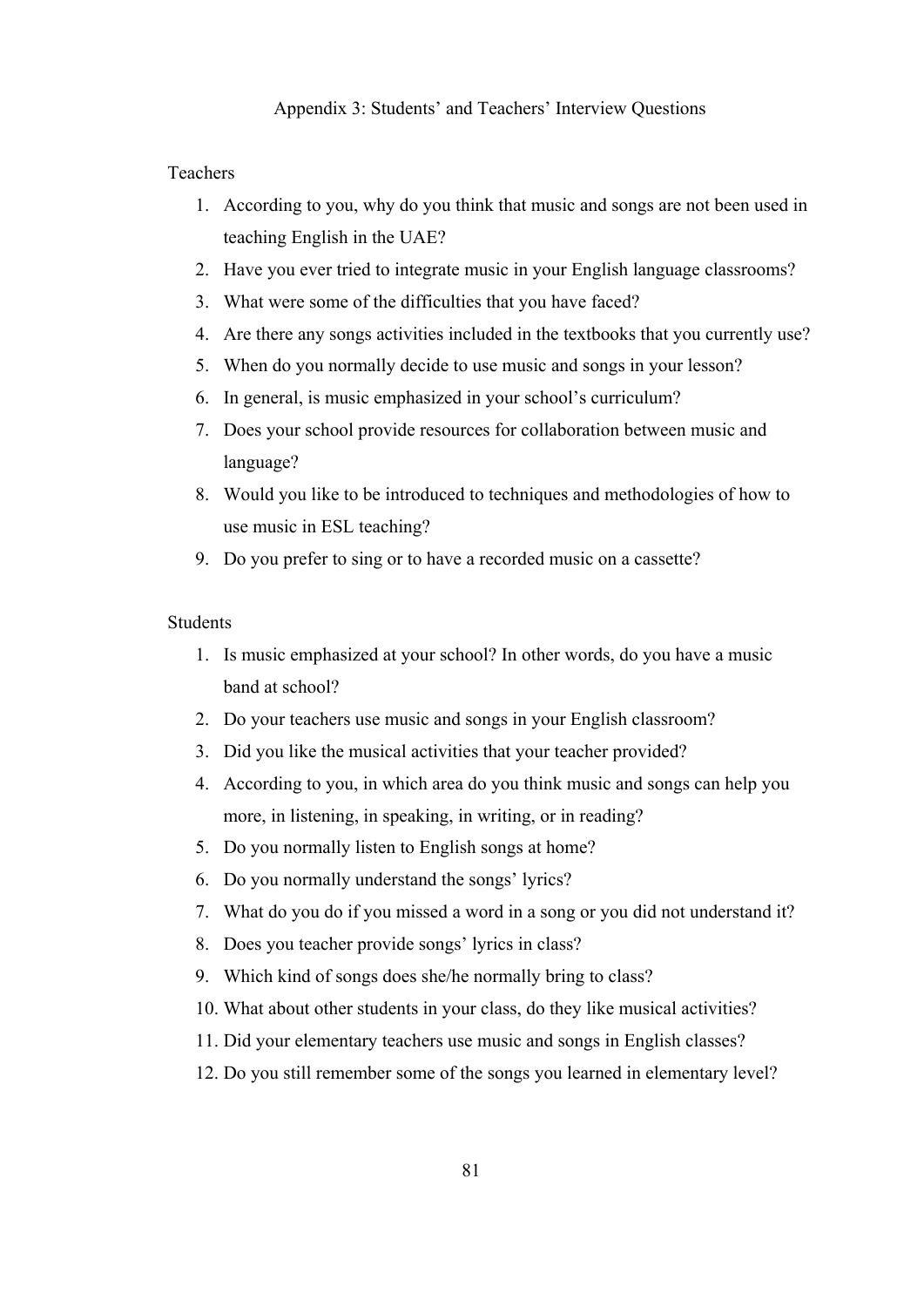| No. of         |      | Secondary Level |          |           | College Level |           |      |           |  |
|----------------|------|-----------------|----------|-----------|---------------|-----------|------|-----------|--|
| Question       |      | Students        |          |           | Students      |           |      |           |  |
|                |      | Female          | Male     |           |               | Female    |      | Male      |  |
|                |      | $(n=20)$        | $(n=20)$ |           |               | $(n=20)$  |      | $(n=20)$  |  |
|                | M    | <b>SD</b>       | M        | <b>SD</b> | M             | <b>SD</b> | M    | <b>SD</b> |  |
| Q1             | 2.95 | 0.82            | 3.10     | 1.15      | 3.30          | 1.03      | 3.06 | 0.99      |  |
| Q2             | 3.30 | 0.65            | 3.35     | 0.98      | 3.55          | 0.75      | 3.55 | 0.68      |  |
| Q <sub>3</sub> | 2.05 | 0.82            | 2.80     | 1.10      | 3.20          | 1.00      | 2.50 | 0.94      |  |
| Q4             | 3.42 | 0.76            | 3.60     | 0.50      | 3.55          | 0.75      | 3.60 | 0.82      |  |
| Q5             | 2.85 | 0.93            | 2.95     | 0.88      | 3.15          | 0.98      | 3.26 | 0.87      |  |
| Q6             | 2.25 | 0.96            | 2.90     | 1.07      | 3.05          | 1.12      | 3.15 | 0.81      |  |
| Q7             | 2.65 | 0.87            | 3.55     | 0.75      | 3.20          | 1.15      | 3.25 | 0.55      |  |
| Q8             | 2.75 | 0.78            | 3.05     | 0.88      | 3.15          | 0.83      | 3.10 | 0.73      |  |
| Q9             | 2.85 | 0.81            | 3.50     | 0.76      | 3.50          | 0.82      | 3.25 | 0.91      |  |
| Q10            | 2.84 | 1.06            | 3.35     | 0.93      | 3.30          | 1.03      | 3.30 | 0.80      |  |
| Q11            | 2.55 | 1.05            | 2.50     | 1.19      | 2.65          | 1.08      | 2.10 | 1.16      |  |
| Q12            | 2.95 | 0.94            | 2.95     | 1.09      | 3.00          | 0.97      | 2.88 | 0.96      |  |
| Q13            | 1.68 | 0.88            | 2.20     | 1.32      | 3.31          | 1.00      | 3.30 | 0.65      |  |
| Q14            | 2.15 | 0.87            | 3.05     | 1.09      | 3.20          | 1.05      | 2.90 | 0.96      |  |
| Q15            | 3.00 | 0.97            | 2.40     | 1.23      | 2.65          | 0.93      | 2.25 | 1.02      |  |
| Q16            | 2.65 | 0.87            | 2.45     | 0.88      | 1.80          | 1.06      | 1.68 | 0.88      |  |
| Q17            | 2.65 | 0.95            | 2.55     | 1.05      | 2.70          | 1.03      | 2.45 | 0.88      |  |
| Q18            | 1.90 | 0.85            | 2.20     | 1.15      | 2.00          | 0.72      | 1.80 | 1.00      |  |

Appendix 4: Survey Results - Secondary and College Students' Means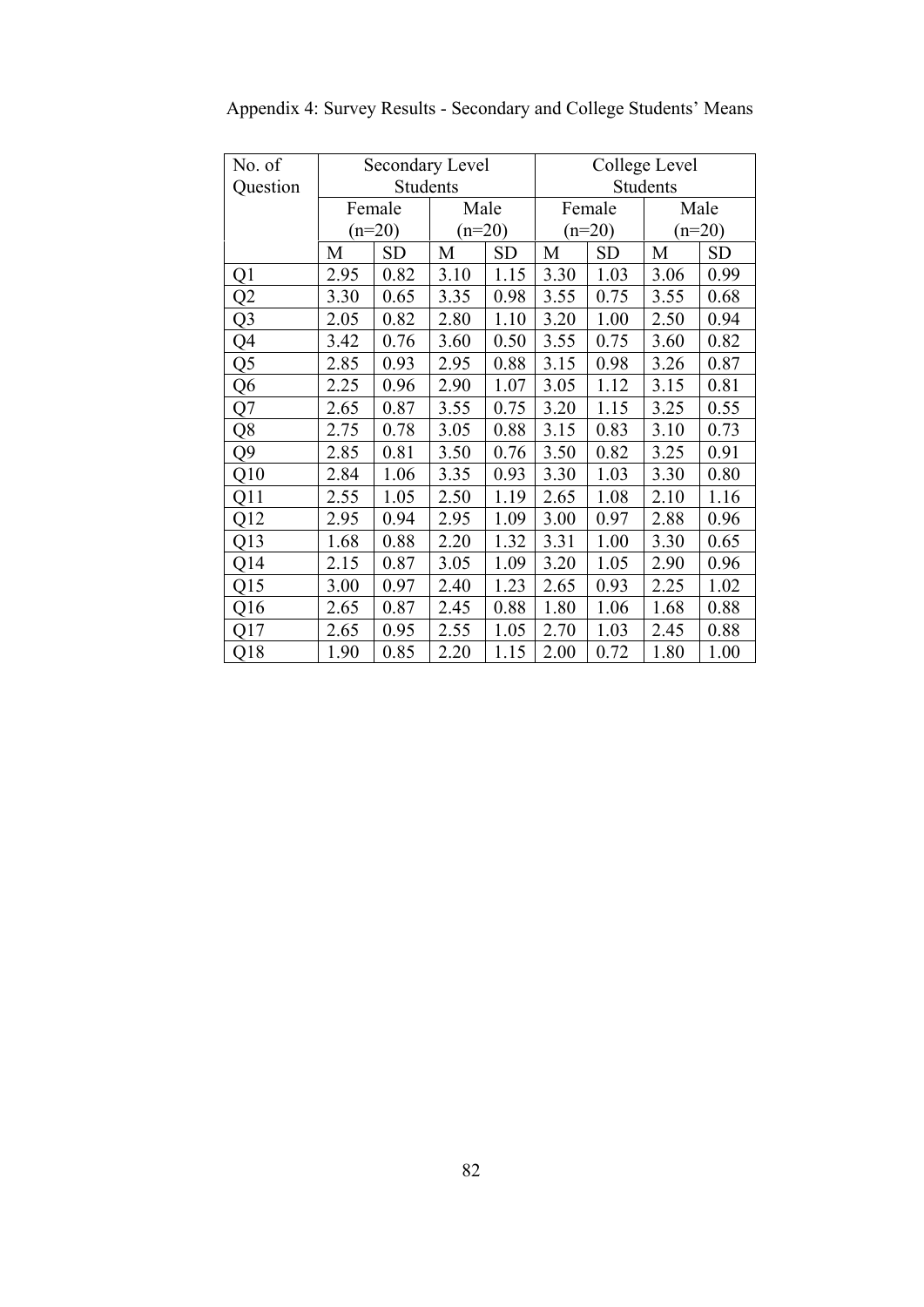| No. of   | Secondary Level |           |          |           | College Level |           |      |           |
|----------|-----------------|-----------|----------|-----------|---------------|-----------|------|-----------|
| Question |                 |           | Teachers |           |               | Teachers  |      |           |
|          |                 | Female    | Male     |           |               | Female    |      | Male      |
|          |                 | $(n=20)$  | $(n=20)$ |           |               | $(n=20)$  |      | $(n=20)$  |
|          | M               | <b>SD</b> | M        | <b>SD</b> | M             | <b>SD</b> | M    | <b>SD</b> |
| Q1       | 2.25            | 0.78      | 1.70     | 0.80      | 2.40          | 0.94      | 1.65 | 0.93      |
| Q2       | 2.75            | 0.63      | 2.4      | 0.60      | 2.75          | 0.78      | 2.35 | 0.58      |
| Q3       | 2.75            | 0.85      | 2.26     | 0.73      | 2.25          | 0.78      | 2.45 | 0.68      |
| Q4       | 2.30            | 0.80      | 2.26     | 0.73      | 1.85          | 0.74      | 1.85 | 0.67      |
| Q5       | 2.35            | 0.74      | 2.40     | 0.75      | 2.45          | 0.88      | 2.25 | 0.78      |
| Q6       | 2.55            | 0.99      | 1.55     | 0.75      | 1.84          | 0.60      | 1.80 | 0.52      |
| Q7       | 2.75            | 1.02      | 1.85     | 0.67      | 2.15          | 0.74      | 2.20 | 0.83      |
| Q8       | 2.05            | 0.75      | 1.20     | 0.41      | 2.15          | 0.81      | 2.95 | 0.75      |
| Q9       | 2.90            | 0.78      | 3.05     | 0.82      | 2.85          | 1.08      | 1.20 | 0.41      |
| Q10      | 2.05            | 0.94      | 1.31     | 0.58      | 1.80          | 0.95      | 1.10 | 0.30      |
| Q11      | 2.00            | 1.02      | 1.75     | 0.55      | 1.90          | 0.64      | 1.90 | 0.55      |
| Q12      | 1.65            | 0.81      | 1.20     | 0.52      | 1.45          | 0.51      | 1.10 | 0.30      |
| Q13      | 1.84            | 1.06      | 1.94     | 0.72      | 1.70          | 0.73      | 1.25 | 0.44      |
| Q14      | 2.30            | 0.92      | 1.72     | 0.89      | 2.10          | 0.78      | 1.70 | 0.65      |
| Q15      | 1.90            | 0.96      | 2.05     | 0.75      | 2.45          | 0.94      | 1.85 | 0.58      |
| Q16      | 1.35            | 0.58      | 1.10     | 0.30      | 1.45          | 0.51      | 1.15 | 0.36      |
| Q17      | 2.20            | 1.05      | 1.70     | 0.92      | 2.05          | 0.75      | 1.80 | 0.76      |
| Q18      | 2.00            | 0.91      | 1.65     | 0.93      | 2.40          | 0.94      | 1.35 | 0.74      |

Appendix 5: Survey Results - Secondary and College Teachers' Means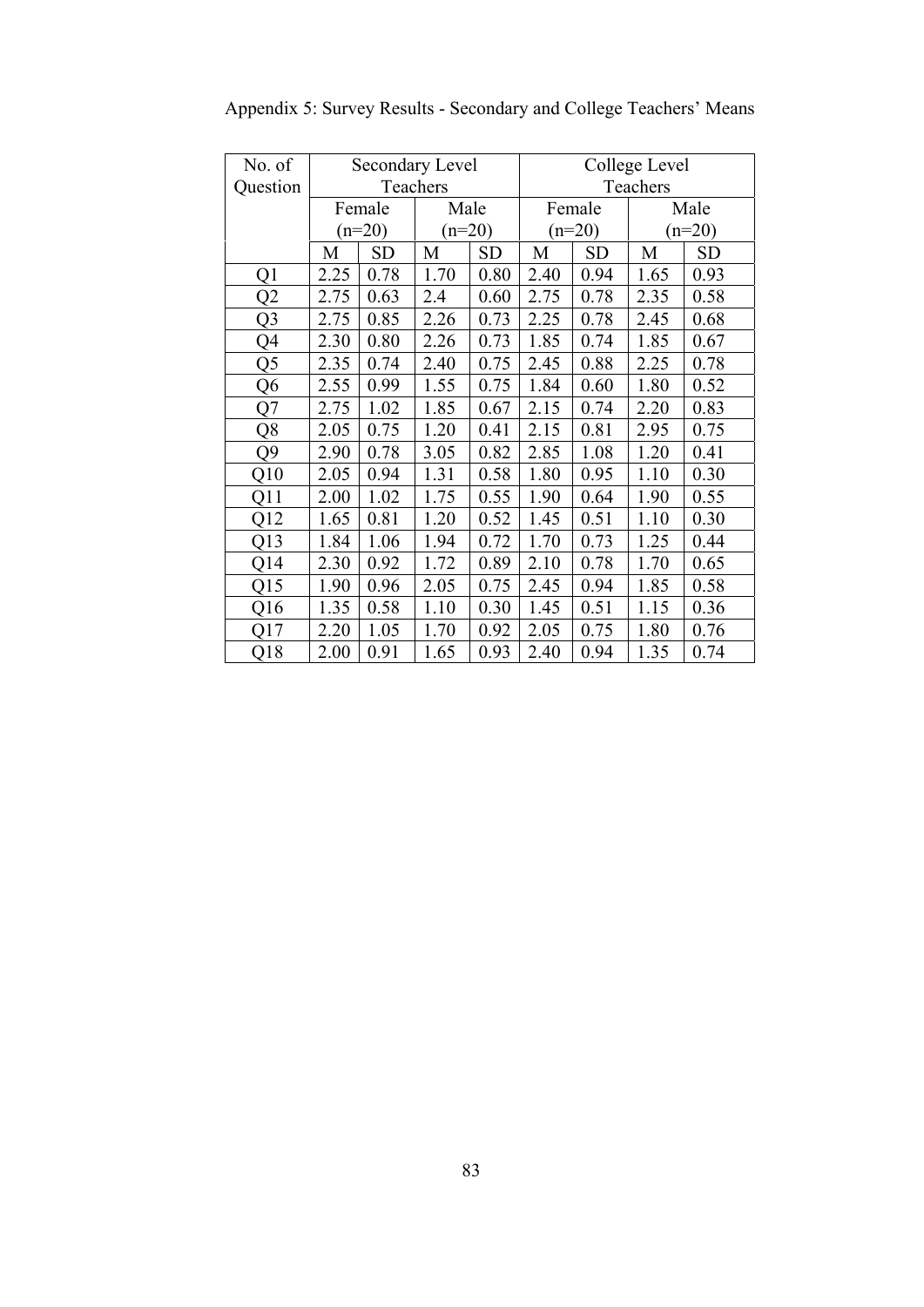| No. of         | Secondary and College |           | Secondary and College |           |  |
|----------------|-----------------------|-----------|-----------------------|-----------|--|
| Question       | Students $(n=80)$     |           | Teachers $(n=80)$     |           |  |
|                | M                     | <b>SD</b> | M                     | <b>SD</b> |  |
| Q1             | 3.10                  | 0.99      | 2.00                  | 0.91      |  |
| Q2             | 3.43                  | 0.77      | 2.56                  | 0.67      |  |
| Q <sub>3</sub> | 2.63                  | 1.04      | 2.43                  | 0.77      |  |
| Q4             | 3.54                  | 0.71      | 2.06                  | 0.75      |  |
| Q5             | 3.05                  | 0.91      | 2.36                  | 0.78      |  |
| Q6             | 2.83                  | 1.04      | 1.93                  | 0.82      |  |
| Q7             | 3.16                  | 0.90      | 2.23                  | 0.87      |  |
| Q8             | 3.01                  | 0.81      | 2.08                  | 0.93      |  |
| Q9             | 3.27                  | 0.85      | 2.50                  | 1.10      |  |
| Q10            | 3.20                  | 0.96      | 1.56                  | 0.82      |  |
| Q11            | 2.45                  | 1.12      | 1.88                  | 0.71      |  |
| Q12            | 2.94                  | 0.97      | 1.35                  | 0.59      |  |
| Q13            | 2.62                  | 1.20      | 1.67                  | 0.80      |  |
| Q14            | 2.82                  | 1.06      | 1.96                  | 0.84      |  |
| Q15            | 2.57                  | 1.06      | 2.06                  | 0.84      |  |
| Q16            | 2.56                  | 0.91      | 1.26                  | 0.47      |  |
| Q17            | 2.63                  | 1.04      | 1.93                  | 0.89      |  |
| Q18            | 1.97                  | 0.94      | 1.85                  | 0.95      |  |

Appendix 6: Survey Results - Secondary and College Students' and Teachers' Means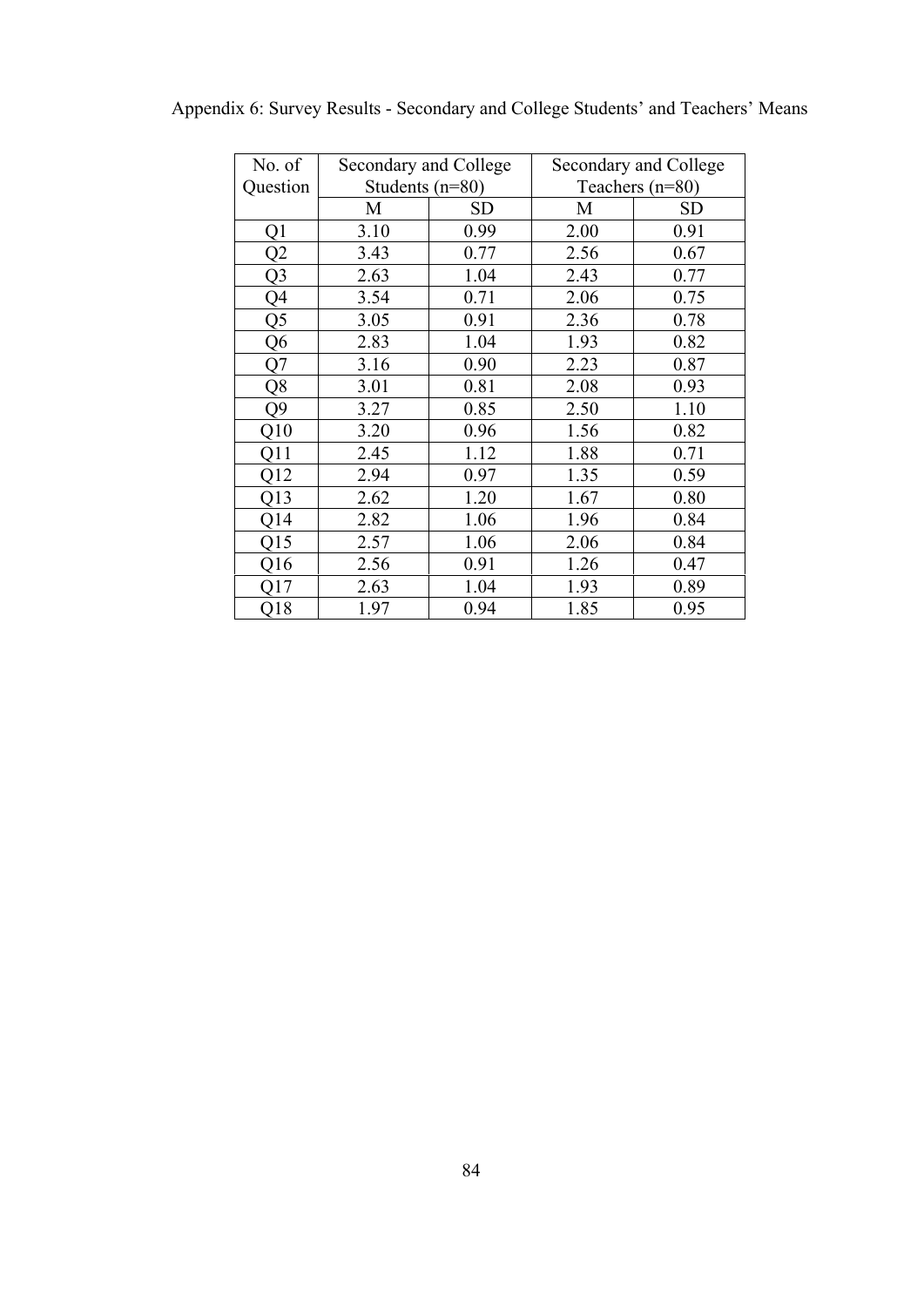| No. of         | All Secondary Level |           | All College Level |           |  |
|----------------|---------------------|-----------|-------------------|-----------|--|
| Question       | Students $(n=40)$   |           | Students $(n=40)$ |           |  |
|                | M                   | <b>SD</b> | M                 | <b>SD</b> |  |
| Q1             | 3.02                | 0.98      | 3.19              | 1.00      |  |
| Q2             | 3.32                | 0.82      | 3.55              | 0.71      |  |
| Q <sub>3</sub> | 2.42                | 1.03      | 2.85              | 1.02      |  |
| Q4             | 3.51                | 0.64      | 3.57              | 0.78      |  |
| Q5             | 2.90                | 0.90      | 3.20              | 0.92      |  |
| Q <sub>6</sub> | 2.57                | 1.05      | 3.10              | 0.96      |  |
| Q7             | 3.10                | 0.92      | 3.22              | 0.89      |  |
| Q8             | 2.90                | 0.84      | 3.13              | 0.77      |  |
| Q9             | 3.17                | 0.84      | 3.37              | 0.86      |  |
| Q10            | 3.10                | 1.02      | 3.30              | 0.91      |  |
| Q11            | 2.52                | 1.10      | 2.37              | 1.14      |  |
| Q12            | 2.95                | 1.01      | 2.94              | 0.95      |  |
| Q13            | 1.94                | 1.14      | 3.30              | 0.83      |  |
| Q14            | 2.60                | 1.08      | 3.05              | 1.01      |  |
| Q15            | 2.70                | 1.13      | 2.45              | 0.98      |  |
| Q16            | 2.55                | 0.87      | 1.75              | 1.19      |  |
| Q17            | 1.85                | 1.06      | 2.57              | 0.95      |  |
| Q18            | 2.05                | 1.01      | 1.90              | 0.87      |  |

Appendix 7: Survey Results – Secondary and College Students' Means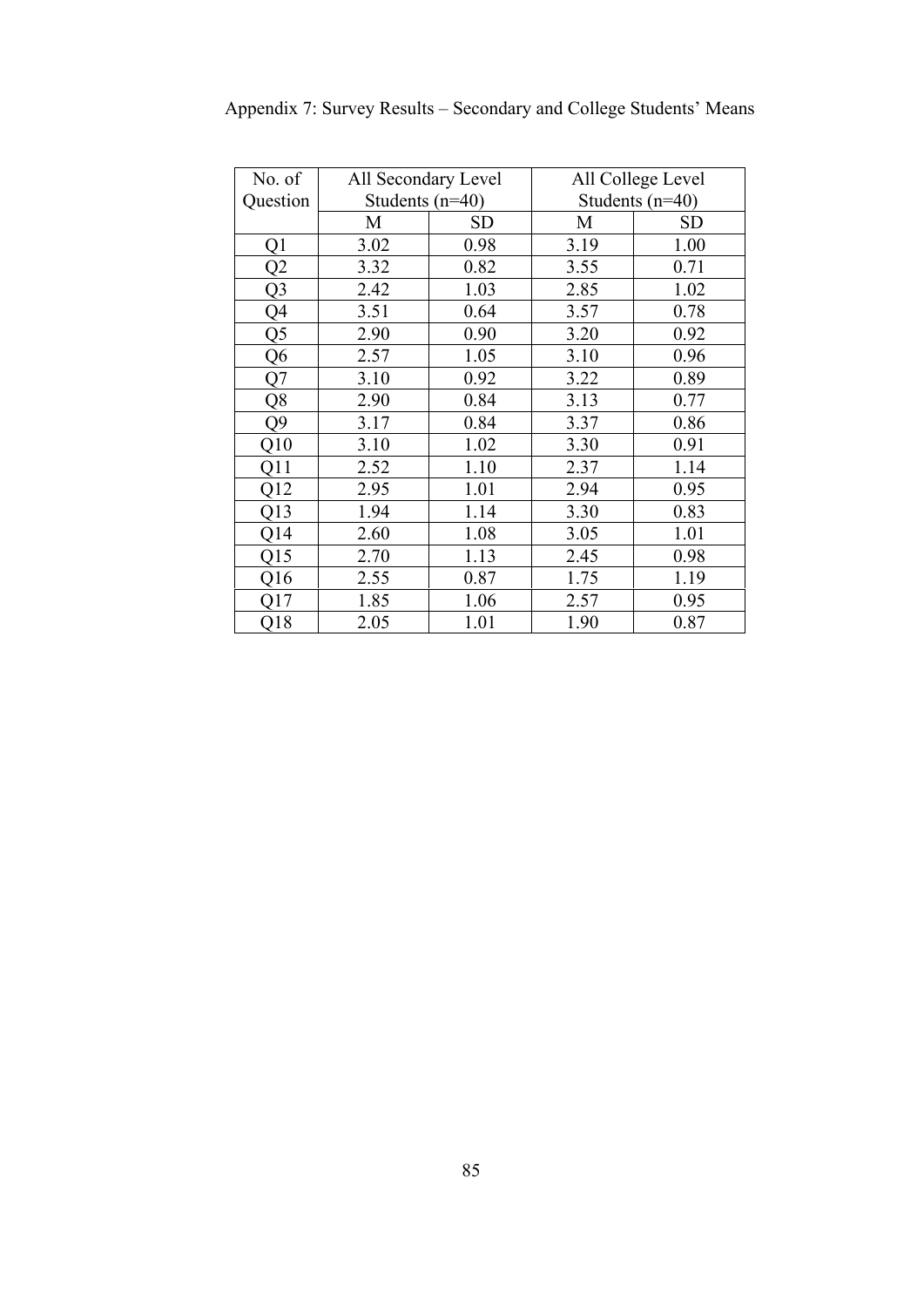| No. of         | All Secondary Level |      |                   | All College Level |  |  |  |  |
|----------------|---------------------|------|-------------------|-------------------|--|--|--|--|
| Question       | Teachers $(n=40)$   |      | Teachers $(n=40)$ |                   |  |  |  |  |
|                | M                   | SD   | M                 | SD                |  |  |  |  |
| Q1             | 1.97                | 0.83 | 2.02              | 1.00              |  |  |  |  |
| Q2             | 2.59                | 0.63 | 2.55              | 0.71              |  |  |  |  |
| Q <sub>3</sub> | 2.51                | 0.82 | 2.35              | 0.73              |  |  |  |  |
| Q4             | 2.28                | 0.75 | 1.85              | 0.70              |  |  |  |  |
| Q5             | 2.37                | 0.74 | 2.35              | 0.83              |  |  |  |  |
| Q <sub>6</sub> | 2.05                | 1.01 | 1.82              | 0.55              |  |  |  |  |
| Q7             | 2.30                | 0.96 | 2.17              | 0.78              |  |  |  |  |
| Q8             | 1.62                | 0.74 | 2.55              | 0.87              |  |  |  |  |
| Q9             | 2.97                | 0.80 | 2.02              | 1.16              |  |  |  |  |
| Q10            | 1.69                | 0.86 | 1.45              | 0.78              |  |  |  |  |
| Q11            | 1.87                | 0.82 | 1.90              | 0.59              |  |  |  |  |
| Q12            | 1.42                | 0.71 | 1.27              | 0.45              |  |  |  |  |
| Q13            | 1.89                | 0.90 | 1.47              | 0.64              |  |  |  |  |
| Q14            | 2.02                | 0.94 | 1.90              | 0.74              |  |  |  |  |
| Q15            | 1.97                | 0.86 | 2.15              | 0.83              |  |  |  |  |
| Q16            | 1.22                | 0.47 | 1.30              | 0.46              |  |  |  |  |
| Q17            | 1.95                | 1.01 | 1.92              | 0.76              |  |  |  |  |
| Q18            | 1.82                | 0.93 | 1.87              | 0.99              |  |  |  |  |

Appendix 8: Survey Results - Secondary and College Teachers' Means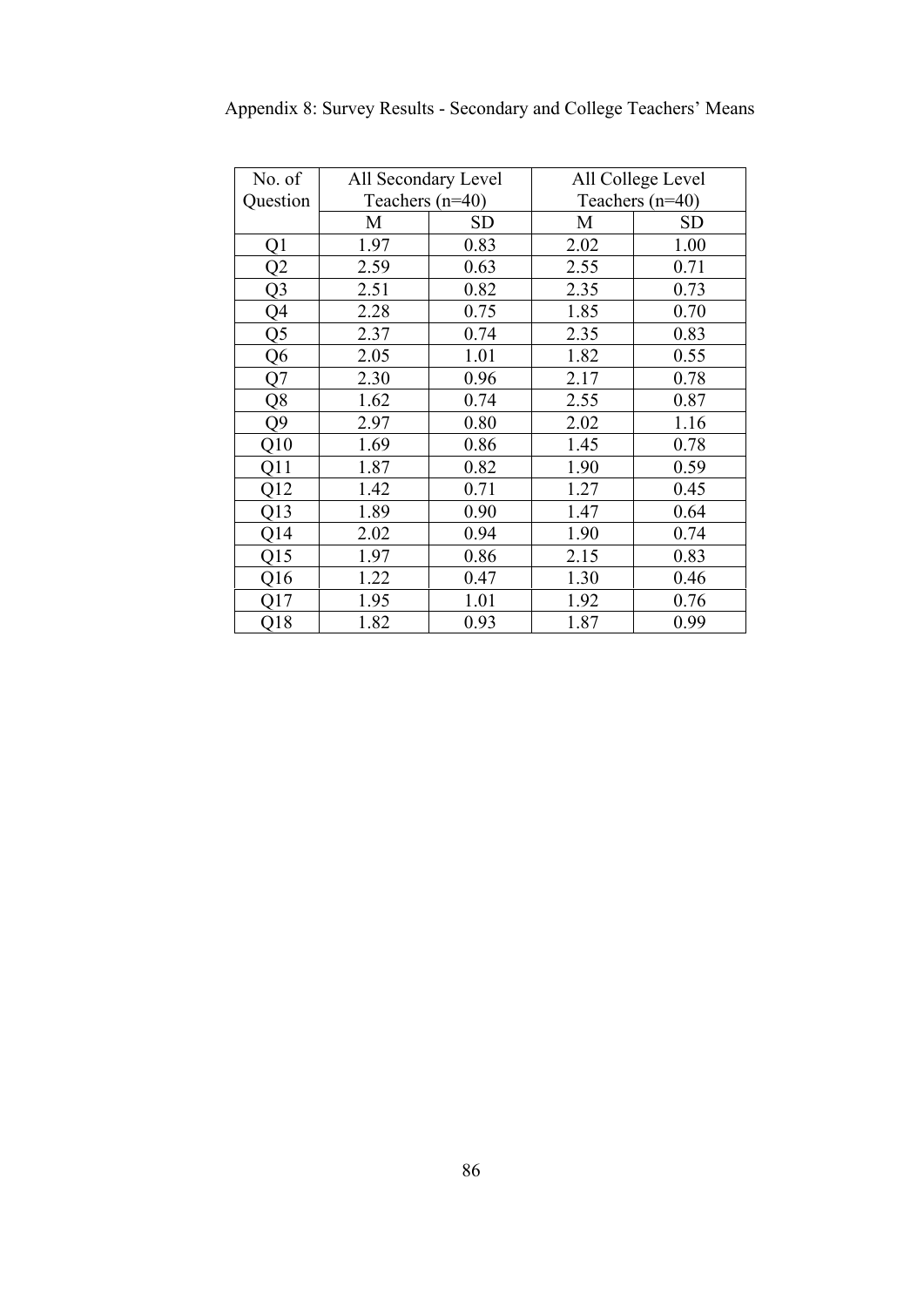|                   | <b>Statements</b>                                             | <b>Always</b>    | <b>Usually</b> | <b>Sometimes</b> | <b>Never</b>   |
|-------------------|---------------------------------------------------------------|------------------|----------------|------------------|----------------|
| Q.1               | I believe that music and songs                                | 2                | 7              | 19               | 12             |
|                   | can motivate students.                                        | (6%)             | (17%)          | (47%)            | (30%)          |
| Q.2               | I think that songs can enhance                                | 3                | 17             | 19               | 0              |
|                   | students' memory and                                          | (8%)             | (42%)          | (48%)            | $(0\%)$        |
|                   | improve vocabulary learning.                                  |                  |                |                  |                |
| Q.3               | I assume that students will use                               | $\overline{4}$   | 16             | 15               | $\overline{4}$ |
|                   | the vocabulary of songs after                                 | (10%)            | (42%)          | (38%)            | (10%)          |
|                   | playing them several times                                    |                  |                |                  |                |
| Q.4               | I think that fast music can                                   | 1                | 15             | 17               | 6              |
|                   | enliven language learning and                                 | (4%)             | (38%)          | (43%)            | (15%)          |
|                   | accelerate students' learning                                 |                  |                |                  |                |
|                   | process.<br>I think that music leads to                       | 1                | 18             | 16               | 5              |
| Q.5               |                                                               | (2%)             |                |                  |                |
|                   | difficulty in controlling the<br>class, because some students |                  | (45%)          | (40%)            | (13%)          |
|                   | will get over excited                                         |                  |                |                  |                |
| Q.6               | I believe that if slow tempo                                  | $\overline{4}$   | 9              | 12               | 15             |
|                   | music is played as a                                          | $(10\%)$         | (23%)          | (30%)            | (37%)          |
|                   | background, it could relax                                    |                  |                |                  |                |
|                   | students and inspire their                                    |                  |                |                  |                |
|                   | imagination in writing.                                       |                  |                |                  |                |
| Q.7               | I believe that songs can be                                   | 5                | 11             | 15               | 9              |
|                   | used to teach second language                                 | (12%)            | (27%)          | (37%)            | (24%)          |
|                   | culture.                                                      |                  |                |                  |                |
| Q.8               | I use recorded music in my                                    | $\boldsymbol{0}$ | 6              | 13               | 21             |
|                   | classroom                                                     | $(0\%)$          | (15%)          | (32%)            | (53%)          |
| Q.9               | I think that songs can enhance                                | 11               | 18             | 10               | 1              |
|                   | listening and speaking skills                                 | (27%)            | (45%)          | (25%)            | (3%)           |
| Q.10              | I sing with my students in my                                 | 1                | 7              | 10               | 21             |
|                   | classroom.                                                    | (2%)             | (18%)          | (25%)            | (55%)          |
| Q.11              | I am familiar with techniques                                 | $\overline{2}$   | 5              | 19               | 14             |
|                   | and ways of using songs and                                   | (5%)             | (12%)          | (47%)            | (36%)          |
| $Q.\overline{12}$ | music in language classrooms.                                 | 1                | 2              | 10               | 27             |
|                   | I use music and songs in my<br>language teaching in the UAE.  | (3%)             | $(5\%)$        | (25%)            | (67%)          |
| Q.13              | I have integrated music                                       | 3                | 4              | 16               | 14             |
|                   | successfully in my language                                   | (8%)             | (10%)          | (43%)            | (39%)          |
|                   | teaching in the UAE.                                          |                  |                |                  |                |
| Q.14              | I will use music and songs in                                 | 3                | 8              | 14               | 13             |
|                   | the future in my classroom.                                   | (7%)             | (21%)          | (36%)            | (36%)          |
| Q.15              | I would like to use music but I                               | 1                | 11             | 14               | 14             |
|                   | have some difficulties in                                     | (2%)             | (28%)          | (35%)            | (35%)          |
|                   | applying it in my class.                                      |                  |                |                  |                |
| Q.16              | Music is emphasized in my                                     | $\overline{0}$   | 1              | 7                | 32             |
|                   | school's curriculum.                                          | $(0\%)$          | (2%)           | (18%)            | (80%)          |
| Q.17              | I am interested in reviewing                                  | 4                | 7              | 12               | 17             |
|                   | curricular materials that would                               | $(10\%)$         | (17%)          | (30%)            | (43%)          |
|                   | bring music into my students'                                 |                  |                |                  |                |
|                   | learning of English.                                          |                  |                |                  |                |
| Q.18              | I have used music and songs                                   | $\overline{2}$   | 8              | 11               | 19             |
|                   | in language teaching;                                         | (5%)             | (20%)          | (28%)            | (47%)          |
|                   | however, I have not done so in                                |                  |                |                  |                |
|                   | the UAE context.                                              |                  |                |                  |                |

# Appendix 9: Survey Results - Frequencies of All Secondary Teachers (n=40)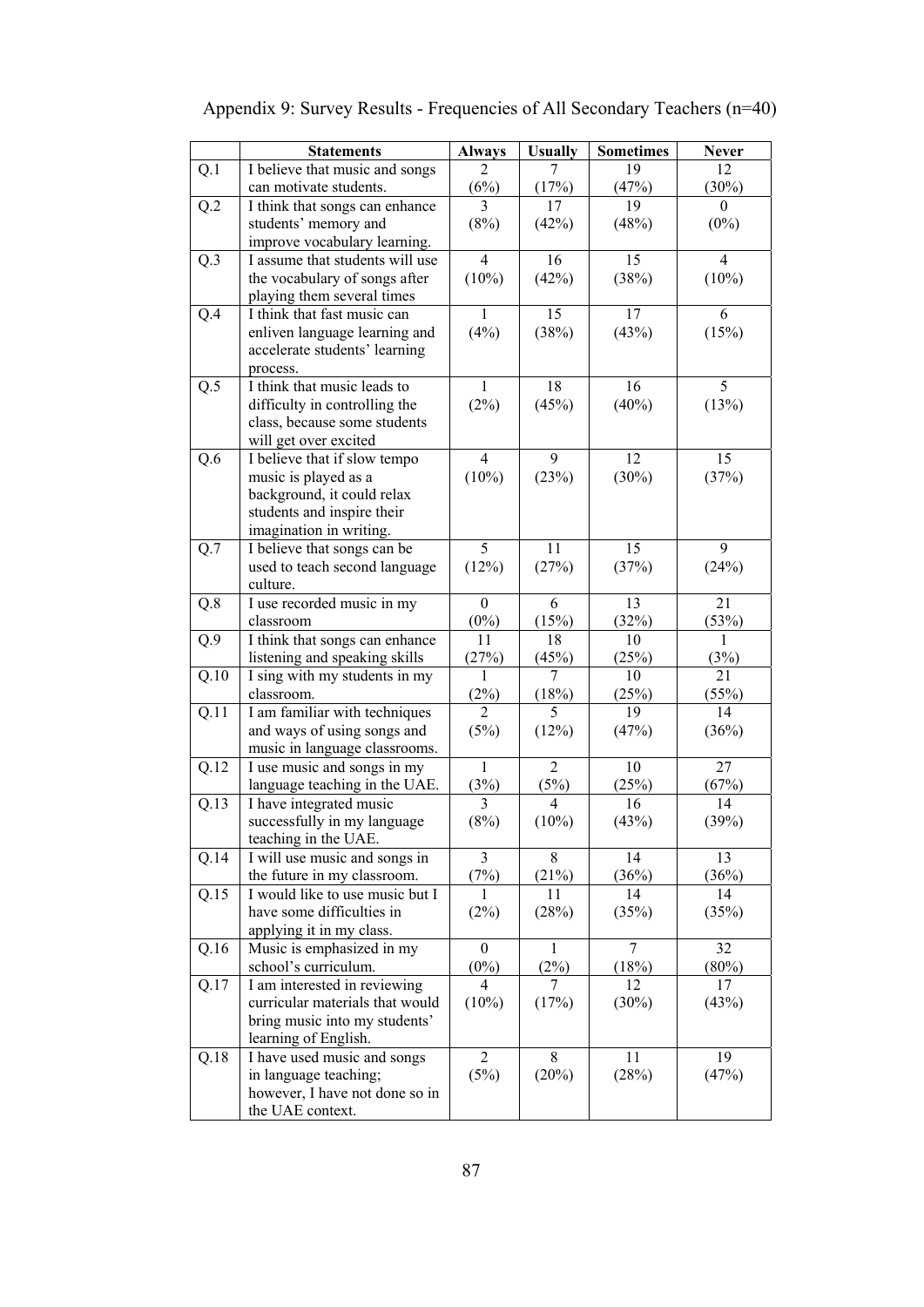|      | <b>Statements</b>                                                     | <b>Always</b>               | <b>Usually</b>              | <b>Sometimes</b> | <b>Never</b>   |
|------|-----------------------------------------------------------------------|-----------------------------|-----------------------------|------------------|----------------|
| Q.1  | I believe that music and songs can                                    |                             | 11                          | 10               | 16             |
|      | motivate students.                                                    | (7%)                        | (27%)                       | (25%)            | (41%)          |
| Q.2  | I think that songs can enhance                                        | 4                           | 15                          | 20               | 1              |
|      | students' memory and improve                                          | (10%)                       | (37%)                       | $(50\%)$         | (3%)           |
|      | vocabulary learning.                                                  |                             |                             |                  |                |
| Q.3  | I assume that students will use the                                   | $\overline{2}$              | 14                          | 20               | $\overline{4}$ |
|      | vocabulary of songs after playing                                     | (5%)                        | (35%)                       | (50%)            | $(10\%)$       |
|      | them several times.                                                   |                             |                             |                  |                |
| Q.4  | I think that fast music can enliven                                   | 1                           | $\overline{4}$              | 23               | 12             |
|      | language learning and accelerate                                      | (3%)                        | $(10\%)$                    | (57%)            | (30%)          |
|      | students' learning process.                                           |                             |                             |                  |                |
| Q.5  | I think that music leads to difficulty                                | 3                           | 14                          | 17               | 6              |
|      | in controlling the class, because                                     | (7%)                        | (36%)                       | (42%)            | (15%)          |
|      | some students will get over excited.                                  |                             |                             |                  |                |
| Q.6  | I believe that if slow tempo music is                                 | $\theta$                    | 3                           | 26               | 10             |
|      | played as a background, it could                                      | $(0\%)$                     | (7%)                        | (67%)            | (26%)          |
|      | relax students and inspire their                                      |                             |                             |                  |                |
|      | imagination in writing.                                               |                             |                             |                  |                |
| Q.7  | I believe that songs can be used to                                   | $\overline{2}$              | 10                          | 21               | $\overline{7}$ |
|      | teach second language culture.                                        | (25%)                       | (5%)                        | (53%)            | (17%)          |
| Q.8  | I use recorded music in my                                            | 6                           | 14                          | 16               | $\overline{4}$ |
|      | classroom                                                             | (15%)                       | (35%)                       | (40%)            | (10%)          |
| Q.9  | I think that songs can enhance                                        | 7                           | 6                           | 8                | 19             |
|      | listening and speaking skills                                         | (17%)                       | (15%)                       | (20%)            | (48%)          |
| Q.10 | I sing with my students in my                                         | 1                           | $\overline{4}$              | 7                | 28             |
|      | classroom.                                                            | (2%)                        | $(10\%)$                    | (17%)            | (71%)          |
| Q.11 | I am familiar with techniques and                                     | $\theta$                    | 5                           | 26               | 9              |
|      | ways of using songs and music in                                      | $(0\%)$                     | (12%)                       | (66%)            | (22%)          |
|      | language classrooms.                                                  |                             |                             | 11               | 29             |
| Q.12 | I use music and songs in my                                           | $\boldsymbol{0}$<br>$(0\%)$ | $\boldsymbol{0}$<br>$(0\%)$ | (27%)            |                |
|      | language teaching in the UAE.<br>I have integrated music successfully | $\mathbf{0}$                | 3                           | 13               | (73%)<br>24    |
| Q.13 | in my language teaching in the                                        | $(0\%)$                     | (7%)                        | (33%)            | (60%)          |
|      | UAE.                                                                  |                             |                             |                  |                |
| Q.14 | I will use music and songs in the                                     | $\theta$                    | 9                           | 18               | 13             |
|      | future in my classroom.                                               | $(0\%)$                     | (22%)                       | (46%)            | (32%)          |
| Q.15 | I would like to use music but I have                                  | $\overline{4}$              | 5                           | 24               | 7              |
|      | some difficulties in applying it in                                   | $(10\%)$                    | (12%)                       | (60%)            | (18%)          |
|      | my class.                                                             |                             |                             |                  |                |
| Q.16 | Music is emphasized in my school's                                    | $\mathbf{0}$                | $\theta$                    | 12               | 28             |
|      | curriculum.                                                           | $(0\%)$                     | $(0\%)$                     | $(30\%)$         | (70%)          |
| Q.17 | I am interested in reviewing                                          | 1                           | 7                           | 20               | 12             |
|      | curricular materials that would bring                                 | (3%)                        | (17%)                       | $(50\%)$         | (30%)          |
|      | music into my students' learning of                                   |                             |                             |                  |                |
|      | English.                                                              |                             |                             |                  |                |
| Q.18 | I have used music and songs in                                        | 3                           | 8                           | 10               | 19             |
|      | language teaching; however, I have                                    | (7%)                        | (20%)                       | (25%)            | (48%)          |
|      | not done so in the UAE context.                                       |                             |                             |                  |                |

# Appendix 10: Survey Results- Frequencies of All College Teachers (n=40)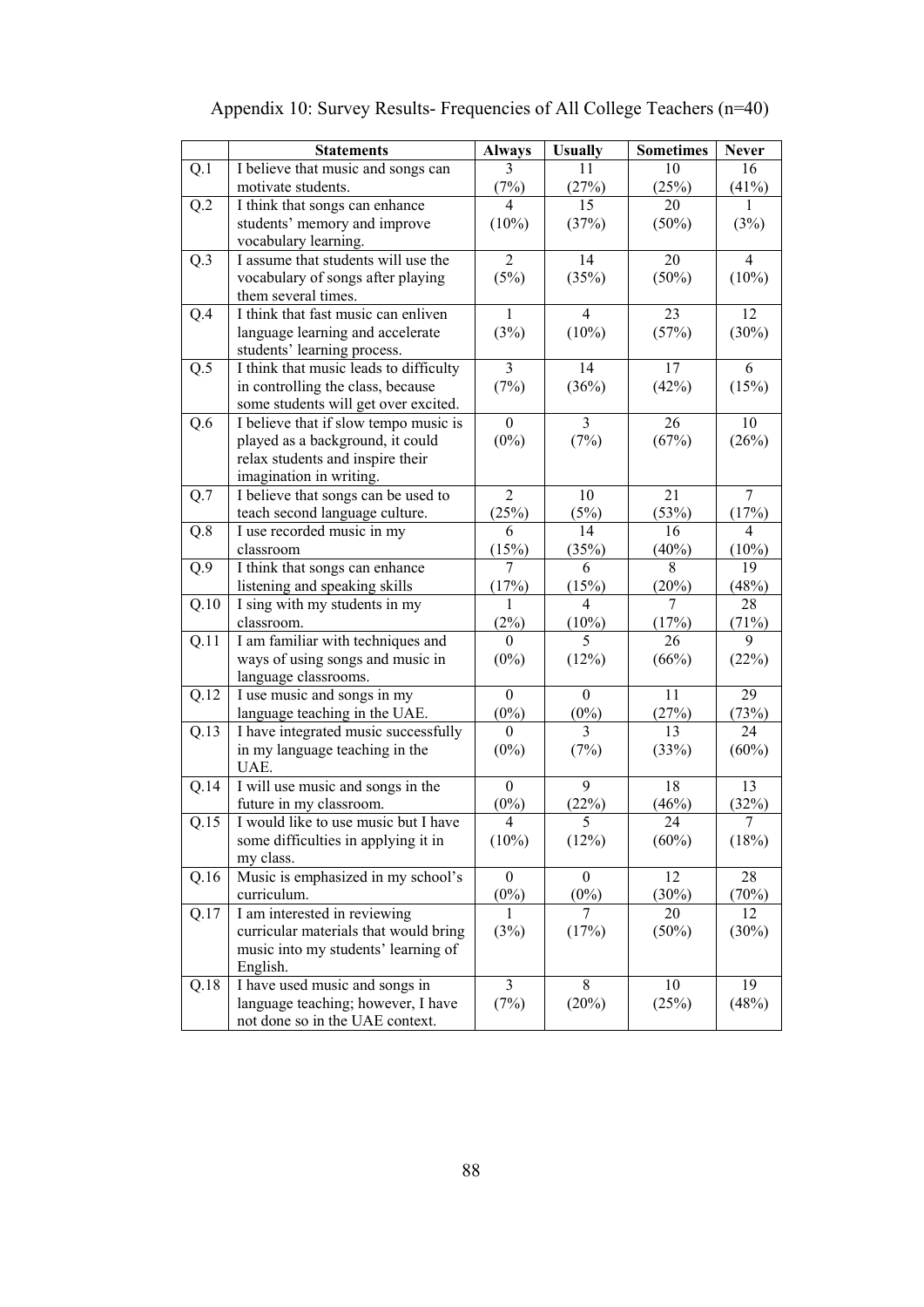|      | <b>Statements</b>                  | <b>Always</b>  | <b>Usually</b> | <b>Sometimes</b> | <b>Never</b>   |
|------|------------------------------------|----------------|----------------|------------------|----------------|
| Q.1  | I enjoy listening to songs in my   | 16             | 11             | 9                | 3              |
|      | English language classes.          | (42%)          | (28%)          | (23%)            | (7%)           |
| Q.2  | I think that songs can help me     | 20             | 15             | 3                | $\overline{2}$ |
|      | learn English vocabulary.          | (50%)          | (38%)          | (7%)             | (5%)           |
| Q.3  | Listening to music as a            | 8              | 9              | 15               | 8              |
|      | background can inspire my          | (20%)          | (22%)          | (38%)            | (20%)          |
|      | imagination and help me to be      |                |                |                  |                |
|      | more creative in my writing.       |                |                |                  |                |
| Q.4  | Repeating the words of English     | 23             | 13             | 3                | $\mathbf{0}$   |
|      | songs has helped me to             | (60%)          | (33%)          | (7%)             | $(0\%)$        |
|      | pronounce the words correctly.     |                |                |                  |                |
| Q.5  | I remember lots of vocabulary      | 11             | 17             | 9                | $\mathfrak{Z}$ |
|      | from my favorite English songs.    | (28%)          | (42%)          | (22%)            | (7%)           |
| Q.6  | I feel that music in the classroom | 9              | 13             | 10               | 8              |
|      | increases my concentration.        | (22%)          | (33%)          | (25%)            | (20%)          |
| Q.7  | I use certain phrases from songs   | 15             | 18             | 3                | 4              |
|      | in my daily use of English         | (38%)          | (45%)          | (7%)             | $(10\%)$       |
|      | language                           |                |                |                  |                |
| Q.8  | Clapping out the syllables of a    | 11             | 15             | 13               | 1              |
|      | word helps me to spell it          | (28%)          | (38%)          | (32%)            | (2%)           |
|      | correctly.                         |                |                |                  |                |
| Q.9  | Listening to English songs         | 16             | 17             | 5                | $\overline{2}$ |
|      | arouse my interest to learn its    | (41%)          | (42%)          | (12%)            | (5%)           |
|      | lyrics                             |                |                |                  |                |
| Q.10 | I like to listen to recorded music | 18             | 11             | 6                | $\overline{4}$ |
|      | in my English classes.             | (47%)          | (28%)          | (15%)            | (10%)          |
| Q.11 | I like to sing with my teachers in | 10             | 10             | 11               | 9              |
|      | my English classes.                | (25%)          | (25%)          | (28%)            | (22%)          |
| Q.12 | Music should be included in my     | 13             | 18             | 3                | 6              |
|      | language lessons                   | (33%)          | (45%)          | (7%)             | (15%)          |
| Q.13 | I like to listen to music and      | $\overline{7}$ | 3              | 10               | 19             |
|      | songs in the English lab           | (17%)          | (7%)           | (25%)            | (48%)          |
| Q.14 | I like to listen to music while I  | 11             | 9              | 13               | $\overline{7}$ |
|      | am studying at home.               | (28%)          | (22%)          | (32%)            | (18%)          |
| Q.15 | I prefer to listen to Arabic music | 13             | 10             | 9                | 8              |
|      |                                    | 32%            | 25%            | 22%              | 20%            |
| Q.16 | I like the kind of music that my   | 5              | 17             | 13               | 5              |
|      | teacher provides in my language    | (12%)          | (43%)          | (33%)            | (12%)          |
|      | classes.                           |                |                |                  |                |
| Q.17 | Through English songs, I have      | 8              | 18             | 10               | $\overline{4}$ |
|      | learned some cultural              | (20%)          | (45%)          | (25%)            | $(10\%)$       |
|      | perspectives of other people.      |                |                |                  |                |
| Q.18 | My English teachers do use         | $\overline{4}$ | 9              | 12               | 15             |
|      | music and songs in our language    | (10%)          | (23%)          | (12%)            | (15%)          |
|      | classrooms.                        |                |                |                  |                |

|  | Appendix 11: Survey Results-Frequencies of All Secondary Students (n=40) |  |  |
|--|--------------------------------------------------------------------------|--|--|
|  |                                                                          |  |  |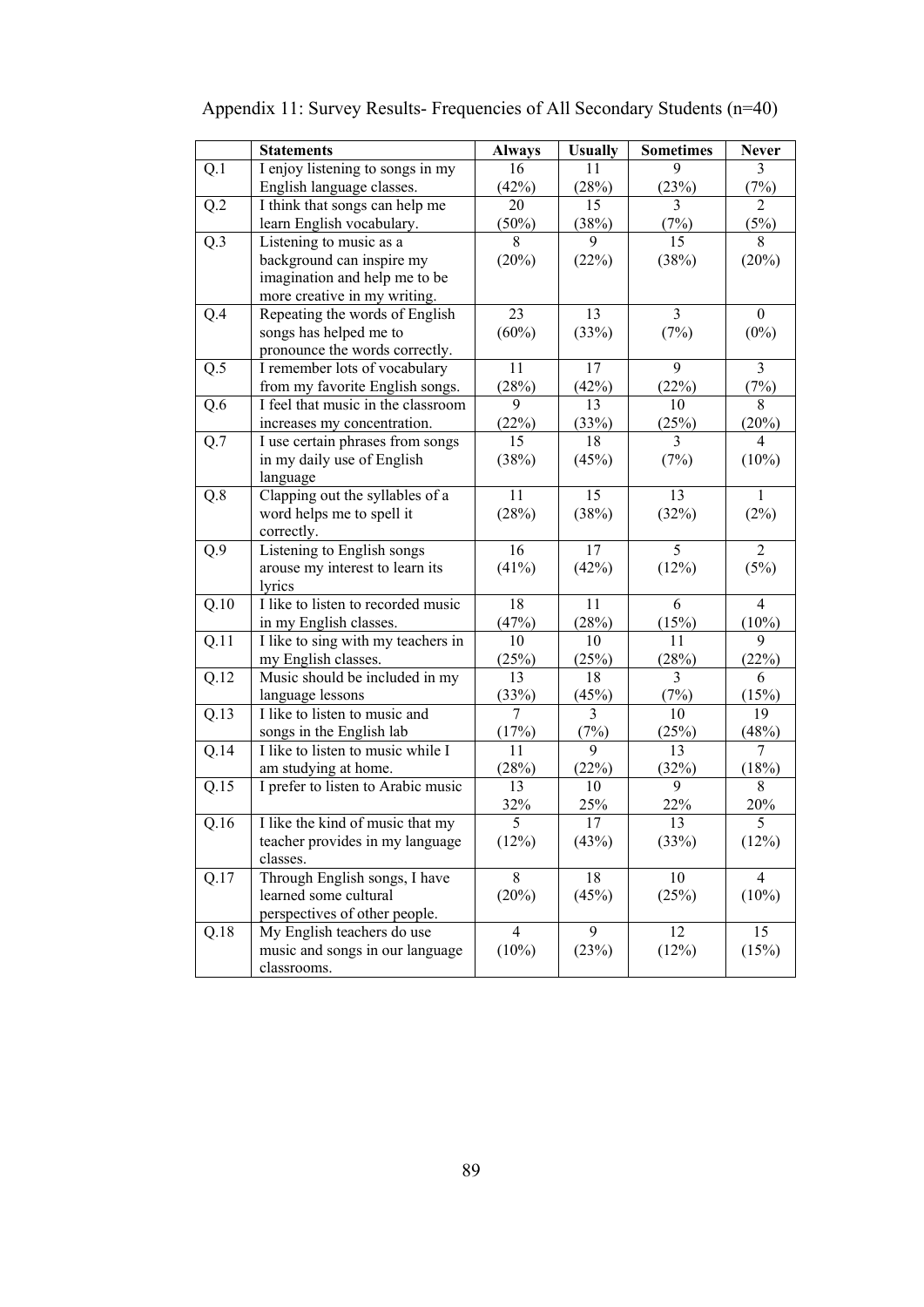|                   | <b>Statements</b>                      | <b>Always</b>   | <b>Usually</b> | <b>Sometimes</b> | <b>Never</b>    |
|-------------------|----------------------------------------|-----------------|----------------|------------------|-----------------|
| $\overline{Q.1}$  | I enjoy listening to songs in my       | 20              | 5              | $\mathbf Q$      | $\overline{2}$  |
|                   | English language classes.              | (56%)           | (14%)          | (25%)            | (5%)            |
| Q.2               | I think that songs can help me learn   | 26              | 11             | $\overline{2}$   | 1               |
|                   | English vocabulary.                    | $(65\%)$        | (28%)          | (5%)             | (2%)            |
| Q.3               | Listening to music as a background     | $\overline{12}$ | 16             | 6                | 6               |
|                   | can inspire my imagination and help    | (30%)           | (40%)          | (15%)            | (15%)           |
|                   | me to be more creative in my           |                 |                |                  |                 |
|                   | writing.                               |                 |                |                  |                 |
| Q.4               | Repeating the words of English         | $\overline{28}$ | 9              | $\mathbf{1}$     | $\overline{2}$  |
|                   | songs has helped me to pronounce       | (70%)           | (23%)          | (3%)             | (5%)            |
|                   | the words correctly.                   |                 |                |                  |                 |
| Q.5               | I remember lots of vocabulary from     | 18              | 14             | $\overline{4}$   | $\overline{3}$  |
|                   | my favorite English songs.             | (47%)           | (36%)          | $(10\%)$         | (7%)            |
| Q.6               | I feel that music in the classroom     | 16              | 12             | 7                | 3               |
|                   | increases my concentration.            | (43%)           | (31%)          | (18%)            | (8%)            |
| Q.7               | I use certain phrases from songs in    | 18              | 16             | 3                | 3               |
|                   | my daily use of English language       | (46%)           | (40%)          | (7%)             | (7%)            |
| Q.8               | Clapping out the syllables of a word   | 13              | 18             | 6                | 1               |
|                   | helps me to spell it correctly.        | (35%)           | (48%)          | (15%)            | (2%)            |
| Q.9               | Listening to English songs arouse      | $\overline{23}$ | 11             | $\overline{4}$   | $\overline{2}$  |
|                   | my interest to learn its lyrics        | (58%)           | (27%)          | $(10\%)$         | (5%)            |
| Q.10              | I like to listen to recorded music in  | 22              | 10             | 6                | 2               |
|                   | my English classes.                    | (55%)           | (25%)          | (15%)            | (5%)            |
| Q.11              | I like to sing with my teachers in my  | $\overline{9}$  | 9              | 10               | $\overline{12}$ |
|                   | English classes.                       | (22%)           | (22%)          | (25%)            | (31%)           |
| Q.12              | Music should be included in my         | 12              | 16             | 6                | 4               |
|                   | language lessons                       | (32%)           | (42%)          | (16%)            | (10%)           |
| Q.13              | I like to listen to music and songs in | $\overline{19}$ | 15             | $\overline{3}$   | $\overline{c}$  |
|                   | the English lab                        | (49%)           | (38%)          | (8%)             | (5%)            |
| Q.14              | I like to listen to music while I am   | 17              | 12             | 7                | 4               |
|                   | studying at home.                      | (43%)           | (30%)          | (17%)            | (10%)           |
| $\overline{Q.15}$ | I prefer to listen to Arabic music     | 6               | 14             | $\overline{12}$  | $\overline{8}$  |
|                   |                                        | (15%)           | (35%)          | (30%)            | (20%)           |
| Q.16              | I like the kind of music that my       | 5               | 10             | 10               | 15              |
|                   | teacher provides in my language        | (14%)           | (25%)          | (25%)            | (37%)           |
|                   | classes.                               |                 |                |                  |                 |
| Q.17              | Through English songs, I have          | $\overline{7}$  | 15             | $\overline{12}$  | 6               |
|                   | learned some cultural perspectives     | (18%)           | (37%)          | (30%)            | (15%)           |
|                   | of other people.                       |                 |                |                  |                 |
| Q.18              | My English teachers do use music       | $\overline{c}$  | 7              | 16               | 15              |
|                   | and songs in our language              | (5%)            | (17%)          | (40%)            | (38%)           |
|                   | classrooms.                            |                 |                |                  |                 |

# Appendix 12: Survey Results- Frequencies of All College Students (n=40)